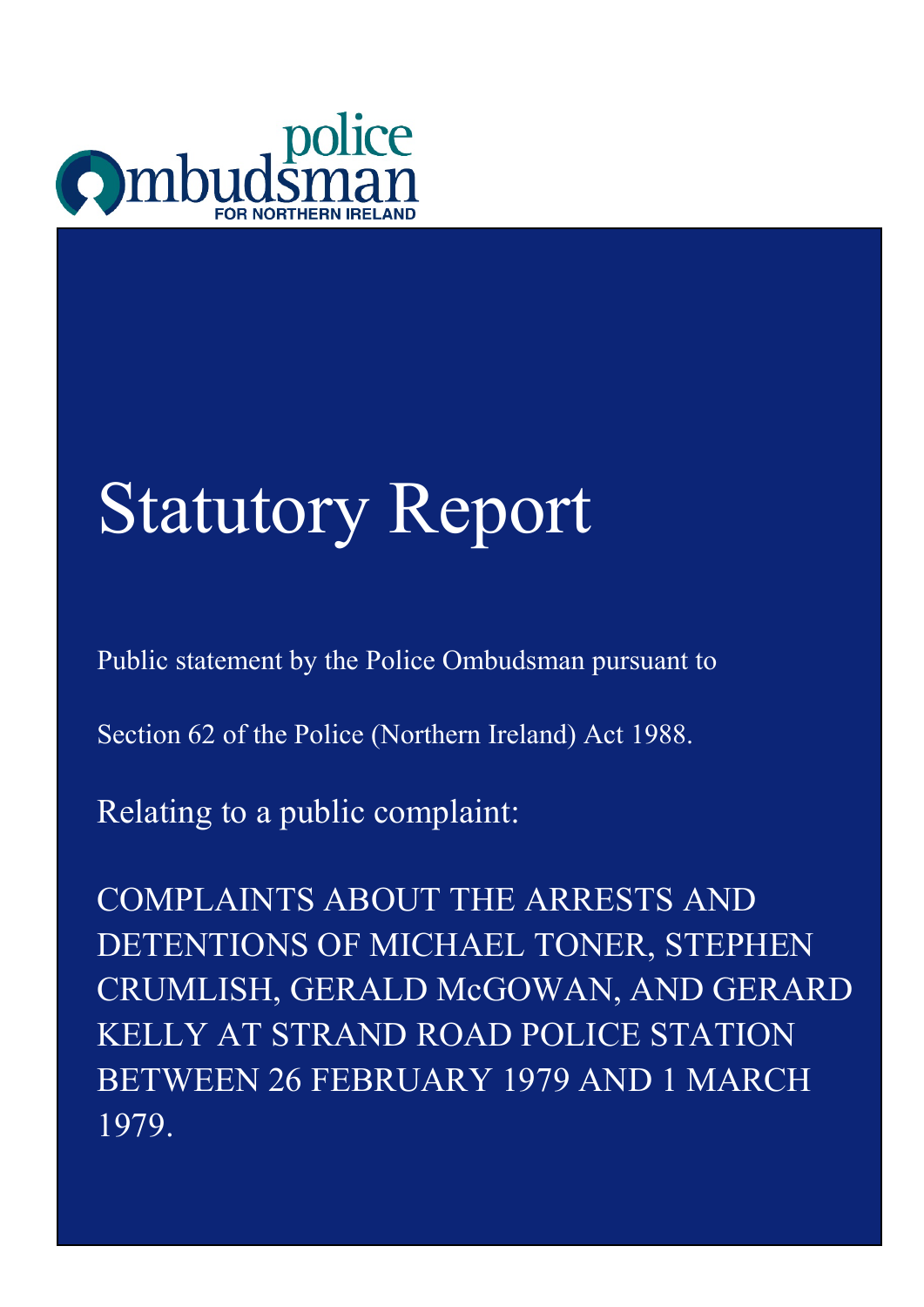### Index

|         |                | <b>Executive Summary</b>                                                 | $2 - 12$  |
|---------|----------------|--------------------------------------------------------------------------|-----------|
| Chapter | $\mathbf 1$    | Introduction                                                             | $13 - 15$ |
| Chapter | $\overline{2}$ | Background to the Investigation                                          | 16-20     |
| Chapter | 3              | The Complaints and Scope of the Police<br><b>Ombudsman Investigation</b> | $21 - 26$ |
| Chapter | 4              | <b>Relevant Rules and Standards</b>                                      | $27 - 41$ |
| Chapter | 5              | The Police Ombudsman Investigation                                       | 42-68     |
| Chapter | 6              | The Complaints                                                           | 69-79     |
| Chapter | $\overline{7}$ | <b>Procedural Fairness</b>                                               | 80-91     |
| Chapter | 8              | Conclusions                                                              | 92-116    |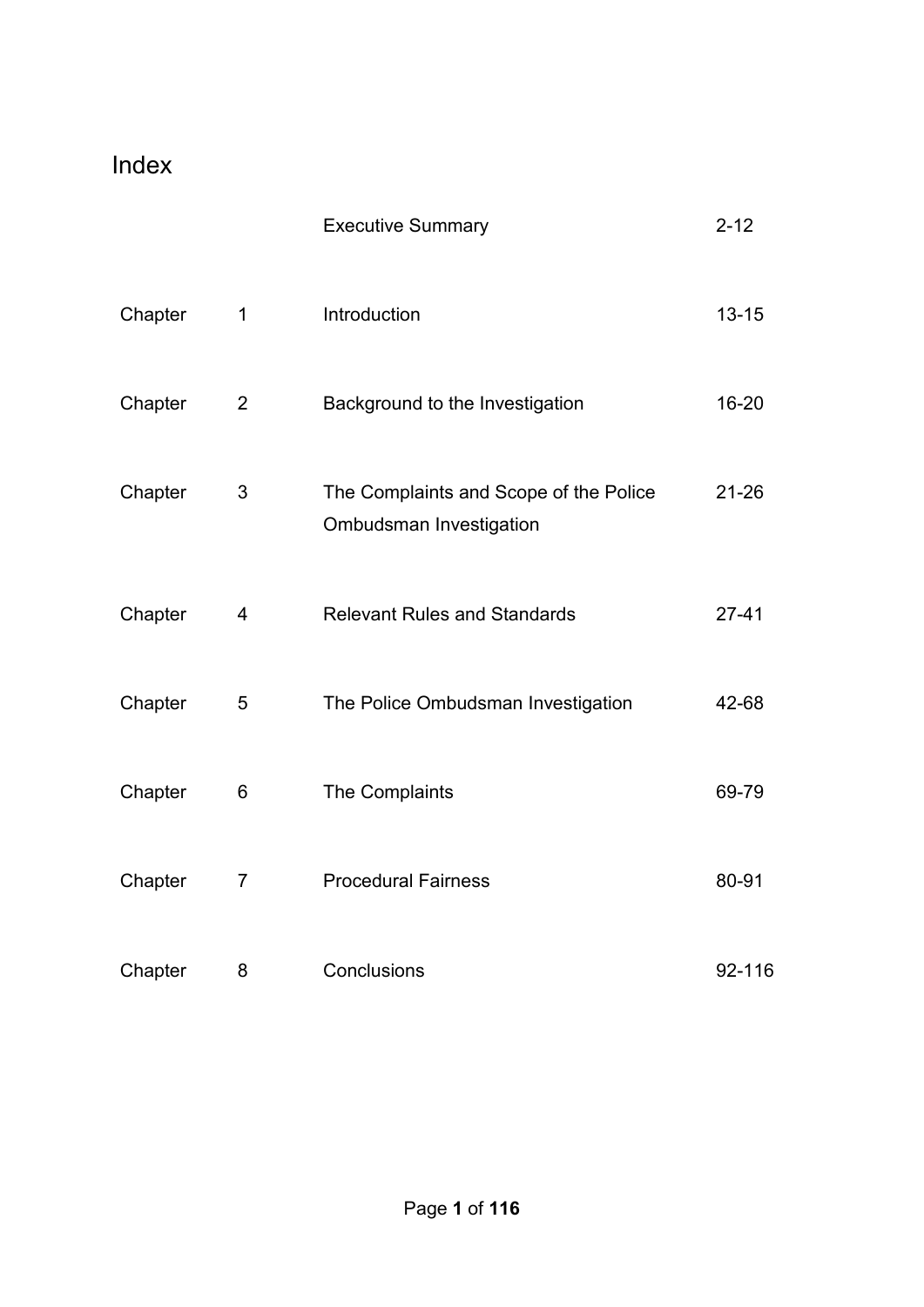### **Executive Summary**

On 14 February 1979, Lieutenant Stephen Kirby was murdered at Carlisle Terrace, Derry/Londonderry. The Provisional Irish Republican Army (PIRA) later claimed responsibility for his murder. Lieutenant Kirby was 22 years old and an officer in the 1<sup>st</sup> Royal Welch Fusiliers.

During January and February 1979, there were also a number of punishment shootings in the city.

On 26 February 1979, police arrested Michael Toner and Stephen Crumlish after receiving anonymous information regarding a punishment attack which occurred on 18 February 1979. Mr Toner and Mr Crumlish were interviewed about this attack and three other punishment shootings. Both were later questioned about the murder of Lieutenant Kirby.

Mr Toner and Mr Crumlish were interviewed 11 and 12 times respectively between 26 February and 28 February 1979 when they were detained at Strand Road Royal Ulster Constabulary (RUC) Station, Derry/Londonderry.

Information obtained from the interviews of Mr Toner and Mr Crumlish led to police arresting Gerald McGowan and Gerard Kelly on 28 February 1979.

Mr McGowan and Mr Kelly were each interviewed seven times between 28 February and 1 March 1979 during their detention at Strand Road RUC Station. They were interviewed about the four punishment shootings and the murder of Lieutenant Kirby.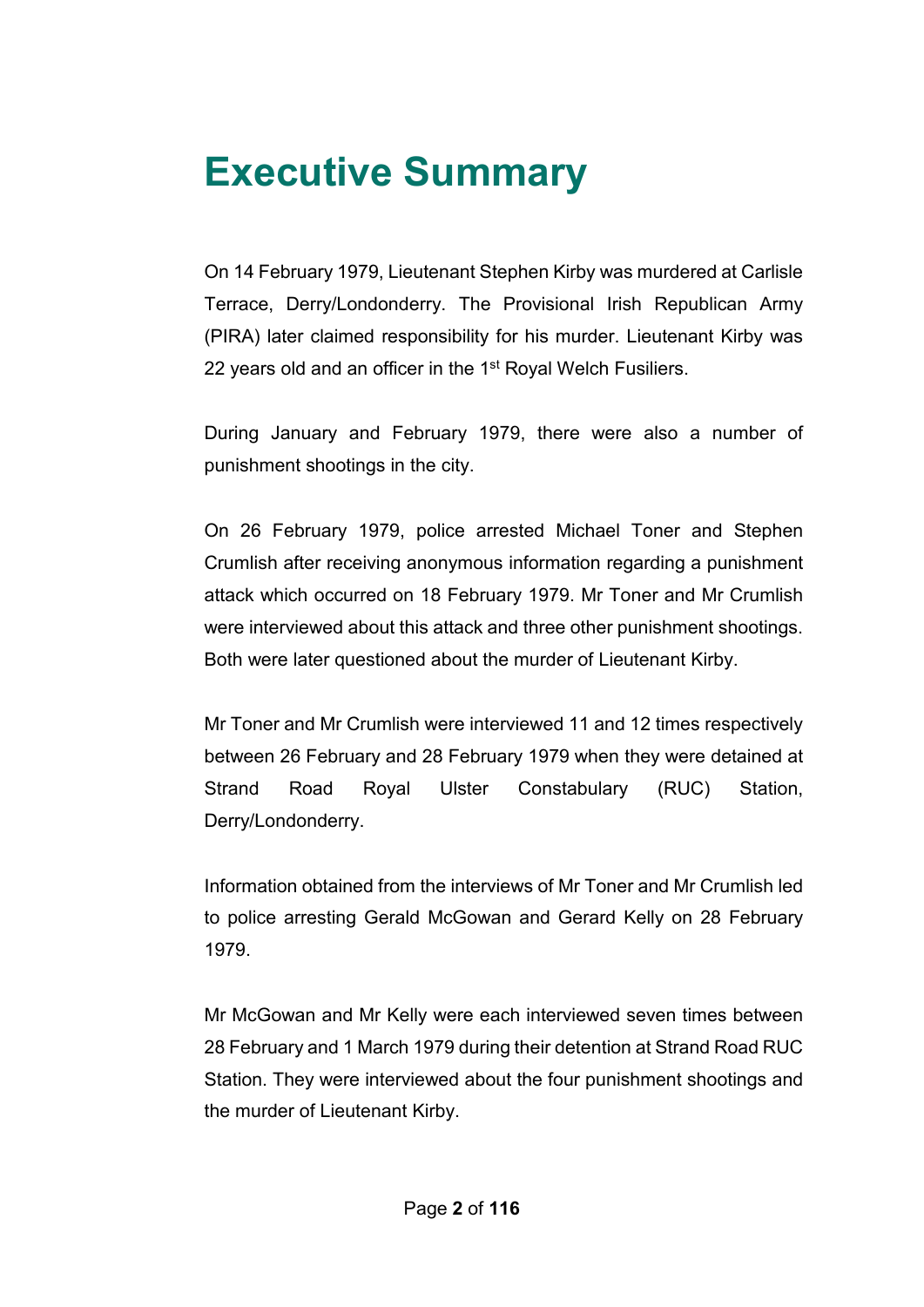When in police custody, Messrs Toner, Crumlish, McGowan and Kelly made a number of *'confessional'* statements<sup>[1](#page-3-0)</sup> admitting their involvement in some, or all, of the punishment shootings, and the murder of Lieutenant Kirby.

All four were charged with the murder of Lieutenant Kirby and remanded in custody to Crumlin Road Gaol, Belfast, on 1 and 2 March 1979. Each of the four were also charged with some, or all, of the punishment shootings, conspiracy to murder, unlawful possession of a firearm, and possession of information likely to be useful to terrorists. Messrs Toner and Crumlish were also charged with membership of a proscribed organisation, Fianna na h'Éireann.

Mr McGowan and Mr Kelly successfully applied for bail on 25 April 1979. Mr Toner and Mr Crumlish were initially refused bail on 7 March 1979 but were successful with further applications on 27 April and 2 May 1979 respectively.

The trial of Messrs Toner, Crumlish, McGowan, and Kelly started on 13 October 1980. On the third day of the trial, all four defendants failed to attend, having absconded to the Republic of Ireland.

A police report, dated 24 October 1980, stated that bail was granted to all four individuals because '*of the grave concern expressed by many people'*  about the prosecution of the four young men, given the *'extensive alibi evidence'* indicating that they had not been involved in either the murder of Lieutenant Kirby or the punishment shootings.

Mr Toner and Mr Crumlish were arrested in Donegal shortly after absconding. Mr McGowan and Mr Kelly were later detained in Dublin. All

<span id="page-3-0"></span><sup>&</sup>lt;u>.</u> <sup>1</sup> For the purposes of this public statement, the term *'confessional'* statements, is to be interpreted objectively as the four complainants having made statements which were adverse to themselves, and which do not connote the Police Ombudsman having accepted that those statements are accurate or reliable.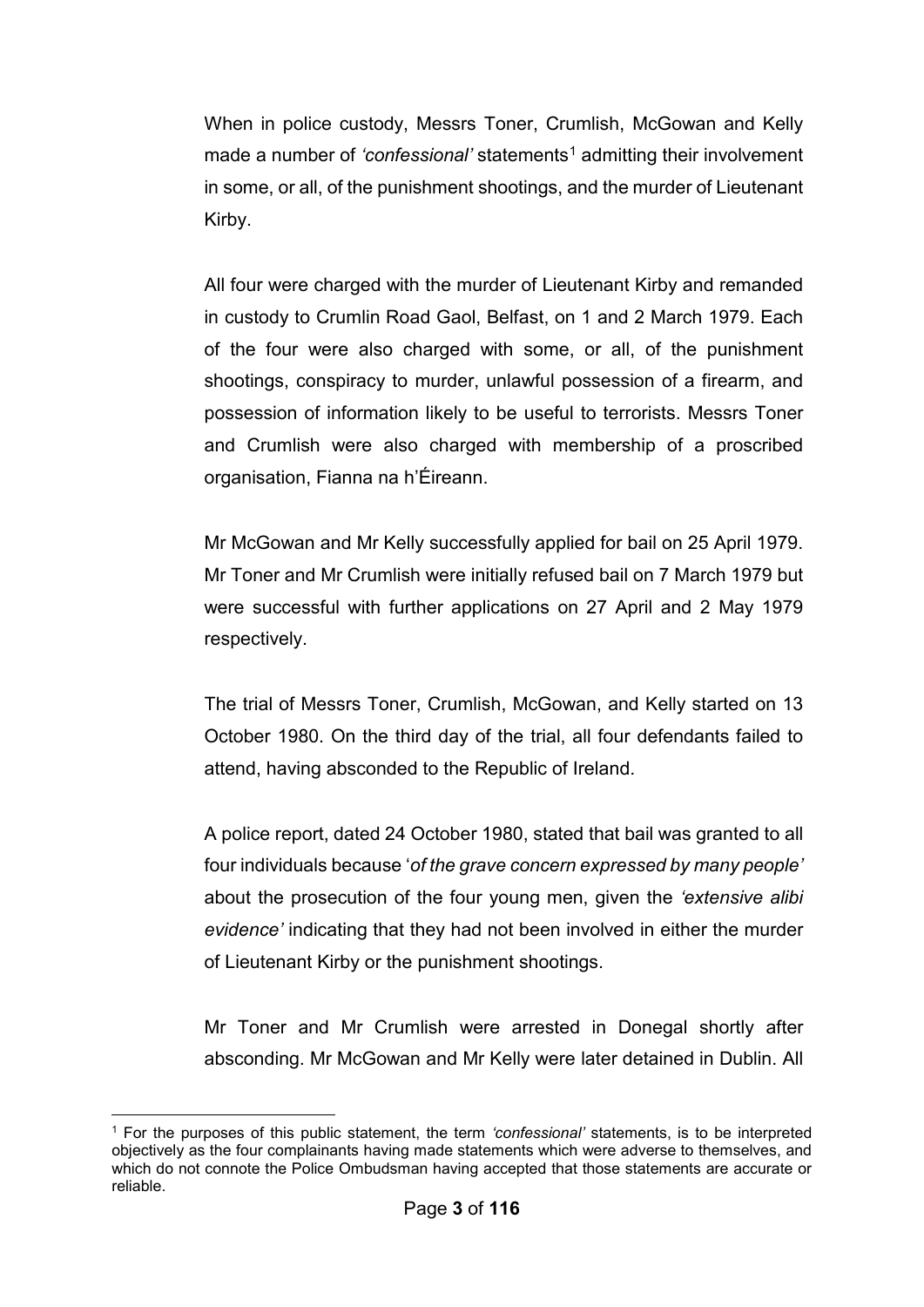four were later released by An Garda Síochána (AGS) who advised them that they had not received any extradition papers from the RUC.

In 1998, the Director of Public Prosecutions (DPP) decided that any attempt to mount a successful prosecution of the four men would be unlikely to succeed. This was due to the RUC stating that they were unable to locate both the original interview notes and bench warrants. Also, a number of police witnesses had retired and others could not be located.

The DPP offered no evidence against the four men and they were found not guilty and acquitted of all charges in December 1998.

In 2003, Messrs Toner, Crumlish, McGowan, and Kelly made a number of complaints and related allegations to the former Police Ombudsman, Nuala O'Loan, in respect of police actions during their detention at Strand Road RUC Station.

The four men alleged:

- I. That they were subjected to ill treatment, including physical and mental abuse, during their time in police custody;
- II. That they were threatened and told that members of their family would come to harm if they did not make statements admitting their guilt;
- III. That they were not allowed access to a solicitor or family member;
- IV. That their statements were fabricated and obtained by oppressive and coercive means;
- V. That the only evidence against them was fabricated statements;
- VI. That they only agreed to make statements as they were frightened and wanted to be released from custody;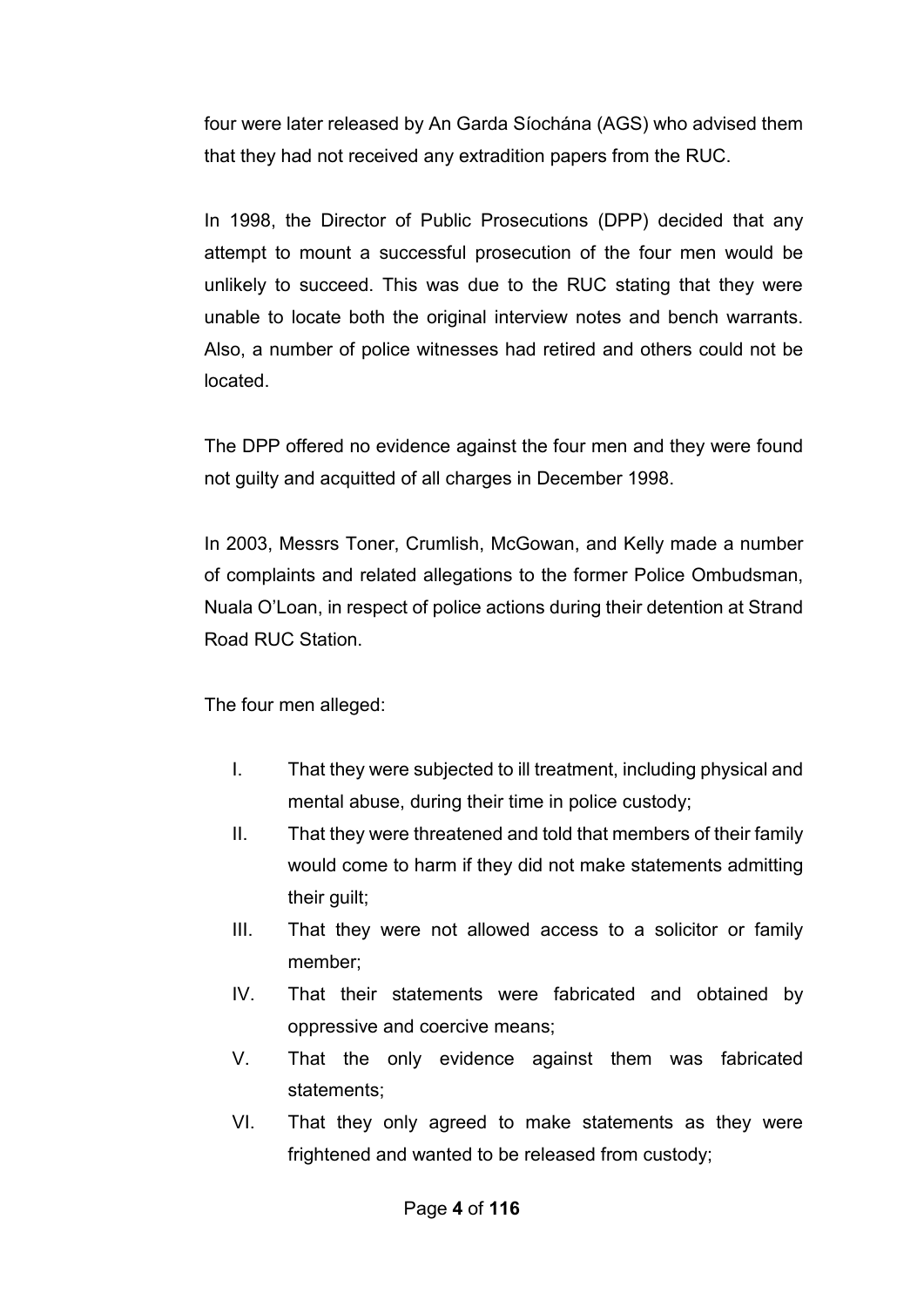- VII. That their arrests and detentions were unlawful;
- VIII. That the actions of police forced them to flee Northern Ireland, depriving them of a family life; and
- IX. There were also concerns about how police dealt with alibi witnesses.

Their complaints were accepted by the former Police Ombudsman and an investigation commenced in 2003.

### **The Police Ombudsman Investigation**

The original RUC investigation papers, where available, were secured and reviewed. As part of the Police Ombudsman investigation additional material was obtained from the complainants, Forensic Science Northern Ireland (FSNI), the Northern Ireland Courts and Tribunals Service (NICTS), and open sources.

The Police Ombudsman investigation considered the relevant law and administrative rules applicable to the interrogation and detention of suspects by police at the time of the arrests and detentions. The applicable standards and rules are contained in case law, Home Office guidance, and Judges' Rules and Administrative Directions which were adopted in Northern Ireland in 1976. These Rules and Directions provided guidance for police on how suspects should be treated during their detention and questioning.

The Police Ombudsman investigation commissioned an independent forensic linguistics expert, Expert 1, to examine all the *'confessional'* statements made by the four complainants during their time in police custody.

The analysis of Expert 1 suggested that *'confession statements attributed to Mr McGowan and Mr Kelly which implicate them in the death of a British*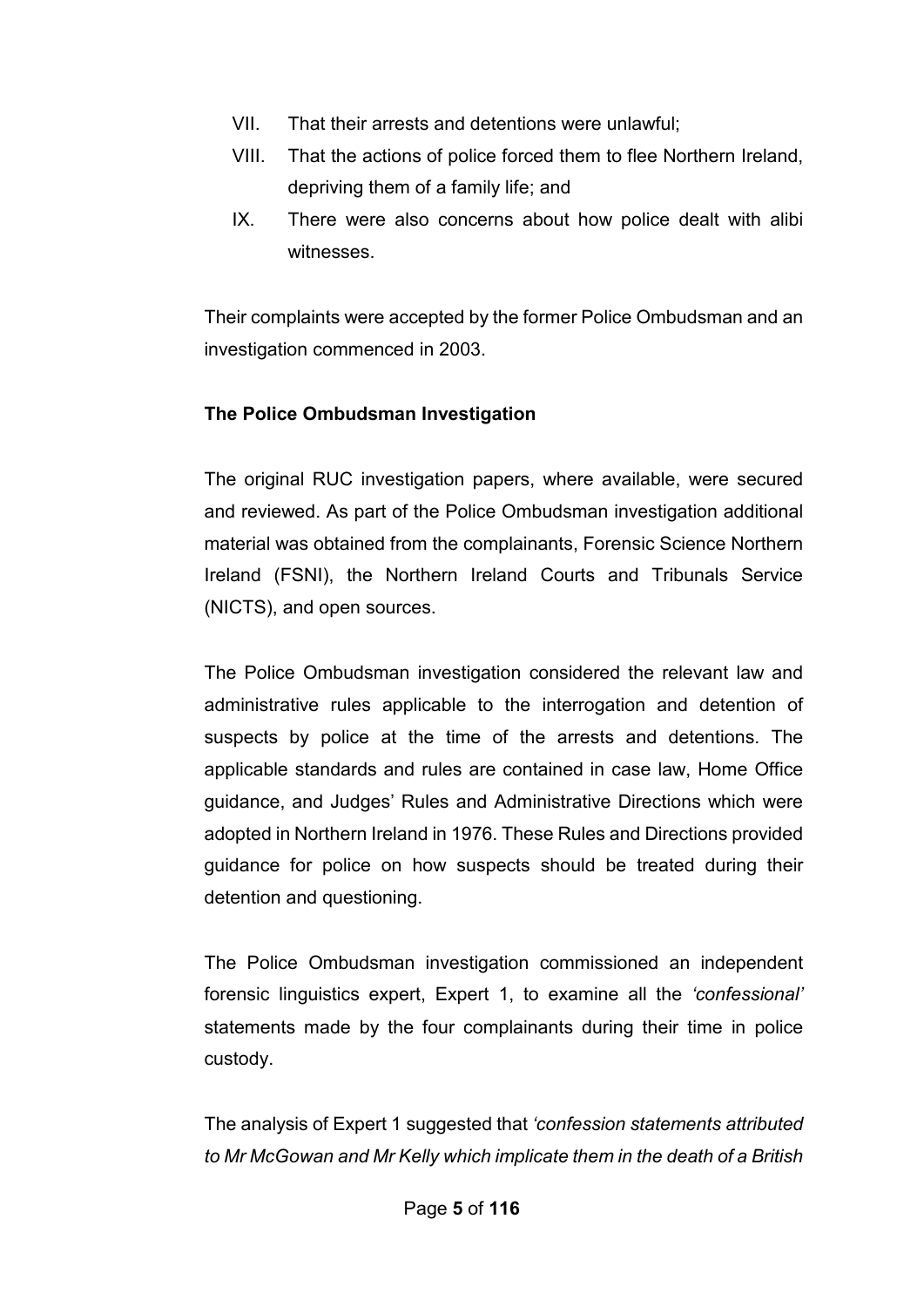*soldier, are too similar to have been produced independently.'* Expert 1 concluded that the available evidence supported the allegations of Mr McGowan and Mr Kelly that police officers told them what to put in their statements.

The findings of Expert 1 were forwarded to the Public Prosecution Service (PPS) who directed that a second opinion be obtained.

A second independent forensic linguistics expert, Expert 2, supported the findings of Expert 1, stating that the latter's conclusions were *'entirely appropriate.'* Expert 2 added that the linguistic evidence was *'strong.'*

In September 2006, the original statements of the four complainants, in addition to maps used during their relevant interviews, were submitted to FSNI by Police Ombudsman investigators for testing. This examination was necessary to establish if there was any evidence that may cast doubt on the authenticity of the documentation.

A Forensic Scientist identified no irregularities in the body of the statements. No additions or alterations were detected and no indentations were found on any of the maps.

The Police Ombudsman investigation interviewed ten former police officers under criminal caution for the offence of Perverting the Course of Public Justice. In line with the Ombudsman's statutory duty, as set out in section 58(2) of the Police (Northern Ireland) Act 1998, a file was sent to the PPS who issued a direction to prosecute Police Officers 5 and 6 for the offence of Perverting the Course of Public Justice. None of the other former police officers subject to investigation were to be prosecuted.

Issues of discrepancies in disclosure, which are addressed in this public statement, resulted in the PPS deciding not to proceed with the prosecution, and Police Officers 5 and 6 were acquitted. This decision led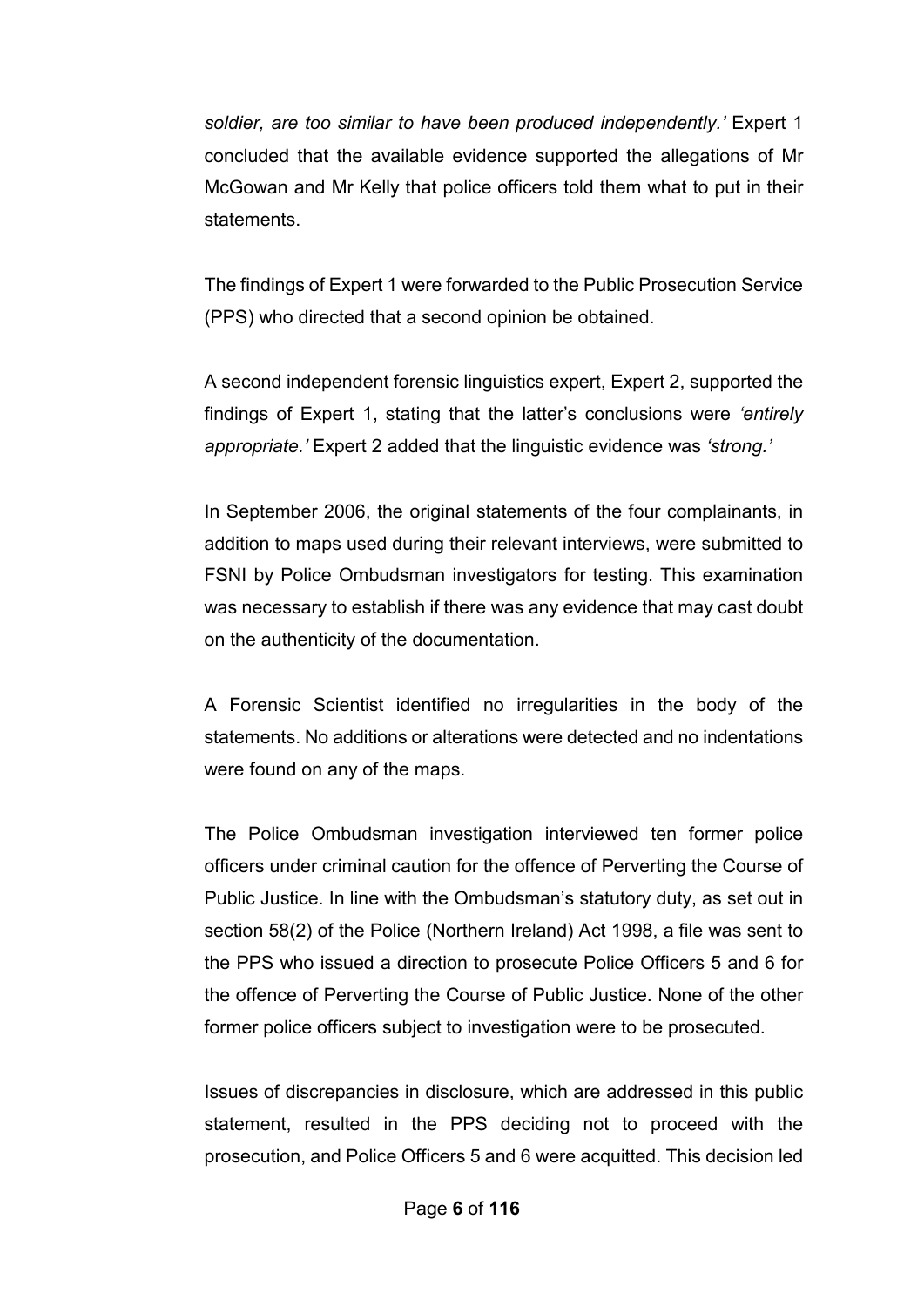to the former Police Ombudsman, Dr Michael Maguire, commissioning an independent review of the Police Ombudsman's procedures. This review was conducted by the former Chief Operating Officer of the Independent Police Complaints Commission (IPCC).[2](#page-7-0)

### **Conclusions**

Regulation 6 of the RUC (Complaints etc) Regulations 2001 provides that complaints received under section 52 of the Police (Northern Ireland) Act 1998 can be investigated by the Police Ombudsman if *'the complaint has not otherwise been investigated by the police.'*

Therefore, the Police Ombudsman was not permitted to investigate the allegations of physical ill-treatment/assault made by Messrs Toner, Crumlish, McGowan, and Kelly, which allegedly occurred in March 1979. That is because these allegations were investigated at that time by the RUC's Complaints and Discipline Branch.

### **Complaints that they were not allowed access to a solicitor or family member**

Michael Toner stated that police allowed him access to a solicitor only after he was charged. He was allowed a brief visit from his father after he had signed *'confessional'* statements.

Stephen Crumlish also stated that he was denied the right to legal representation and advice, but was permitted to see his parents.

Gerald McGowan stated that he asked to see a solicitor but this was not allowed until he signed a statement.

<span id="page-7-0"></span><sup>-</sup> $2$  The report was compiled by the IPCC at the request of the Police Ombudsman and is referred to at Chapter 5 of the Public Statement. The IPCC is now named the Independent Office of Police Conduct (IOPC).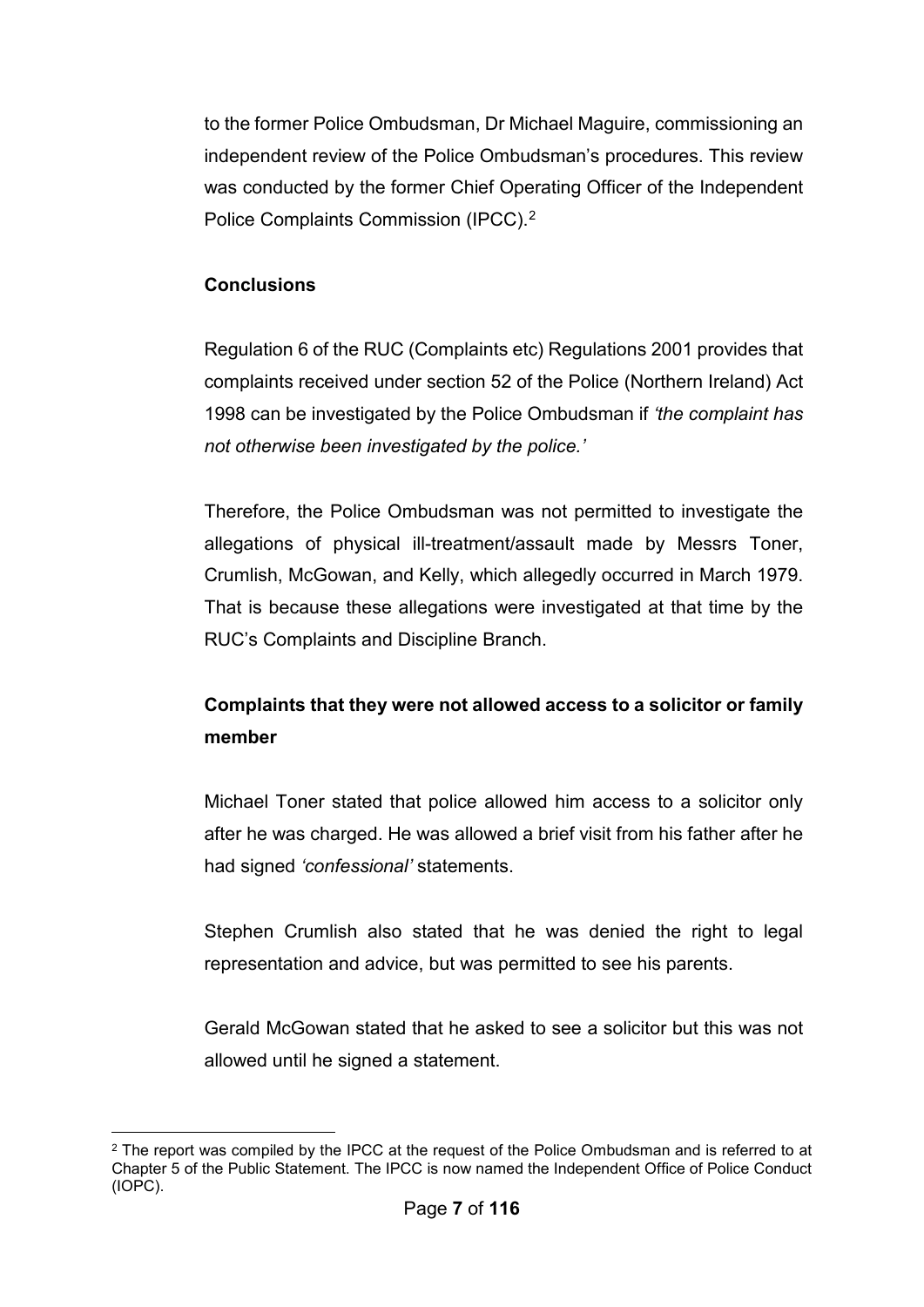Gerard Kelly stated that he was not informed of his rights or told that he could see a solicitor.

Police Ombudsman investigators reviewed all the available custody documentation. This indicated that none of the four complainants received a visit from a solicitor until after they had been charged with the murder of Lieutenant Kirby and the punishment shootings.

Police Ombudsman investigators reviewed the available documentation and have been unable to find any reason why allowing Messrs Toner, Crumlish, McGowan, and Kelly access to legal advice and/or representation would have delayed or hindered the police investigation.

Police Ombudsman investigators have been unable to locate any recorded rationale as to why legal representation was not offered to the young men at the time.

The Judges' Rules and Administrative Directions were part of Home Office guidance that applied at the time to the actions of RUC officers.

There was no statutory right for suspects to have access to legal representation at the time. Today this is provided for in PACE<sup>[3](#page-8-0)</sup> legislation.

However, the Police Ombudsman is of the view that police failed to comply with Home Office guidance in this respect, in that legal representation to protect the interests of Messrs Toner, Crumlish, McGowan, and Kelly was not offered to them during their lengthy periods of detention.

<u>.</u>

<span id="page-8-0"></span><sup>3</sup> Article 59 of Police and Criminal Evidence (Northern Ireland) Order 1989.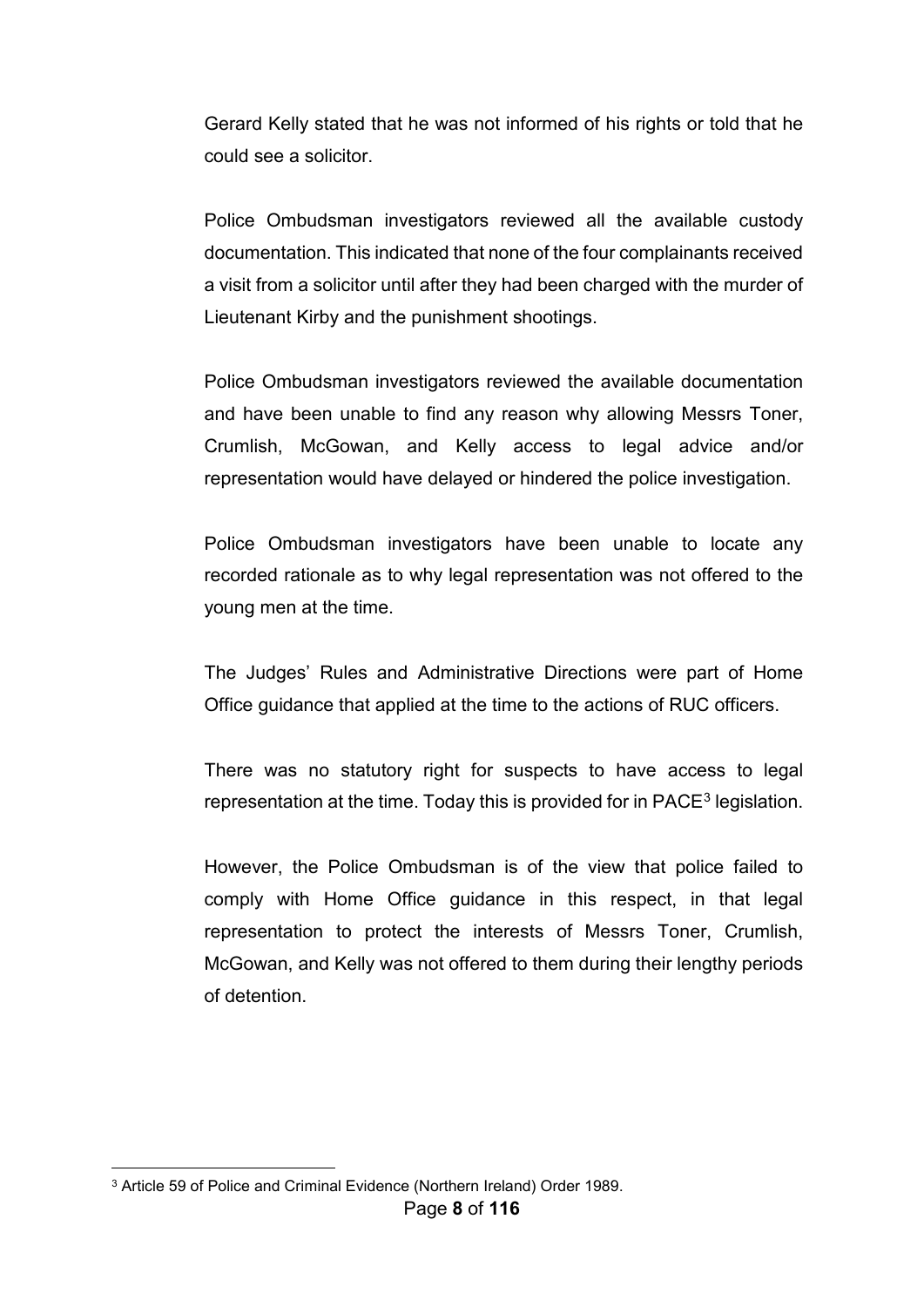### **Complaints that** *'confessional'* **statements were fabricated and obtained by oppressive means**

Police Ombudsman investigators interviewed ten police officers under criminal caution who all denied that they were involved in fabricating *'confessional'* statements from Messrs Toner, Crumlish, McGowan, and Kelly.

There were no CCTV cameras or witness evidence to support or refute the complainants' allegations. Electrostatic Detection Analysis (ESDA)<sup>[4](#page-9-0)</sup> of relevant police documentation found nothing to suggest irregularities regarding the manner in which the 21 statements were obtained.

However, two linguistics experts identified issues with four *'confessional'* statements made by Gerald McGowan (Statements B and D) and Gerard Kelly (Statements A and C).

The linguistics experts concluded that Messrs McGowan and Kelly could not have made their statements independently of one another.

Based on this evidence, the PPS directed that Police Officers 5 and 6 be prosecuted for the offence of Perverting the Course of Public Justice. The PPS later offered no evidence and Police Officers 5 and 6 were acquitted. The reasons for this are detailed in this public statement.

Based on all the available evidence and information the Police Ombudsman is of the view, that the statements from Messrs Toner, Crumlish, McGowan, and Kelly were not voluntary and were obtained unfairly and in a coercive atmosphere because of the following:

<span id="page-9-0"></span> <sup>4</sup> Electrostatic Detection Analysis (ESDA) is a technique used by investigators where an electrostatic charge is applied to a document containing suspected indented writing. Indented writing can be seen via the application of charge sensitive toner. This technique can assist when seeking to establish the chronology and credibility of a document.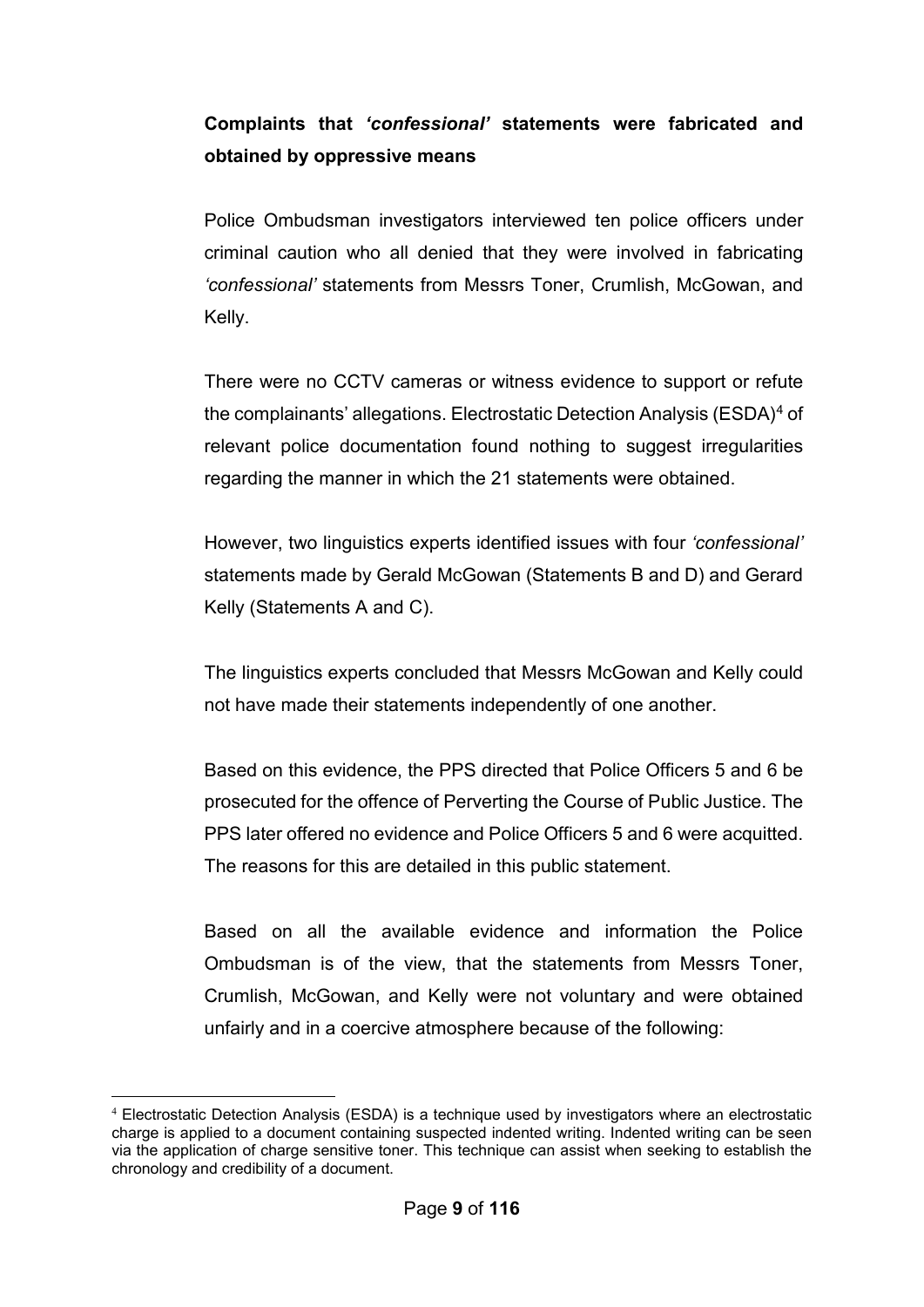- I. The length of time that they were detained;
- II. The timing of two of the four problematic statements in that they were recorded in the early hours of the morning after protracted interviews, contrary to standards at the time;
- III. During detention, arrangements were made by police for some of the suspects to speak to their co-accused, which is not provided for in the Judges' Rules;
- IV. The *'immature age'* of the complainants; and
- V. The failure to provide support to the complainants by providing access to a solicitor during their detentions; and
- VI. The statements were made by the complainants in order to secure their release from custody.

### **Complaints that their arrests and detentions were unlawful**

Messrs Toner, Crumlish, McGowan, and Kelly all alleged that their arrests and subsequent detentions were unlawful.

The Police Ombudsman investigation has established that Mr Toner and Mr Crumlish were arrested on the basis of an anonymous telephone call received by police. Both were arrested under section 11 of the Northern Ireland (Emergency Provisions) Act 1978 (the 1978 Act). I am unable to determine if these arrests were unlawful as that is a matter for a Court.

The information obtained during the interviews of Mr Toner and Mr Crumlish provided the basis for the suspicion to arrest Mr Kelly and Mr McGowan under section 11 of the 1978 Act.

In respect of the detention of the complainants, the Police Ombudsman is unable to determine whether their initial and continued detentions were lawful as this ultimately is a matter for a Court.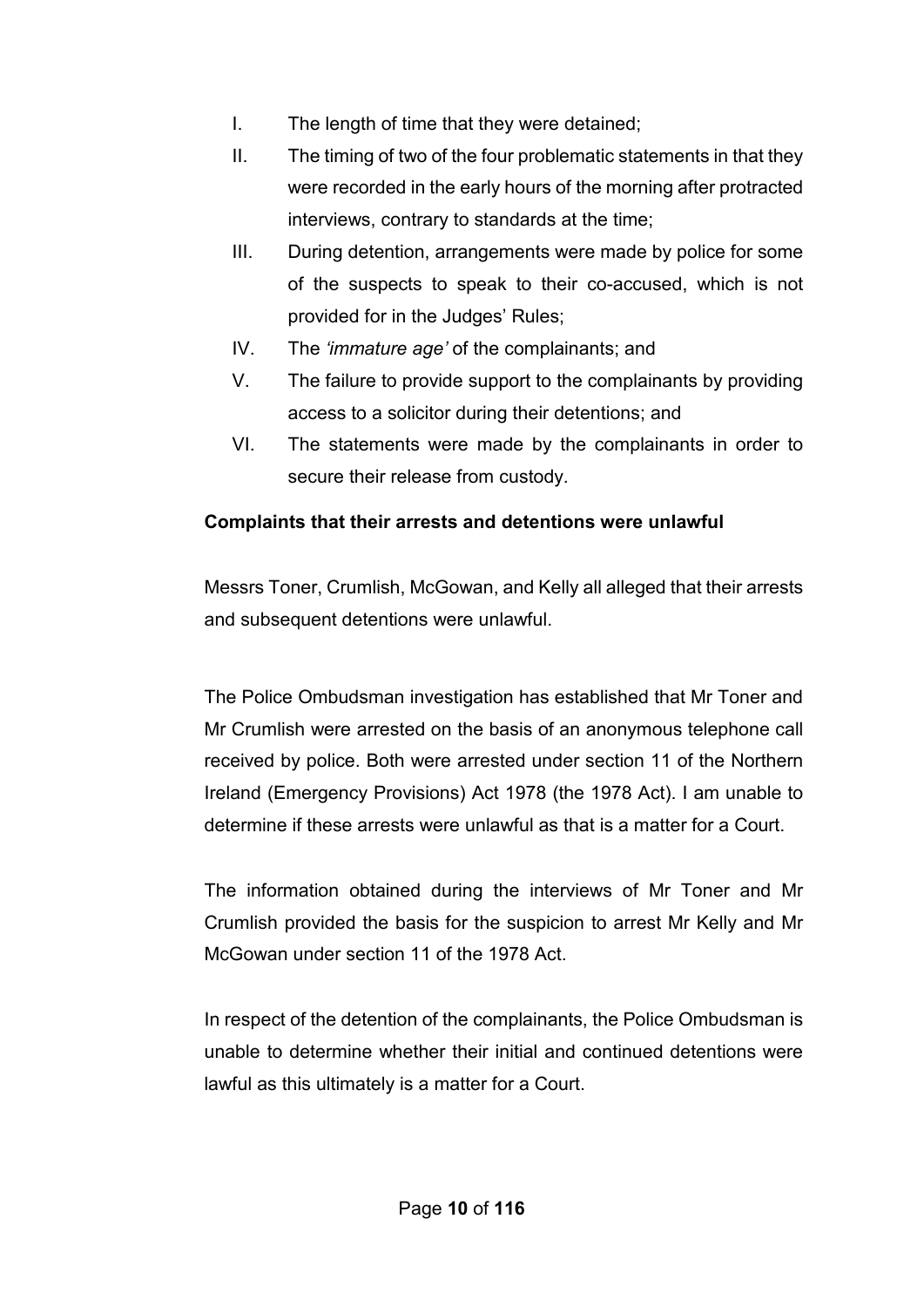However, the Police Ombudsman is critical of the duration of the detentions of these individuals given their *'immature age.'*

Police also failed to provide the young men with an opportunity to request a solicitor in order to protect their interests.

#### **Overall Conclusions**

The Police Ombudsman is of the view that Messrs Toner, Crumlish, McGowan, and Kelly's complaints about their mental ill-treatment, detention, and interviewing by police at Strand Road RUC Station are legitimate and justified. The interviews were, in her view, conducted in a coercive atmosphere and in breach of Home Office guidance at the time. She has concluded that their *'confessional'* statements were obtained unfairly and not voluntarily in the sense described in the Judges' Rules.

The Police Ombudsman is critical of the manner in which *'confessional'* statements were obtained from them by police, the sharing of these statements, the duration of the detentions, the timing of two of the interviews (after midnight), and the actions of police in allowing the young men to talk to each other, which was not provided for in the Home Office guidance.

This investigation has concluded that all four complainants ought to have been given an opportunity to access legal representation when detained at Strand Road RUC Station.

The Police Ombudsman is mindful of the vulnerability of the complainants by virtue of their *'immature age'* and the seriousness of the charges.

The Judges' Rules and Administrative Directions required that *'interrogating officers should always try to be fair to the person who is being questioned, and scrupulously avoid any method which could be regarded in any way as unfair or oppressive.'* However, the Police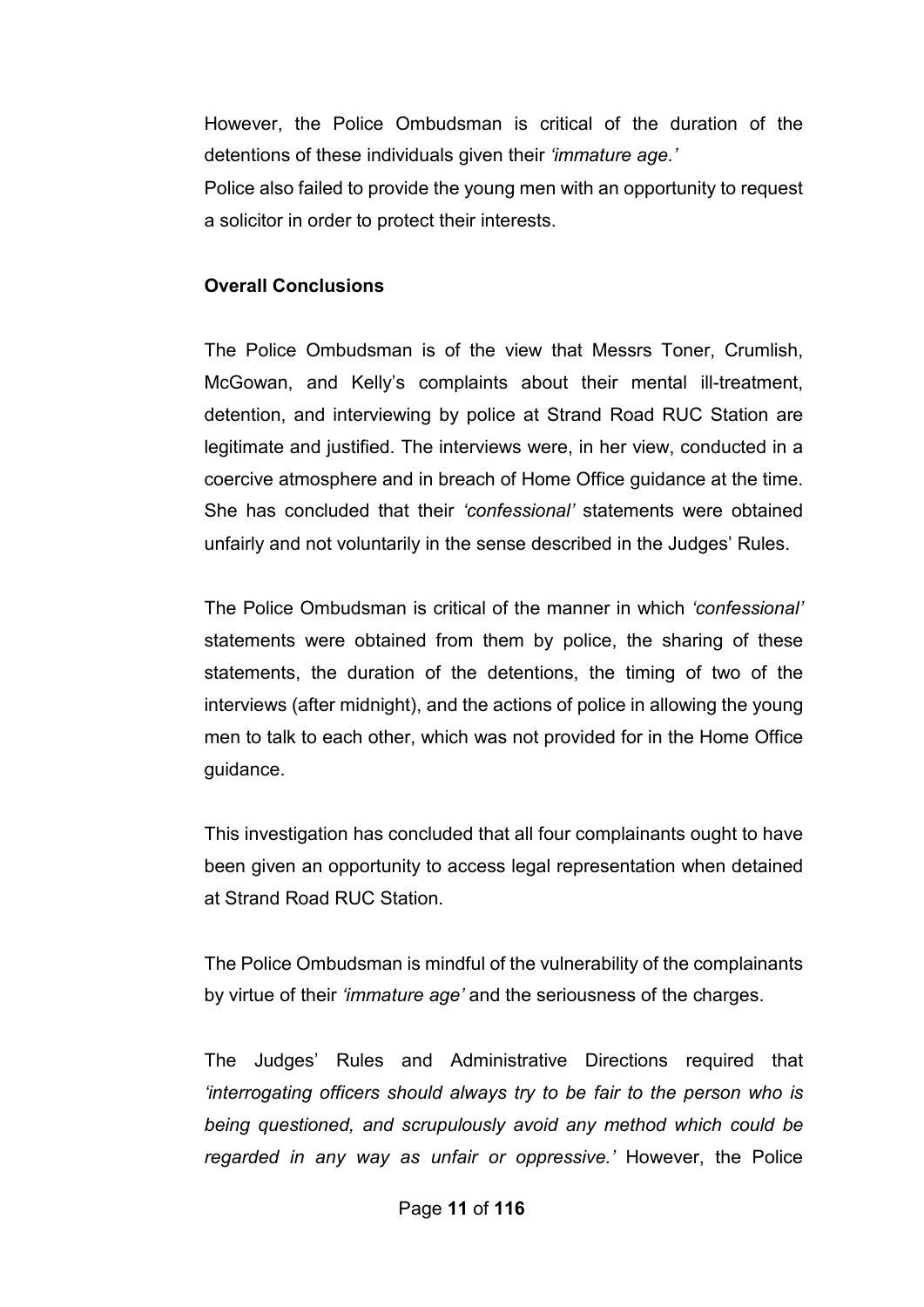Ombudsman is of the view that the circumstances, including their young age, the lack of access to support by way of legal advice, and the coercive atmosphere surrounding their detention, are indicative of unfair treatment of the complainants in this case.

The Judges' Rules added:

*'That it is a fundamental condition of the admissibility in evidence against any person, equally of any oral answer given by that person to a question*  put by a police officer and of any statement made by that person, that it *shall have been voluntary, in the sense that it has not been obtained from him by fear of prejudice or hope of advantage, exercised or held out by a person in authority, or by oppression.'*

I am of the view that the irregularities and coercive atmosphere in which the *'confessional'* statements were obtained were indicative of the statements having been obtained unfairly and not freely given as required by the Judges' Rules. I am of the view that their complaints in this respect are legitimate and justified.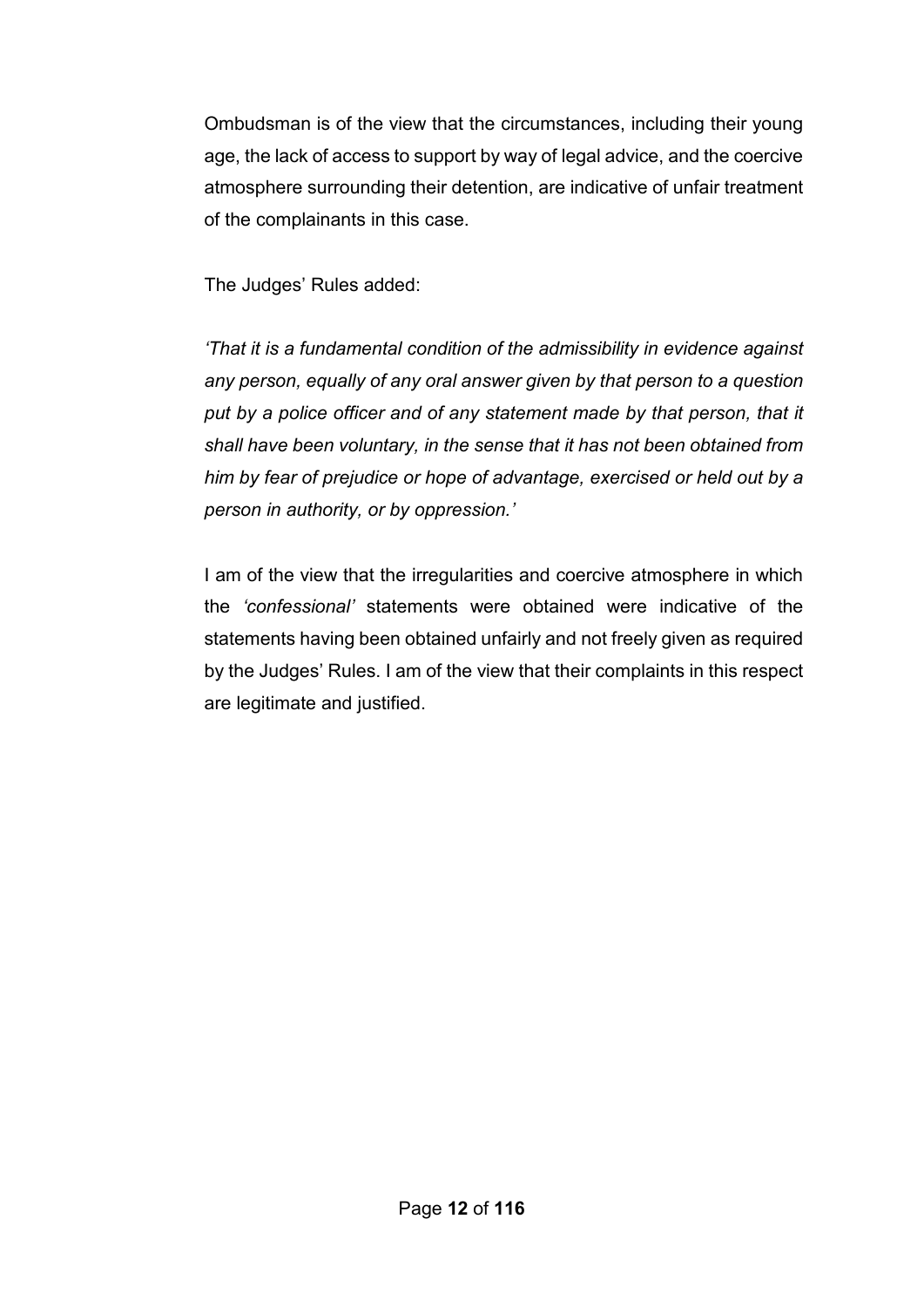## **1.0 Introduction**

- 1.1. On 14 February 1979, Lieutenant Stephen Kirby was murdered at Carlisle Terrace, Derry/Londonderry. Lieutenant Kirby, an officer in the 1<sup>st</sup> Royal Welch Fusiliers, was 22 years old. PIRA later claimed responsibility for his murder. During January and February 1979, there were also a number of punishment shootings in the city. Police arrested four local young men, Michael Toner, Stephen Crumlish, Gerald McGowan, and Gerard Kelly on suspicion of having been involved in these attacks. They were interviewed by detectives at Strand Road RUC Station over a number of days, where they made statements confessing<sup>[5](#page-13-0)</sup> to their roles in the punishment shootings and the murder of Lieutenant Kirby.
- 1.2. Gerard Kelly was 18 years old at the time of his arrest. Messrs Toner, Crumlish, and McGowan were 17 years old. They stood trial for the murder of Lieutenant Kirby and the punishment shootings in October 1980, in addition to a number of other related charges. During these criminal proceedings all four absconded to the Republic of Ireland, where they remained until December 1998, when the then Director of Public Prosecutions offered no evidence against them and they were subsequently acquitted by the Court. All four maintained their innocence during this period and, in October 2003, made complaints to the former Police Ombudsman, Nuala O'Loan. They stated that police officers had

<span id="page-13-0"></span><sup>&</sup>lt;u>.</u> <sup>5</sup> In this public statement, the terms *'confessions'* and *'confessional statements'* are used interchangeably. For the purposes of this public statement, the terms are to be interpreted objectively as the four complainants having made statements which were adverse to themselves. They should not be interpreted by the reader as connoting any lack of veracity or credibility on the part of the four complainants.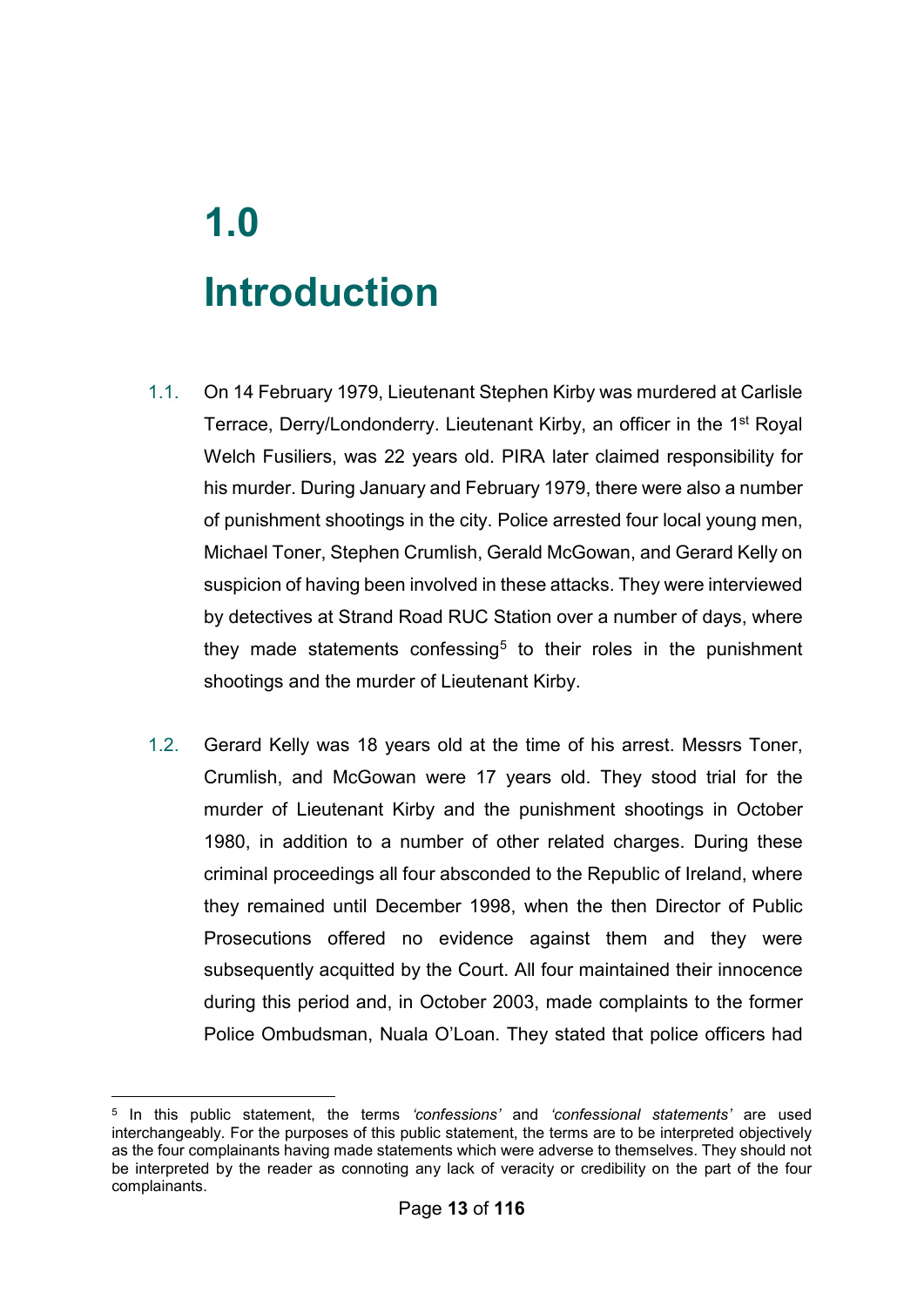been guilty of the offence of Perverting the Course of Public Justice, alleging that their confessions had been obtained under duress.

- 1.3. This document is a public statement detailing my rationale for actions, decisions, and determinations in respect of their complaints. The investigation conducted by this Office into the allegations made by the above four individuals is also outlined in this public statement.
- 1.4. This investigation generated over 200 investigative actions and identified 59 potential witnesses, including 38 retired Royal Ulster Constabulary (RUC) officers who performed a variety of roles connected to the police investigation in 1979. Other witnesses included alibi witnesses provided by the four young men, a community representative, and members of the legal profession. Some witnesses are deceased while others either declined or were unable to assist. However, 25 witnesses co-operated with my investigation. I thank those who took the time to assist.
- 1.5. Ten former police officers were interviewed under criminal caution by my investigators for the offence of Perverting the Course of Public Justice. In June 2012, this Office submitted a file of evidence for direction to the PPS regarding these officers. In March 2014, the PPS directed that two of the former police officers be prosecuted for this offence.
- 1.6. On 19 December 2014, following issues identified during the relevant disclosure process carried out by this Office, the PPS offered no evidence and the Court acquitted the two former police officers as there was no longer a reasonable prospect of conviction. These issues are discussed in greater detail later in this public statement.
- 1.7. I am unable to consider the question of disciplinary proceedings relating to any potential misconduct as all of the relevant police officers are now retired. In this public statement, I have criticised the actions of a number of RUC officers serving at the time. I have provided an opportunity for all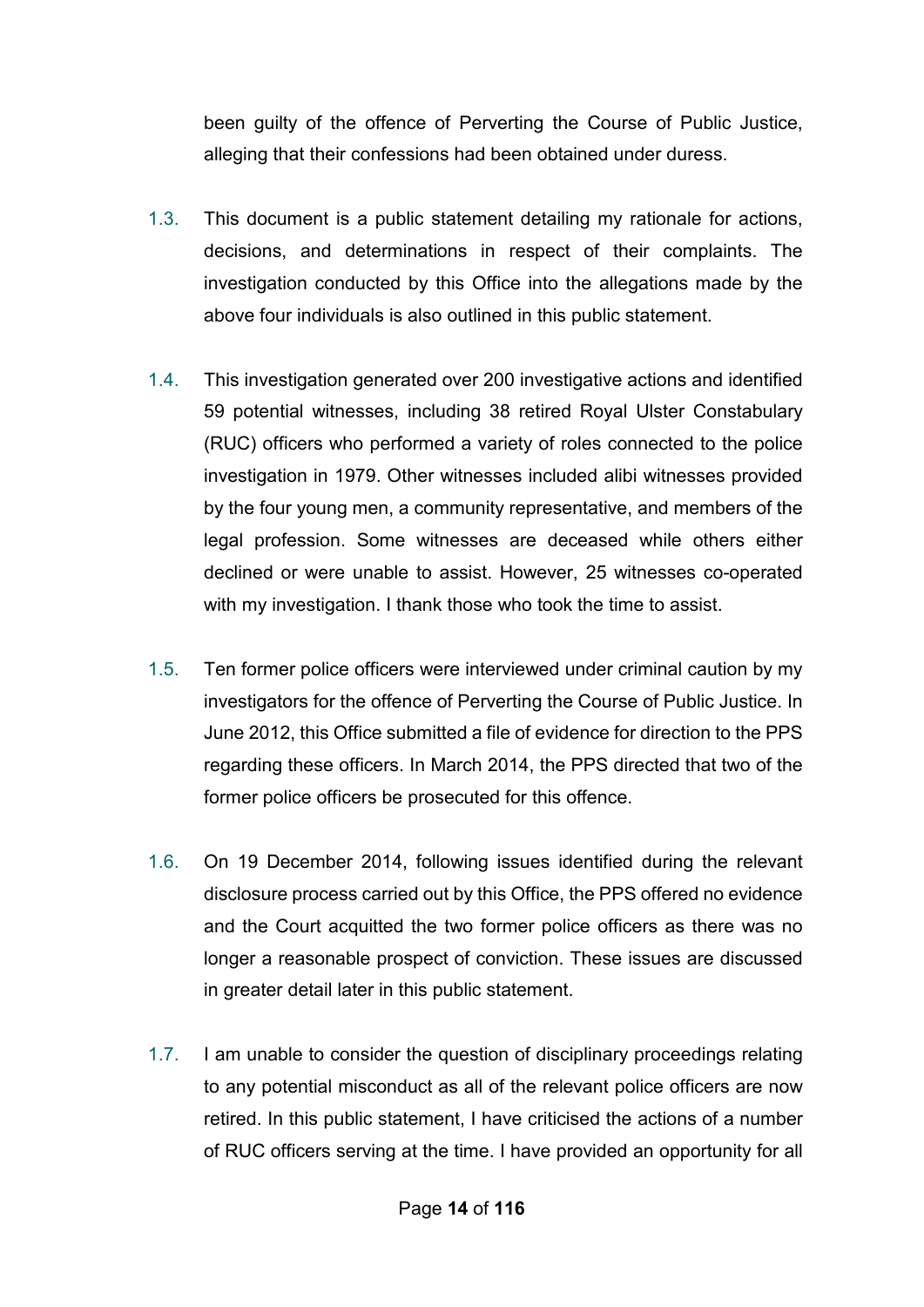of those, who were subject to criticism, to respond. I have considered these responses and incorporated them into the public statement, where I consider it appropriate.

1.8. Prior to its publication, this public statement was also forwarded in full to the Police Service of Northern Ireland (PSNI) for fact checking. A copy was also forwarded to the PPS for comment. A response was received from the PPS which I have reflected, where I consider it appropriate, in this public statement.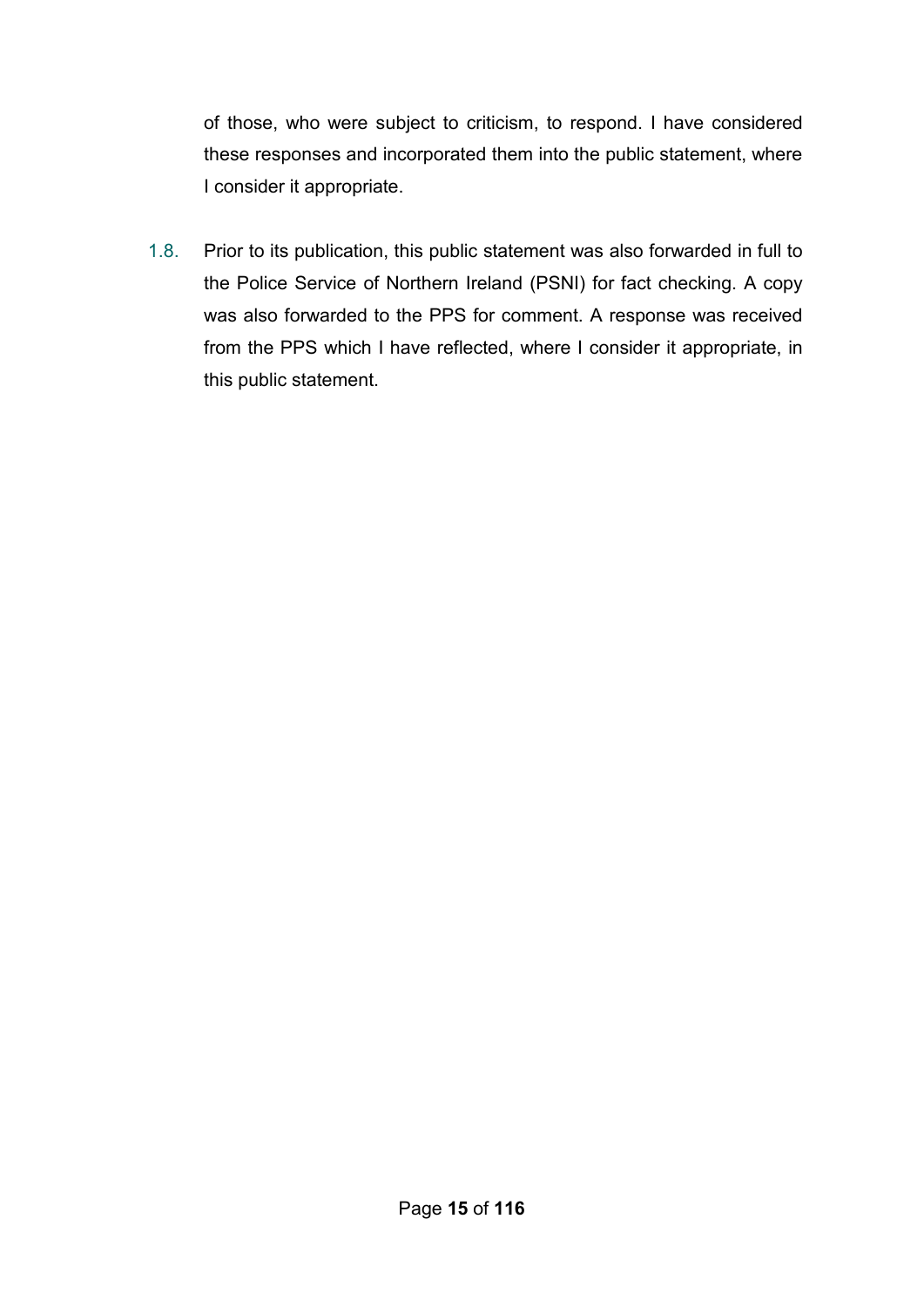## **Background to the Investigation**

- 2.1. On 18 February 1979, a punishment shooting was carried out on a male in Derry/Londonderry. Police received anonymous information regarding the attack which led to the arrests of Michael Toner and Stephen Crumlish on 26 February 1979 under section 11 of the Northern Ireland (Emergency Provisions) Act 1978 (the 1978 Act). Messrs Toner and Crumlish were initially interviewed about this attack and three other punishment shootings that occurred on 8 January, 14 February, and 17 February 1979. They were later questioned about the murder of Lieutenant Kirby on 14 February 1979.
- 2.2. The interviews took place at Strand Road RUC Station between 26 February and 28 February 1979. During this period, Michael Toner and Stephen Crumlish were interviewed 11 and 12 times respectively.
- 2.3. Information obtained from the interviews of Messrs Toner and Crumlish led to police arresting Gerald McGowan and Gerard Kelly on 28 February 1979, under the 1978 Act. They were interviewed about the four punishment shootings and the murder of Lieutenant Kirby.
- 2.4. The interviews of Messrs McGowan and Kelly took place at Strand Road RUC Station, between 28 February and 1 March 1979. They were each interviewed seven times.
- 2.5. When in police custody, Messrs Toner, Crumlish, McGowan, and Kelly made a number of *'confessional'* statements admitting their involvement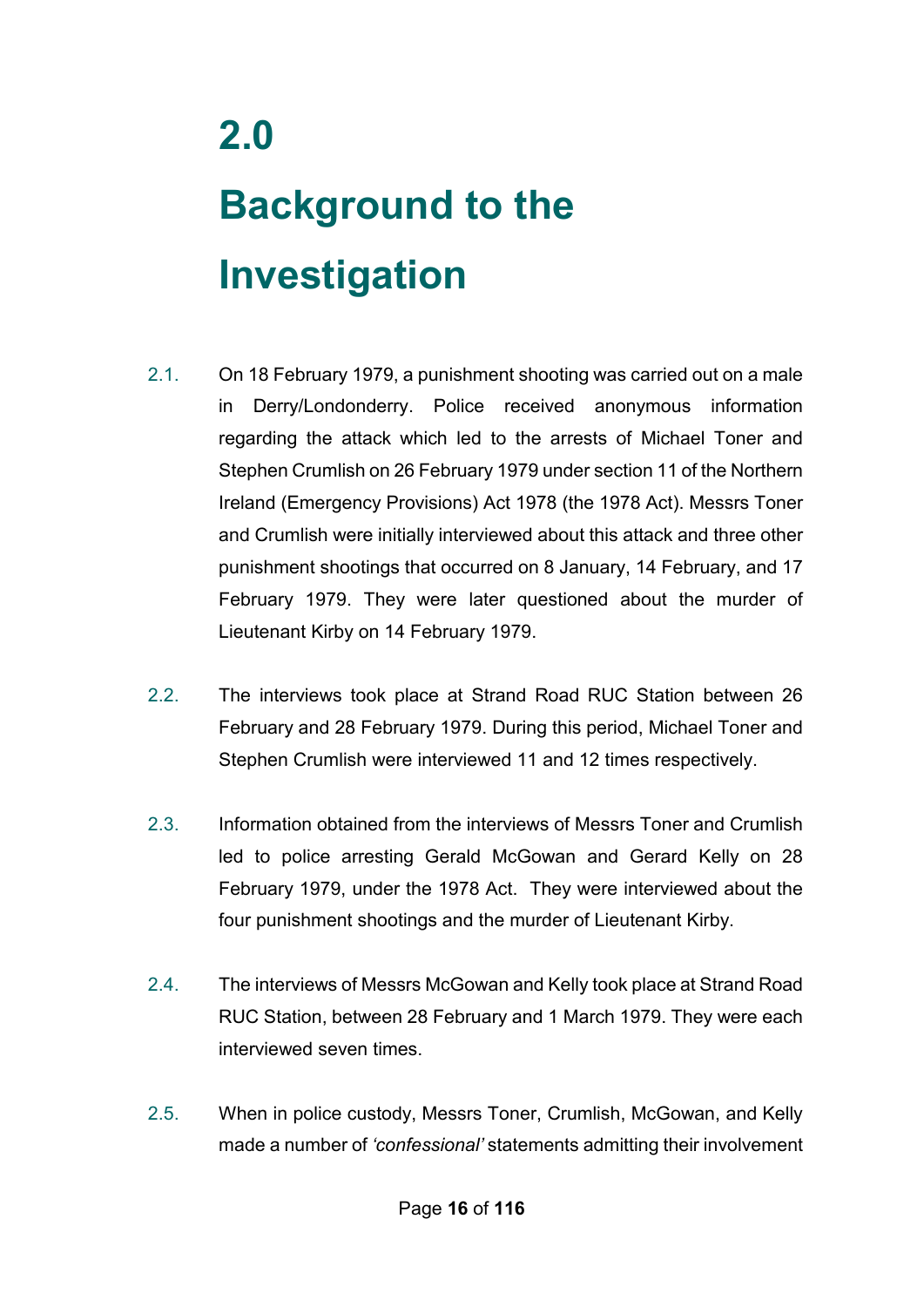in some, or all, of the punishments shootings and the murder of Lieutenant Kirby.

- 2.6. The four young men were subsequently charged as follows:
	- I. Michael Toner was charged with the murder of Lieutenant Kirby; conspiracy to murder; the punishment shootings on 14 and 18 February 1979; unlawful possession of a firearm; possession of information likely to be useful to terrorists; and membership of a proscribed organisation.
	- II. Stephen Crumlish was charged with the murder of Lieutenant Kirby; conspiracy to murder; the punishment shootings on 8 January, 14 February, 17 February, and 18 February 1979; unlawful possession of a firearm; possession of information likely to be useful to terrorists; and membership of a proscribed organisation.
	- III. Gerald McGowan was charged with the murder of Lieutenant Kirby; conspiracy to murder; the punishment shooting on 18 February 1979; unlawful possession of a firearm; and possession of information likely to be useful to terrorists.
	- IV. Gerard Kelly was charged with the murder of Lieutenant Kirby; conspiracy to murder; the punishment shootings on 8 January, 14 February, and 18 February 1979; unlawful possession of a firearm; and possession of information likely to be useful to terrorists.
- 2.7. On 1 March 1979, Michael Toner and Stephen Crumlish were remanded in custody to Crumlin Road Gaol, Belfast. On 2 March 1979, Gerald McGowan and Gerard Kelly were also remanded in custody to Crumlin Road Gaol, Belfast.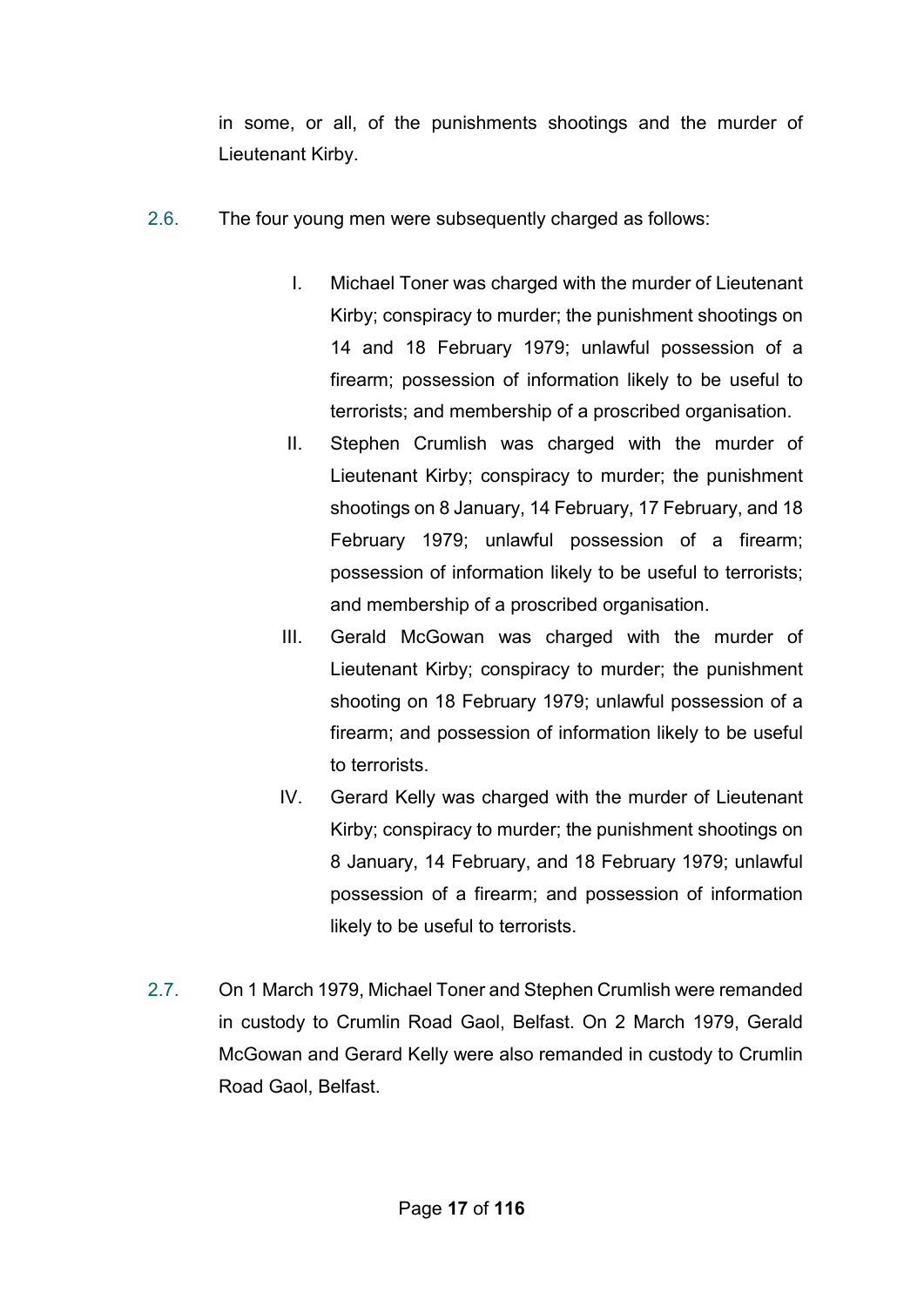### **Applications for Bail**

- 2.8. All four applied for bail and Messrs McGowan and Kelly were successful in their applications on 25 April 1979. Messrs Toner and Crumlish were initially refused bail on 7 March 1979 but were successful with further applications on 27 April and 2 May 1979 respectively.
- 2.9. A police report, dated 24 October 1980, stated that bail was granted to all four individuals because *'of the grave concern expressed by many people*' about their prosecutions. Those concerned included Bishop Edward Daly, Bishop of the Diocese of Derry, and John Hume, the Member of Parliament (MP) for the Foyle constituency.<sup>[6](#page-18-0)</sup> Both, now deceased, raised concerns about the prosecutions of the four young men, given the '*extensive alibi evidence'* indicating that they had not been involved in either the murder of Lieutenant Kirby or the punishment shootings.
- 2.10. Gerald McGowan was granted variations to his bail conditions on two occasions so that he could play football outside Northern Ireland. On 2 November 1979, he was allowed to play a match in County Donegal. On 13 May 1979, he was permitted to travel to Scotland to take part in a tournament.

### **The Trial**

2.11. The trial of Messrs Toner, Crumlish, McGowan, and Kelly started on 13 October 1980. On the third day of the trial, all four defendants failed to attend, having absconded to the Republic of Ireland.

<span id="page-18-0"></span><sup>&</sup>lt;u>.</u> <sup>6</sup> John Hume was the then leader of the Social Democratic and Labour Party (SDLP), and Member of Parliament for the Foyle Constituency in which the city of Derry/Londonderry is situated.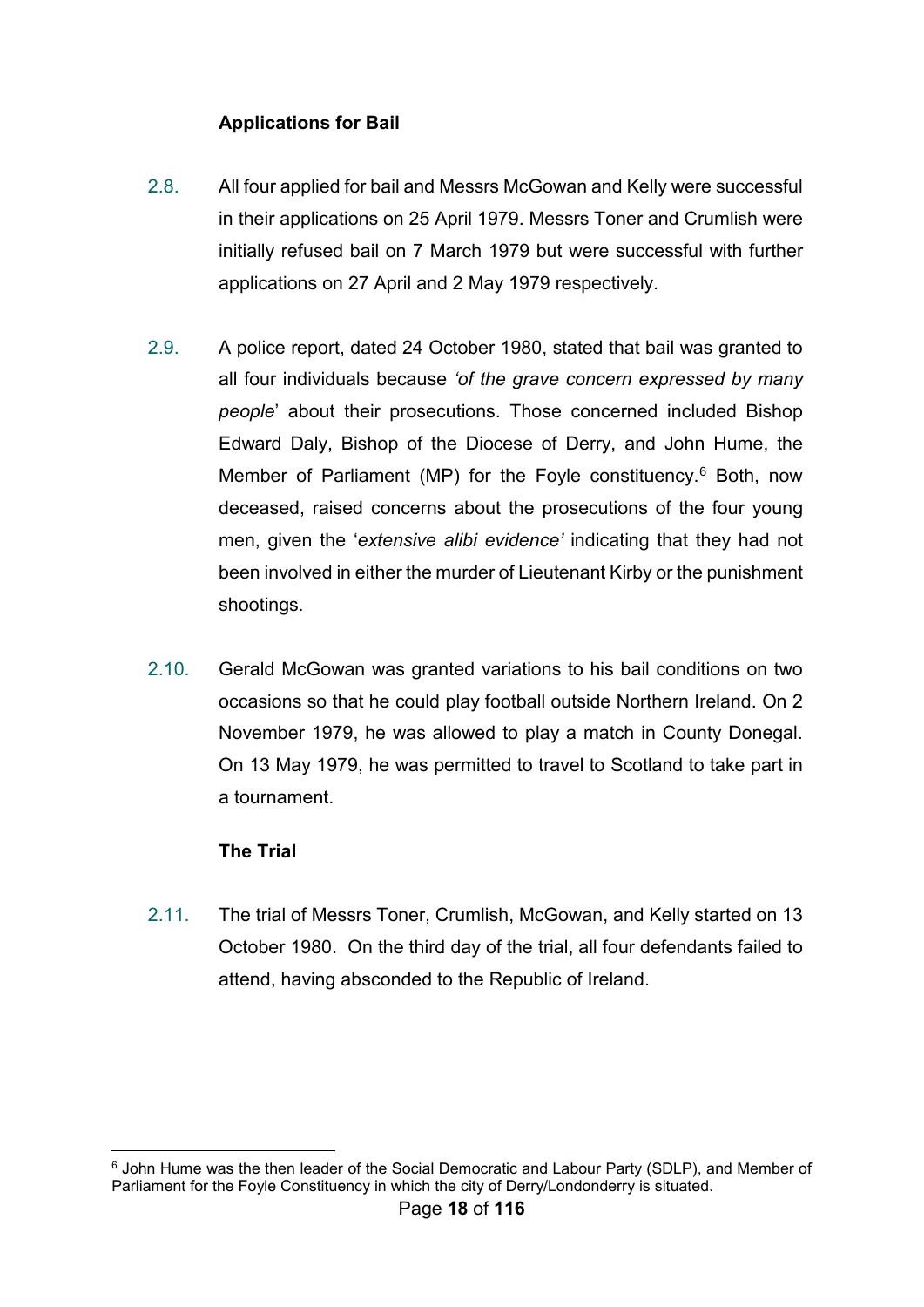### **Subsequent Arrests in the Republic of Ireland**

2.12. Messrs Toner, Crumlish, McGowan, and Kelly informed my investigators that, when in the Republic of Ireland, they were arrested by officers from An Garda Síochána (AGS). Michael Toner and Stephen Crumlish were arrested in Donegal shortly after absconding. Gerald McGowan and Gerard Kelly were later detained in Dublin. All four were later released by Gardaí who advised them that they had not received any extradition<sup>[7](#page-19-0)</sup> papers from the RUC.

### **Decision by the Crown to offer no Evidence and Acquittal**

- 2.13. In March 1990, AGS notified police in Northern Ireland that Gerard Kelly was residing at a known address in the Republic of Ireland. The RUC shared this with the DPP who requested information relating to bench warrants and previous police efforts to trace the four men. The DPP also requested that the original police interview notes be ESDA tested.<sup>8</sup>
- 2.14. Police informed the DPP that the original interview notes could not be located. They also stated that bench warrants had been issued and circulated at the time that the four had absconded.
- 2.15. In 1992, the DPP directed that the case was not suitable for either extradition or extraterritorial application. $9$  Further, any decision relating

<span id="page-19-0"></span><sup>&</sup>lt;u>.</u>  $7$  Extradition is the formal process requesting the surrender of identified individuals from one territory to another for the following purposes: 1. to be prosecuted; 2. to be sentenced for an offence for which the person has already been convicted; or 3. to carry out a sentence that has already been imposed.

<span id="page-19-1"></span><sup>&</sup>lt;sup>8</sup> Electrostatic Detection Analysis (ESDA) is a technique used by investigators where an electrostatic charge is applied to a document containing suspected indented writing. Indented writing can be seen via the application of charge sensitive toner. This technique can assist when seeking to establish the chronology and credibility of a document.

<span id="page-19-2"></span><sup>9</sup> Generally an offence will only be triable in the jurisdiction in which the offence takes place. However, there are some specific statutes which allow U.K. Courts to exercise their power beyond their normal territorial limits. For example, section 62 of the Terrorism Act 2000 extends the jurisdiction of the Northern Ireland Courts over someone who commits an act of terrorism outside of the United Kingdom, where the act would constitute the commission of one of the offences listed within section 62(2) of that Act.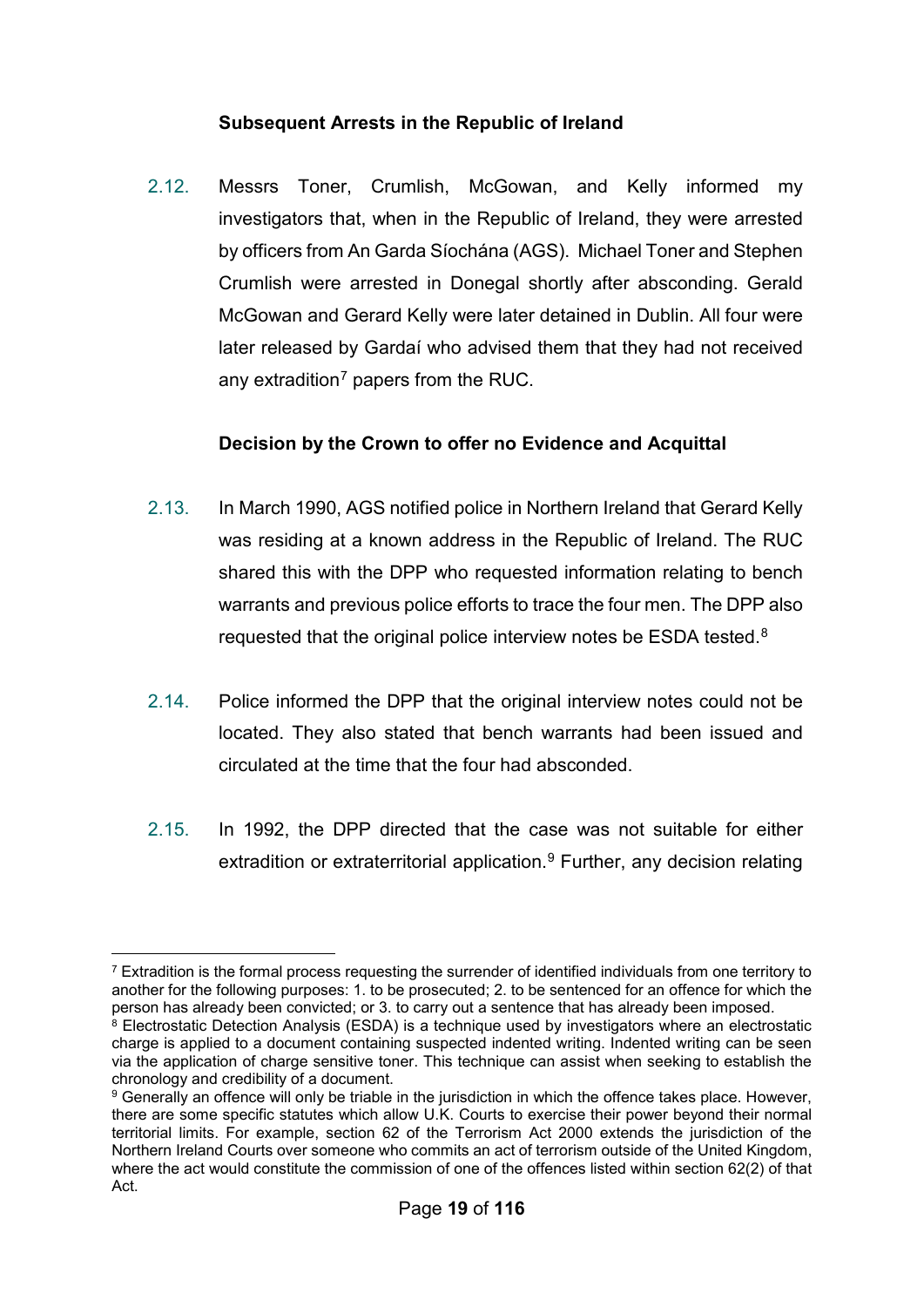to a prosecution of Gerard Kelly would only be considered if he was arrested in Northern Ireland.

- 2.16. In June 1998, the RUC stated that they were unable to locate both the original interview notes and bench warrants. They also confirmed that a number of police witnesses had retired, and others could not be located.
- 2.17. Given this information, the DPP decided that any attempt to mount a successful prosecution would be unlikely to succeed. No evidence was offered against the four men and they were found not guilty and acquitted of all charges on 21 December 1998 by the former Lord Chief Justice, Lord Carswell.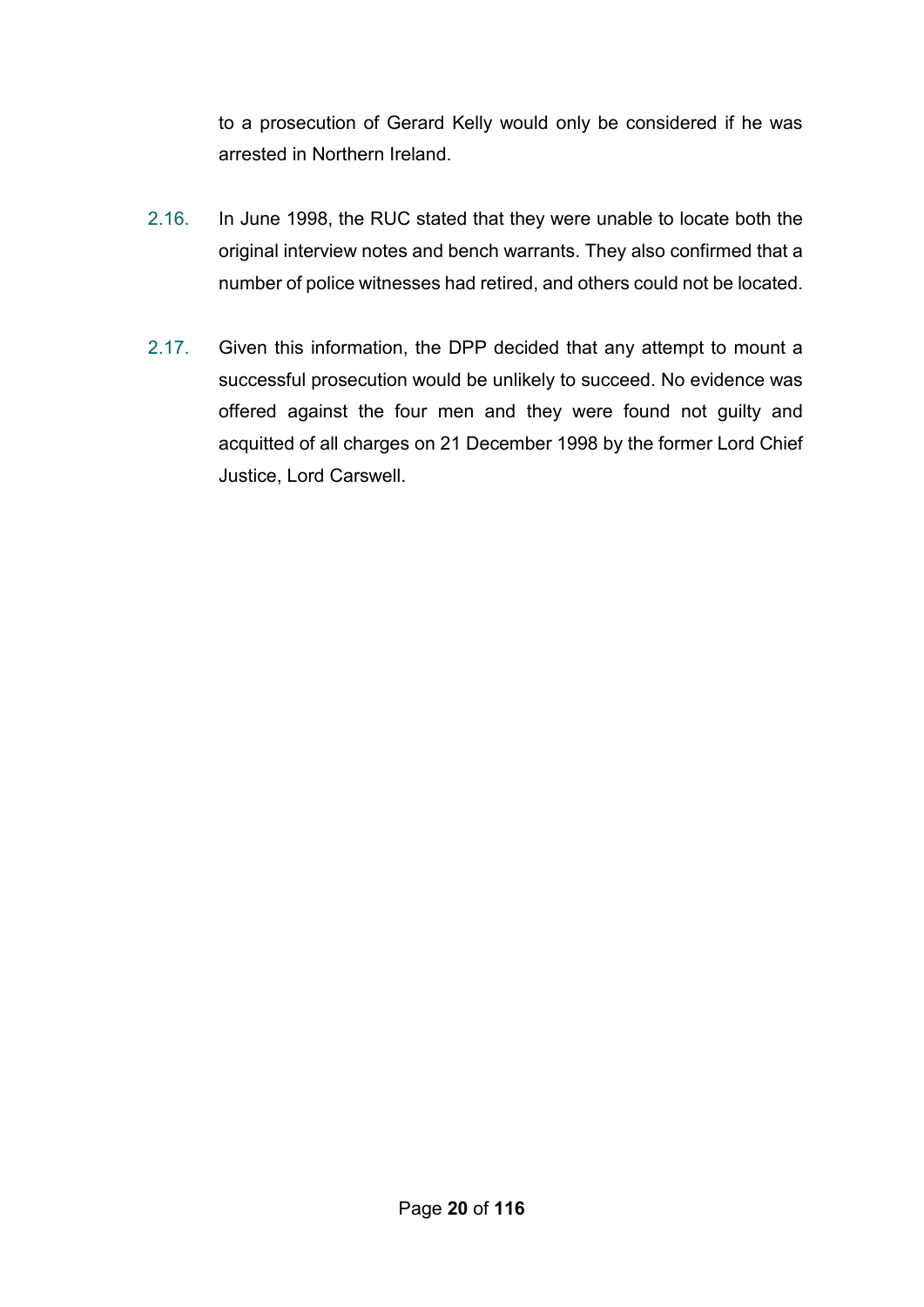## **3.0**

## **The Complaints and Scope of the Police Ombudsman Investigation**

- 3.1. In 2003, Messrs Toner, Crumlish, McGowan, and Kelly made a number of complaints and allegations to the former Police Ombudsman, Nuala O'Loan, in respect of police actions during their time in custody at Strand Road RUC Station. They complained that police had been guilty of Perverting the Course of Public Justice, and also made a number of specific allegations. These allegations are set out in full later in this public statement. However, in summary, the complaints concerned rose generally from the following issues:
	- I. That they were subjected to ill-treatment, including physical and mental abuse, during their time in police custody;
	- II. That they were threatened and told that members of their family would come to harm if they did not make statements admitting their guilt;
	- III. That they were not allowed access to a solicitor or family member;
	- IV. That their statements were fabricated and obtained by oppressive and coercive means;
	- V. That the only evidence against them was fabricated statements;
	- VI. That they only agreed to make statements as they were frightened and wanted to be released from custody;
	- VII. That their arrests and detentions were unlawful;
	- VIII. That the actions of police forced them to flee Northern Ireland, depriving them of a family life; and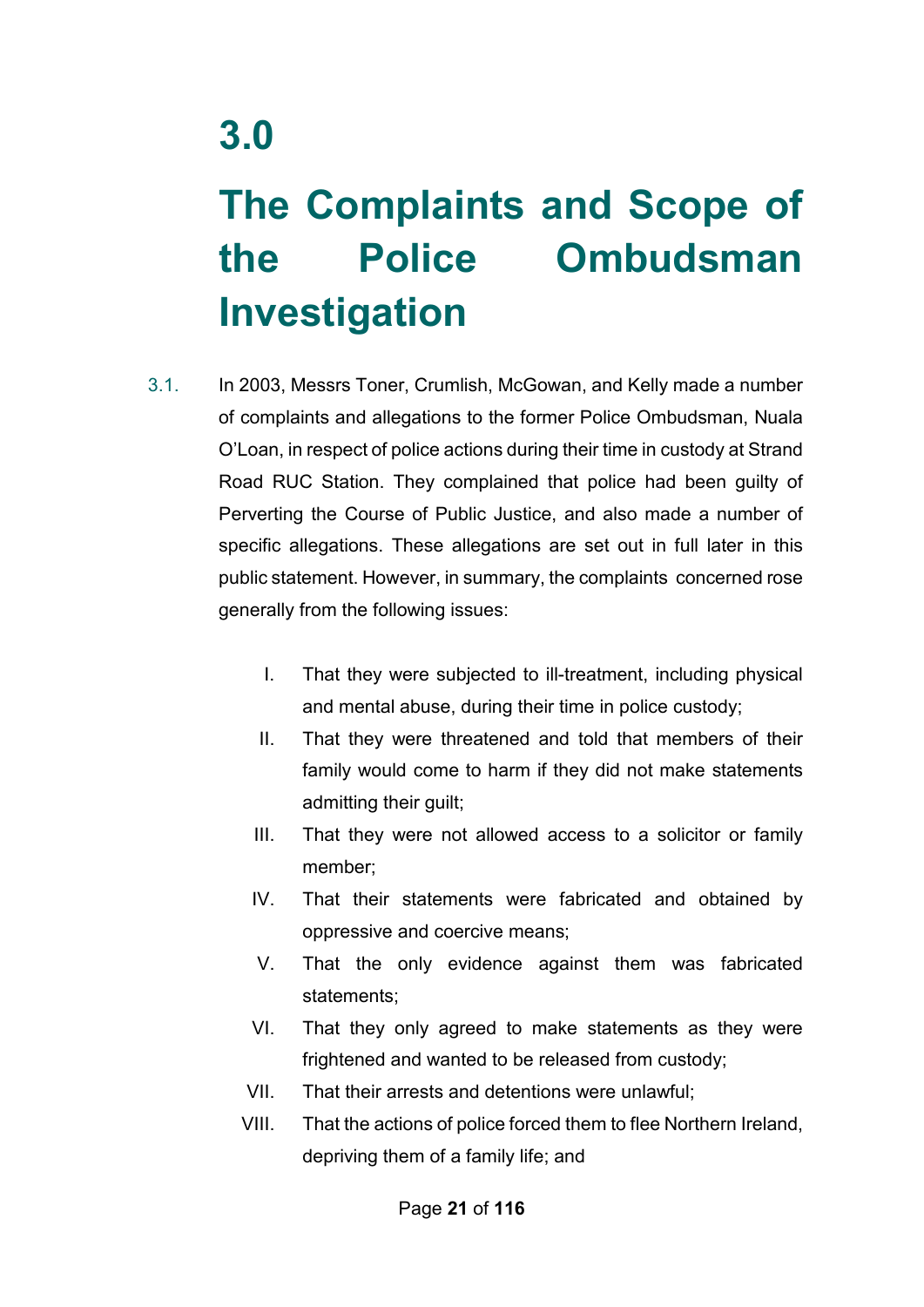- IX. That there were also concerns about how police dealt with alibi witnesses.
- 3.2. Their complaints were accepted for investigation under section 52 of the Police (Northern Ireland) Act 1998 (the 1998 Act). The RUC (Complaints etc) Regulations 2001 (the 2001 Regulations) permit the Police Ombudsman to investigate public complaints which are outside the normal time, namely made within twelve months of the alleged conduct, if they *'should be investigated because of the gravity of the matter or the exceptional circumstances.'* Police Ombudsman Nuala O'Loan was of the view that the complaints made by Messrs Toner, Crumlish, McGowan, and Kelly met this *'grave or exceptional'* definition and their complaints were, therefore, accepted for investigation.
- 3.3. Regulation 5(3)(f) of the 2001 Regulations also states that complaints received under section 52 of the 1998 Act can only be investigated if *'the complaint has not otherwise been investigated by the police.'* The Police Ombudsman cannot, therefore, investigate the allegations of physical ill-treatment/assault made by Messrs Toner, Crumlish, McGowan, and Kelly in March 1979 as these complaints were investigated at that time by the RUC's Complaints and Discipline Branch.

### **The 1979 RUC Complaints and Discipline Investigation**

3.4. Gerald McGowan and Gerard Kelly both alleged that they were subjected to physical ill-treatment/assault during their detentions at Strand Road RUC Station. RUC Complaints and Discipline investigators secured the relevant interview rooms and seized the clothing of Messrs McGowan and Kelly. A Forensic Scientist, Scenes of Crime Officer (SOCO), and RUC Photographer attended Strand Road RUC Station on 2 March 1979 and examined the relevant scenes. A mark was identified on a wall in one of the interview rooms that could have been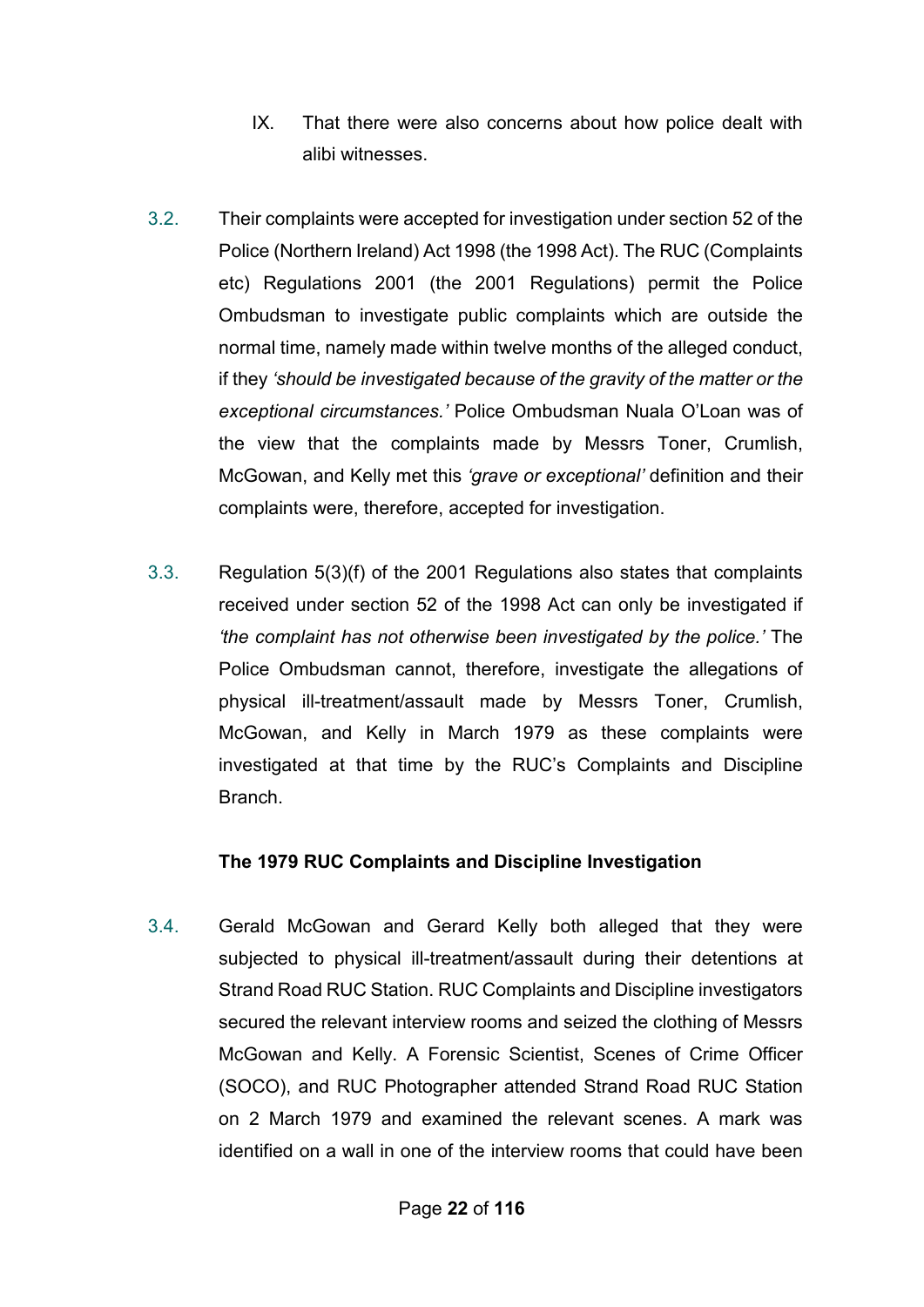a palm or fingerprint mark as it contained traces of sweat. It was not possible, however, to establish when this mark had been made as sweat can remain for months on this type of surface.

- 3.5. The RUC Complaints and Discipline investigation also reviewed relevant police documentation, including medical records, and interviewed witnesses. The police officers linked to the allegations provided written statements under criminal caution for the offence of assault. They all denied the allegations.
- 3.6. In respect of complaints made later by Michael Toner and Stephen Crumlish, similar enquiries were conducted by police. However, as these complaints were made a period of time after the alleged incidents, opportunities to conduct forensic scene examinations were more limited. The police officers linked to the allegations provided written statements under criminal caution for the offence of assault. They all denied the allegations.
- 3.7. At the conclusion of these enquiries, RUC Complaints and Discipline Branch forwarded a file of evidence to the DPP, containing all the evidence gathered during the course of the investigation. On 24 March 1982, the DPP directed 'No Prosecution' in respect of 14 police officers subject to investigation. As stated, this previous criminal investigation precludes me from investigating the complaints of physical illtreatment/assault.
- 3.8. In 2003, my Office commenced an independent investigation to address the remaining complaints and allegations of Messrs Toner, Crumlish, McGowan, and Kelly.
- 3.9. The original RUC investigation papers, where available, were secured and reviewed as part of this investigation. This included one set of police interview notes and 21 statements of *'confession'* made by Messrs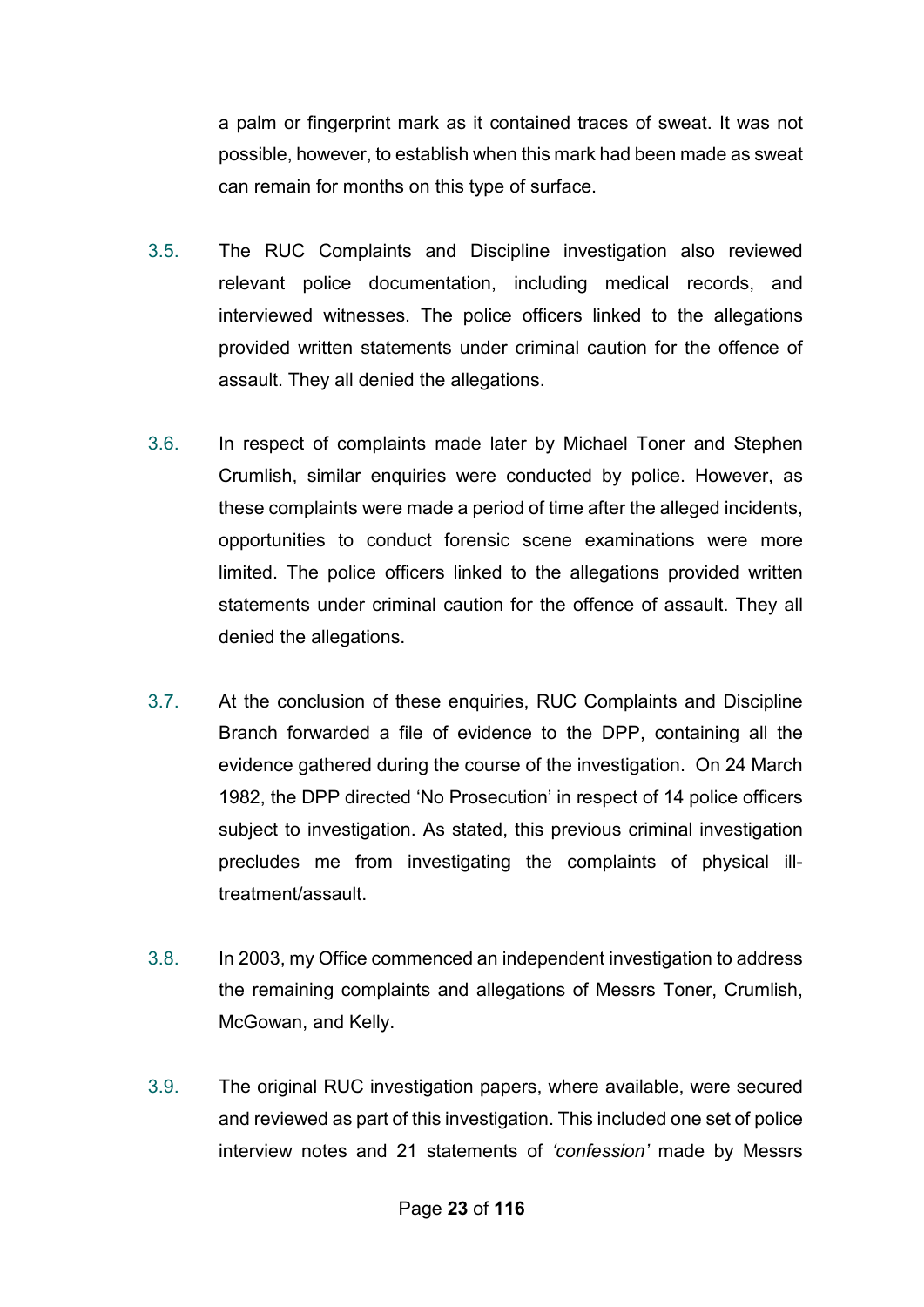Toner, Crumlish, McGowan, and Kelly. My investigators also obtained material from open sources and the following:

- I. The four complainants and their legal representatives;
- II. Forensic Science Northern Ireland;
- III. The Northern Ireland Courts and Tribunals Service; and
- IV. Press articles.
- 3.10. In June 2016 my predecessor, Dr Michael Maguire, issued a public statement about police conduct relating to the murders of six men at the Heights Bar, Loughinisland, on 18 June 1994. This public statement was challenged as being *'ultra vires'[10](#page-24-0)* by the Northern Ireland Retired Police Officers Association (NIRPOA).
- 3.11. Following prolonged legal proceedings, on 18 June 2020 the Northern Ireland Court of Appeal gave judgment on the Police Ombudsman's role as provided for in Part VII of the 1998 Act. The Court ruled that the Ombudsman's role was investigatory and not adjudicatory in nature. Decisions as to whether a police officer's actions amounted to criminality or misconduct were for other forums such as a criminal court or disciplinary panel.
- 3.12. Paragraph 40 of the Court of Appeal judgment stated *'It is clear that the principal role of the Ombudsman is investigatory. The complaint defines the contours of the investigation and in this case informed the terms of reference about which no complaint has been made. There is no power or duty created by the statute for the Ombudsman to assert a conclusion in respect of criminal offences or disciplinary conduct by police officers. The Ombudsman is required to provide recommendations to the DPP if he considers that a criminal offence has been committed. Such a recommendation is a decision which could form part of a PS [Public*

<span id="page-24-0"></span><sup>&</sup>lt;u>.</u>  $10$  A legal term meaning to act beyond the power or authority of the body.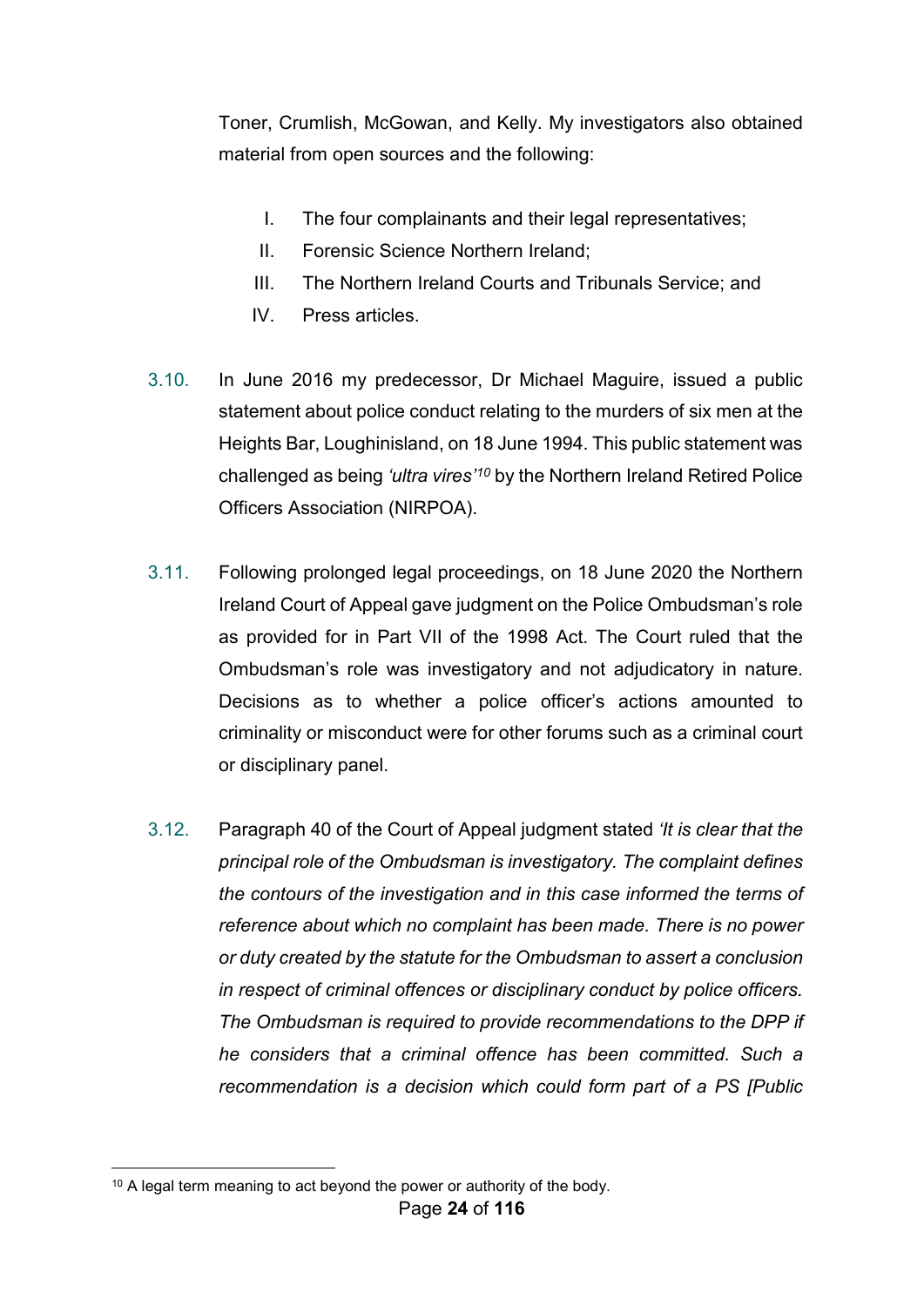*Statement]. Once he makes such a recommendation he has no role thereafter apart from supplying information on request.'[11](#page-25-0)*

- 3.13. The Court, in explaining the legal framework of the 1998 Act, outlined at Paragraph 43 *'That framework specifically excluded any adjudicative power for the Ombudsman in the determination of criminal matters. The confidence of the public and police force was to be secured by way of the independence, efficiency and effectiveness of the investigation coupled with an adherence to the requirements of the criminal law before any finding of a criminal offence could be made against a police officer and the conduct of a disciplinary hearing with all the protections afforded within that system before disciplinary misconduct could be established. The thrust of the appellants' case is that the statutory case could be undermined if the Ombudsman was entitled to use section 62 as a vehicle for the making of such findings. We agree that the legislative steer is firmly away from the Ombudsman having power to make determinations of the commission of criminal offences or disciplinary misconduct but will address later how this affects the content of a PS.'*
- 3.14. At Paragraph 55, the Court outlined the powers of the Police Ombudsman in respect of officers, where there was a question of criminality and/or misconduct, should a police officer have resigned or retired. *'There may well be circumstances, of which this appeal may be an example, where a police officer will have resigned as a result of which the officer would no longer be subject to any disciplinary process. By virtue of section 63(1) (e) of the 1998 Act the Ombudsman has limited powers in a PS to identify a person to whom information relates if it is necessary in the public interest. That is a strict test. We accept that a person can be identified by inference, a so-called jigsaw identification. We do not consider that the power to make a PS provides the Ombudsman with the power to make determinations in respect of retired*

<span id="page-25-0"></span><sup>&</sup>lt;u>.</u> <sup>11</sup> 2020 [NICA] 33.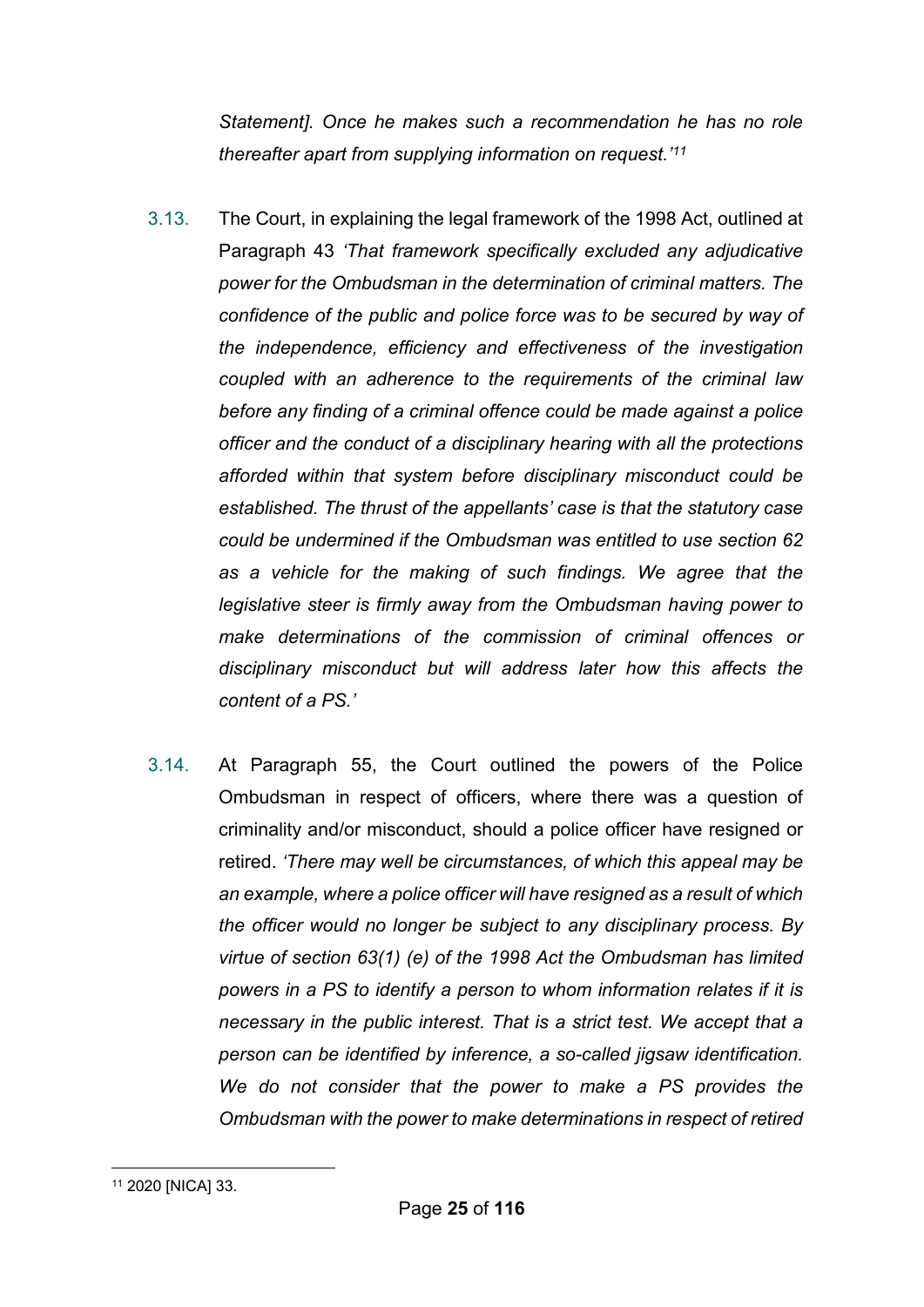*officers. We accept, however, that the statutory scheme does enable the Ombudsman in respect of such officers to indicate what recommendations might have been made, what reasons there were for making such recommendations and whether disciplinary proceedings would have been appropriate.'*

3.15. My interpretation of this judgment is that, in the absence of determinations of criminality or misconduct by the appropriate authority, my role is limited to commenting on the matters raised in a complaint. My conclusions in respect of the complaints made by Messrs Toner, Crumlish, McGowan, and Kelly are outlined later in this public statement.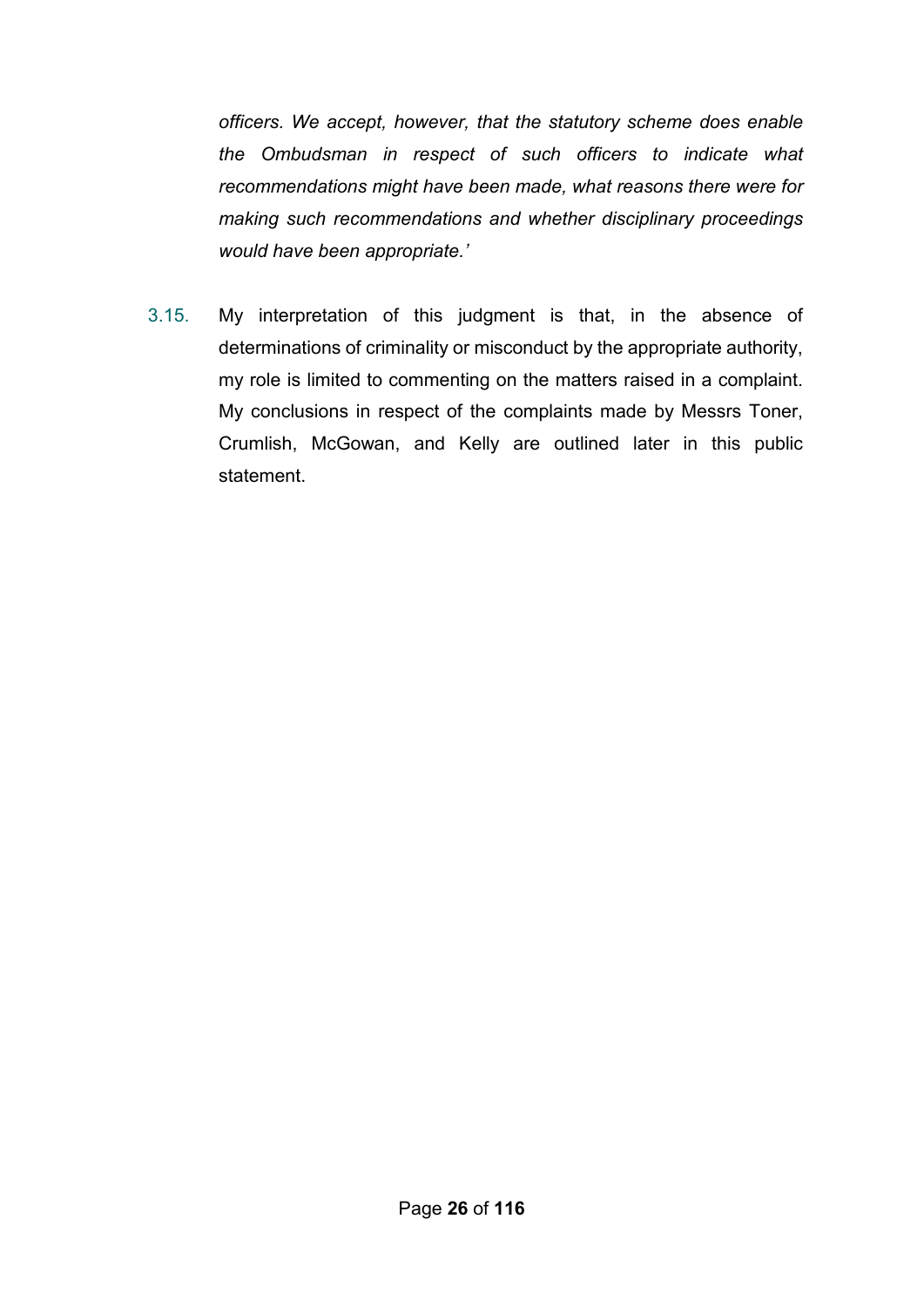## **Relevant Rules and Standards**

- 4.1. Messrs Toner, Crumlish, McGowan, and Kelly complained that police officers who interviewed them were guilty of Perverting the Course of Public Justice. In particular, they alleged that they were forced to make false statements implicating them in the murder of Lieutenant Kirby and a number of punishment shootings. These allegations must be considered within the wider context of policing in Northern Ireland in 1979 and the law and standards applicable to police conduct at that time.
- 4.2. At the time of the arrests, there was no legislation governing the actions of police officers when detaining or interviewing suspects. Police conduct was subject to the RUC Code of Conduct, Common Law principles, and the Judges' Rules and Administrative Directions to the Police 1964 (implemented in Northern Ireland on 8 October 1976). Messrs Toner, Crumlish, McGowan, and Kelly were arrested under section 11 of the Northern Ireland (Emergency Provisions) Act 1978 (the 1978 Act).
- 4.3. In order to understand the emergency legislation introduced at the time, which is related to the arrest and detention of suspects, it is necessary to consider the conflict that took place in Northern Ireland during the 1970s.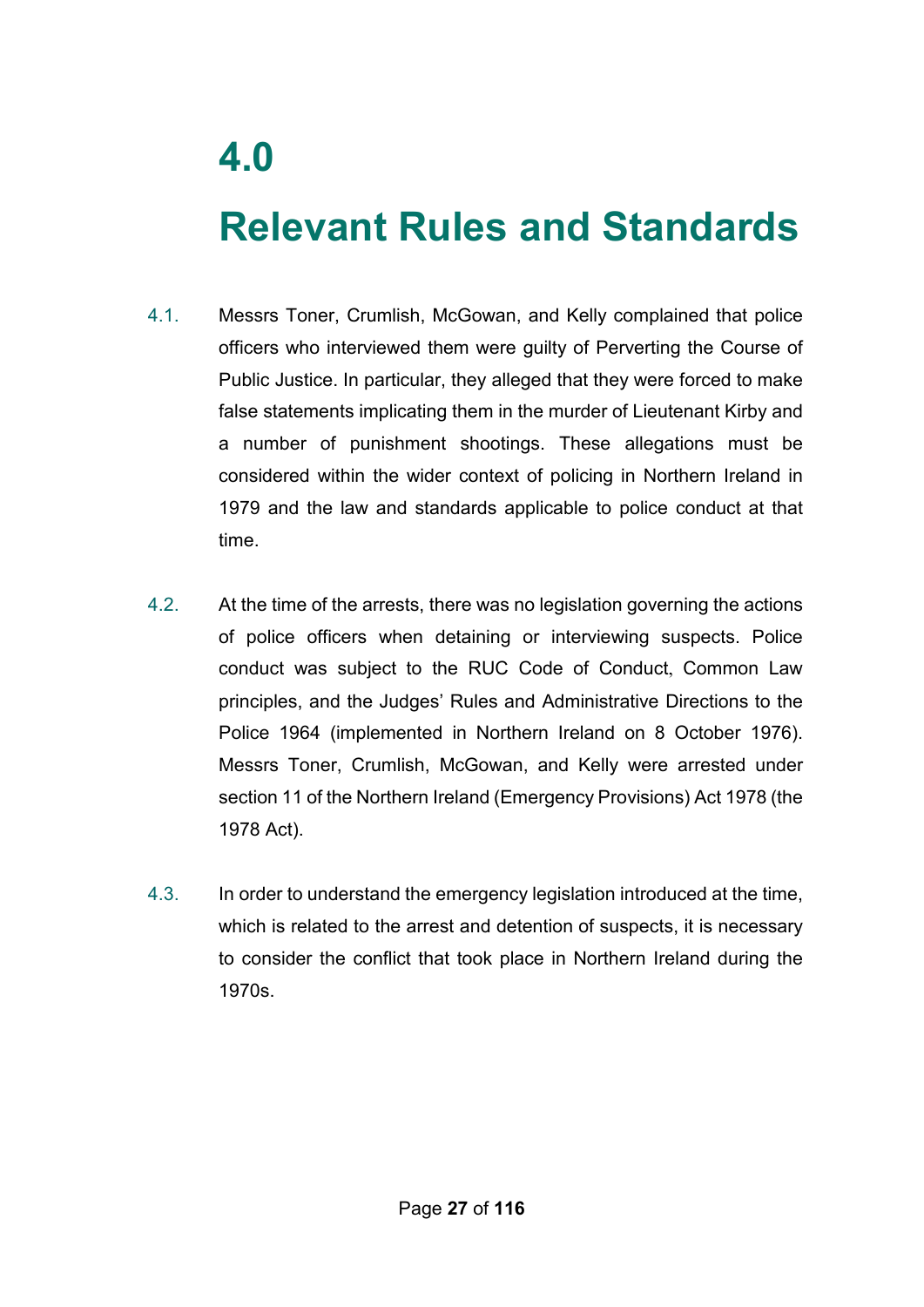### **Policing in Northern Ireland in the 1970s**

- 4.4. In 1969, violence erupted in Northern Ireland which would continue for the next 30 years. The RUC was supported in its policing of the conflict by the deployment of the military to Northern Ireland in August 1969.
- 4.5. Throughout the 1970s, there were numerous allegations of ill-treatment made by detainees in police custody. A number of Committees and Inquiries were established to examine these allegations.
- 4.6. Between 9 and 10 August 1971, 342 people were interned on suspicion of being involved with republican paramilitaries. This operation, led by the military, was known as Operation Demetrius. Allegations were made by many of those interned that they had been physically abused by the security forces. This abuse included being forced to stand for prolonged periods of time, the use of hoods, sleep and food deprivation, and the use of electronic noise.<sup>[12](#page-28-0)</sup>
- 4.7. The Compton Inquiry was established in November 1971 to examine these allegations, and its findings<sup>[13](#page-28-1)</sup> were published in January 1972. It concluded that the above practices amounted to ill-treatment, but fell short of being torture. A further review by the Parker Committee in 1972 stated that the practices were unlawful. [14](#page-28-2) The five practices were also considered by the European Court of Human Rights (ECtHR) in the case

<span id="page-28-0"></span><sup>&</sup>lt;u>.</u> <sup>12</sup> In December 2021, the UK Supreme Court ruled that a PSNI decision in 2014 not to investigate allegations made by 14 men that they had been physically abused following their internments in 1971, was unlawful. The 14 individuals, known collectively as the 'Hooded Men,' alleged that they had been interrogated using the five techniques referred to in the body of this public statement. The PSNI decision followed a Raidió Teilifis Éireann (RTE) television documentary that referred to a British Government memorandum, known as the 'Rees Memo.' This memorandum *'referred to the use of torture and its approval by UK ministers.'* In December 2021, Lord Hodge ruled that the PSNI decision not to *'investigate further the allegation in the 'Rees Memo' was based on a seriously flawed report, was therefore irrational, and falls to be quashed.'*

<span id="page-28-1"></span><sup>&</sup>lt;sup>13</sup> Sir Edmond Compton, 'Report of the enquiry into allegations against security forces of physical brutality in Northern Ireland arising out of events on 9<sup>th</sup> August 1971' (1971).

<span id="page-28-2"></span><sup>14</sup> Lord Parker of Waddington, 'Report of the Committee of Privy Counsellors appointed to consider authorised procedures for the interrogation of persons suspected of terrorism' (1972).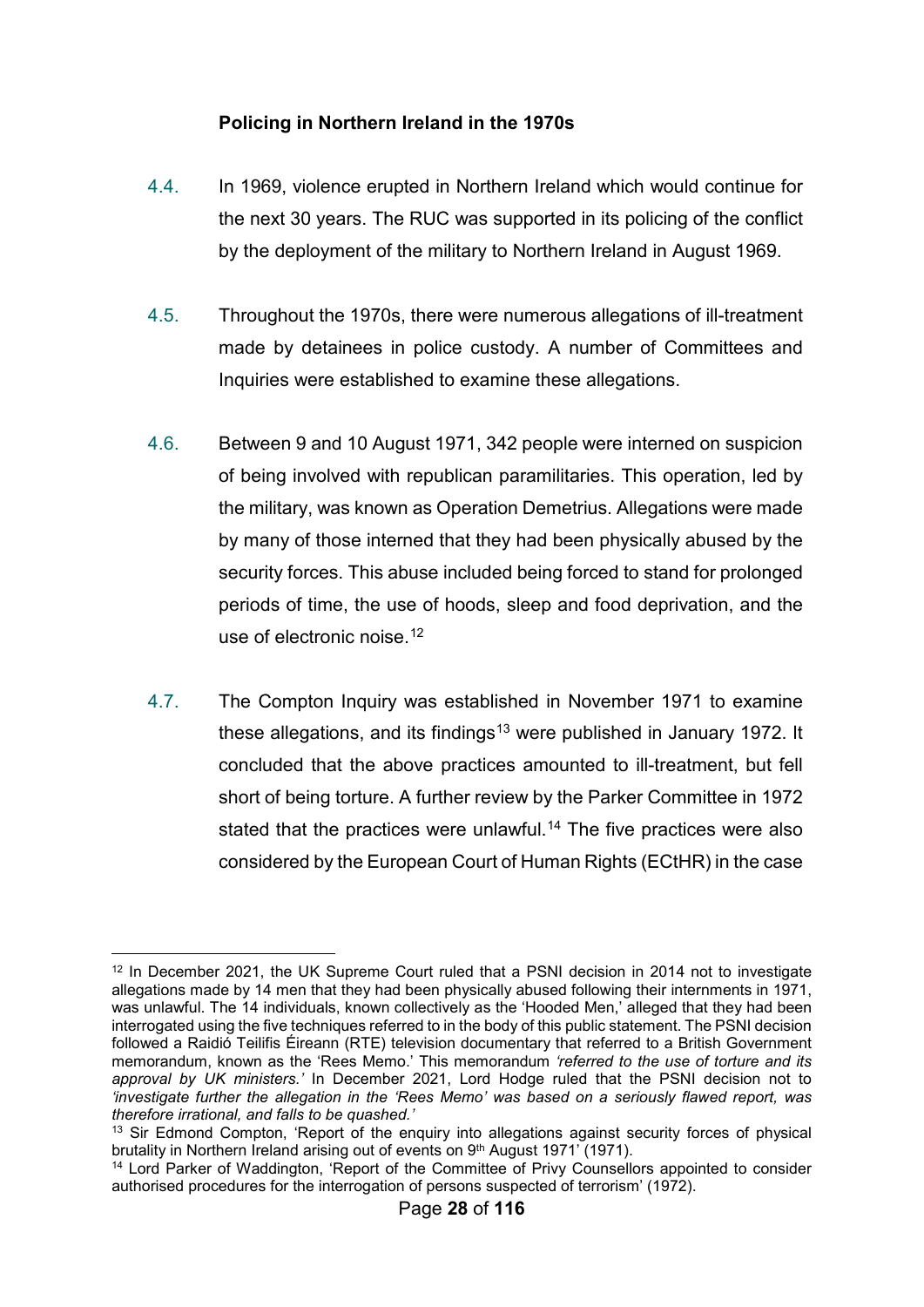of Ireland v UK, [15](#page-29-0) which concluded that they amounted to *'inhuman and degrading treatment.'*

- 4.8. In 1972, the violence in Northern Ireland reached new levels. Following the events of 'Bloody Sunday' on 30 January 1972, the United Kingdom (UK) Government imposed direct rule on 28 March 1972. A Commission was set up, chaired by Lord Diplock, to examine existing legal procedures for dealing with terrorist offences in Northern Ireland. Prior to the establishment of this Commission, the main means of dealing with terrorism related offences was by internment, under the Special Powers Act 1922.[16](#page-29-1)
- 4.9. The Diplock Commission made recommendations relating to new powers of arrest, search, and detention. It recommended a different standard of test in respect of the admissibility of *'confessional'* statements.<sup>[17](#page-29-2)[18](#page-29-3)</sup> These recommendations formed the basis of the Northern Ireland (Emergency Provisions) Act 1973 (the 1973 Act).
- 4.10. The 1973 Act introduced *'scheduled offences.'* These were specific offences detailed in schedule 4 of the Act. They included common law offences such as murder and manslaughter, as well as statutory offences such as those contained in the Offences Against the Person Act 1861. The Diplock Commission recommended that scheduled offences should be heard before a judge, with no jury. The 1973 Act enacted this recommendation, stating that '*a trial on indictment of a scheduled offence shall be conducted by the Court without a jury.'* These proceedings became commonly known as *'Diplock Trials.'*

<u>.</u>

<sup>15</sup> [1978] 2 EHRR 1.

<span id="page-29-1"></span><span id="page-29-0"></span><sup>16</sup> Civil Authorities (Special Powers) Act (Northern Ireland) 1922.

<span id="page-29-2"></span><sup>&</sup>lt;sup>17</sup> Lord Diplock, 'Report of the Commission to consider legal procedures to deal with terrorist activities in Northern Ireland' (1973).

<span id="page-29-3"></span><sup>18</sup> For the purposes of this public statement, the term *'confessional statement'* is to be interpreted objectively as the four complainants having made statements which were adverse to themselves, and which do not connote the Police Ombudsman having accepted that those statements were accurate or reliable.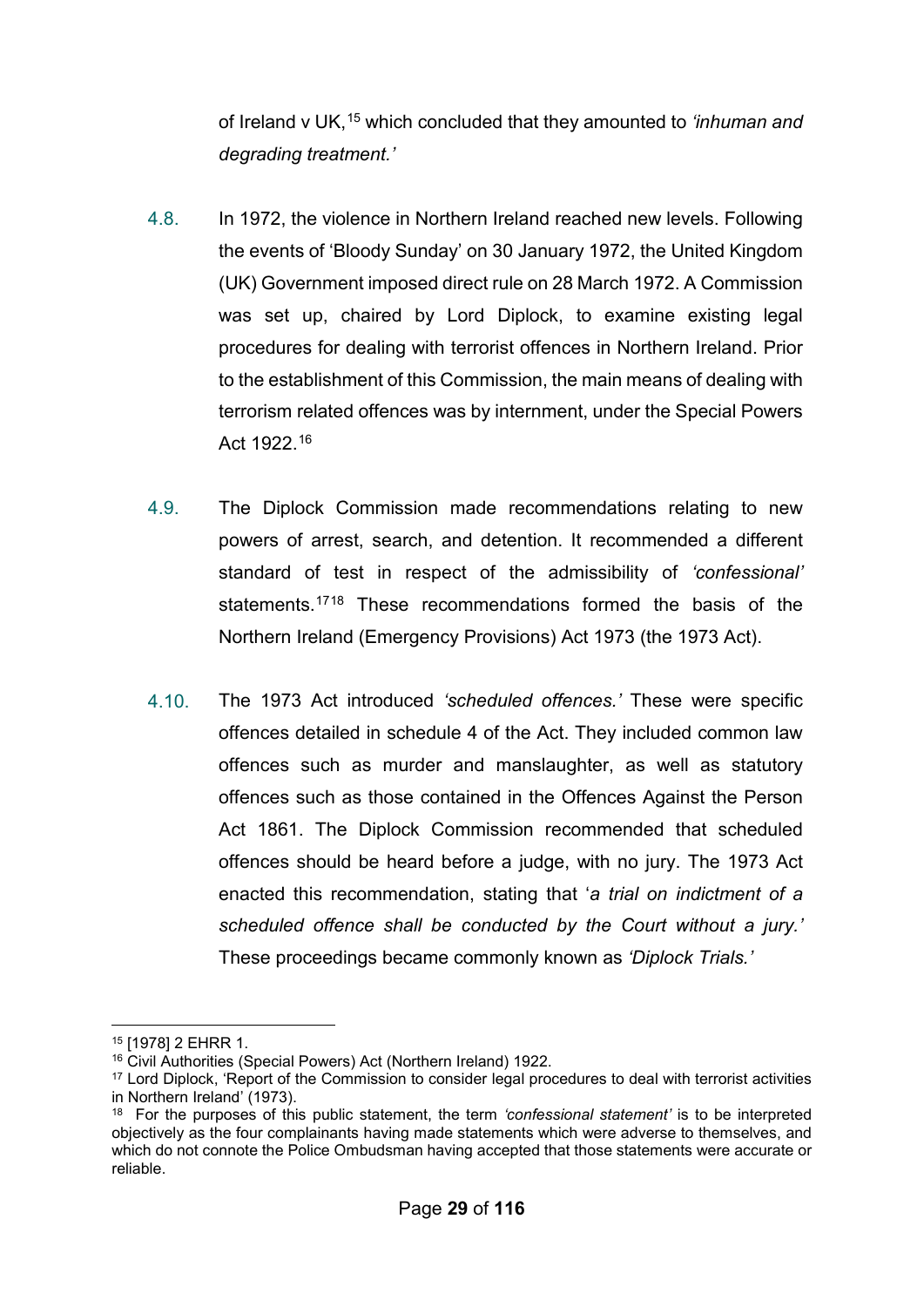- 4.11. The 1973 Act also created a threshold for the grounds on which an arrest could be effected, which was much lower than the test which is applied today. Schedule 11(1) of the 1973 Act gave constables the power to arrest any person *'suspected of committing, having committed or being about to commit a scheduled offence'* or any other offence under the Act. Under the Police and Criminal Evidence (Northern Ireland) Order 1989 (PACE) in place today, a constable must now satisfy that there are '*reasonable grounds for suspecting[19](#page-30-0)* that a person has committed or is about to commit an offence. This in practice is a two part test, [20](#page-30-1) and sets a higher bar than the 1973 Act.
- 4.12. Prior to the 1973 Act, the admissibility of *'confessional'* statements depended on the prosecution proving beyond a reasonable doubt that the statement was a free and voluntary account. The accused could not be induced to make it by a promise of favour, or by menace or threats. This rule, known as the common law test of admissibility, was the guiding one in all cases not tried under the emergency legislation.<sup>[21](#page-30-2)</sup>
- 4.13. The 1973 Act introduced the Diplock Commission's recommendation for a substantially modified test in respect of *'confessional'* statements. Section 6 of the 1973 Act stated that '*in any criminal proceedings for a scheduled offence a statement made by the accused may be given in evidence by the prosecution.'* Under section 6, a statement of this kind would only be excluded if '*prima facie'* evidence could be established that the accused had been subjected to '*torture or to inhuman or degrading treatment in order to induce him to make the statement.'[22](#page-30-3)*

<sup>&</sup>lt;u>.</u> <sup>19</sup> Article 26(1) of the Police and Criminal Evidence (Northern Ireland) Order 1989

<span id="page-30-1"></span><span id="page-30-0"></span><sup>20</sup> The term '*reasonable grounds for suspecting'* sets a two-part test which constables must satisfy. Firstly, does the arresting officer honestly suspect that 'A' has committed the offence?; and would a reasonable man be of that opinion, having regard to the information that was in the mind of the arresting officer? The latter part of this test was not required by the 1973 Act.

<span id="page-30-2"></span><sup>21</sup> R v McCormick and Others [1977] NI 105.

<span id="page-30-3"></span> $22$  s.6(2) The Northern Ireland (Emergency Provisions) Act 1973, re-enacted as s.8(2) The Northern Ireland (Emergency Provisions) Act 1978.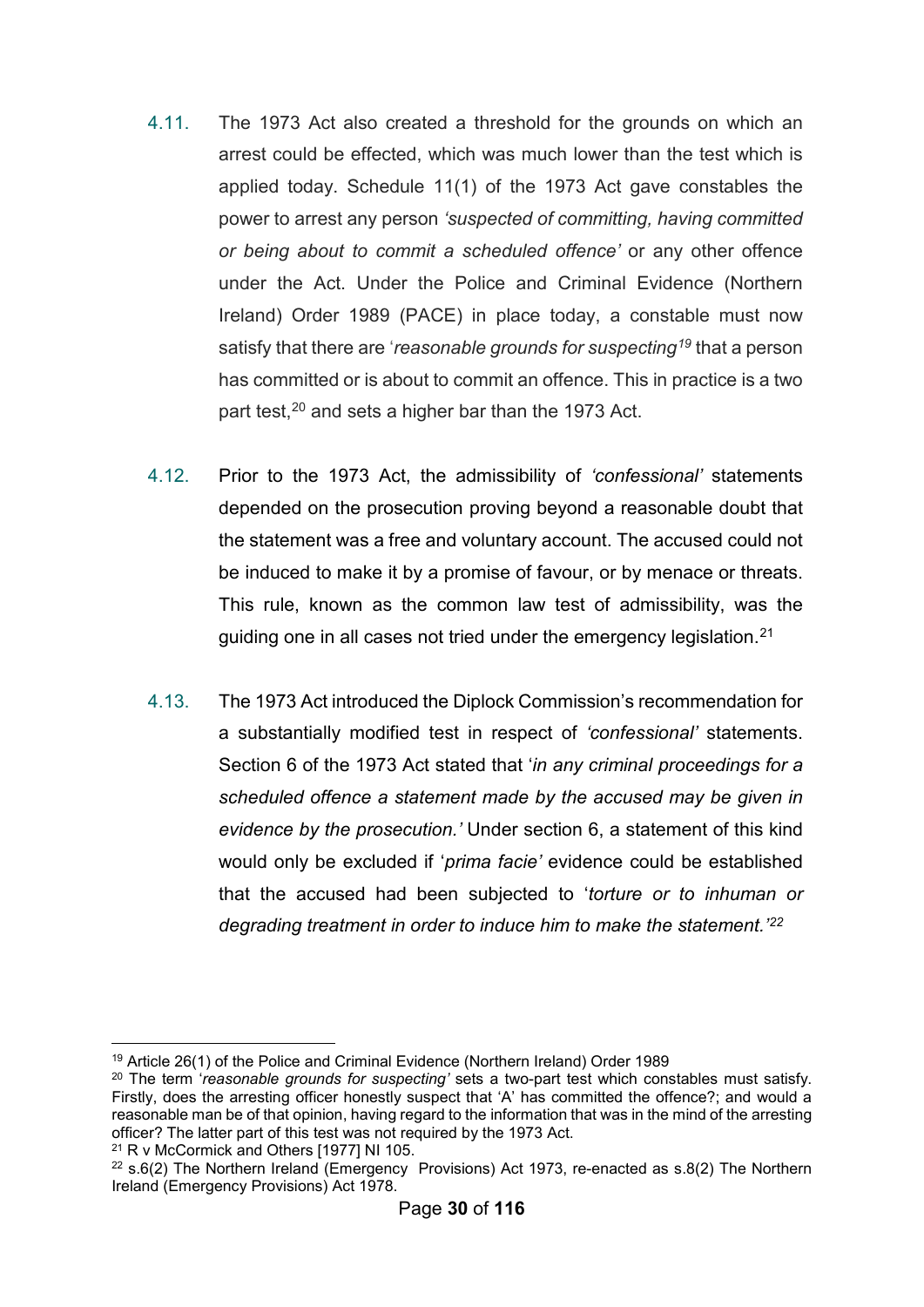- 4.14. Interpretation of this provision was considered in *R v McCormick and others* [1977] where the court concluded that the terms *'torture or inhuman or degrading treatment'* were derived from Article 3 of the ECHR.[23](#page-31-0) In adopting this wording, the emergency legislation rendered acceptable coercive interrogation by police, which would not have been acceptable under the *'voluntariness'* standard at common law.[24](#page-31-1) Therefore, in *'Diplock'* proceedings an accused's confession was presumed admissible in the absence of any evidence of the investigator having forced a confession.
- 4.15. The Court in *R v McCormick* stated that, for treatment to fall within Article 3 of the ECHR, it must be treatment of a gross nature. Therefore, it was the view of the Court that, if section 6 of the 1973 Act was construed in the same way as Article 3, then it was acceptable for an Interviewing Officer to '*use a moderate degree of physical maltreatment for the purpose of inducing a person to make a statement*.' However, the Court of Appeal in the case of *R v O'Halloran[25](#page-31-2)* stated that the Court found *'it difficult in practice to envisage any form of physical violence which is relevant to the interrogation of a suspect in custody and which, if it had occurred, could at the same time, leave a court satisfied beyond a reasonable doubt in relation to the issue for decision under section 6.'*
- 4.16. In such circumstances, the 1973 Act provided the court with the discretion to exclude a confession if it decided that it would be appropriate to do so in order to avoid unfairness to the accused, or otherwise, in the interests of justice. Although it is clear that this legislation deemed any violence on the part of an Interviewing Officer to be unfair, there was a difference between a *'moderate degree of*

<span id="page-31-0"></span><sup>&</sup>lt;u>.</u> <sup>23</sup> Article 3 (ECHR) – *'No one shall be subjected to torture or to inhuman or degrading treatment or punishment.'*

<span id="page-31-1"></span> $^{24}$  Professor John Jackson, 'Many years on in Northern Ireland: the Diplock legacy' NILQ 60(2): 213-219, at 216.

<span id="page-31-2"></span><sup>25</sup> R v O'Halloran [1979] 2 NIJB 45.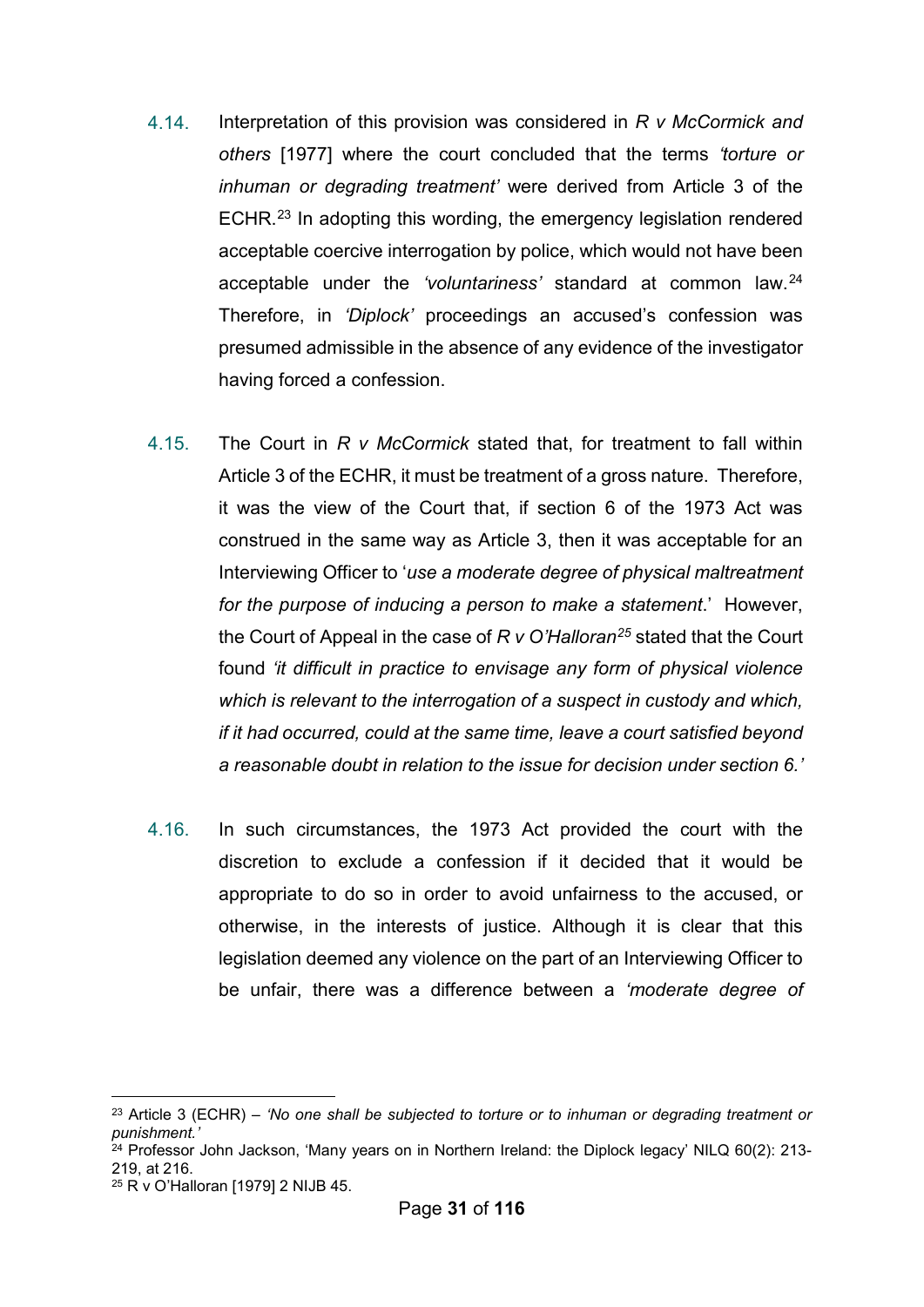*physical maltreatment'* that was permitted and violence that was prohibited.[26](#page-32-0)

- 4.17. In October 1976, Home Office Guidance, appended with the Judges' Rules and Administrative Directions to Police.<sup>[27](#page-32-1)</sup> was adopted in Northern Ireland. These Rules and Directions were initially introduced in England and Wales in 1964. The Judges' Rules were *'concerned with the admissibility in evidence…of answers, oral or written,'* and the Administrative Directions provided clarity to police as to how suspects should be treated during detention and questioning. They were guidance, as opposed to legislation. The Judges' Rules were underpinned by the following five core principles:
	- I. That citizens have a duty to help a police officer to discover and apprehend offenders;
	- II. That police officers, otherwise than by arrest, cannot compel any person against his will to come to, or remain, in any police station;
	- III. That every person at any stage of an investigation should be able to communicate and consult privately with a solicitor. This is so, even if he is in custody, provided that, in such a case, no unreasonable delay or hindrance is caused to the progress of the investigation or the administration of justice in doing so;
	- IV. That when a police officer who is making enquiries of any person about an offence has enough evidence to prefer a charge against that person for the offence, he should without delay cause that person to be charged or informed that he may be prosecuted for the offence; and
	- V. That it is a fundamental condition of the admissibility in evidence against any person, equally, of any oral answer

<span id="page-32-0"></span><sup>-</sup><sup>26</sup> Carol Daugherty Rasnic, 'Northern Ireland's Criminal Trials without a Jury: The Diplock Experiment', [1999] Annual Survey of International and Comparative Law 5(1), at Article 9.

<span id="page-32-1"></span> $27$  Judges' Rules and Administrative Directions to the Police - Home Office Circular No. 31/1964.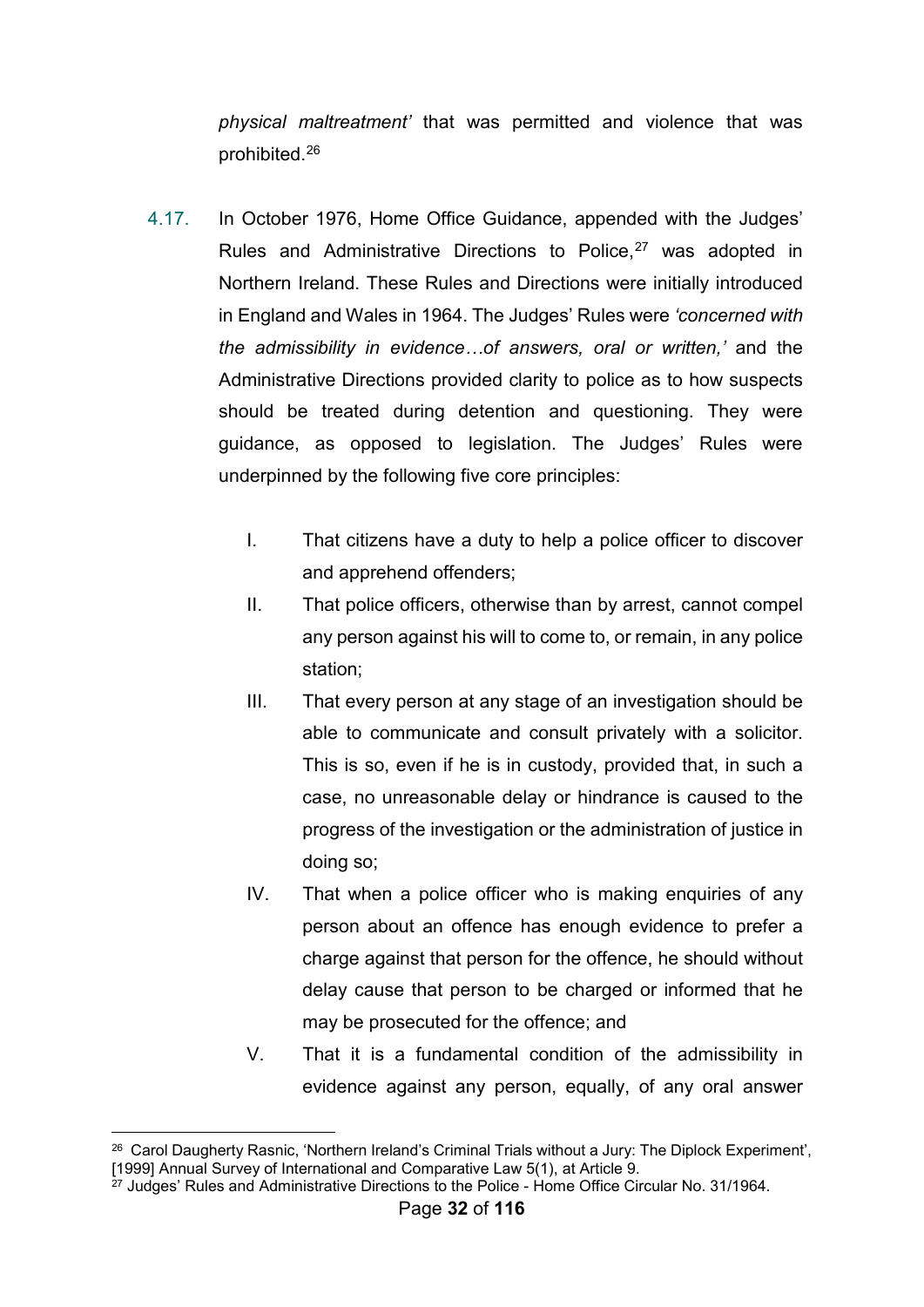given by that person to a question put by a police officer and of any statement made by that person, that it shall have been voluntary, in the sense that it has not been obtained from him by fear of prejudice or hope of advantage, exercised or held out by a person in authority, or by oppression.

- 4.18. The overriding consideration in assessing the admissibility of statements was principle V, namely that the statement must be voluntary. I am of the view that the primary purpose of the Judges' Rules and Administrative Directions was the provision of guidance to police on how evidence should be collected and presented, so as to ensure its admissibility before the Court. Judges did not have a supervisory role in respect of police conduct, but advised how proceedings should be conducted in the courtroom. Although the Rules were formally adopted in Northern Ireland, their status remained unclear with some academics commenting that the Courts did not robustly and consistently apply them[.28](#page-33-0)
- 4.19. The Home Office Guidance, to which the Rules and Administrative Directions were appended, provided additional guidance for police and stated that:

*'In giving evidence as to the circumstances in which any statement was made or taken down in writing, officers must be absolutely frank in describing to the court exactly what occurred, and it will then be for the Judge to decide whether or not the statement tendered should be admitted in evidence…'*

*'The Rules, which have been made by the Judges as a guide to police officers conducting investigations, should constantly be borne in mind, as should the general principles which the Judges have set out before* 

<span id="page-33-0"></span><sup>&</sup>lt;u>.</u> <sup>28</sup> Professor John Jackson, 'Many years on in Northern Ireland: the Diplock legacy' NILQ 60(2): 213- 219, at 218.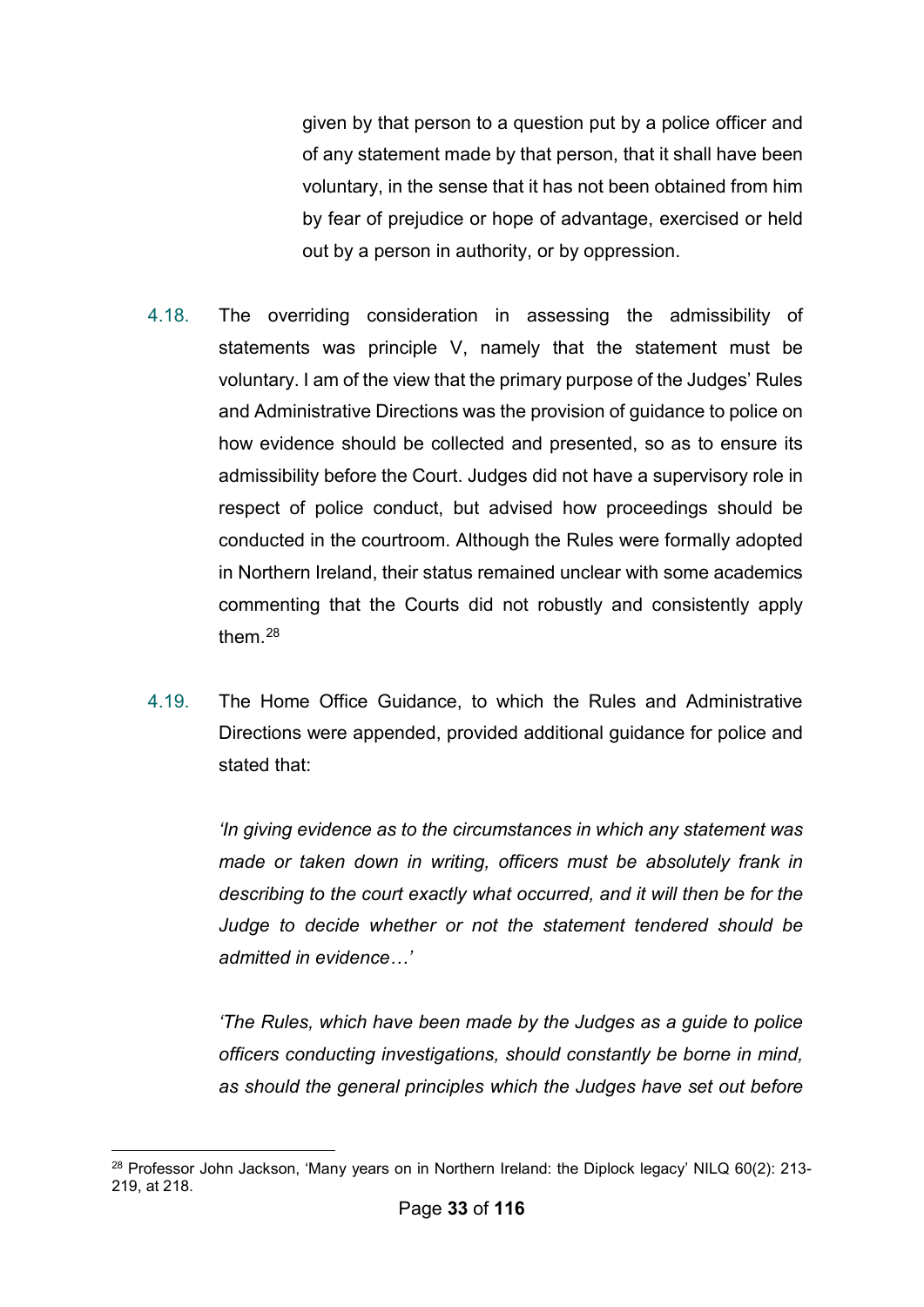*the Rules. But in addition to complying with the Rules, interrogating officers should always try to be fair to the person who is being questioned, and scrupulously avoid any method which could be regarded as unfair or oppressive.' [29](#page-34-0)*

- 4.20. The Judges' Rules provided guidance to police officers regarding how after caution written statements were to be obtained. This included ensuring that the individual making the statement either wrote it themselves or told a police officer what to put in the statement. The Rules also provided guidance on the certification of statements.
- 4.21. In addition to the Judges' Rules, Appendix B of the Home Office Circular contained the *'Administrative Directions on the Interrogation and the Taking of Statements.*' These stated that '*a person in custody should be allowed to speak on the telephone to a solicitor or to his friends provided that no hindrance is reasonably likely to be caused to the processes of investigation, or the administration of justice by his doing so.'* The Administrative Directions also directed that those in custody should be informed of their right to speak with a solicitor, and that notices highlighting such rights '*should be displayed at convenient and conspicuous places at police stations and the attention of persons in custody should be drawn to these notices*.'
- 4.22. Principle V of the Judges' Rules set out the circumstances and procedure by which an officer should, if they so wished, show a coaccused's statement to a person in custody. The Rules stated that if a police officer '*wishes to bring to the notice of [a person in custody] any written statement made by another person who in respect of the same offence has also been charged or informed he may be prosecuted, he shall hand to that person a true copy of such written statement, but nothing shall be said or done to invite any reply or comment.'*

<u>.</u>

<span id="page-34-0"></span><sup>&</sup>lt;sup>29</sup> Judges' Rules and Administrative Directions to the Police - Home Office Circular No. 31/1964.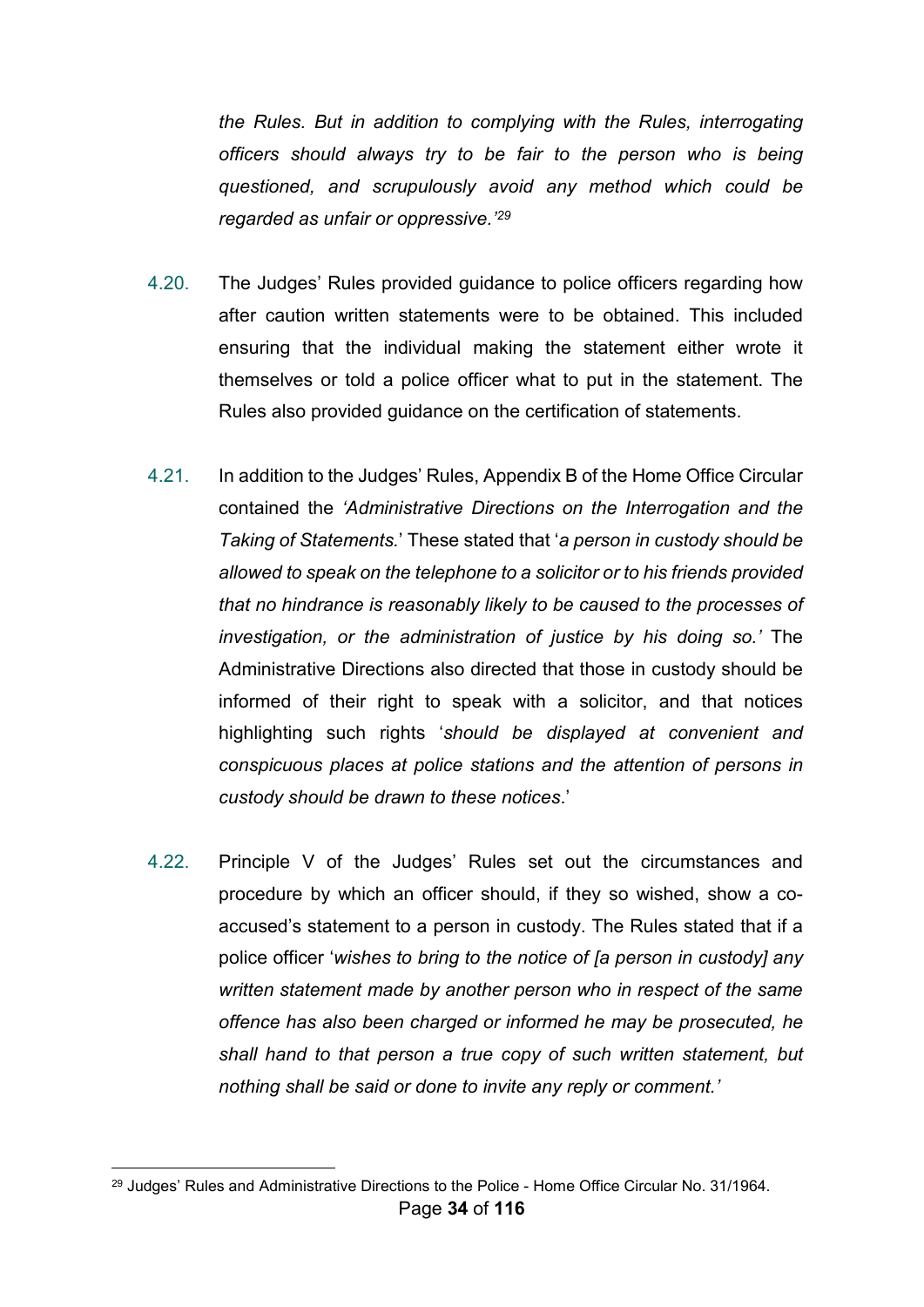- 4.23. In considering the application of this Rule to police actions in respect of the four complainants when in custody, I am mindful that the relevant police officers indicated that they permitted the young men to speak with one another while the police officers remained in the room. This precharge interaction was not provided for in the Rules. I consider this in light of the express permission given to officers by the Rules in postcharge circumstances only, and that no other method of communication between suspects was allowed for.
- 4.24. The Court of Appeal, in the case of *R v Brown & others[30](#page-35-0)*, highlighted that the Administrative Directions on Interrogation and the Taking of Statements, published by the Home Office, also provided guidance in relation to the interrogation of children and young people. Paragraph 4 of the Administrative Directions stated that *'As far as practicable children…should only be interviewed in the presence of a parent or guardian, or in their absence, some person who is not a police officer, and who is of the same sex as the child.'* This was reflected in the RUC Code of 1974, and was supplemented by the Children and Young Persons (Northern Ireland) Act 1968 (the '1968 Act') which states that *'where a child or young person is arrested or taken to a place of safety, such steps shall be taken as may be practicable to inform at least one person whose attendance may be required under this section.'* Under the 1968 Act, a child was defined as being under the age of 14 years, and a young person was someone of 14 years and over, but under the age of 17 years.
- 4.25. It is accepted that the complainants in this case did not fall into the definition of children or young persons, as provided for in the 1968 Act and, as a matter of law, were adults at the time of their confessions.

<span id="page-35-0"></span><sup>-</sup><sup>30</sup> In the case of *R v Michael Devine (in the matter of a Statutory Referral by the Criminal Cases Review Commission)* [2021] NICA 7 Lord Justice McCloskey delivering the judgment of the Court of the Appeal, referenced the decision of *R v Brown* with approval.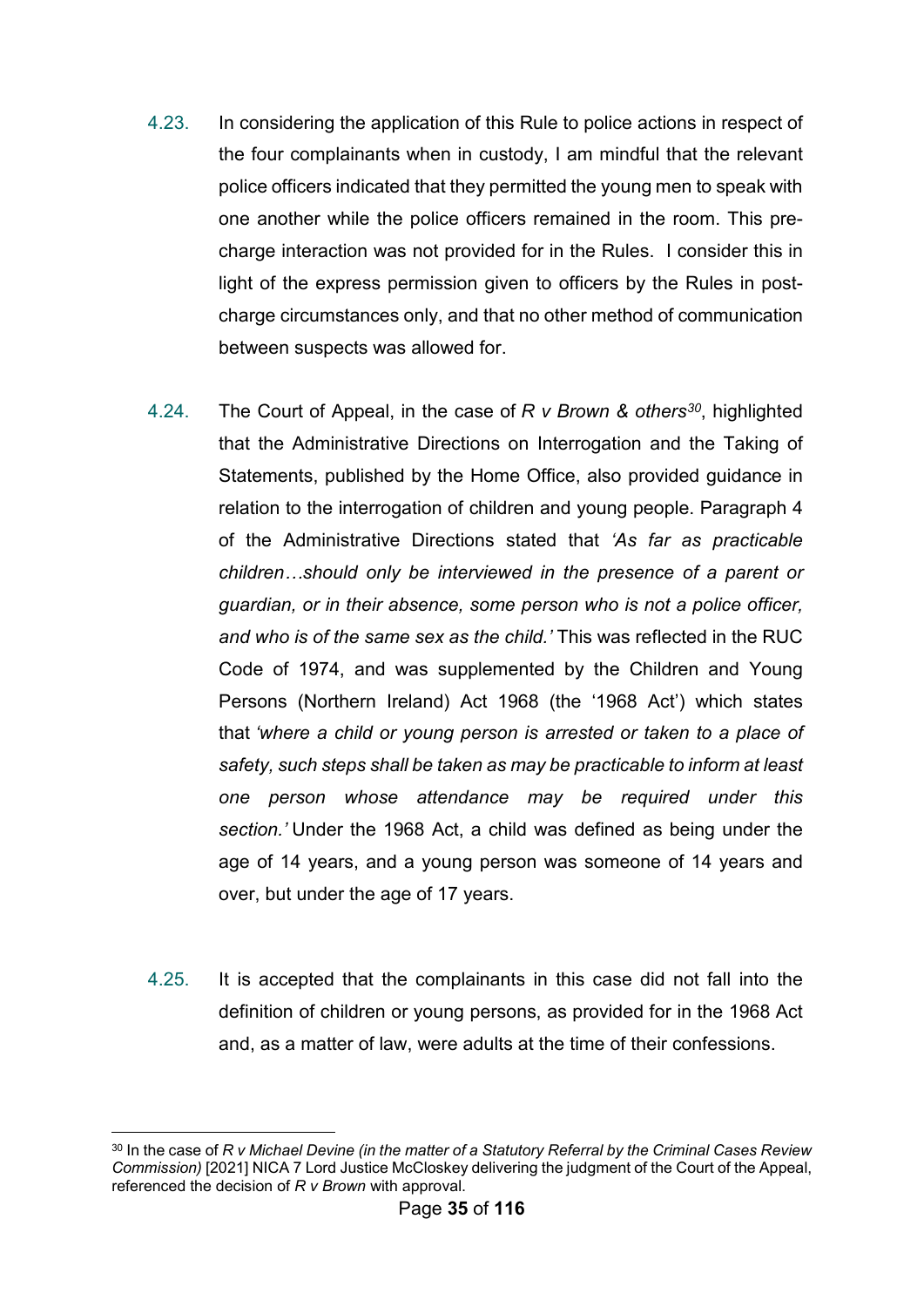4.26. The legal principles governing the admissibility of confessions at the time of the complainants' interviews are also explained in the Court of Appeal judgment in *R v Brown,* as follows:

> *'[6] A confession is only admissible at common law if it is free and voluntary. The common law position is encapsulated in the Judges' Rules which were designed to secure that only answers and statements*  which were voluntary were admitted in evidence against their *makers. The introduction of the 1964 edition which came into force in this jurisdiction on 8 October 1976 noted that the Judges Rules did not—*

> > *'affect the principles...*

*(c) That every person at any stage of an investigation should be able to communicate and to consult privately with a solicitor. This is so even if he is in custody provided that in such a case no unreasonable delay or hindrance is caused to the processes of investigation or the administration of justice by his doing so...*

*(e) That it is a fundamental condition to the admissibility in evidence against any person, equally of any oral answer given by the person to a question put by a police officer and of any statement made by that person, that it shall have been voluntary, in the sense that it has not been obtained from him by fear of prejudice or hope of advantage, exercised or held out by a person in authority, or by oppression.*

*The principle set out in paragraph (e) above is overriding and applicable in all cases...'*

*'[7] Oppressive questioning was described by Lord MacDermott in an address to the Bentham Club in 1968 as:*

*'questioning which by its nature, duration, or other attendant circumstances (including the fact of custody) excites hopes (such as the hope of release) or fears, or so affects the mind of the subject that this will crumble and he speaks when otherwise he would have stayed silent.'*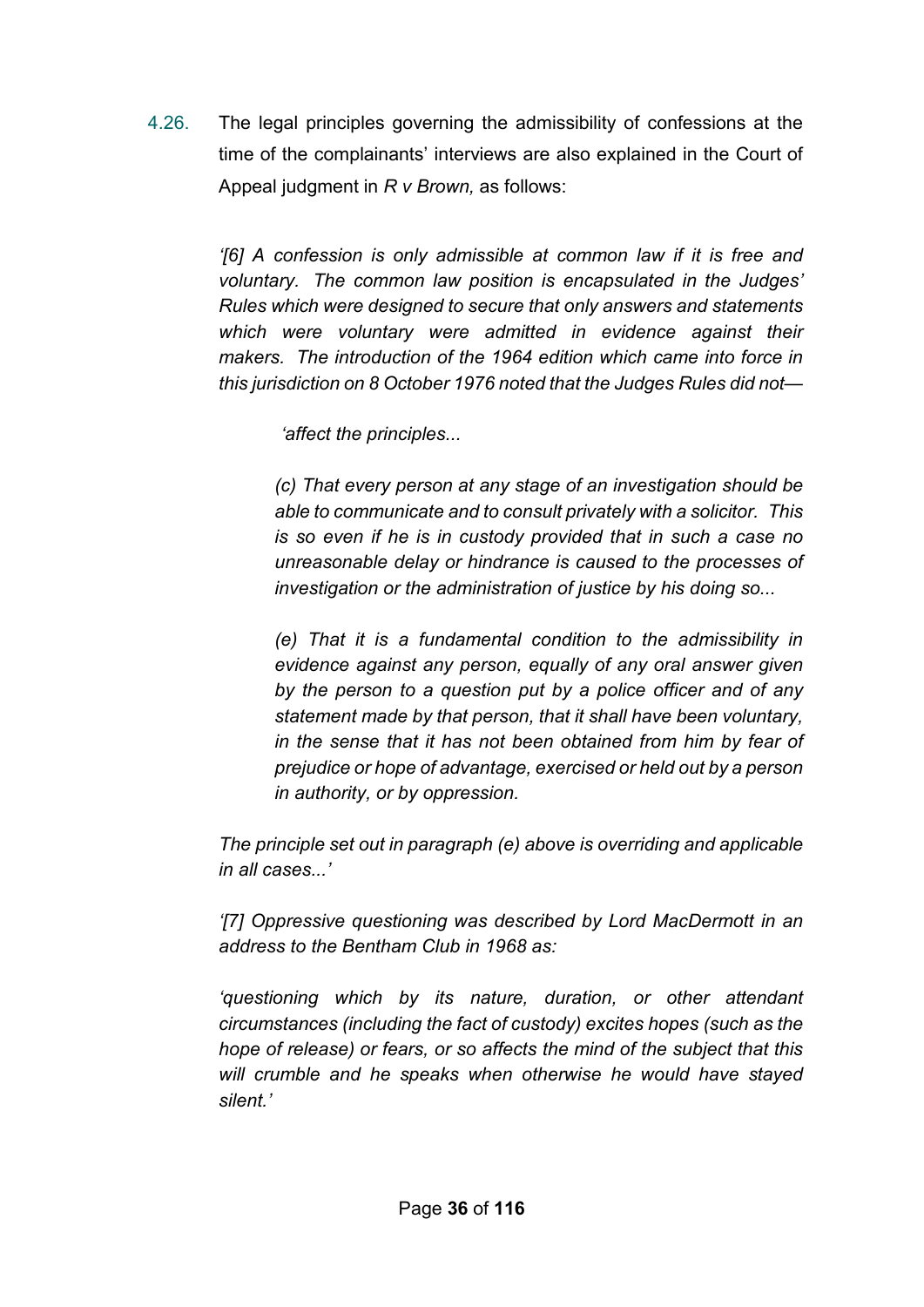4.27. The Court of Appeal in *R v Brown* explained further the role and recommendations of the Diplock Commission as follows:

> *'[9] 1972 was the worst year of civil unrest in Northern Ireland. In that year there were 467 people killed, 10,628 shooting incidents and 1853 bomb explosions or devices defused. The government convened a Commission Chaired by Lord Diplock to consider what arrangements*  for the administration of justice in Northern Ireland could be made in *order to deal more effectively with terrorist organisations by bringing to book individuals involved in terrorist activities. The Diplock Commission reported in December 1972. It concluded that witnesses were subject to intimidation by terrorist organisations and were thereby deterred from giving evidence. That also applied to jurors although not to the same extent. The Commission also noted that the detailed, technical common law rules and practice as to the admissibility of inculpatory statements were hampering the course of justice in the case of terrorist crimes.'*

> *[10] The Commission concluded that trial by judge alone should take place of trial by jury for the duration of the emergency. It also recommended a departure from the common law test for the admissibility of confession statements. It concluded that a confession made by an accused should be admissible as evidence in cases involving scheduled offences unless it was obtained by torture or*  inhuman or degrading treatment; if admissible it would then be for the *court to determine its reliability on the basis of evidence given from either side as to the circumstances in which the confession had been obtained. It recommended that the technical rules, practice and judicial discretions as to the admissibility of confessions ought to be suspended for the duration of the emergency in respect of the scheduled offences.*

> *[11] Some but not all of the Commission's recommendations were implemented in the Northern Ireland (Emergency Provisions) Act*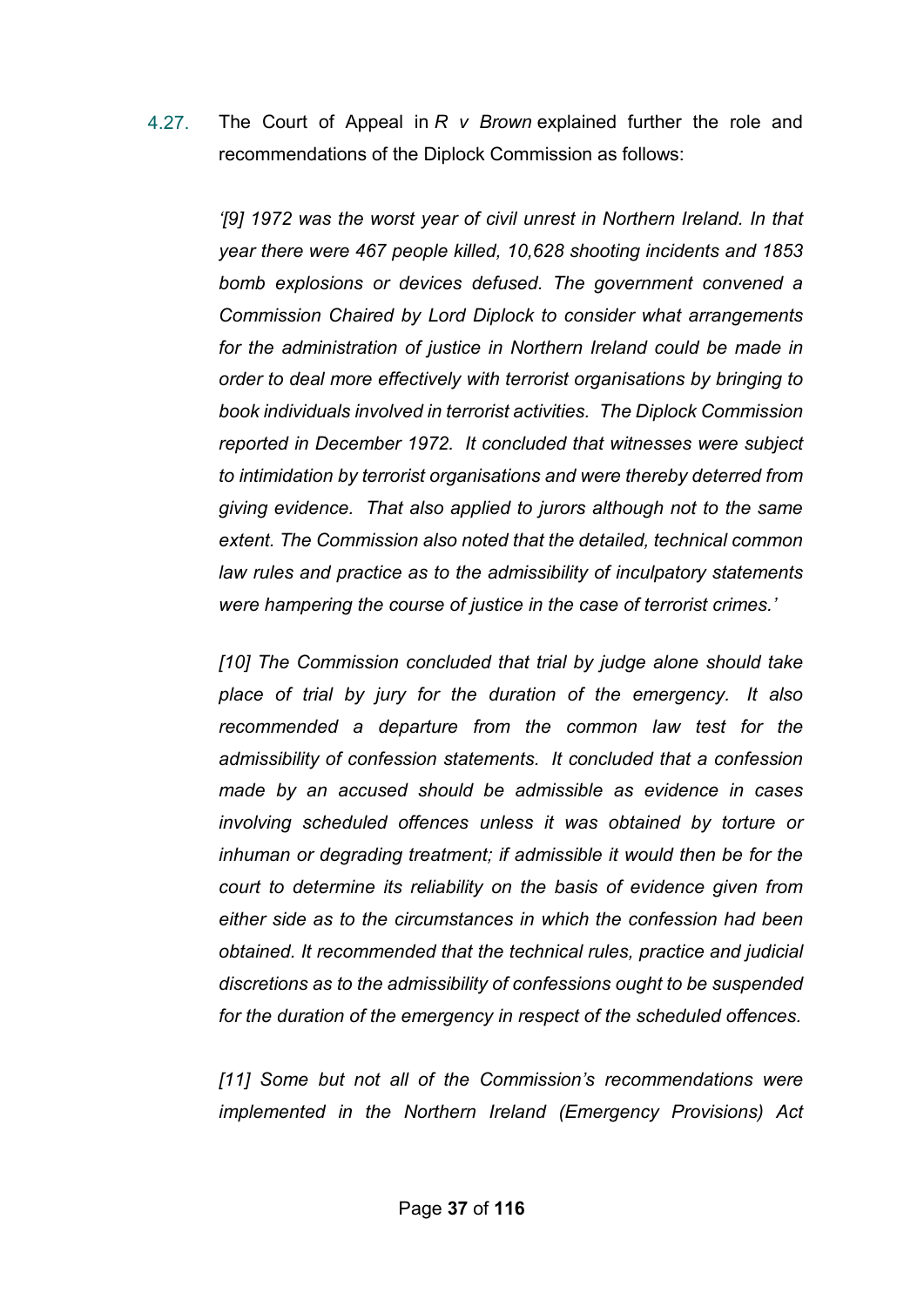*1973. Section 6 of the 1973 Act provided for the admissibility of statements of admission.*

*'(1) In any criminal proceedings for a scheduled offence a statement made by the accused may be given in evidence by the prosecution in so far as it is relevant to any matter in issue in the proceedings and is not excluded by the court in pursuance of subsection (2) below.*

*(2) If, in any such proceedings where the prosecution proposes to give in evidence a statement made by the accused, prima facie evidence is adduced that the accused was subjected to torture or inhuman or degrading treatment in order to induce him to make a statement, the court shall, unless the prosecution satisfies them that the statement was not so obtained, exclude the statement or, if it has been received in evidence, shall either continue the trial disregarding the statement or direct that the trial shall be restarted before a differently constituted court (before whom the statement shall be inadmissible).'* 

4.28. Clearly, my role is not to assess the admissibility of the impugned confessional statements made by the complainants. However, I must determine whether the conduct of police officers in obtaining those statements may have been such as to contravene the standards and guidance applicable, at that time. The relevance of the analysis carried out by the Court of Appeal in the case of *R v Brown* to my role demonstrates to me that, at the relevant time, provision did not speak to the standards expected of police officers' conduct when obtaining statements. This was notwithstanding that statements could be admissible in a criminal prosecution, if they had been obtained as a result of maltreatment which fell short of satisfying the provisions of section 6 (2) of the 1973 Act.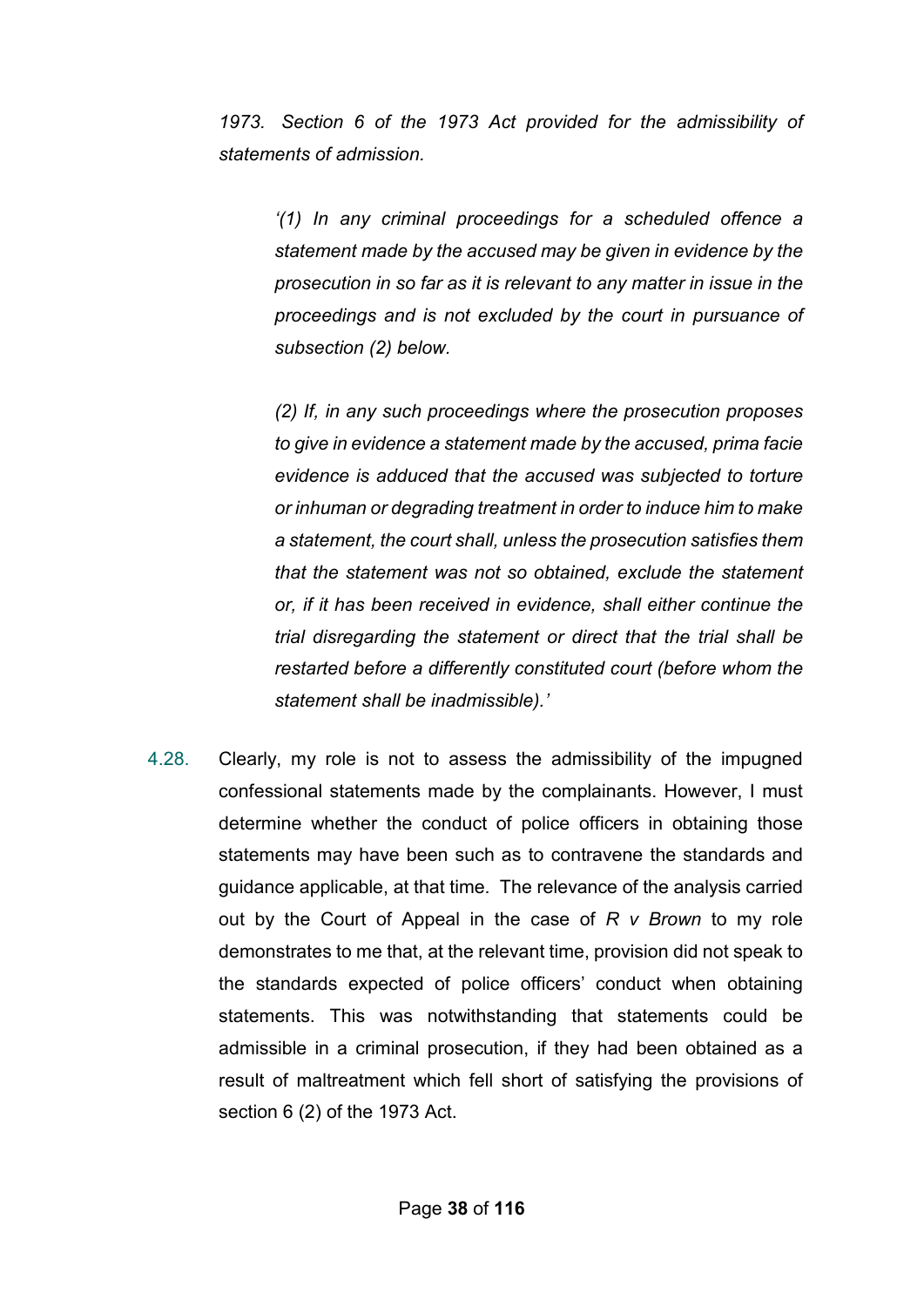- 4.29. I consider that those standards expected of police officers meant that statements were to be obtained in an atmosphere which was free and voluntary. Further, the statements should not have been extracted as a result of oppressive questioning, in line with the Judges' Rules, paragraph (e). My conclusion in this regard is reinforced by virtue of the decisions of *R v Corey* (December 1973), *R v McCormick* [1977] NI 105, and *R v O'Halloran* [1979], as quoted with approval by the Court of Appeal in *R v Brown*. Although obtaining a statement in breach of the Judges' Rules would not render a confession inadmissible on that ground only, the courts retained a residual discretion to exclude these statements, if deemed to be in the interests of justice and the standards of fairness which prevailed at that time.
- 4.30. The Court of Appeal in the case of *R v Brown & others*[31](#page-39-0) highlighted that the Administrative Directions also provided guidance in relation to the interrogation of children and young people. Paragraph 4 of the Administrative Directions stated that *'As far as practicable children…should only be interviewed in the presence of a parent or guardian, or in their absence, some person who is not a police officer, and who is of the same sex as the child.'[32](#page-39-1)* This was reflected in the RUC Code of 1974, and was supplemented by the Children and Young Persons (Northern Ireland) Act 1968 which states that *'where a child or young person is arrested or taken to a place of safety, such steps shall be taken as may be practicable to inform at least one person whose attendance may be required under this section.'* Under the 1968 Act, a

<span id="page-39-0"></span><sup>&</sup>lt;u>.</u> <sup>31</sup> R v Brown & others [2012] NICA 14 – These appeals were made during a review of the cases by the Criminal Cases Review Commission. In each of the cases, the appellants had been arrested and interviewed under the relevant Northern Ireland (Emergency Provisions) Act in force at the time of their arrest (1970s). Each of the appellants were aged either 15 or 16 years old, and none had access to a solicitor during their detention, nor did they have a parent or independent person present during interview. Each of the appellants had made admissions during their interviews, and were subsequently convicted of the crimes they had been arrested for. Three of the four appellants were arrested and detained at Strand Road RUC Station in Derry/Londonderry.

<span id="page-39-1"></span><sup>&</sup>lt;sup>32</sup> The Home Office published further guidance in 1968 which confirmed that reference within the 'Administrative Directions on Interrogation and Taking of Statements' to *'children'* also included reference to *'young people.'*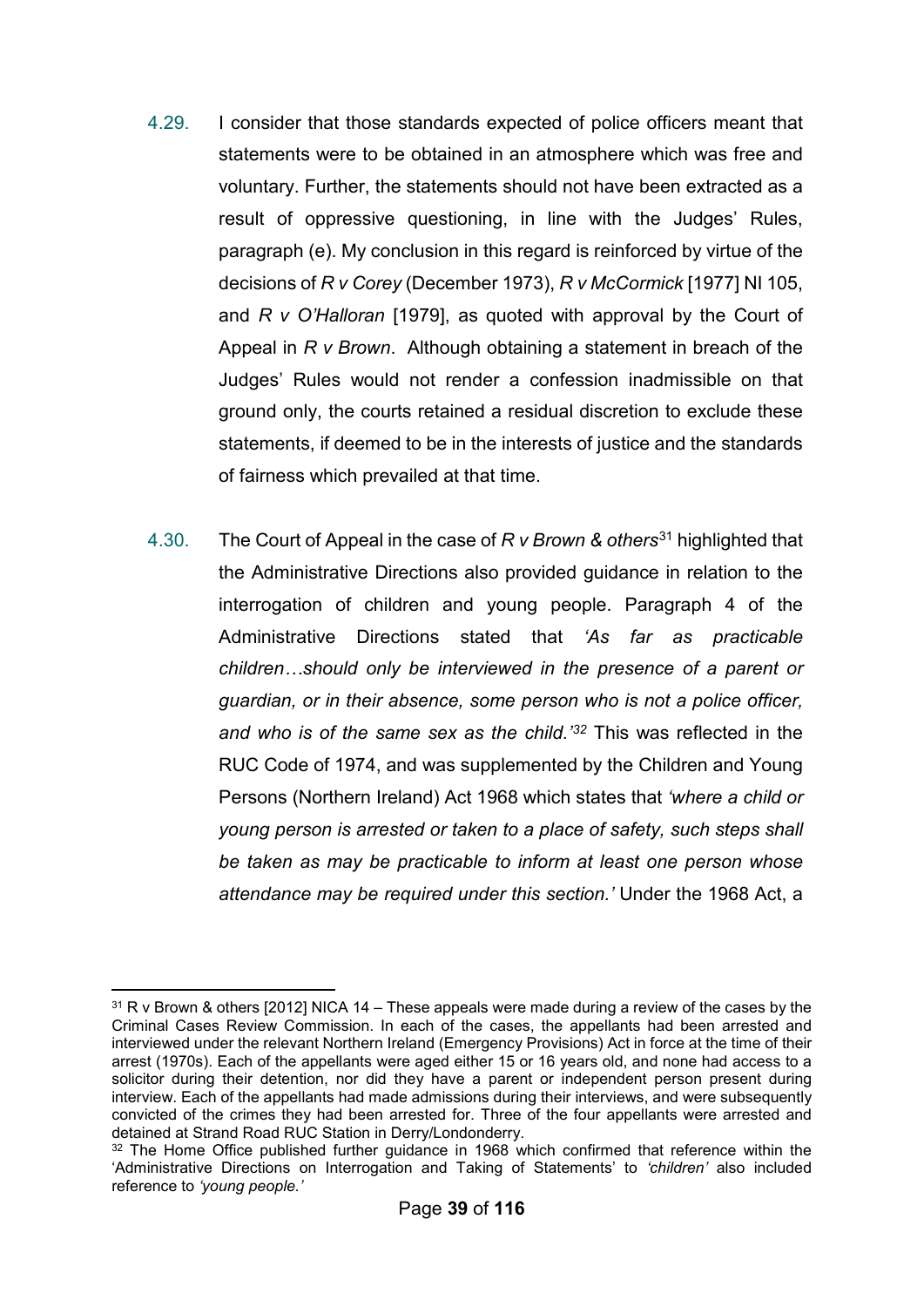child was defined as being under the age 14 years, and a young person was someone of 14 years and over, but under the age of 17 years.

- 4.31. In 1977, Holding Centres were opened by the RUC at Castlereagh, Belfast, and Gough Barracks, Armagh, specifically for the interviewing of persons suspected of terrorist offences. The introduction of the Prevention of Terrorism (Temporary Provisions) Act in 1974 allowed police to arrest and detain, for up to seven days, with the approval of the Secretary of State. $33$  This constituted a move away from internment, with suspects being brought to court after questioning.<sup>[34](#page-40-1)</sup> However, the introduction of these Holding Centres led to many complaints of illtreatment, similar to those made by Messrs Toner, Crumlish, McGowan, and Kelly.
- 4.32. In 1978, Amnesty International published a report on interrogation practices in Northern Ireland.[35](#page-40-2) It concluded that '*maltreatment of suspected terrorists by the RUC*' had taken place, and that '*legal provisions, which have eroded the rights of suspects held in connection with terrorist offences, have helped to create the circumstances in which maltreatment of suspects has taken place.'*[36](#page-40-3)
- 4.33. In June 1978, the Honourable Roy Mason MP, then Secretary of State for Northern Ireland, in response to the Amnesty International report, announced that a Committee of Inquiry, headed by Judge Harry Bennett, was to be established. The role of the Committee of Inquiry was to examine police interrogation procedures in Northern Ireland. Its findings were published in March 1979.<sup>[37](#page-40-4)</sup>

<sup>&</sup>lt;u>.</u> <sup>33</sup> Prevention of Terrorism (Temporary Provisions) Act 1974.

<span id="page-40-1"></span><span id="page-40-0"></span><sup>34</sup> Professor John Jackson, 'Many years on in Northern Ireland: the Diplock legacy' NILQ 60(2): 213- 219, at 217.

<span id="page-40-2"></span><sup>35</sup> Amnesty International, 'Report of an Amnesty International Mission to Northern Ireland' [1978].  $36$  Ibid.

<span id="page-40-4"></span><span id="page-40-3"></span><sup>&</sup>lt;sup>37</sup> Judge H G Bennett QC, 'Report of the Committee of Inquiry into Police Interrogation Procedures in Northern Ireland' [1979].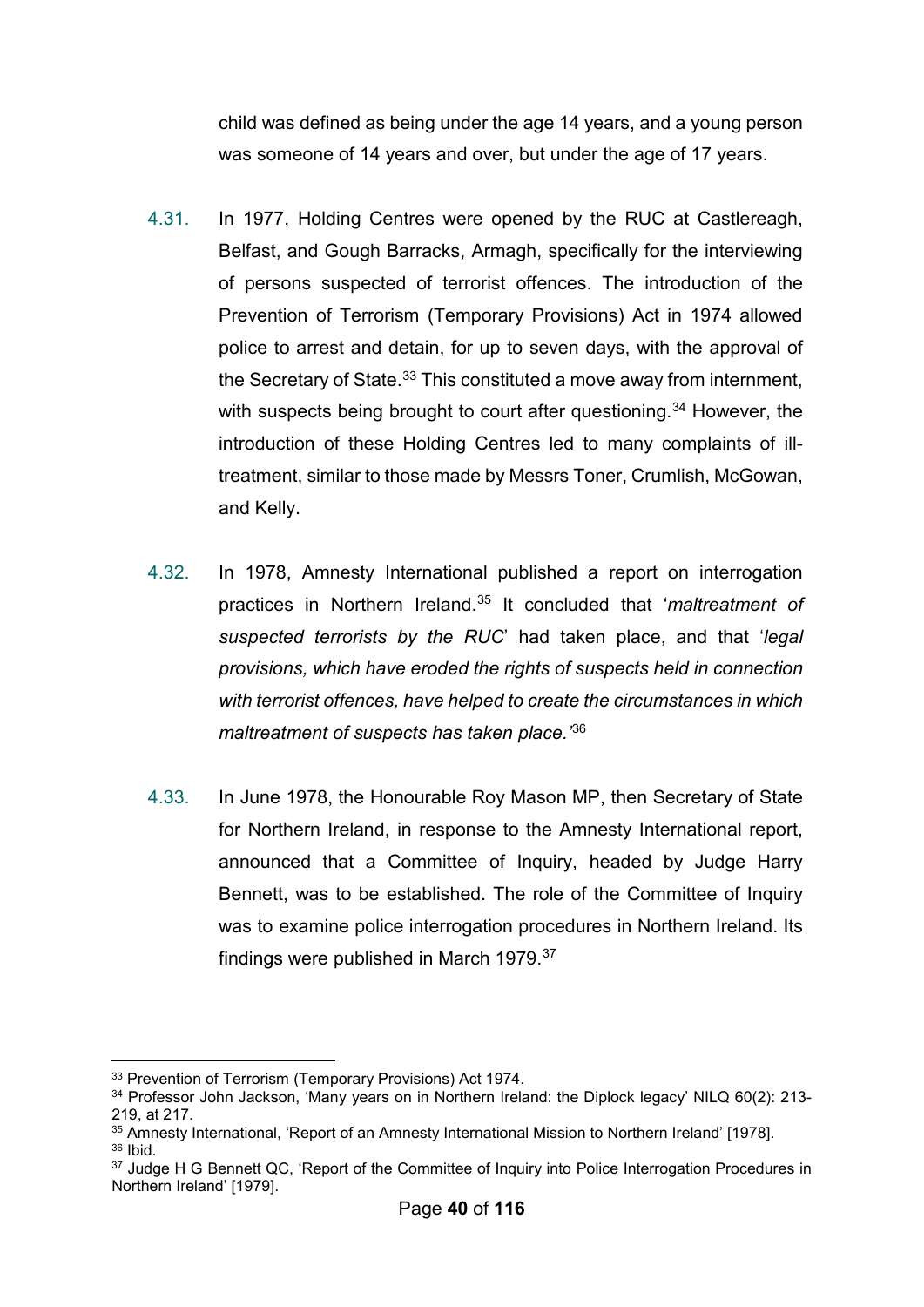- 4.34. The Bennett Report stated that '*Medical Officers, in 1977 and early 1978, made representations about the treatment of prisoners and in some of the cases investigated by Amnesty International there was prima facie evidence that ill-treatment had taken place. Our own examination of medical evidence reveals cases in which injuries, whatever their precise cause, were not self-inflicted and were sustained in police custody.' [38](#page-41-0)*
- 4.35. The Bennett Report recommended that a number of safeguards be put in place to prevent the physical abuse of persons suspected of terrorist offences. [39](#page-41-1) However, the continued use of Holding Centres and *'Diplock Trials'* in Northern Ireland still concerned Human Rights organisations. [40](#page-41-2)
- 4.36. By 1979, a number of steps had been taken to address concerns about the treatment of individuals suspected of terrorist offences in Northern Ireland, while in police custody. However, it is my view that these fell short of the relevant legislation and guidance in place today regarding the detention and treatment of suspects. The matters discussed in this chapter provide the context and background within which to investigate the complaints of Messrs Toner, Crumlish, McGowan, and Kelly. For the avoidance of any doubt, it should be clearly understood that the various Committees and Inquiries, detailed in this chapter, examined allegations that were not specific to the complaints made by Messrs Toner, Crumlish, McGowan, and Kelly. However, these are relevant given that they have assisted me in understanding the context and policing standards of the time.

<u>.</u>

<span id="page-41-0"></span><sup>38</sup> Ibid at paragraph 404(16).

<span id="page-41-2"></span><span id="page-41-1"></span><sup>39</sup> Professor John Jackson, 'Many years on in Northern Ireland: the Diplock legacy' NILQ 60(2): 213- 219, at 223. <sup>40</sup> Ibid.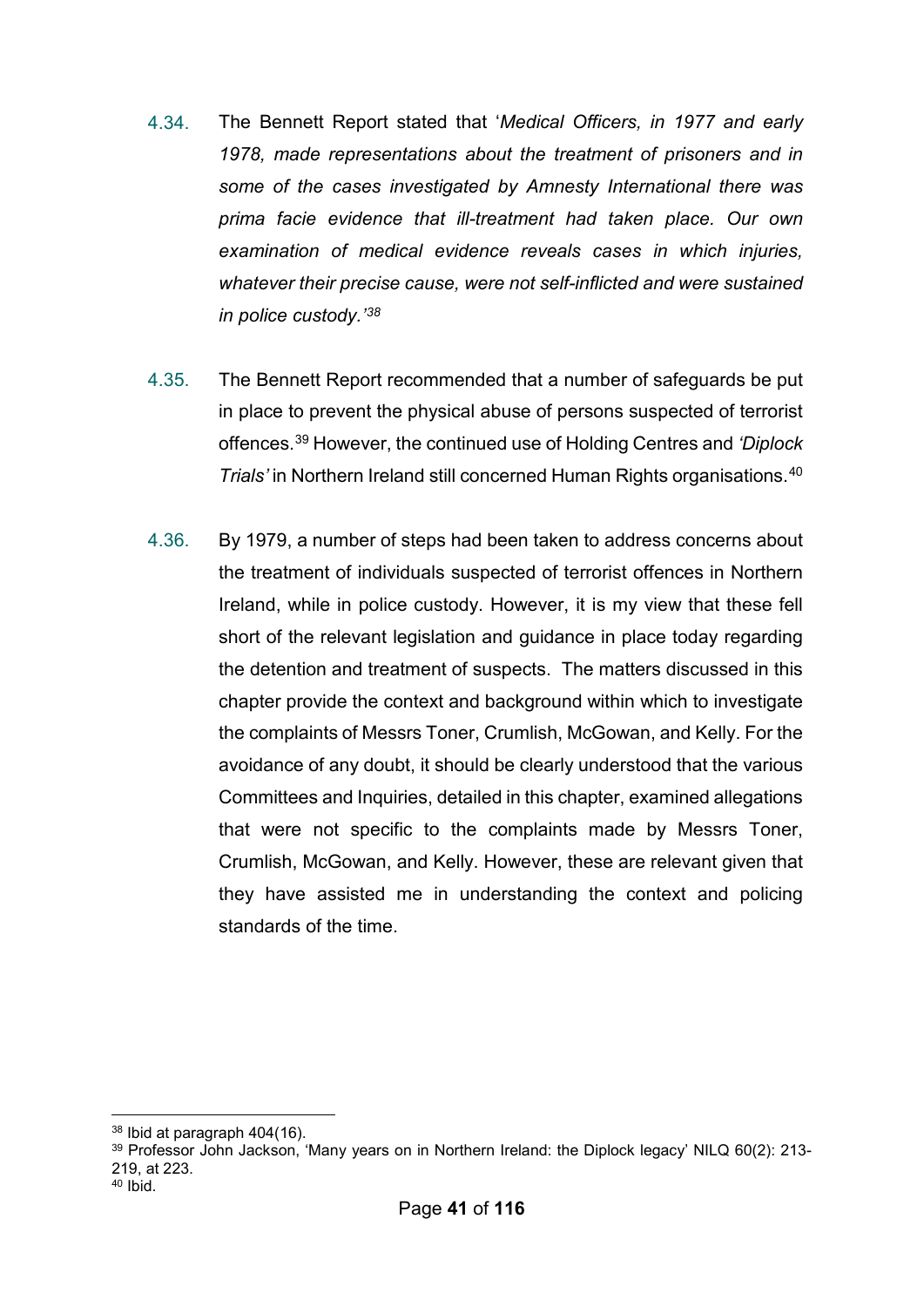# **The Police Ombudsman Investigation**

- 5.1. Messrs Toner, Crumlish, McGowan, and Kelly made a number of complaints in respect of police actions during their time in custody at Strand Road RUC Station. They alleged that they were physically illtreated/assaulted and subjected to mental abuse. They alleged that they were threatened and told that members of their family would come to harm if they did not make statements admitting their guilt. They alleged that the only evidence against them was fabricated statements. They alleged that their arrests and detentions were unlawful and that the actions of police forced them to flee Northern Ireland. There were also concerns raised about how police dealt with alibi witnesses.
- 5.2. They alleged that they were not allowed access to a solicitor or family member. They alleged that their statements were fabricated and obtained by oppressive and coercive means, and that police officers perverted the course of justice.
- 5.3. In 1979, police officers made contemporaneous handwritten notes when interviewing suspects in custody. These formed the basis for police statements of evidence that officers produced for related criminal proceedings. The original handwritten notes would not normally be submitted in court. When giving evidence, a police officer would refer to their related statement.
- 5.4. Messrs Toner, Crumlish, McGowan, and Kelly signed 21 *'confessional'* statements. My investigators obtained 20 of the original *'confessional'*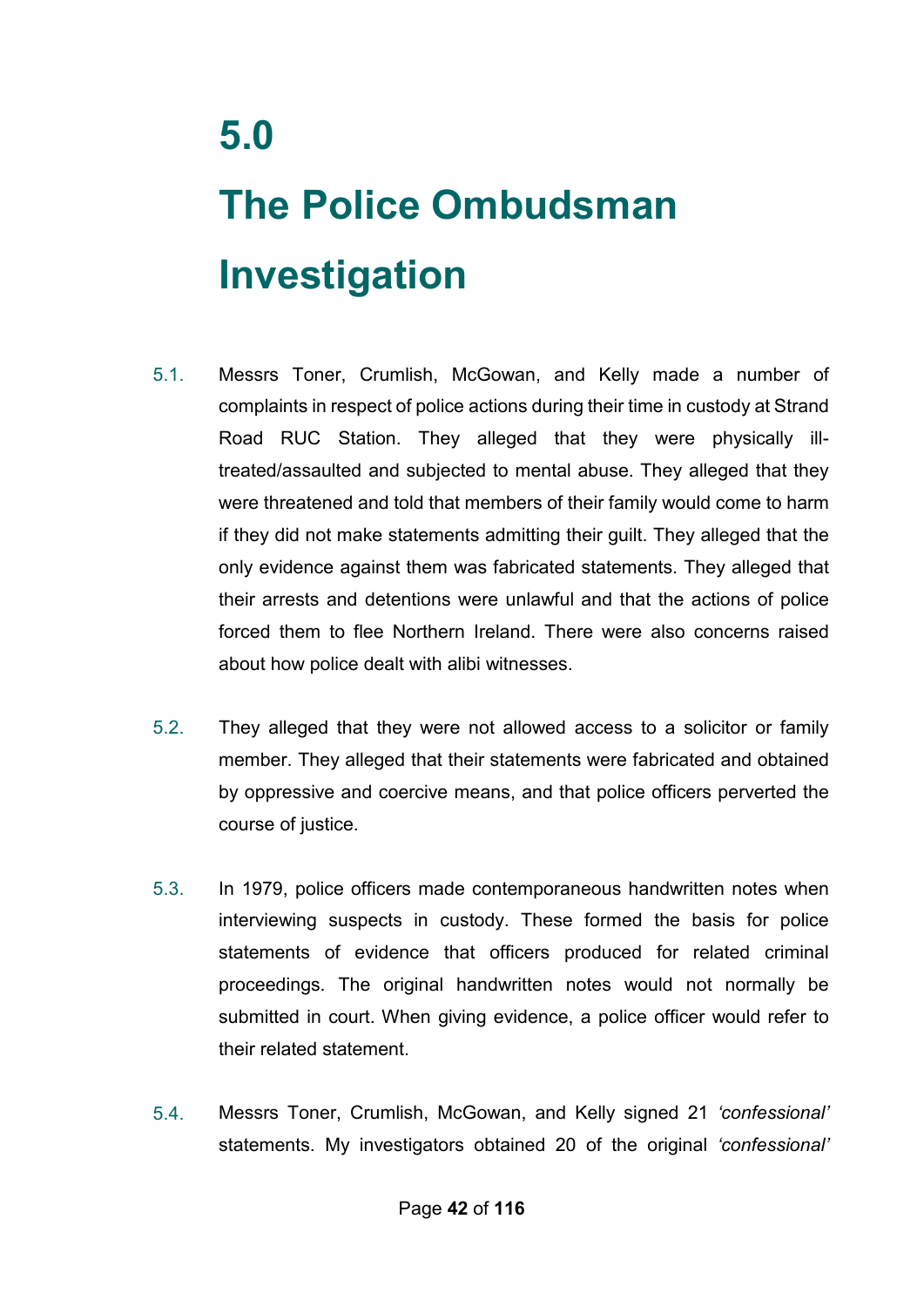statements and one photocopy. PSNI were unable to locate any of the original police interview notes. However, Police Officer 1, when interviewed under criminal caution by my investigators, provided his notes relating to the interviews of Michael Toner. He stated that he had retrieved these notes from a police station in Belfast, where he had previously secured them for safe-keeping.

# **The Police Interviews of Messrs Toner, Crumlish, McGowan, and Kelly**

- 5.5. This public statement focuses on the complaints made by Messrs Toner, Crumlish, McGowan, and Kelly about the conduct of police. Therefore, it includes details of these complaints and the original *'confessional'*  statements. In considering these complaints, I have sought to include as complete a narrative as possible. As such, this public statement provides details of the *'admissions'* made by Messrs Toner, Crumlish, McGowan, and Kelly to police while in custody.
- 5.6. Furthermore, in respect of the arrests of Mr Kelly and Mr McGowan I am unable to comment on their legality, as this is a matter for the Court. I acknowledge that all four complainants maintain their innocence and deny any involvement in the matters for which they made *'admissions'* in 1979. In 1998, they were found not guilty and acquitted of all the charges.
- 5.7. This investigation included a review of the detentions of Messrs Toner, Crumlish, McGowan, and Kelly. This included compiling a timeline of events detailing their interviews, statements they were purported to have made, medical examinations, meals, and visits.
- 5.8. The interviews of Messrs Toner, Crumlish, McGowan, and Kelly, took place at Strand Road RUC Station. They were conducted by 12 police officers from North Region Crime Squad, a policing unit that specialised in the interviewing of persons suspected of terrorist offences. Police interview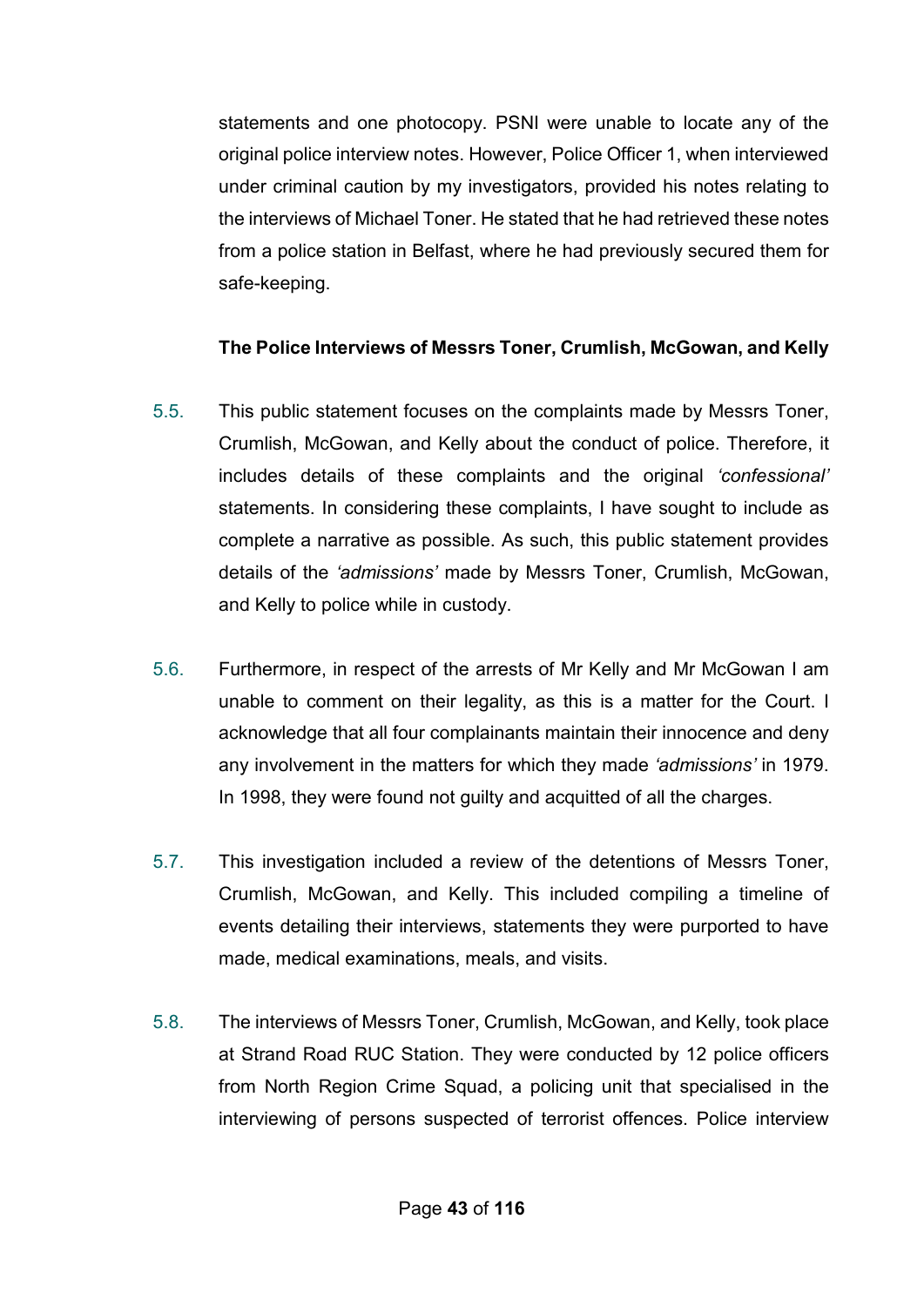teams normally consisted of two police officers. Five of the Interviewing Officers, Police Officers 2, 3, 11, 12, and 14 are now deceased.

### **Police Interviews of Michael Toner**

- 5.9. Michael Toner and Stephen Crumlish were arrested on 26 February 1979. During his first interview, Michael Toner admitted to being a member of Fianna na h'Éireann<sup>[41](#page-44-0)</sup> and having been involved in the punishment shooting on 18 February 1979. Police documentation reflected that Mr Toner stated that Messrs Crumlish, McGowan, and Kelly were also involved in this attack, but asked that this not be included in his statement. He later made statements detailing his role in the punishment shootings on 14 and 17 February 1979.
- 5.10. On 28 February 1979, police questioned Mr Toner about the murder of Lieutenant Kirby. He initially denied being involved but then asked if Stephen Crumlish had implicated him. When the Interviewing Officers made no response, he asked to speak to Stephen Crumlish. This meeting was not facilitated by police.

# **Police Interviews of Stephen Crumlish**

- 5.11. When first interviewed by police on 26 February 1979, Stephen Crumlish denied any involvement in the punishment shootings. When interviewed again on the morning of 27 February 1979, he admitted membership of Fianna na h'Éireann.
- 5.12. In a further interview later that day, he admitted having been involved in the punishment shooting on 18 February 1979. He stated that Michael Toner and Gerard Kelly were also involved, as was an individual with the surname **McGowan**

<span id="page-44-0"></span><sup>&</sup>lt;u>.</u> <sup>41</sup> Fianna na h'Éireann is an Irish nationalist youth organisation that was formed in 1909. It has been a proscribed organisation in Northern Ireland since 1920.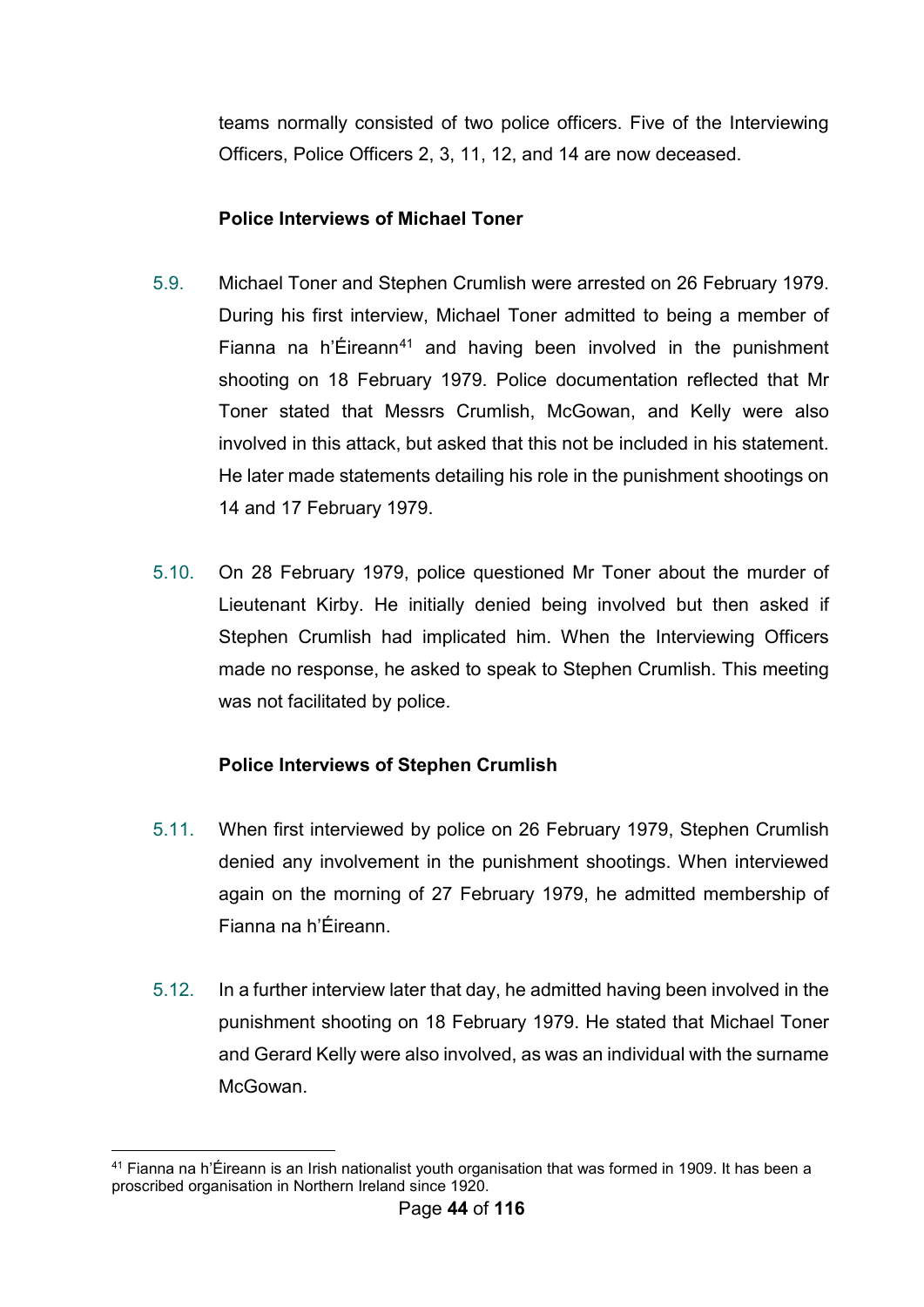5.13. On 28 February 1979, police questioned Mr Crumlish about the murder of Lieutenant Kirby. Mr Crumlish asked if Michael Toner had implicated him. When the Interviewing Officers replied that they did not know, he confessed to having been a *'lookout'* during the murder. He also admitted to having been involved in the other three punishment shootings.

# **Police Interviews of Gerald McGowan**

- 5.14. During their respective interviews, Michael Toner and Stephen Crumlish told police that Gerald McGowan and Gerard Kelly were involved in the punishment shootings and the murder of Lieutenant Kirby. The latter two individuals were subsequently arrested on 28 February 1979. Gerald McGowan initially denied any involvement. However, on 1 March 1979, he admitted having been a *'lookout'* during the murder of Lieutenant Kirby. He made this confession after police informed him that Michael Toner and Stephen Crumlish had implicated him in the murder.
- 5.15. Gerald McGowan continued to deny being involved in the punishment shootings until shown the statement of Gerard Kelly, which implicated him in the attack on 18 February 1979. He asked to speak to Gerard Kelly, which was facilitated on the afternoon of 1 March 1979, following which he admitted his involvement.

#### **Police Interviews of Gerard Kelly**

5.16. Gerard Kelly also admitted to having acted as a *'lookout'* during the murder of Lieutenant Kirby, when informed by police that Michael Toner and Stephen Crumlish had named him as having been involved. He also confessed to participating in three of the punishment attacks, adding that Gerald McGowan was involved in the punishment shooting on 18 February 1979.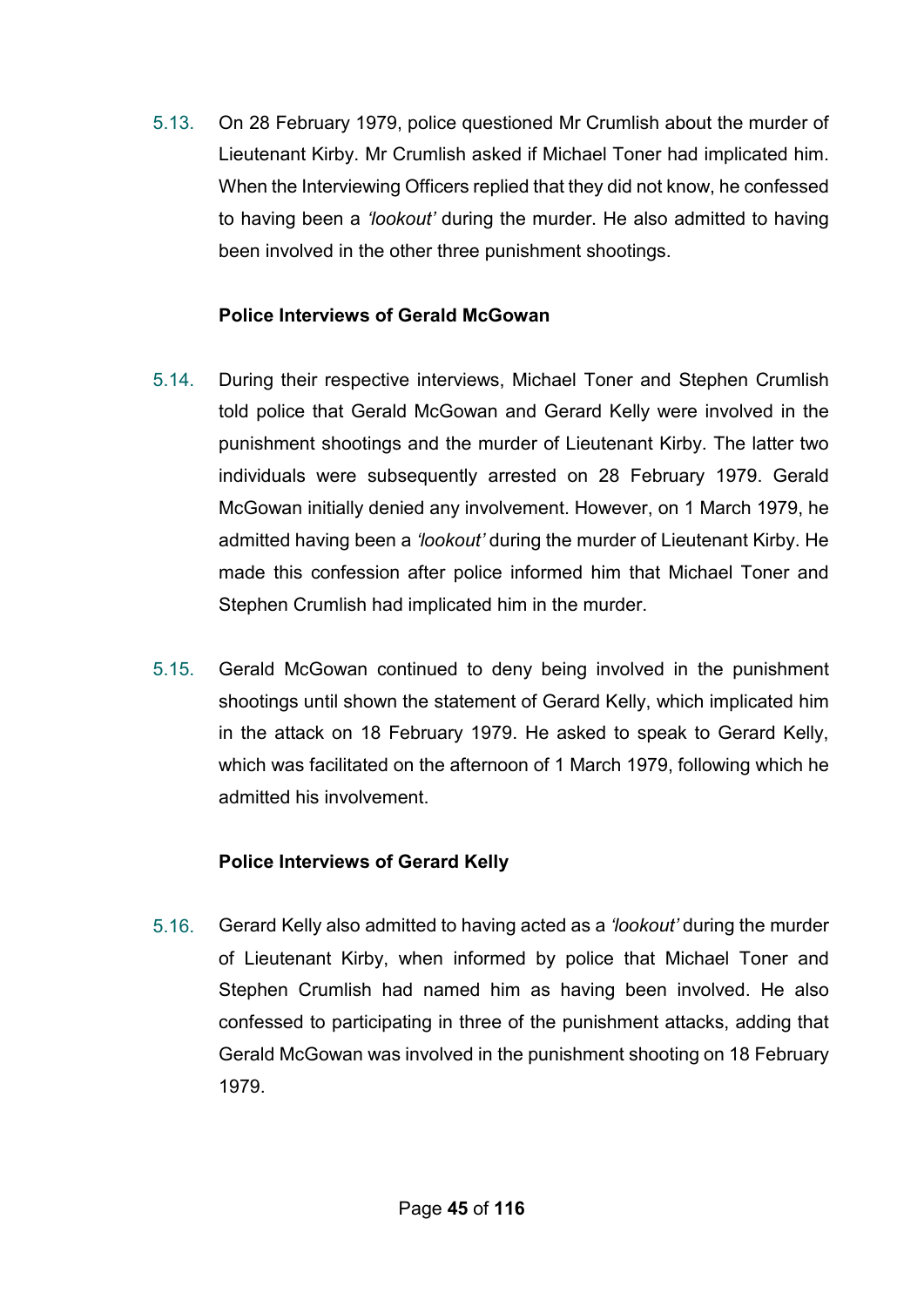5.17. None of the four young men had legal representation during their interviews. These were not legal requirements at the time. However, the Judges' Rules state that, as a core principle, every person, at any stage of an investigation, should be able to communicate and consult privately with a solicitor. All four complainants were examined by police doctors on a number of occasions. Gerard Kelly was also visited by his own doctor on 1 March 1979, following which he made allegations that he had been mistreated during his time in police custody. Michael Toner and Stephen Crumlish were visited by family members before and after they were charged, while Gerald McGowan and Gerard Kelly were visited by family members after they were charged.

# **The** *'Confessional'* **Statements of Messrs Toner, Crumlish, McGowan, and Kelly**

### **Statements of Michael Toner**

- 5.18. Michael Toner was detained at Strand Road RUC Station for a total of 74 hours, 45 minutes. He was charged approximately 61 hours and 56 minutes into his detention. During this period he was interviewed 11 times by police. The interviews lasted a total of 16 hours, the majority of them conducted by Police Officers 1 and 2. They were present when Michael Toner made four of the six *'confessional'* statements recorded during his time in custody. The first of these was made on 26 February 1979.
- 5.19. In these statements, Michael Toner detailed acting as a *'lookout'* during the murder of Lieutenant Kirby and taking part in the punishment shootings on 14, 17, and 18 February 1979. He only admitted to the 14 February attack when informed by police that they possessed information indicating his involvement. None of the statements referred to any of his co-accused but police interview notes recorded that he verbally implicated Messrs Crumlish, McGowan, and Kelly.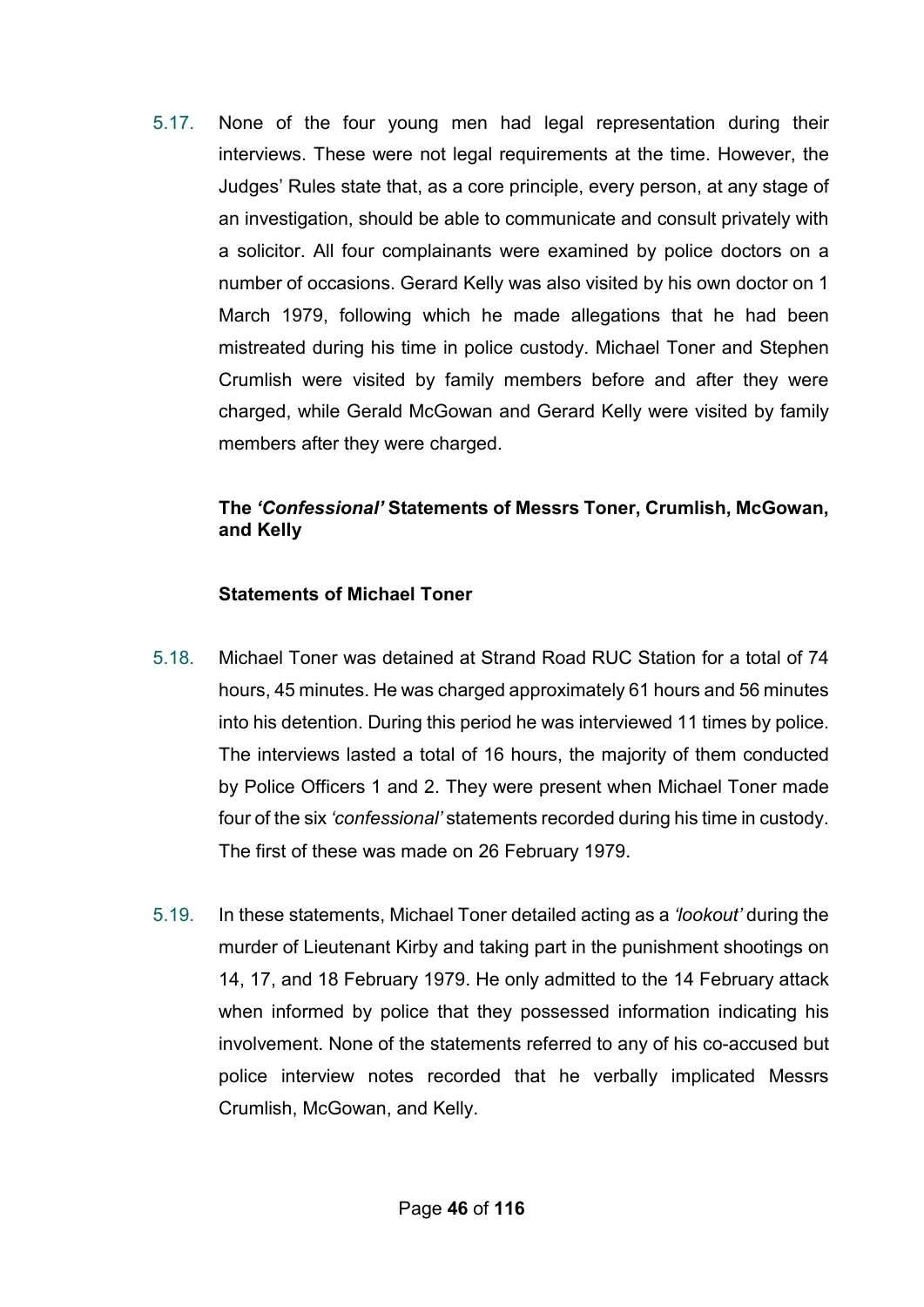### **Statements of Stephen Crumlish**

5.20. Stephen Crumlish was detained at Strand Road RUC Station for a total of 74 hours, 40 minutes. He was charged approximately 61 hours and 35 minutes into his detention. During this period he was interviewed 12 times by police. The interviews lasted for 22 hours, 35 minutes. He made eight statements during his time in custody, the first of these on 27 February 1979. Police Officer 3 was present when seven of these statements were recorded. The statements identified Messrs Toner, McGowan, and Kelly as having been involved in the other attacks.

#### **Statements of Gerald McGowan**

- 5.21. Gerald McGowan was detained at Strand Road RUC Station for a total of 53 hours, five minutes. He was charged approximately 36 hours and 35 minutes into his detention. During this period he was interviewed seven times by police. The interviews lasted for 13 hours, 50 minutes. On 1 March 1979, he admitted acting as a *'lookout'* during the murder of Lieutenant Kirby, having been told by police that Michael Toner and Stephen Crumlish had named him as being involved. This interview took place between 2:10am and 2:50am. This was one of two interviews conducted after midnight by police.
- 5.22. Later that day, Gerald McGowan made a statement detailing his role in the punishment shooting on 18 February 1979. He did so after police informed him that Gerard Kelly had implicated him in the attack. Police Officer 3 was present when Gerald McGowan admitted to his involvement in the murder of Lieutenant Kirby and the punishment shooting on 18 February 1979.

# **Statements of Gerard Kelly**

5.23. Gerard Kelly was detained at Strand Road RUC Station for a total of 53 hours, five minutes. He was charged approximately 36 hours and 35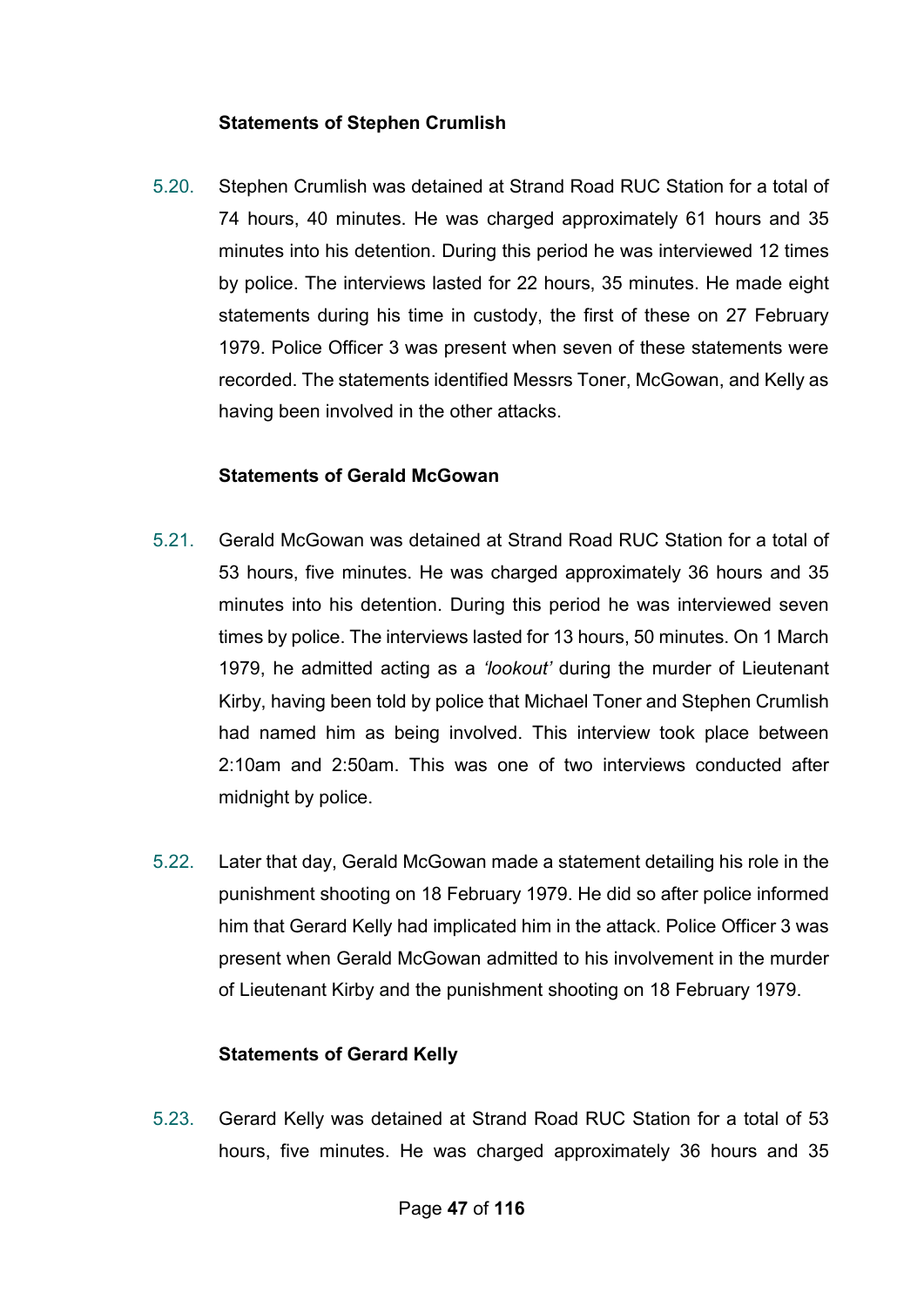minutes into his detention. During this period he was interviewed seven times by police. The interviews lasted for 12 hours, 45 minutes. On 1 March 1979, he admitted to having been involved in the murder of Lieutenant Kirby, after police informed him that Michael Toner and Stephen Crumlish had implicated him. Police Officers 3 and 5 conducted this interview.

5.24. Police records indicate that Gerard Kelly subsequently made a total of four statements detailing his part in the murder of Lieutenant Kirby and three of the punishment shootings. In the statements, he also described the roles played by the other suspects. During an interview on the afternoon of 1 March 1979, he changed his account as to where he had been positioned as *'lookout'* during the murder. This ensured that his statement was consistent with Stephen Crumlish, who had also altered his version of events. Police Officers 3 and 5 were present during the recording of all four of Mr Kelly's statements.

# **Comparative Analysis of the** *'Confessional'* **Statements of Messrs Toner, Crumlish, McGowan, and Kelly**

5.25. This investigation compared the statements made by Messrs Toner, Crumlish, McGowan, and Kelly against those of victims and other witnesses. This was to establish whether any patterns existed that would support their complaints that the statements were made under duress. The analysis identified both similarities and inconsistencies in the accounts of all four individuals.

# **The Murder of Lieutenant Kirby**

5.26. Messrs Toner, Crumlish, McGowan, and Kelly made a total of seven statements relating to the murder of Lieutenant Kirby. Stephen Crumlish made three statements relating to the murder. He stated that the four of them were picked up beforehand in a white van, and then dropped off at various locations in the Abercorn Road area, where they were to act as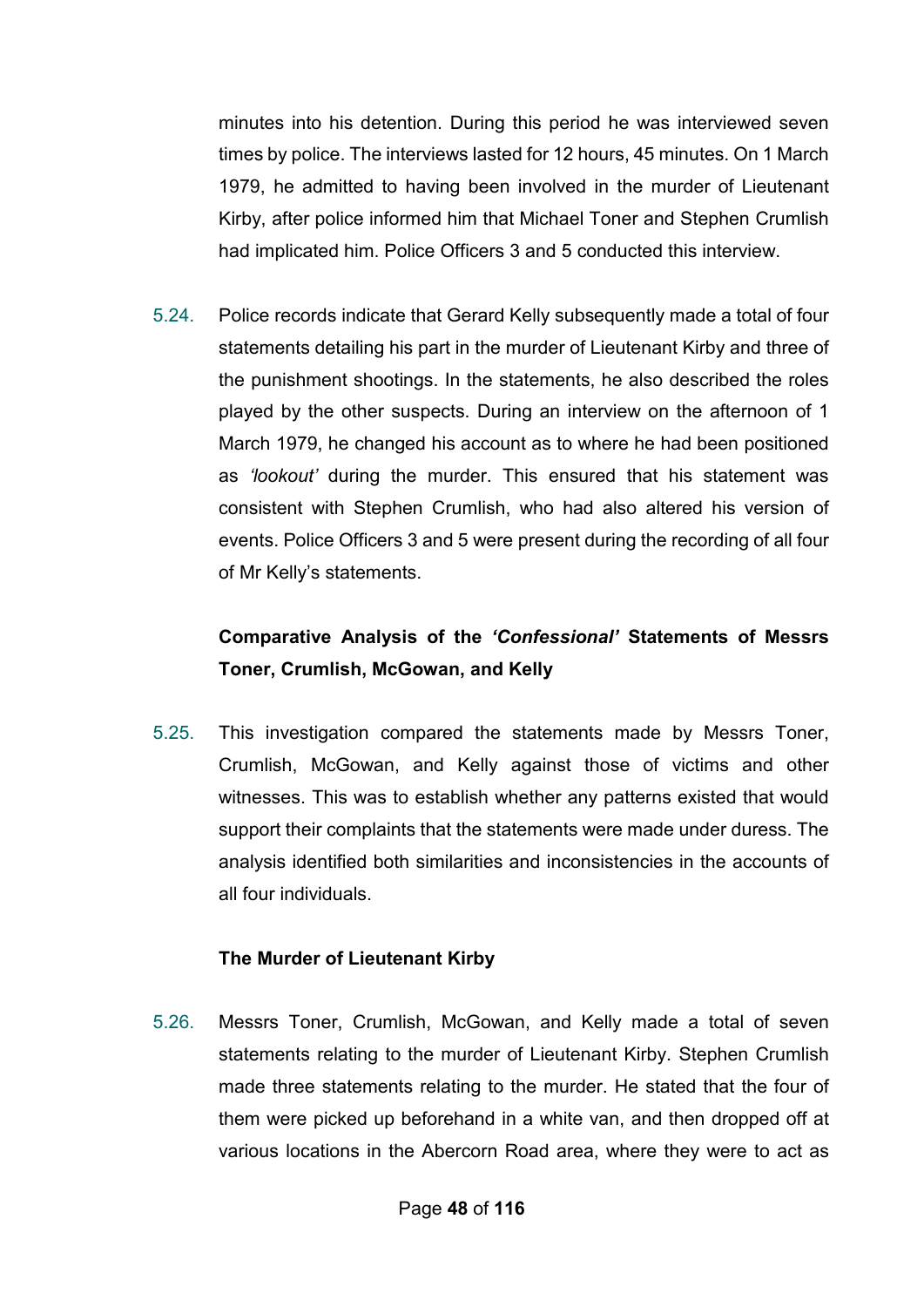*'lookouts.'* He stated that following the murder, they were collected again in the same van and driven to another location. He stated that the night before, he had accompanied another man to pick up the van used in the murder. They had then driven to another location where the man had gone into a house and returned, carrying a rifle.

- 5.27. Michael Toner stated that they were picked up in a white van and he was dropped off at the top of Abercorn Road, where he was to act as a *'lookout.'* Following the attack, they were collected in the same white van but deposited at a location different from the one that Stephen Crumlish indicated.
- 5.28. Gerard Kelly stated that the white van dropped the four of them at the top of Abercorn Road. He stated that he walked to his designated '*lookout'* position. Upon hearing a shot, he then walked to the same location mentioned by Stephen Crumlish.
- 5.29. Gerald McGowan made his initial statement after police allowed him to consult with Gerard Kelly and read the latter's statement. He stated that the white van dropped them at their '*lookout'* positions. Afterwards, he returned to the same location referred to by Messrs Kelly and Crumlish. He later made a second statement, changing the location where he stood as a *'lookout',* stating that afterwards he went to the location referred to by Michael Toner.
- 5.30. Messrs Toner, Crumlish, McGowan, and Kelly provided consistent accounts regarding their roles during the murder and the manner in which they were taken to the Abercorn Road area. However, there are a number of inconsistencies in the statements as to their locations after the murder and how they travelled there.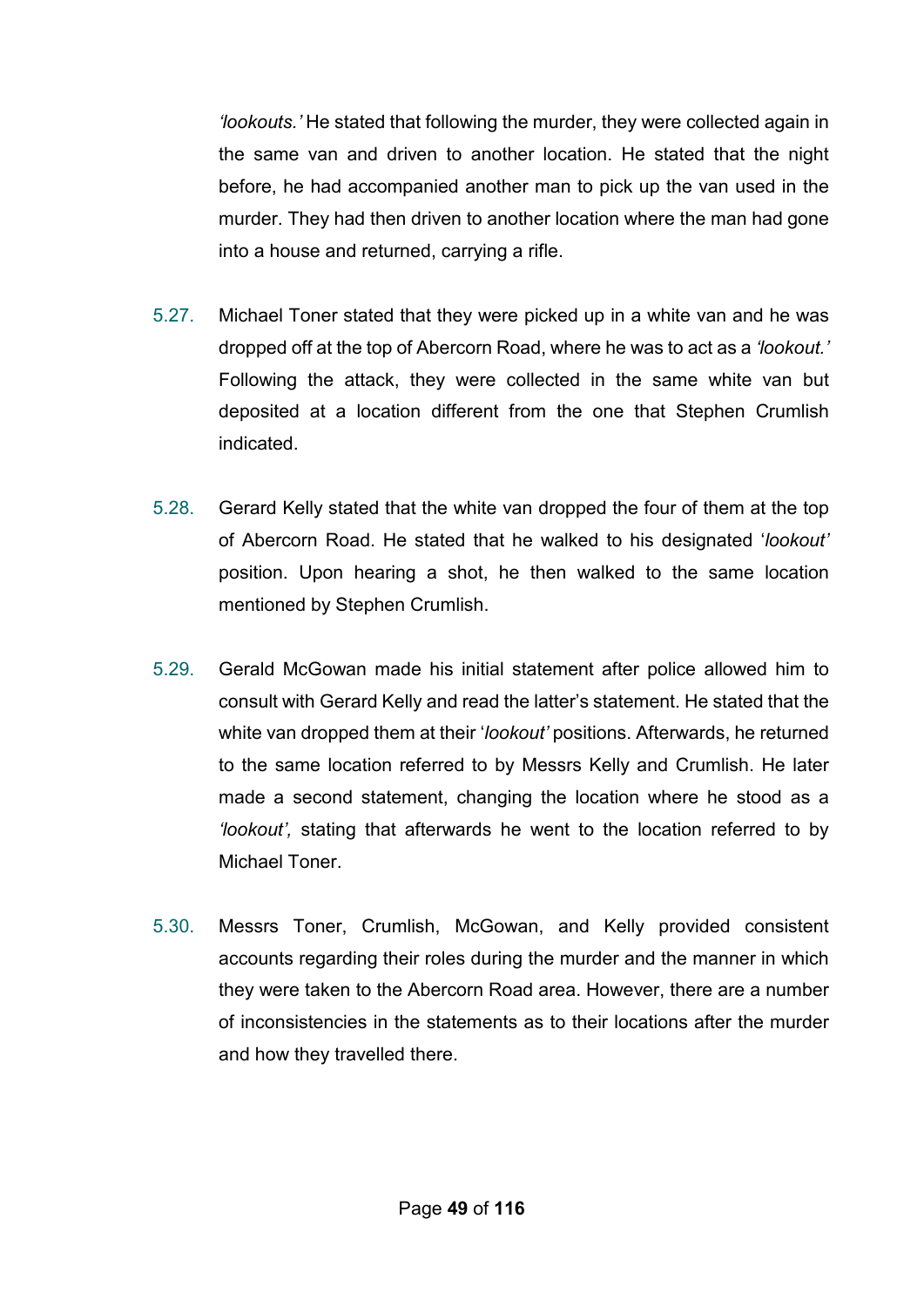# **Punishment Shooting on 8 January 1979**

- 5.31. On 28 February 1979, Stephen Crumlish made a statement detailing his role in this attack, followed by Gerard Kelly the next day. Mr. Crumlish stated that he went to the door of the victim and informed him that there was a phone call for him at a nearby shop. He stated that when the victim left the shop a short time later, he carried out the punishment shooting. Michael Toner and Gerard Kelly held the victim down, while Gerald McGowan acted as driver.
- 5.32. Gerard Kelly stated that Stephen Crumlish went to the victim's front door and spoke to him regarding the phone call at a nearby shop. He added that when the victim came out of the shop he held him down and Michael Toner watched, while Mr. Crumlish carried out the shooting. He made no reference to Gerald McGowan being present during the attack.
- 5.33. There were inconsistencies between the accounts of Messrs Crumlish and Kelly, and the victim. These related to the location of the attack and the clothing worn by the assailants. The victim stated that he was attacked by three men, consistent with the accounts provided by Messrs Crumlish and Kelly.

# **Punishment Shooting on 14 February 1979**

5.34. Messrs Toner, Crumlish, McGowan, and Kelly provided five statements in total regarding this attack. Stephen Crumlish was the first to admit his involvement on the evening of 27 February 1979. He stated that he shot the victim, while Michael Toner and Gerard Kelly held him down. Gerald McGowan acted as the driver. He later provided a second statement detailing how he had hijacked a car the previous night for use in the attack, assisted by Michael Toner,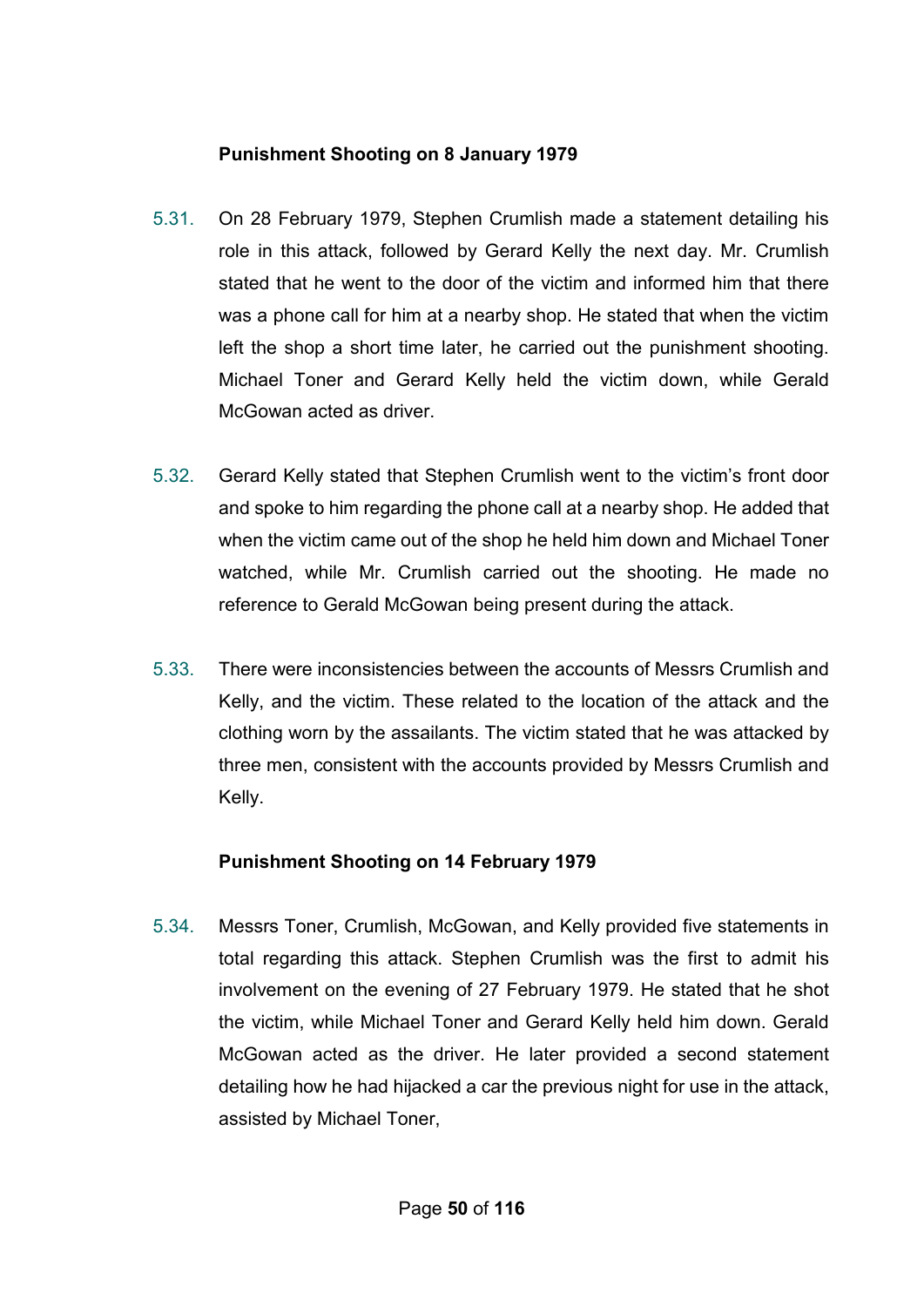- 5.35. Michael Toner also made two statements regarding the attack. He stated that he went to the victim's house with two other men. He shot the victim once, while one of the other men shot him twice. In his second statement, he clarified that the victim was placed on the ground in the hallway prior to being shot. Michael Toner detailed the roles played by his co-accused but asked that police did not include their names in his *'confessional'* statements.
- 5.36. On the morning of 1 March 1979, Gerard Kelly made a statement regarding the attack. He stated that Michael Toner and Stephen Crumlish had previously hijacked a car for use in the attack. He stated that he held the victim down, while the other two shot him.
- 5.37. The statements made by Messrs Toner, Crumlish, and Kelly were not consistent with that of the victim regarding the location of the attack, number of shots fired, and clothing worn by the assailants.

# **Punishment Shooting on 17 February 1979**

5.38. Michael Toner admitted his involvement in the attack on the morning of 27 February 1979. He stated that he had waited in a previously hijacked car with another male, while two other men carried out the shooting. Stephen Crumlish made a statement the following day. He stated that the other men held the victim down, while Michael Toner shot the victim in both legs. This version of events was consistent with the account provided by the victim. However, the account provided by Michael Toner was significantly different. Michael Toner was not charged in relation to this attack despite having made a *'confessional'* statement.

# **Punishment Shooting on 18 February 1979**

5.39. Michael Toner made two statements regarding his role in this attack. In the first, he stated that he acted as a *'lookout'* while two other males carried out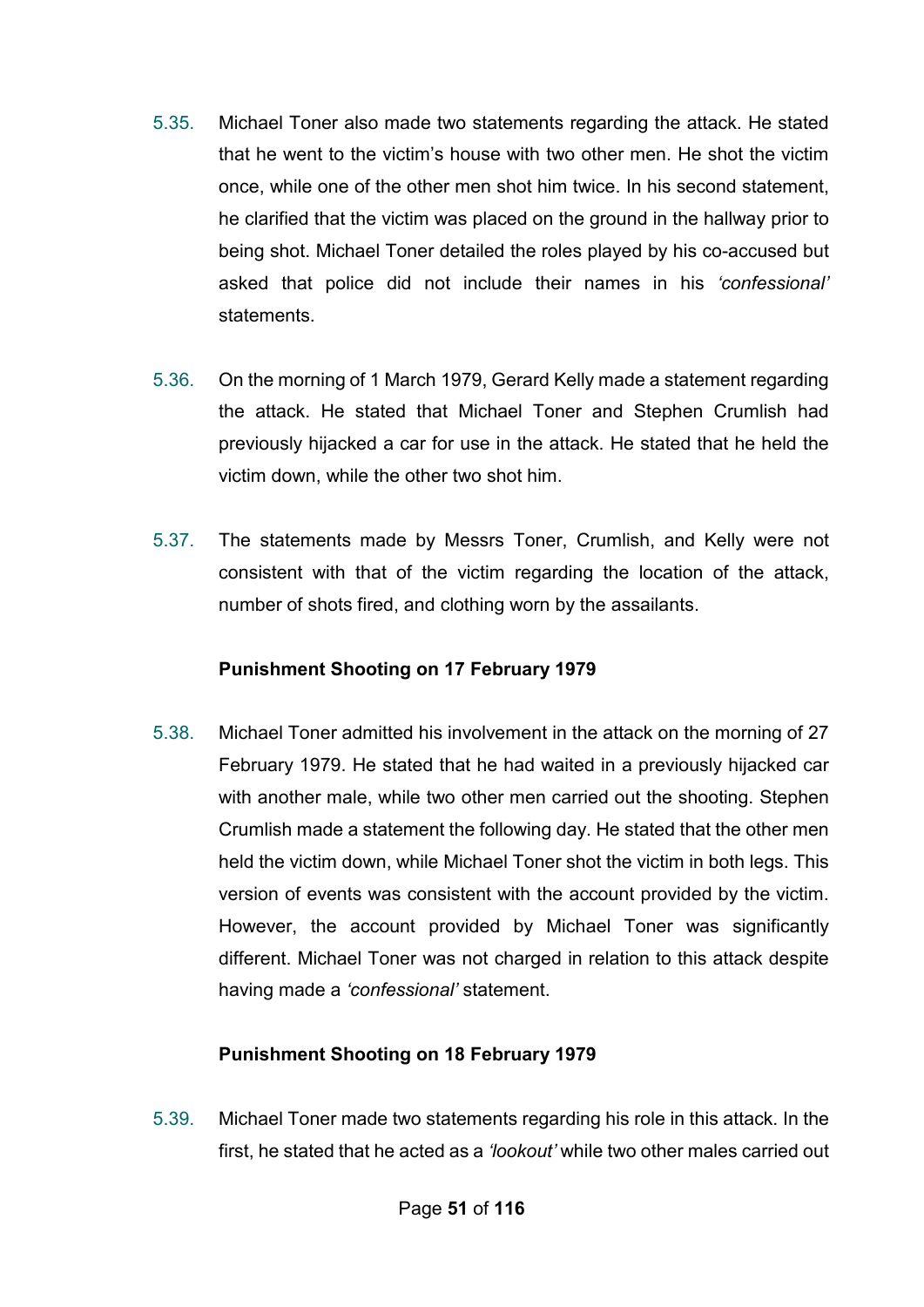the shooting. In his second statement, he detailed how the guns used in the shooting were collected from a house. Police interview notes indicated that he provided a third account which included information not contained within these statements. This included that Messrs Crumlish, McGowan, and Kelly were involved in the attack, in addition to information about the weapons used. There is no record of this information having been recorded in a further statement.

- 5.40. Stephen Crumlish also made two statements regarding the attack. In his first account, he stated that he acted as a *'lookout.'* He later provided a second account, stating that he and Michael Toner carried out the shooting. Gerard Kelly held the victim down, while Gerald McGowan was the driver.
- 5.41. Gerard Kelly stated that he carried out the shooting, while Gerald McGowan held the victim down. He added that Michael Toner and Stephen Crumlish acted as *'lookouts.'* Gerald McGowan only made a statement after he was allowed to speak to Gerard Kelly and read his account. He then provided a version of events consistent with the statements provided by Michael Toner and Gerard Kelly.
- 5.42. All four statements were mainly consistent until Stephen Crumlish made a second statement. All the accounts differed from the victim as to where the attack took place.

#### **Summary of Comparative Analysis**

- 5.43. Section 11(3) of the Northern Ireland (Emergency Provisions) Act 1978 (the 1978 Act) states *'A person arrested under this section shall not be detained in right of the arrest for more than seventy two hours after his arrest.'*
- 5.44. The comparative analysis undertaken by my investigators did not identify any patterns that demonstrated a co-ordinated attempt by police to fabricate consistent accounts that incriminated Messrs Toner, Crumlish,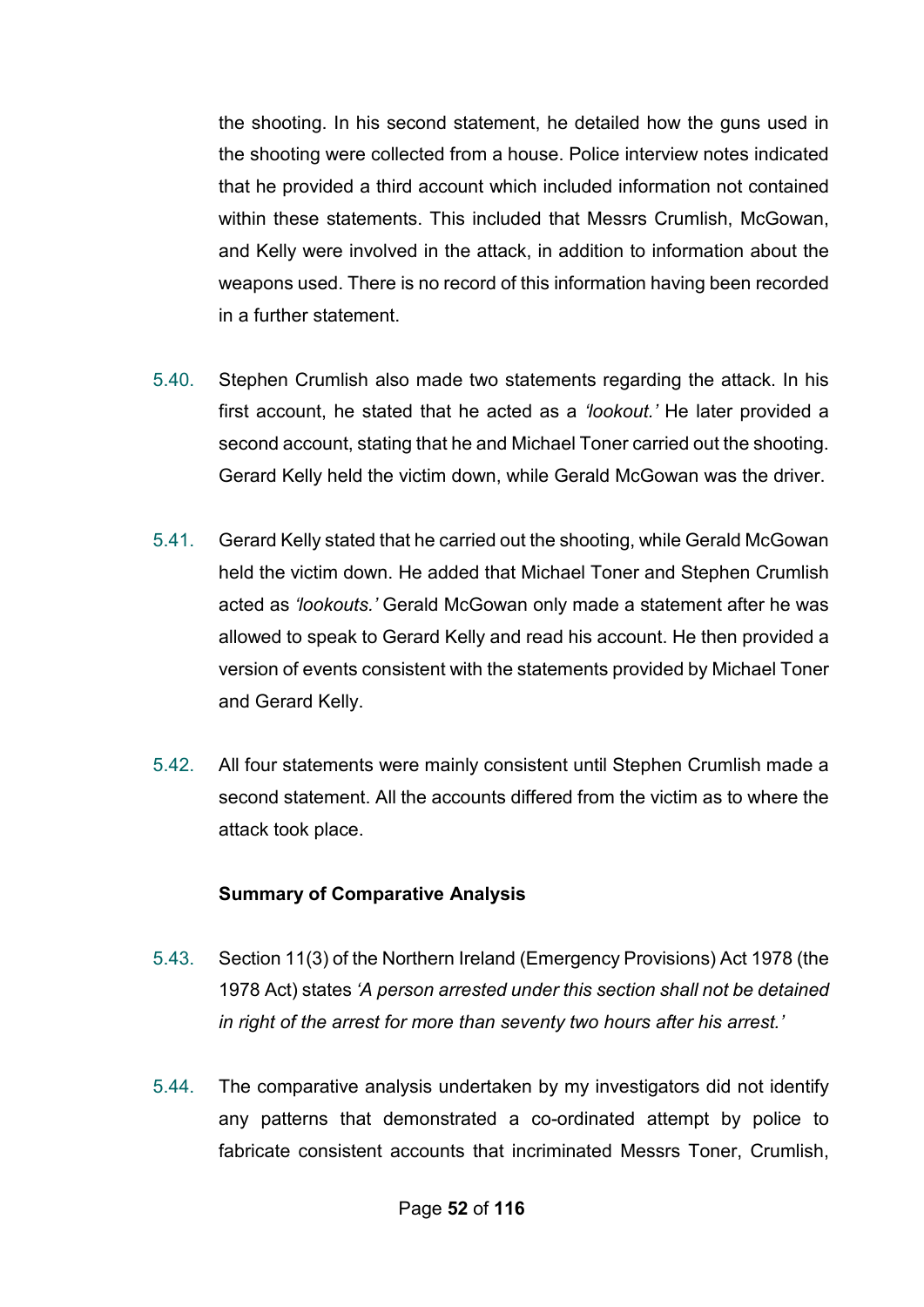McGowan, and Kelly. Although some of the statements were similar in content, others contained inconsistencies. The only evidence linking the four suspects to the murder of Lieutenant Kirby and the punishment shootings were their *'confessional'* statements.

5.45. The police officers subject to this investigation were involved solely in the interview process. It was not their responsibility to obtain additional evidence that may have strengthened or undermined the accounts of the suspects. The overall police investigation was conducted by police officers from the RUC's Criminal Investigation Department (CID). The RUC Code<sup>[42](#page-53-0)</sup> stated that '*the investigation, the collection of clues and the seeking of evidence generally must never be dropped or even relaxed merely because a suspect has confessed. The modern means of assistance now available to the police must be fully and properly employed to enable the production of all useful evidence in every case whether a confession has been made or not*.'

#### **Witnesses**

- 5.46. This investigation identified 59 potential witnesses, including 38 former police officers. They included custody staff at Strand Road RUC Station, detectives, collators, Complaints & Discipline investigators, and an extradition unit officer.
- 5.47. Ten of these former police officers were deceased. However, of the remainder, 13 co-operated with my investigation. 12 civilian witnesses also provided accounts, including Persons A and B, a community representative in Derry/Londonderry at the time, and legal staff involved in the related criminal proceedings. I am grateful to those former police officers and civilian witnesses who co-operated with the investigation into these complaints.

<span id="page-53-0"></span><sup>&</sup>lt;u>.</u> <sup>42</sup> RUC Code 12/76.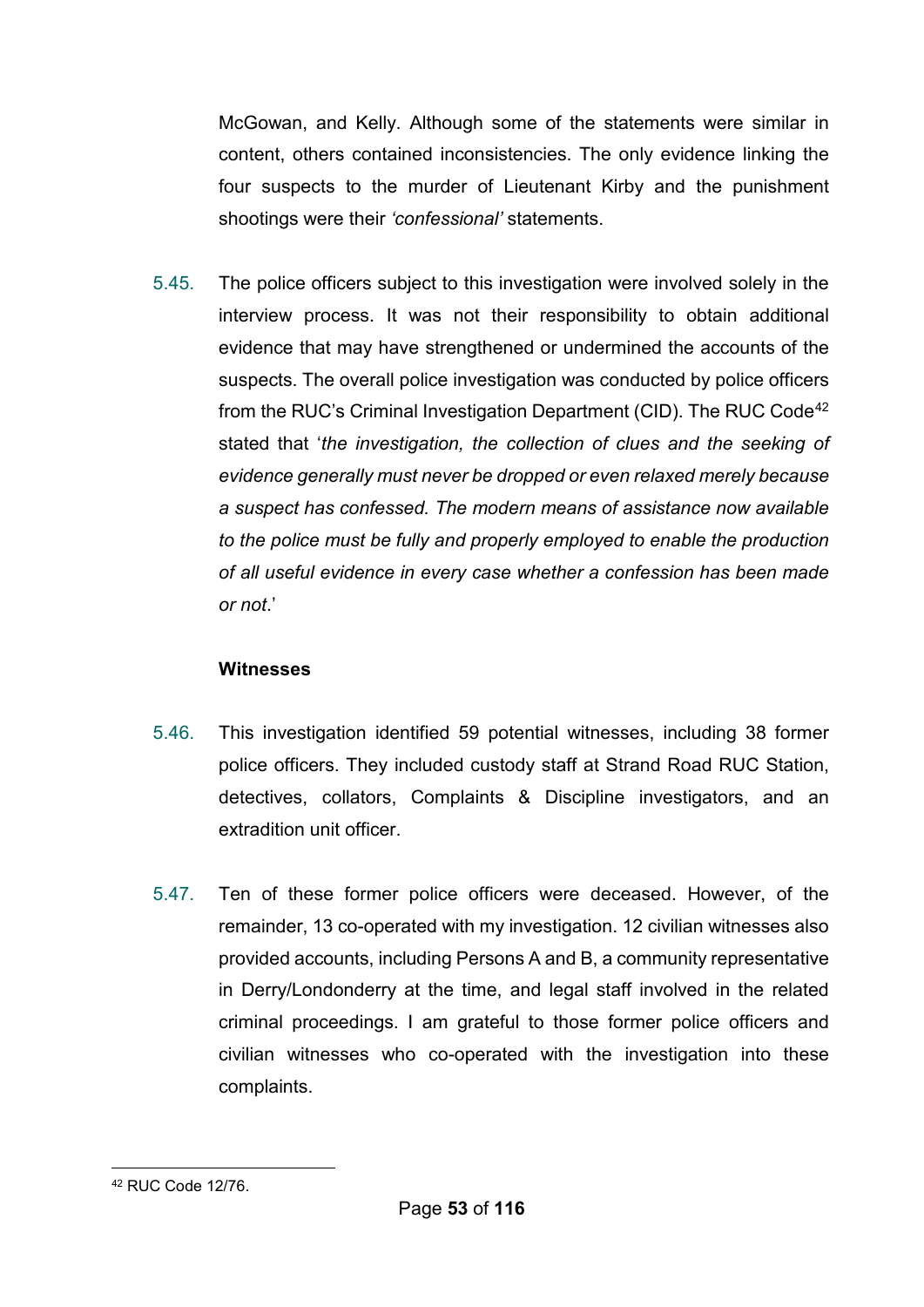- 5.48. None of the witness accounts from former police officers corroborated any of the allegations made by the four complainants. Custody staff provided useful contextual information regarding the layout of Strand Road RUC Custody Suite. They also assisted my investigators in identifying the roles and responsibilities of relevant police personnel at the time.
- 5.49. None of the custody staff interviewed by my investigators witnessed any illtreatment of Messrs Toner, Crumlish, McGowan, and Kelly. They all stated that they would have reported any ill-treatment to their supervisor, had they witnessed it. Their accounts were consistent with those made in 1979 to RUC Complaints & Discipline investigators.
- 5.50. My investigators established that interview notes and statements obtained during the questioning of Messrs Toner, Crumlish, McGowan, and Kelly would have been submitted to the local Collators Office before being forwarded to RUC Headquarters in Belfast. These documents would have been retained there for a period of time before being returned to Strand Road RUC Station. This documentation was not routinely retained by police officers who conducted the relevant interviews.

# **Forensic Linguistics Evidence – Expert 1**

- 5.51. This investigation commissioned an independent forensic linguistics expert, Expert 1, to examine all 21 *'confessional'* statements made by Messrs Toner, Crumlish, McGowan, and Kelly during their time in police custody.
- 5.52. Statement A was made by Gerard Kelly between 1:02am and 1:50am during an interview on 1 March 1979. In their statements, Police Officers 3 and 5 stated that Mr Kelly indicated he would prefer police to write his statement.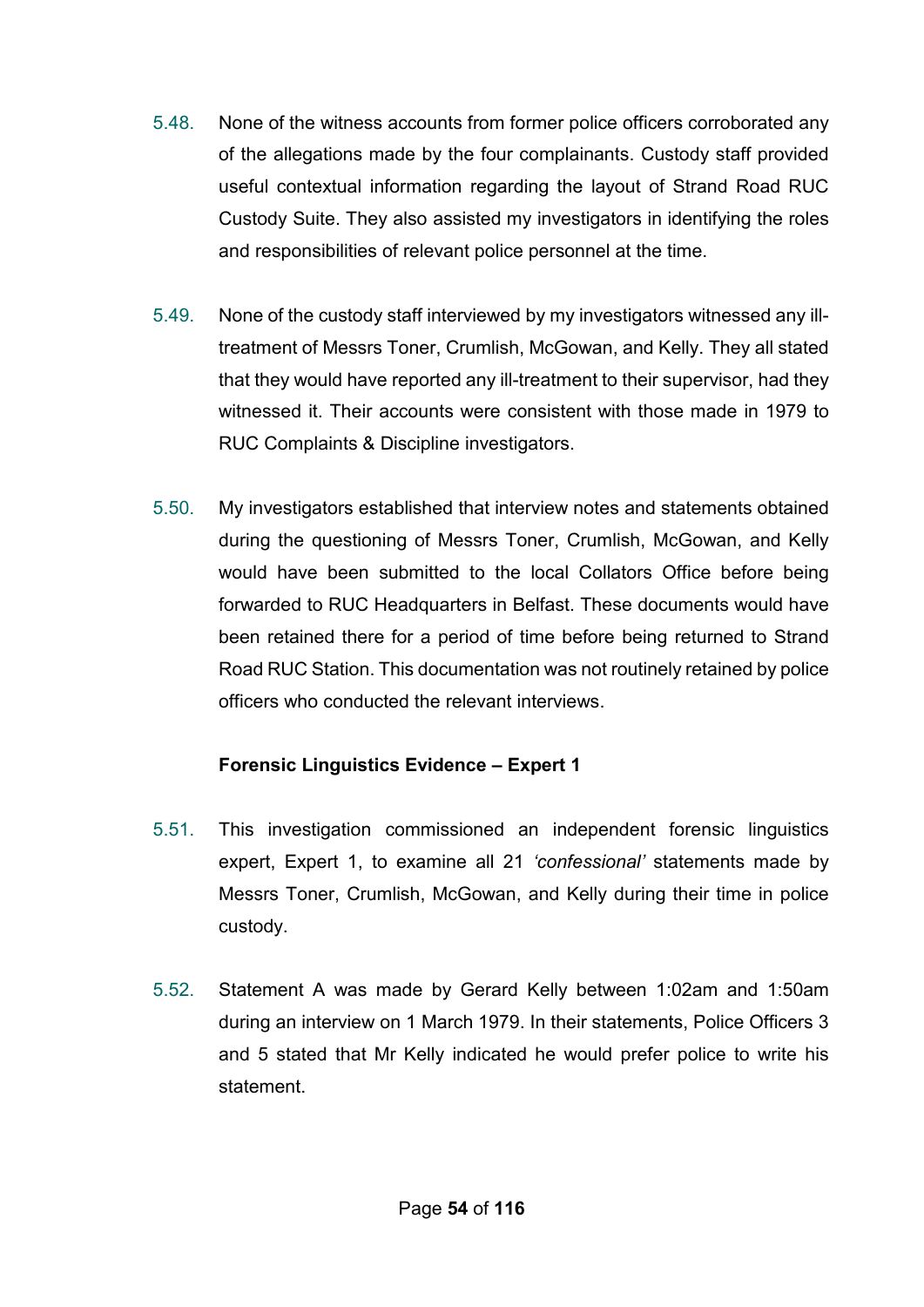- 5.53. Statement B was made by Gerald McGowan between 2:20am and 2:40am during an interview on 1 March 1979. Again, this was in the presence of Police Officers 3 and 5. Statements A and B both related to the murder of Lieutenant Kirby.
- 5.54. Statement C was made by Gerard Kelly between 11:06am and 11:31am during an interview on 1 March 1979. Police Officers 3 and 5 were present during the recording of this statement.
- 5.55. Statement D was made by Gerald McGowan between 2:00pm and 2:10pm during an interview on 1 March 1979. Police Officers 3 and 6 were present during this interview. Police Officer 5 was present during part of the interview. Statements C and D related to the punishment shooting on 18 February 1979.
- 5.56. Expert 1 concluded as follows:

*'1. the confession statements attributed to McGowan and Kelly, numbers 15 and 18 respectively, which implicate them in the death of a British soldier, are too similar to have been produced independently;* 

*2. if the timings of the two statements are correct, and McGowan did indeed write his own statement, that statement must have been produced, at least in part, on the basis of the Kelly statement, or on the basis of another unknown document on which the Kelly statement itself had also been based.'* 

5.57. Expert 1 also stated that '*confession statements attributed to McGowan* and Kelly, which implicate them in the kneecapping of (18 February 1979), *are too similar to have been produced independently*.' He stated that *'the linguistic evidence is consistent with the claims by Kelly and McGowan that their statements were dictated to them*.'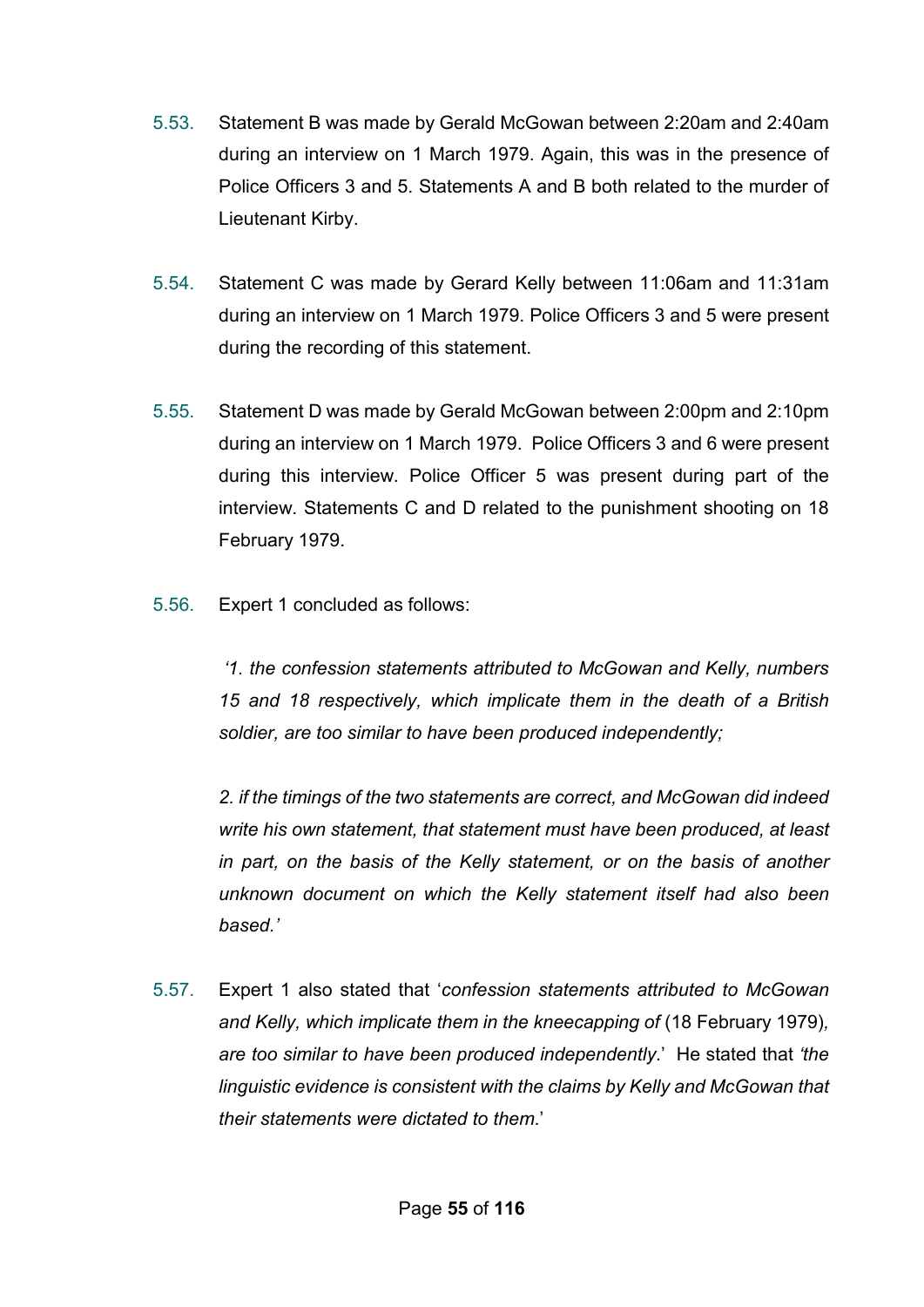- 5.58. Expert 1 also stated that Police Officer 5's *'account of the March 1st interview with Kelly, which started at 10:30 is seen to be problematic when set against the three Kelly statements timed as having been written during the interview.'* He stated that Police Officer's 5's *'account of the March 1st statement taking [sic] from McGowan which started at 2:20am is seen to be problematic as it claims McGowan wrote his own statement unaided, but implies an interview was taking place*.'
- 5.59. The findings of Expert 1 were forwarded to the PPS who requested that a second opinion be obtained.

#### **Forensic Linguistics Evidence – Expert 2**

- 5.60. Expert 2 conducted a peer review of the evidence of Expert 1, stating that the latter's conclusions were *'entirely appropriate.'* He added that the linguistic evidence was *'strong.'*
- 5.61. Expert 2 examined Statement B and concluded that there was *'clear evidence of intervention in the statement by the interviewing officer(s).'* He also identified examples of unlikely formality in the relevant statements which did not exist in other statements made by Messrs Toner, Crumlish, McGowan, and Kelly.
- 5.62. He added, however, that the conclusion reached by Expert 1 regarding Police Officer 5's statement was circumstantial and the *'least definitive'* of his findings. I accept Expert 2's analysis of this issue.
- 5.63. Expert 2 concluded that the linguistics evidence *'cast serious doubt on the independence of the statements and on irregularities in the reporting of them.'*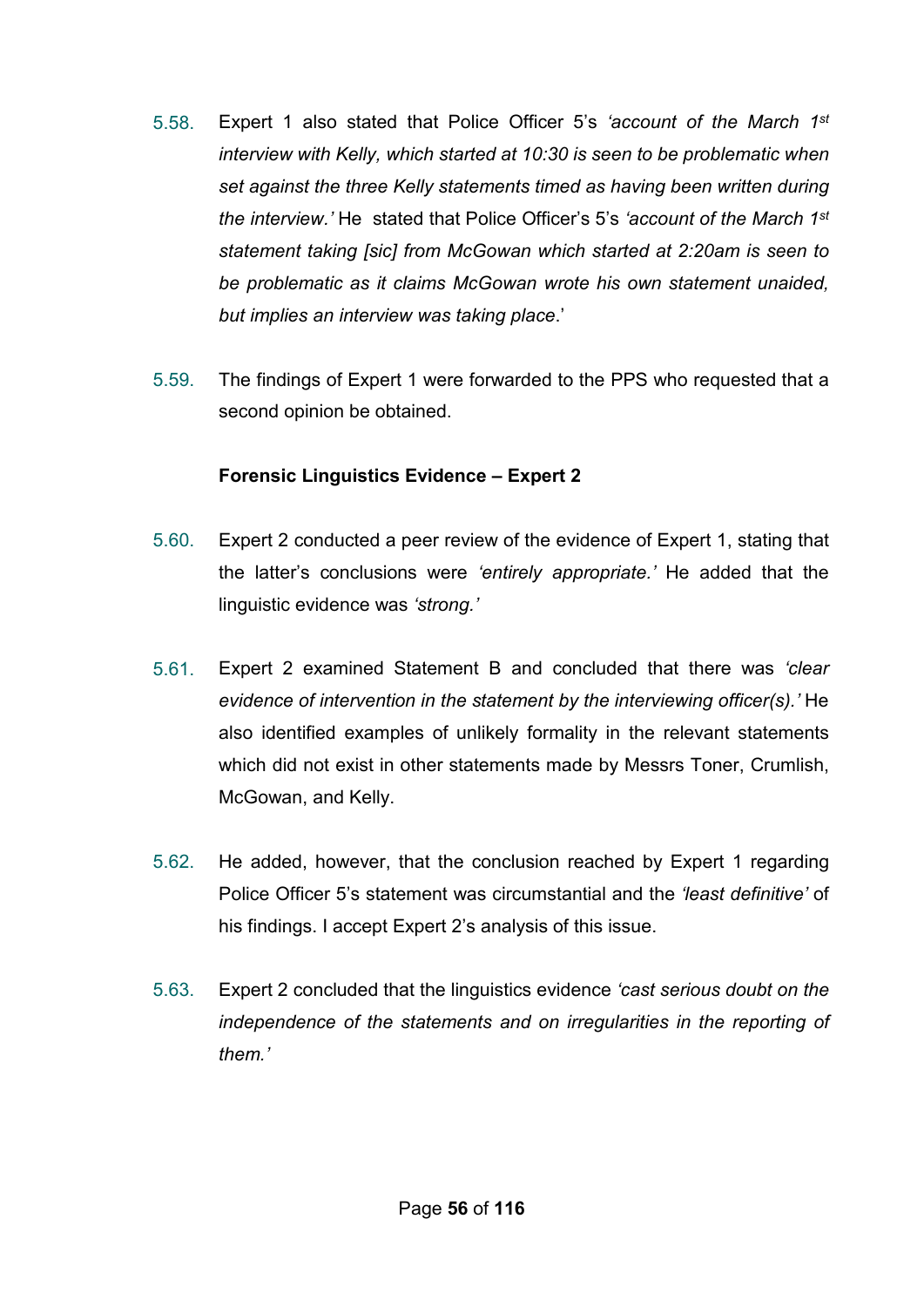# **Electrostatic Detection Analysis (ESDA)**

- 5.64. In September 2006, the original *'confessional'* statements of Messrs Toner, Crumlish, McGowan, and Kelly, in addition to maps used during their relevant interviews, were submitted to FSNI by my investigators for ESDA testing.
- 5.65. This documentation was examined for evidence that may have cast doubt on its authenticity. A Forensic Scientist concluded that there were no textual anomalies in the statements which had been written in the correct time sequence.
- 5.66. The examination revealed that one of Gerald McGowan's statements appeared to have been '*abandoned due to incorrect wording'* and rewritten. However, this was not deemed significant as the declaration at the beginning of the initial statement had been transcribed incorrectly, resulting in a second statement being required.
- 5.67. The Forensic Scientist identified no irregularities in the body of the statements. No additions or alterations were detected and no indentations were found on any of the maps.
- 5.68. My investigators interviewed Police Officer 1 under criminal caution in May 2011. During interview he produced his original documentation relating to the police interviews of Michael Toner between 26 February and 1 March 1979.
- 5.69. This documentation was submitted for ESDA testing and nothing irregular was identified. Indentations found on a page of the relevant interview notes indicated that a page had been discarded after five lines had been written. The Forensic Scientist, however, could not identify the nature of this text.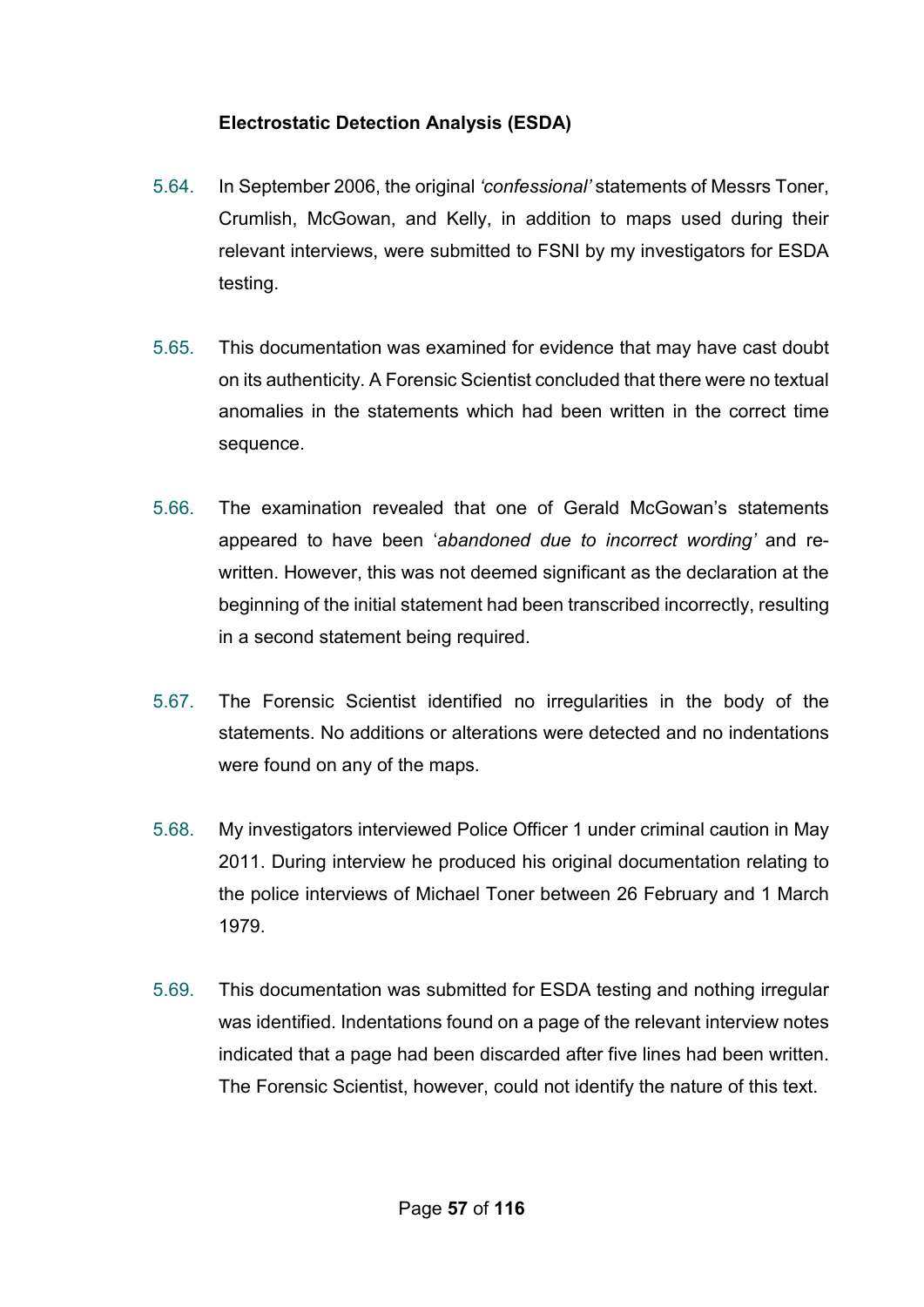# **Police Ombudsman Interviews of former Police Officers**

5.70. Twelve former police officers participated in the interviews of Messrs Toner, Crumlish, McGowan, and Kelly. My investigators interviewed ten former police officers under criminal caution for the offence of Perverting the Course of Public Justice. Police Officers 2 and 3 were deceased by that time. These interviews are summarised below.

### **Police Officer 1**

- 5.71. Police Officer 1 was interviewed under criminal caution in May 2011. He produced interview notes relating to Michael Toner which were submitted to FSNI for ESDA testing. He stated that he removed these from a filing cabinet at Strand Road RUC Station when he became aware that it had been left unsecured. He stored the interview notes at Knocknagoney Police Station until he retired. He retrieved them when he became aware that a Police Ombudsman investigation had commenced.
- 5.72. He stated that, prior to the interviews of Messrs Toner, Crumlish, McGowan, and Kelly, he would have been briefed about the punishment shootings. He could not recall how the murder of Lieutenant Kirby was introduced into the interview process. He recalled that Michael Toner was friendly and open during interview and did not appear to be frightened of police or republican paramilitaries.
- 5.73. He was involved in some, but not all, of the interviews of Michael Toner. He stated that any information obtained during an interview would have been passed to CID officers. Where a suspect was being implicated by a coaccused the former would have been shown the relevant incriminating statement and allowed to speak to the other party to confirm that this was correct. Police Officer 1 denied all the allegations.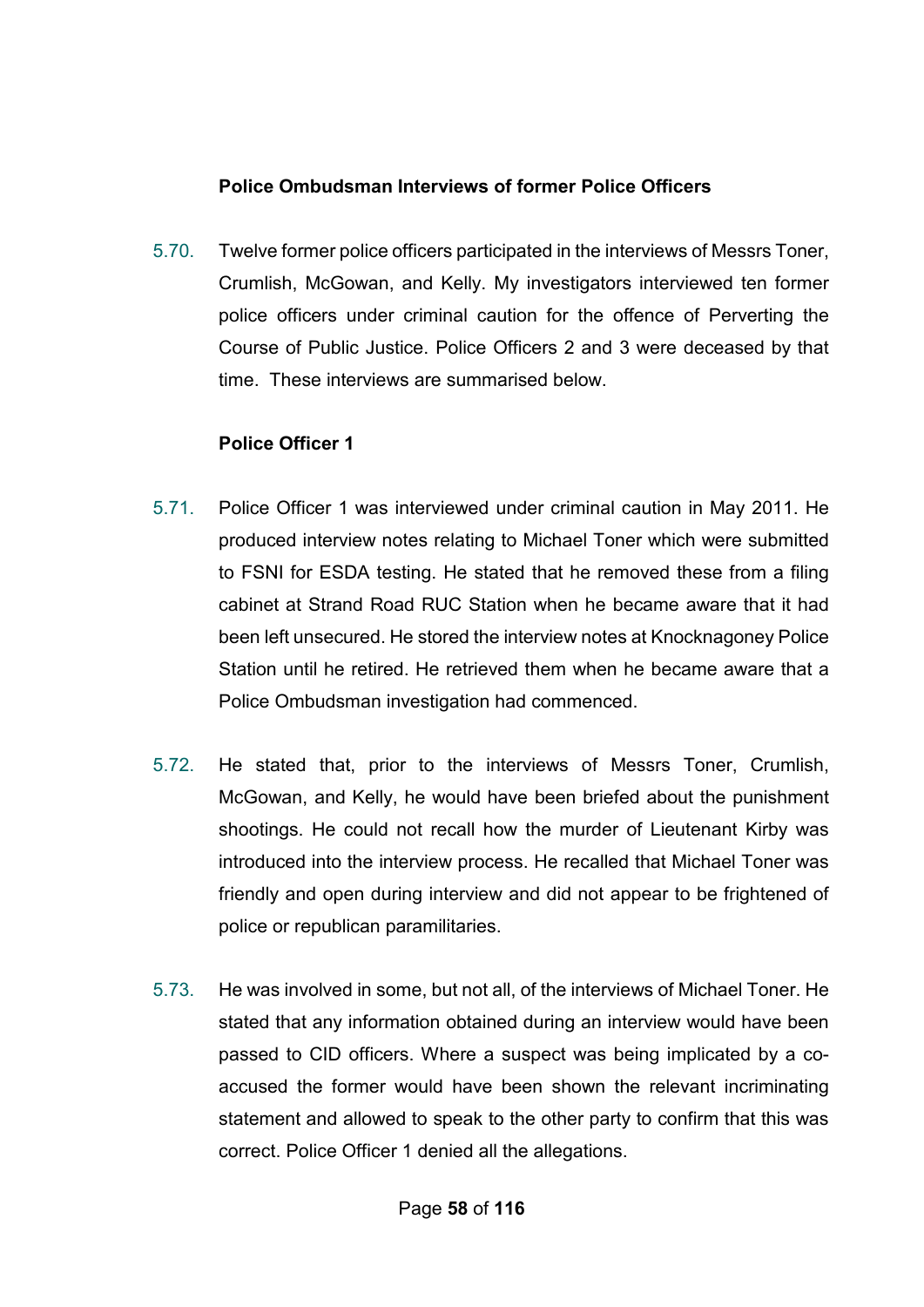# **Police Officer 5**

- 5.74. Police Officer 5 was interviewed under criminal caution in January 2012. He stated that he was a Special Branch officer in early 1979, but was attached to North Region Crime Squad. Special Branch would have briefed him about Messrs Toner, Crumlish, McGowan, and Kelly prior to the interviews. However, he could not recall the details of this briefing.
- 5.75. Police Officer 5 recalled the relevant interviews, stating that he asked Police Officer 3 on the third day to question the four suspects about the murder of Lieutenant Kirby as they were now *"running with the big boys."*  He stated that Police Officer 3 later informed him that he had been right in his suspicion as *"the boys were lookouts"* during the murder.
- 5.76. Police Officer 5 stated that interview notes would have been written during the interview. They were then used by Crime Squad officers to produce their duty statements which were submitted to CID. He could not explain why one of his statements was dated 5 September 1979 as he would have written them shortly after each interview.
- 5.77. He added that suspects were given the opportunity to write their own statements. Interviewing Officers would have ensured that all the relevant points were covered in these statements but they would not have been told what to put in them. It was standard practice to show suspects the statements of their co-accused and ask them to comment. He denied all the allegations.

# **Police Officer 6**

5.78. Police Officer 6 was interviewed under criminal caution in December 2011. He stated that he could not recall the investigation or being involved in the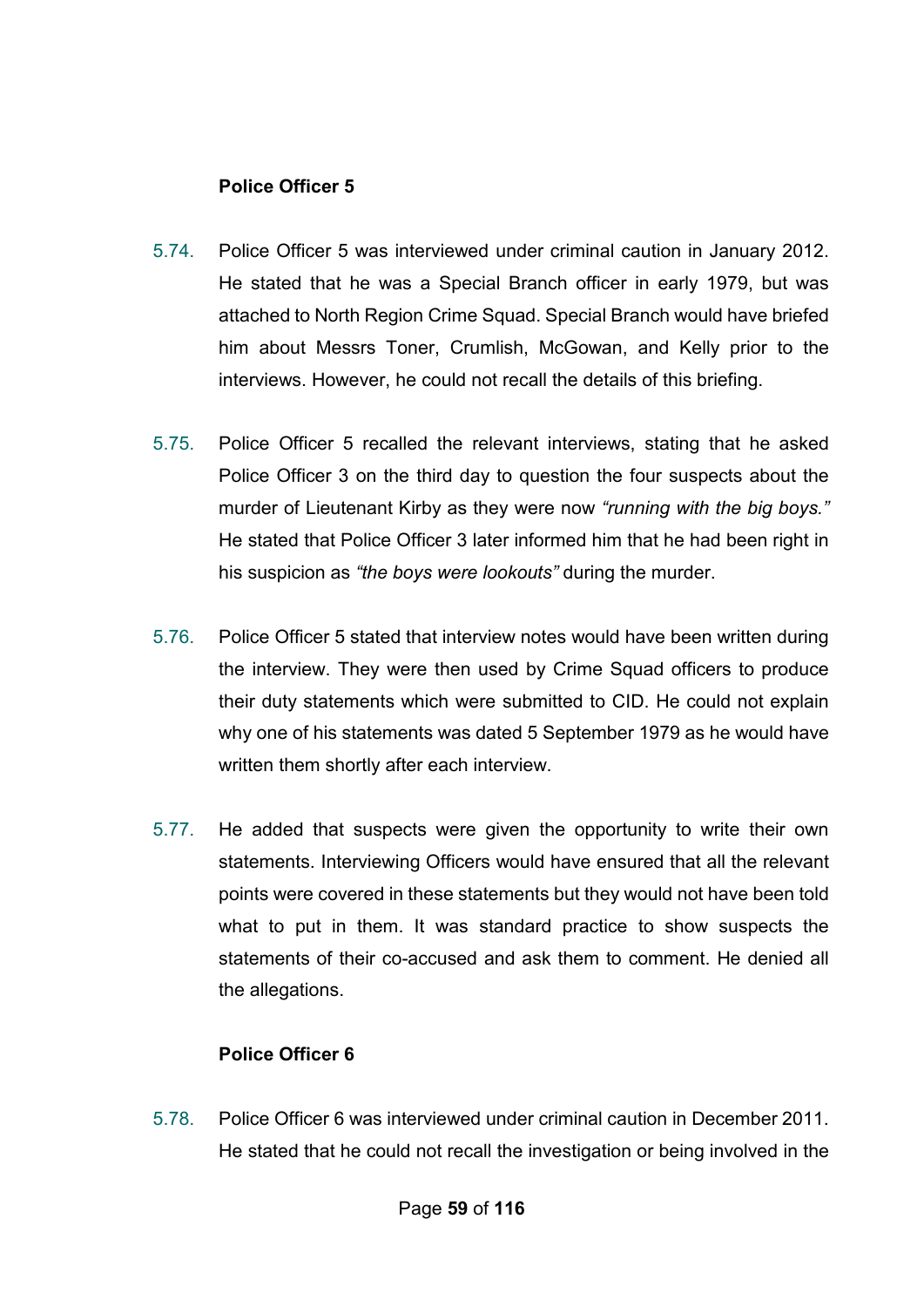interviews. He confirmed that he was a member of North Region Crime Squad at the time and his role would have mainly involved interviewing persons suspected of terrorist offences.

5.79. He stated that it would not have been unusual or improper for one suspect to have been shown the statement of another. This was accepted practice at the time. He denied all the allegations.

# **Police Officer 7**

5.80. Police Officer 7 was interviewed under criminal caution in November 2011. He stated that he remembered the murder of Lieutenant Kirby but could not recall being involved in the interviews of the four suspects. He denied all the allegations, adding that any interview notes would have been forwarded to the local Collator's Office for secure storage.

#### **Police Officer 8**

5.81. Police Officer 8 was interviewed under criminal caution in October 2011. He stated that he could not recall the police investigation or being involved in the interviews. He denied all the allegations.

#### **Police Officer 9**

5.82. Police Officer 9 was interviewed under criminal caution in November 2011. He recalled the murder of Lieutenant Kirby and some of the related interviews, but not in any detail. He could not recall the punishment shootings but remembered that the four suspects were young men. He denied all the allegations.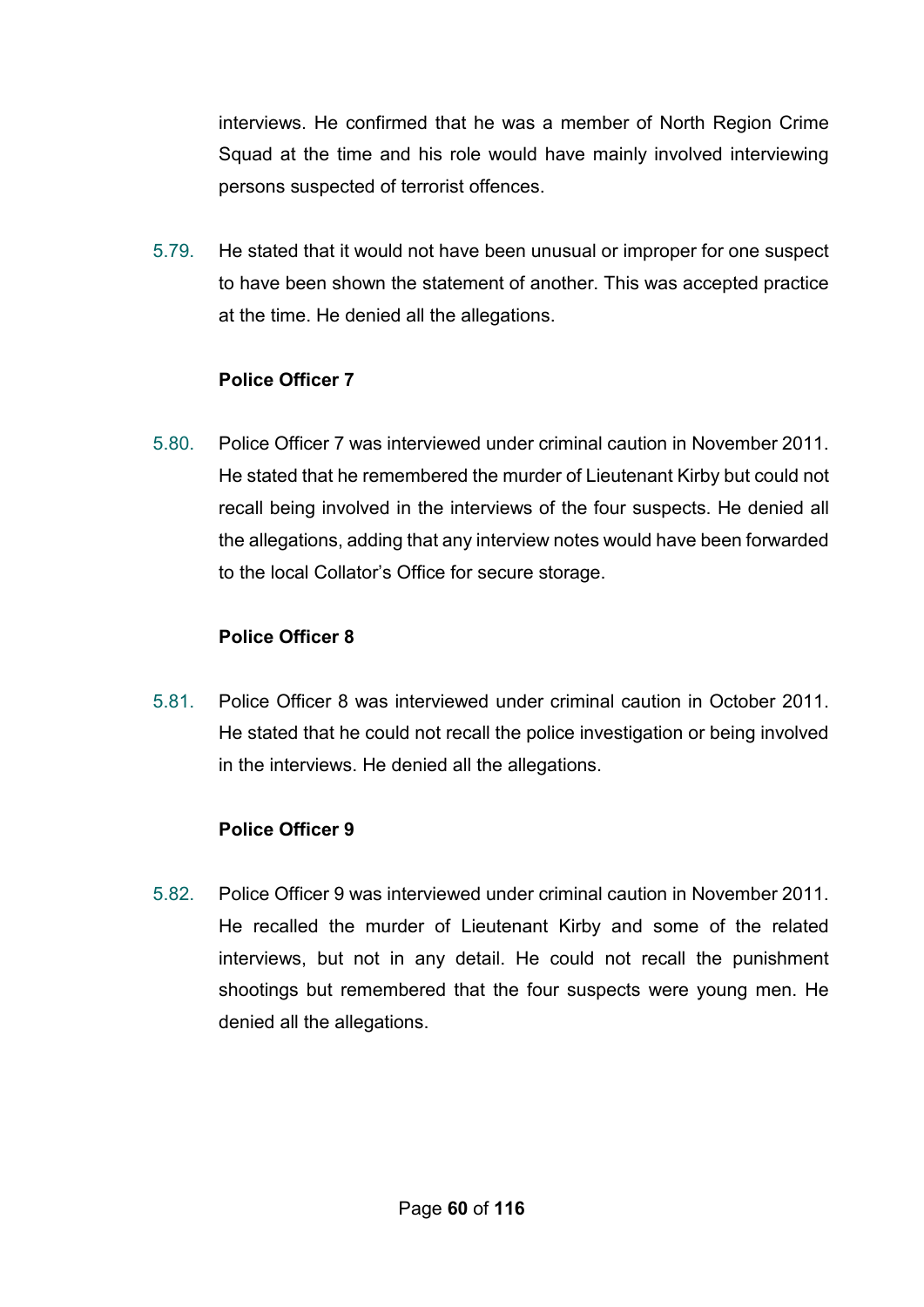# **Police Officer 10**

5.83. Police Officer 10 was interviewed under criminal caution in June 2011. He stated that police interviewed four suspects but he could only remember the surnames of Messrs Toner, Crumlish, and Kelly. He was present during a briefing but believed this only related to a punishment shooting and not the murder of Lieutenant Kirby. He recalled Michael Toner later admitting his involvement in both these offences. He denied all the allegations.

# **Police Officer 11**

5.84. Police Officer 11 was interviewed under criminal caution in October 2011. He could not recall the murder of Lieutenant Kirby, the punishment shootings, or being involved in the relevant interviews. He denied all the allegations.

#### **Police Officer 12**

5.85. Police Officer 12 was interviewed under criminal caution in September 2011. He could not recall the murder of Lieutenant Kirby, the punishment shootings, or being involved in the relevant interviews. He established however, from his relevant journal, that he interviewed Stephen Crumlish on 26 February 1979, prior to attending a High Court hearing. He had no further involvement in the interview process and denied all the allegations.

# **Police Officer 13**

5.86. Police Officer 13 was interviewed under criminal caution in November 2011. He recalled the murder of Lieutenant Kirby, the names of Stephen Crumlish and Gerald McGowan, and preparing a file for the DPP. However, he could not recall specific details and denied all the allegations.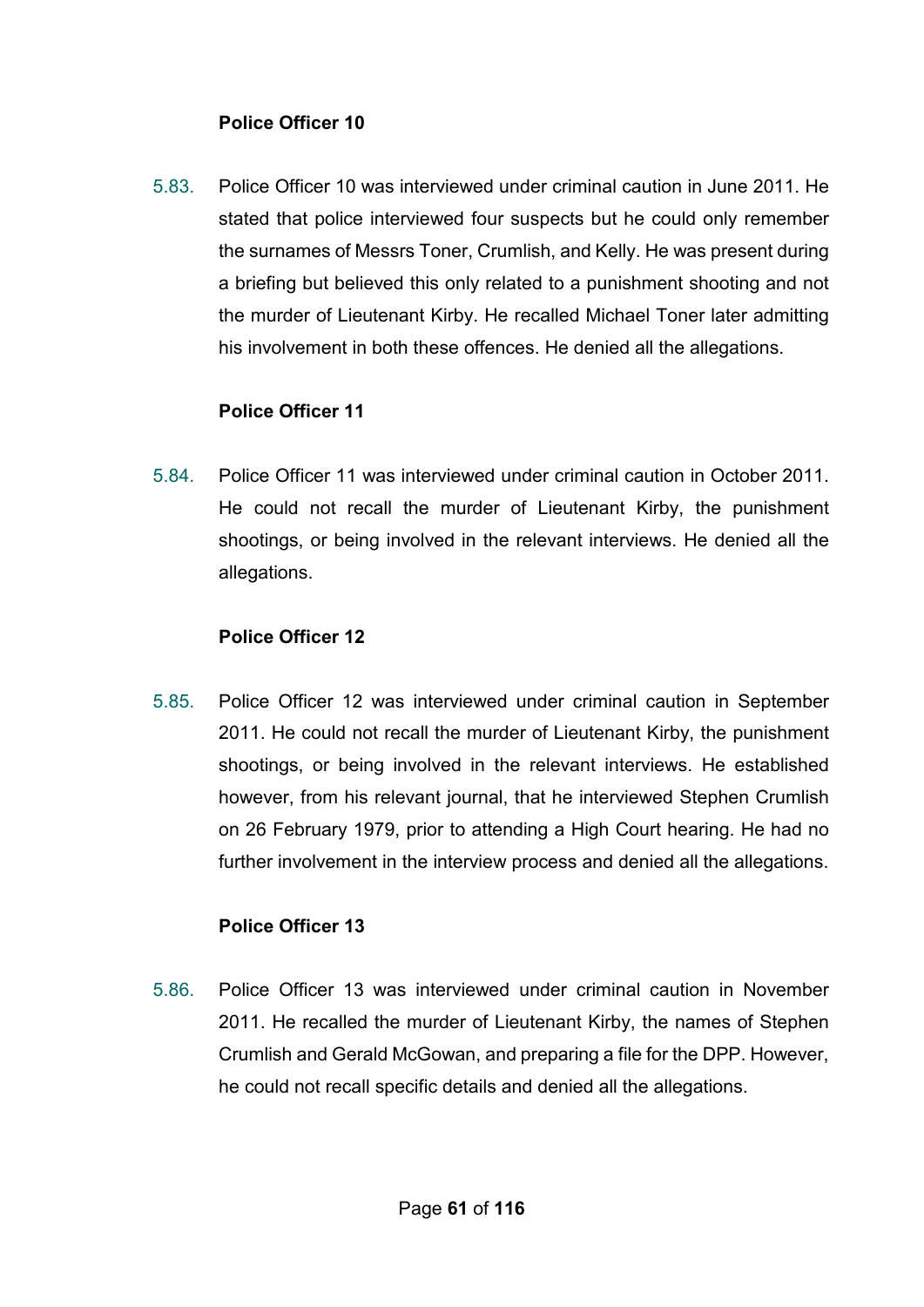# **Additional Enquiries Arising from Police Ombudsman Interviews**

# **CCTV Camera Footage**

5.87. A number of the former police officers, during their respective under caution interviews, stated that there were CCTV cameras in interview rooms at Strand Road RUC Station in 1979. This investigation established that, although cameras had been introduced in some custody suites in Northern Ireland by then, they were for monitoring purposes only and did not record footage. My investigators were unable to establish if there were CCTV cameras in interview rooms at Strand Road RUC Station in 1979. Further, there is no reference to CCTV cameras in the relevant RUC Complaints and Discipline file.

# **Interview Notes Produced by Police Officer 1**

- 5.88. My investigators conducted enquiries at Knocknagoney Police Station, where Police Officer 1 stated he had stored the police interview notes relating to Person A. They examined the station's visitor book which recorded the details of all non-police staff who entered the premises. No details relating to Police Officer 1 were found.
- 5.89. My investigators searched a number of filing cabinets at Knocknagoney Police Station but found nothing relevant to the investigation.

# **RUC Complaints & Discipline Investigation**

5.90. My investigators spoke to the police officer in charge of the relevant Complaints and Discipline investigation. He recalled the details of the enquiry and confirmed its findings, but could add nothing of further relevance to the investigation.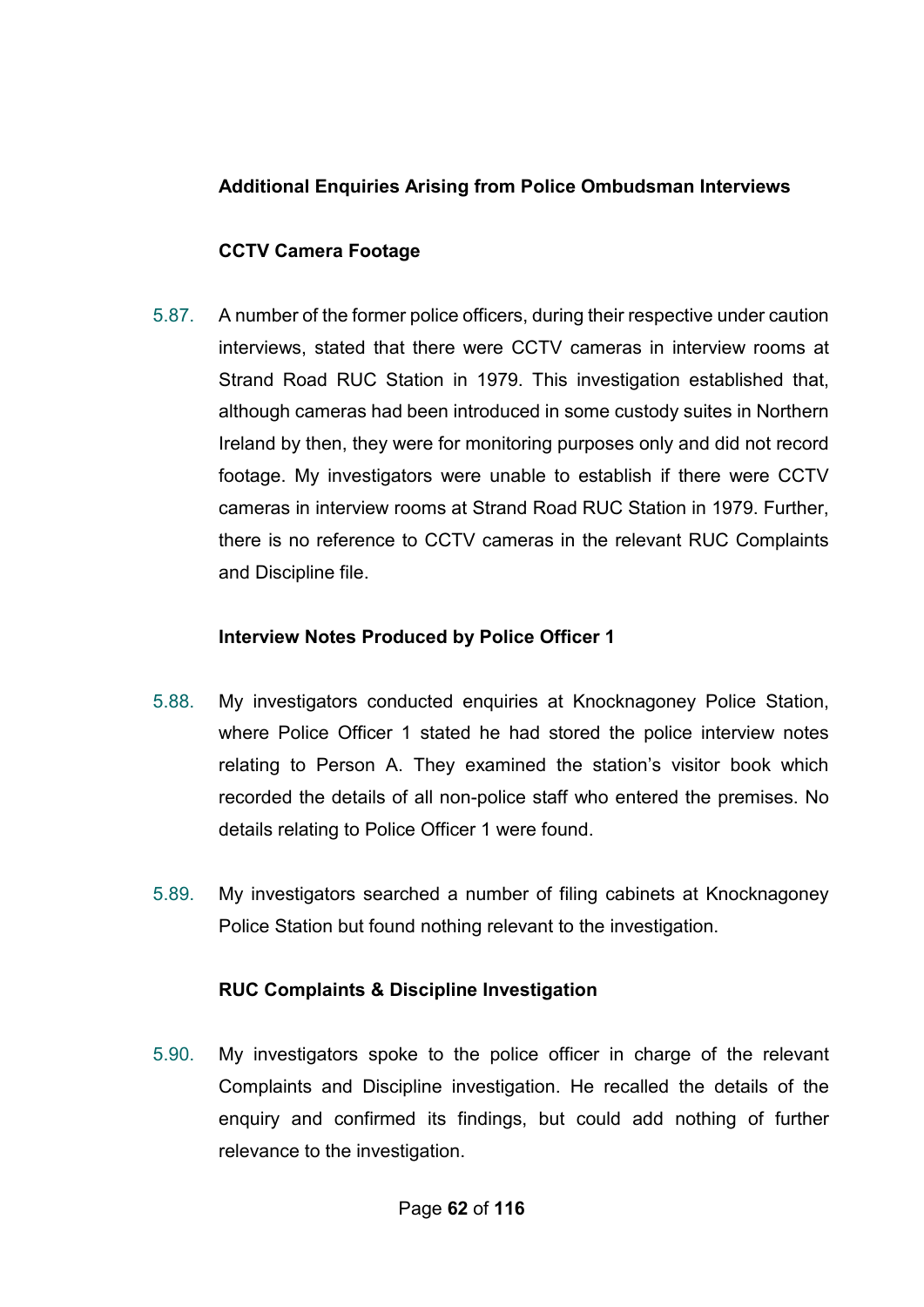## **Extradition Enquiries**

- 5.91. All four complainants stated that they were arrested by AGS after absconding to the Republic of Ireland. Michael Toner and Stephen Crumlish were detained in County Donegal, Gerald McGowan and Gerard Kelly in Dublin. All four also stated that AGS officers knew of their backgrounds and circumstances prior to releasing them.
- 5.92. Michael Toner stated that he was only held for a couple of hours and then released as AGS officers had received no extradition warrant from the RUC, which they described as unusual. Stephen Crumlish stated that a Garda told him that he knew who he was and why he had left Derry/Londonderry.
- 5.93. Gerard Kelly stated in his complaint to this Office that Gardaí found it *'strange'* that the RUC had not sought extradition proceedings against him. He stated that he was advised to *"keep his head down,"* avoid certain pubs, and was then released.
- 5.94. My investigators made enquiries with PSNI's Extradition Unit, the Crown Solicitors Office, the Attorney General's Office, and the PPS to establish what, if any attempts, were made by the authorities to have Messrs Toner, Crumlish, McGowan, and Kelly returned to Northern Ireland.
- 5.95. PSNI Extradition Unit records revealed that extradition proceedings were not initiated. The unit retained a file relating to Gerard Kelly but this contained no documentation.
- 5.96. The Crown Solicitors Office held documentation relating to Messrs Toner, Crumlish, McGowan, and Kelly initiating civil proceedings against the Chief Constable.<sup>[43](#page-63-0)</sup>

<u>.</u>

<span id="page-63-0"></span><sup>43</sup> <https://www.bbc.co.uk/news/uk-northern-ireland-foyle-west-47028146>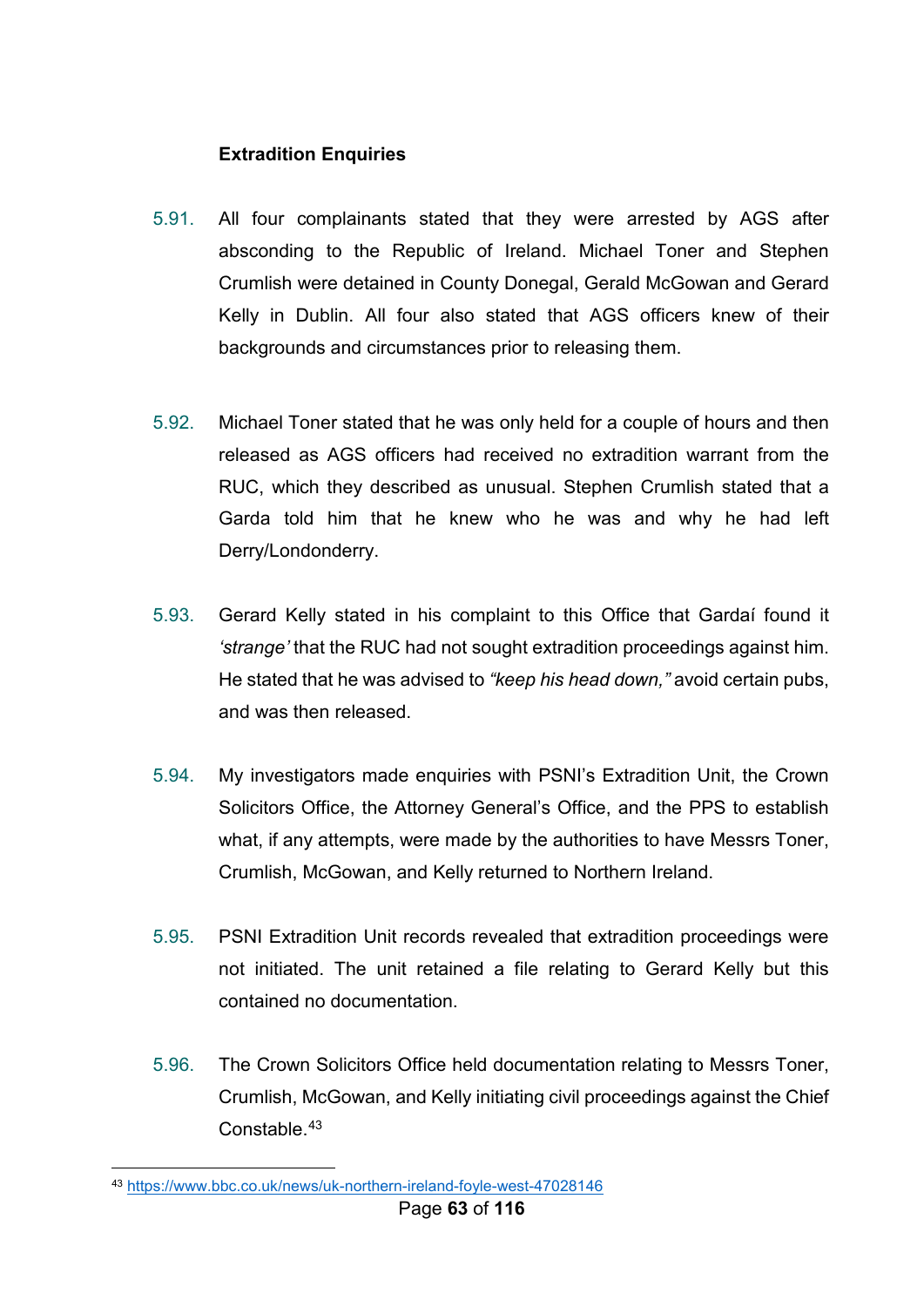- 5.97. The Attorney General's Office confirmed that it had previously held extradition files in respect of Michael Toner and Gerard Kelly. In September 1992, the Attorney General directed that extradition was no longer an appropriate course of action. When my investigators made enquiries with the Attorney General's Office it confirmed that these extradition papers had since been destroyed as part of its retention and disposal policy.
- 5.98. The PPS confirmed that it held documentation relating to Gerard Kelly's extradition. This material was provided to my investigators.
- 5.99. Further enquiries established that police issued bench warrants and made regular checks regarding the status of Messrs Toner, Crumlish, McGowan, and Kelly between 1980 and 1986. Intelligence was received about their whereabouts throughout the 1980s and police in the Republic of Ireland informed the RUC in 1990 that Gerard Kelly was living in Dublin.
- 5.100. The relevant extradition arrangements at the time, between the United Kingdom and the Republic of Ireland, were governed by the Extradition Act 1965. This provided that *'Extradition shall not be granted for an offence which is a political offence or connected with a political offence.'* Research conducted by my Office established that the courts in the Republic of Ireland rarely sanctioned the extradition of individuals accused of terrorist offences for this reason. Therefore, in my view, no inference can be drawn from the failure to pursue extradition proceedings in this case.

# **The PPS Direction**

<u>.</u>

5.101. My Office submitted a file of evidence to the PPS in June 2012 in respect of the allegations of Messrs Toner, Crumlish, McGowan, and Kelly. This contained all the relevant evidence gathered during this investigation, together with a recommendation that no officer be prosecuted.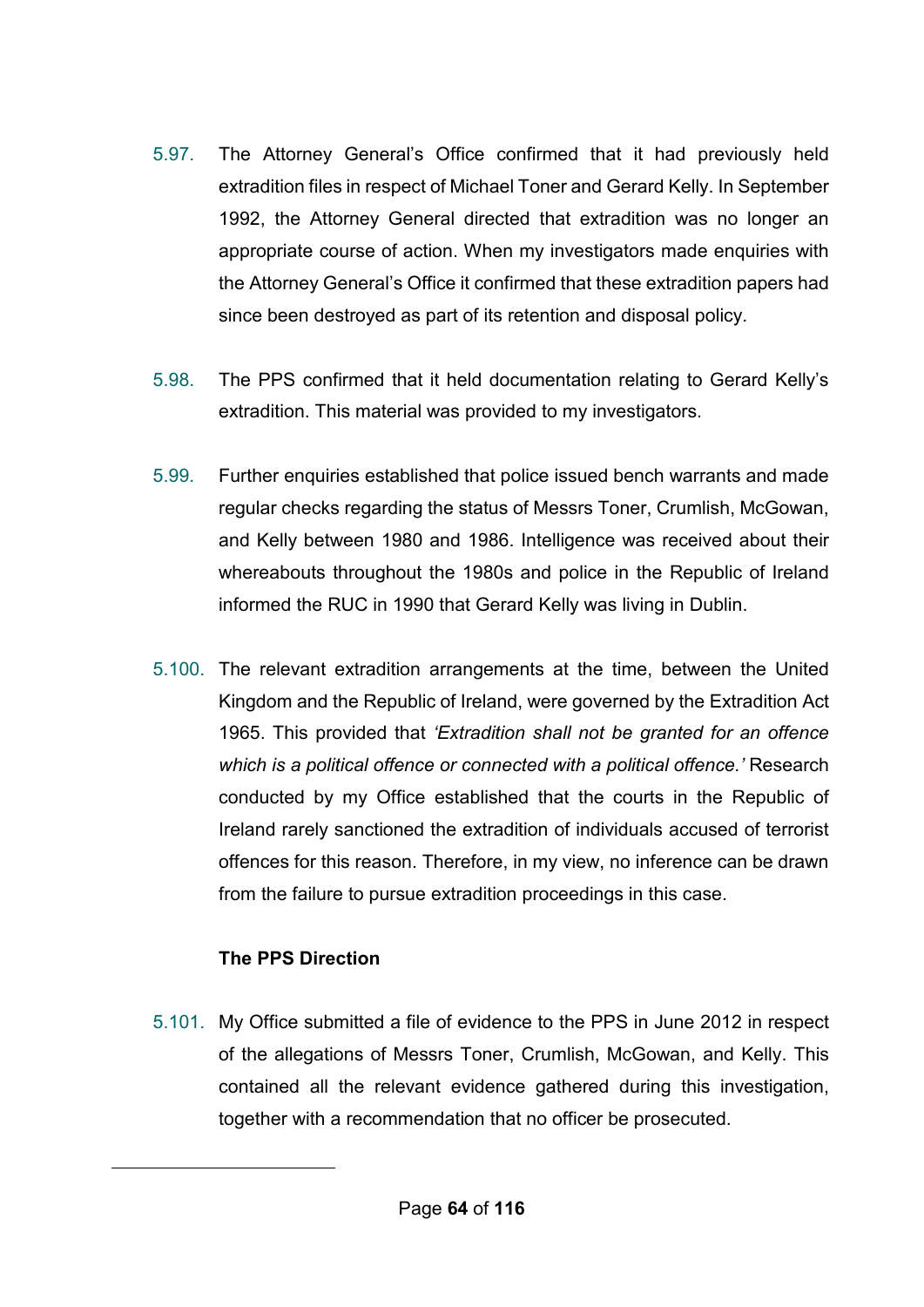- 5.102. In May 2014, the PPS issued a direction to prosecute Police Officers 5 and 6 for the offence of Perverting the Course of Public Justice. This related to two statements purportedly made by Gerald McGowan on 1 March 1979. None of the other former police officers subject to investigation were to be prosecuted.
- 5.103. The first statement, Statement B, was made between 2:20am and 2:40 am during an interview on 1 March 1979. It related to the murder of Lieutenant Kirby. Police Officers 3 and 5 conducted this interview. Police Officer 3 was deceased at the time the PPS directed regarding this matter.
- 5.104. The second statement, Statement D, was made between 2:00pm and 2:10pm during an interview on 1 March 1979. It related to the punishment shooting on 18 February 1979. Police Officers 3 and 6 conducted this interview. Police Officer 5 was present during part of it.
- 5.105. Experts 1 and 2 concluded that the two *'confessional'* statements made by Gerald McGowan on 1 March 1979 were too similar to two statements made by Gerard Kelly at 1:50am and 11:31am on the same date to have been produced independently. They added that, if the relevant interview times were correct, the statements of Gerald McGowan must have been copied from those of Gerard Kelly, or other unknown documentation on which the statement of Gerard Kelly was based.

# **Disclosure Issues**

5.106. The interviews of Messrs Toner, Crumlish, McGowan, and Kelly conducted by my investigators were tape recorded in accordance with best investigative practice. My investigators then prepared written statements from these tape recorded interviews which the four complainants read and signed.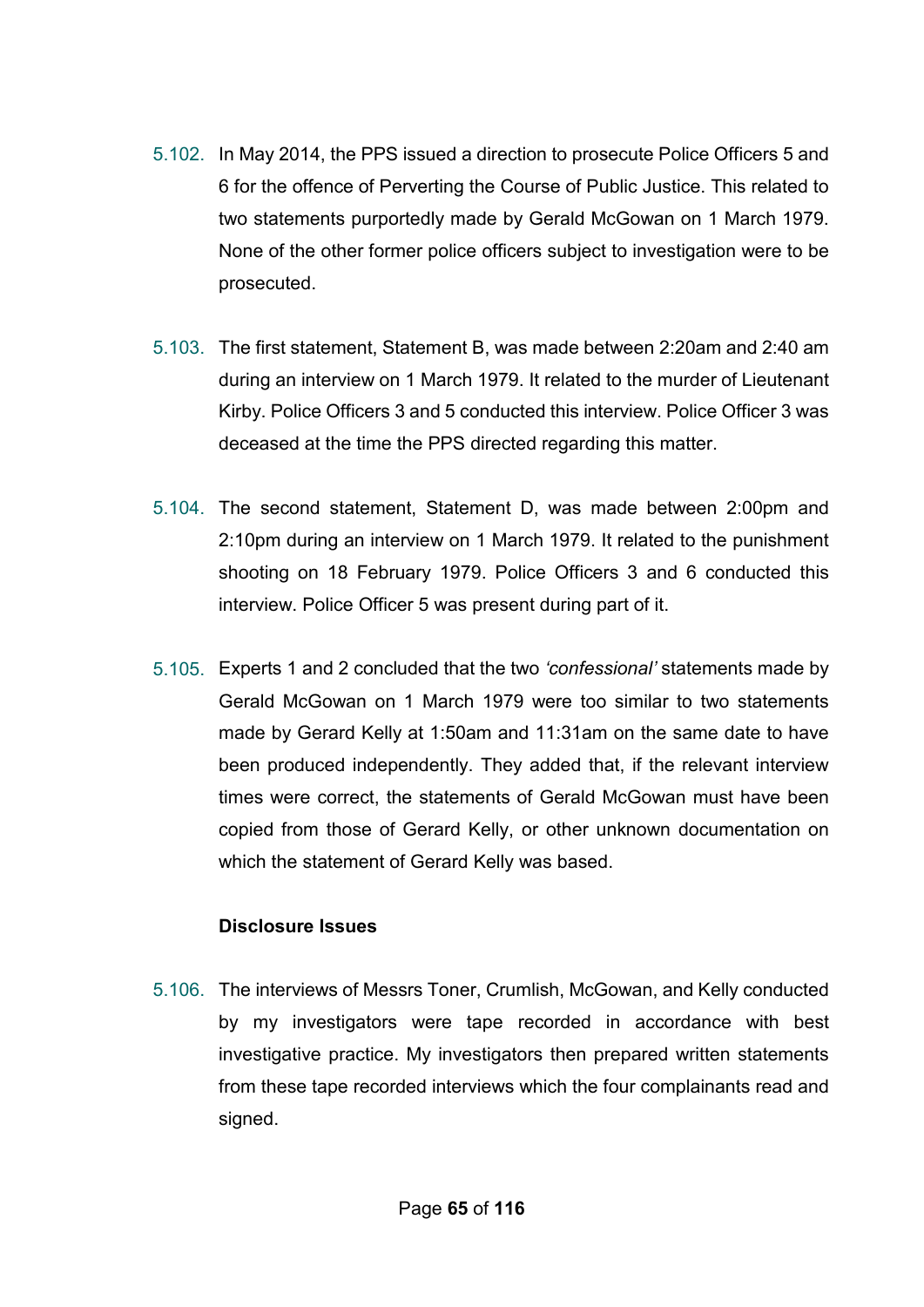- 5.107. Following the decision by the PPS to prosecute Police Officers 5 and 6 in May 2014, my investigators commenced the process of preparing disclosure schedules in accordance with the Criminal Procedure and Investigations Act (CPIA) 1996. Initial schedules detailing documentation and other material gathered during the course of the investigation were first provided to the PPS in September 2014. Early versions of these draft schedules did not list the tape recordings of the original interviews of Messrs Toner, Crumlish, McGowan, and Kelly in 2005.
- 5.108. In late September 2014, the legal representatives of Police Officers 5 and 6 then requested all accounts provided to my Office by Messrs Toner, Crumlish, McGowan, and Kelly. My Office then made the PPS aware of the tape-recorded accounts and was requested to prepare corresponding transcripts. Updated disclosure schedules which included reference to the tape recordings were later supplied to the PPS in December 2014.
- 5.109. The transcript of Gerald McGowan's tape recorded interview was found to differ from the witness statement subsequently signed by him. In the latter, he stated that police officers told him what to put in his relevant statement of 1 March 1979. However, in his tape recorded interview he stated that he told police he was involved in the attacks so he could be released from custody.
- 5.110. Upon reviewing this discrepancy, the PPS decided that there was no longer a reasonable prospect of a conviction and, shortly afterwards, offered *'no evidence'* against Police Officers 5 and 6, who were acquitted of the charges against them.
- 5.111. As a result of the PPS decision not to proceed with the prosecution, my predecessor, Dr Michael Maguire, commissioned an independent review by the Independent Police Complaints Commission<sup>[44](#page-66-0)</sup> [for England and Wales] of the Police Ombudsman's procedures for disclosure to the PPS.

<span id="page-66-0"></span><sup>&</sup>lt;u>.</u> <sup>44</sup> Now the Independent Office for Police Complaints (IOPC).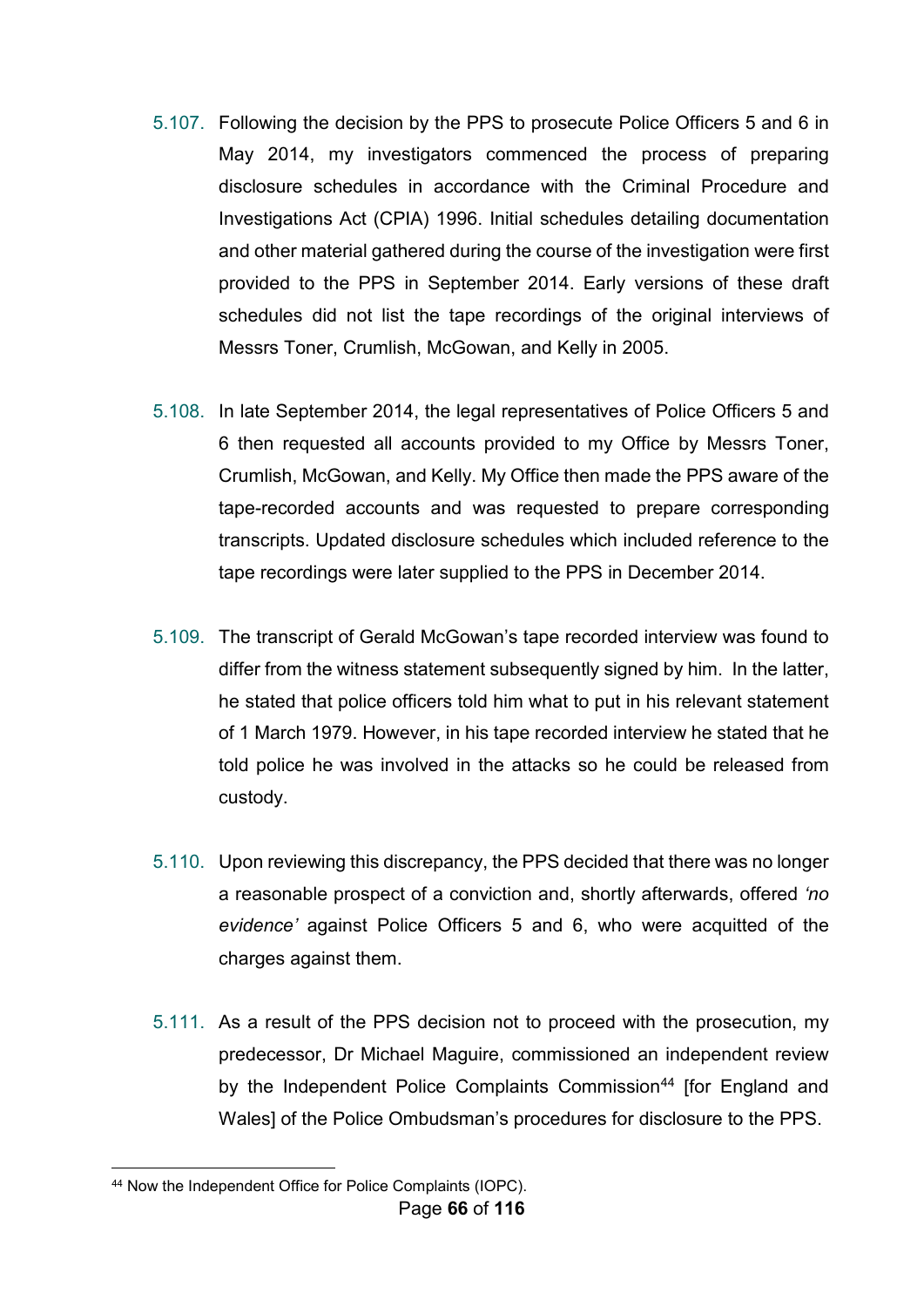- 5.112. The former Chief Operating Officer from the IOPC who conducted the review was also an experienced crown prosecutor. He expressed the view that there were *'significant discrepancies between the witness statement in which McGowan effectively said that the confession was dictated to him by RUC officers, and the interview in which he said he pretended to be involved (in order to gain his release from custody).'* He was in agreement with the PPS decision to withdraw the case.
- 5.113. The IOPC review attributed the failure to identify these discrepancies to the approach taken by my staff to the disclosure process. This included a delay in the preparation of disclosure schedules until after the PPS had directed the prosecution of Police Officers 5 and 6 which, in part, had its origins in the under-resourcing of the investigation and *'an assumption that there would be no prosecution in this case.'*
- 5.114. In addition to making a number of recommendations for improvements in disclosure practices, the reviewing officer concluded:

*'Taking a purist view there was no failure in disclosure. There was no attempt to conceal material from the prosecution nor the defence. No innocent defendant was unjustly convicted. However, the fact remains that former RUC officers were charged with offences that could never be proved to a criminal standard and they stood in jeopardy for eight months.'*

*'Taking a more rounded approach I conclude that whilst legal, the approach to disclosure left much to be desired. Disclosure in CPIA terms was not considered before the submission of a file to the PPS. This was compounded by changes in personnel at key times.'*

*'I see no benefit in trying to attribute blame or fault, [This] was a long running investigation which was clearly under-resourced if the aim was to complete the investigation within a reasonable timescale. The risks of a*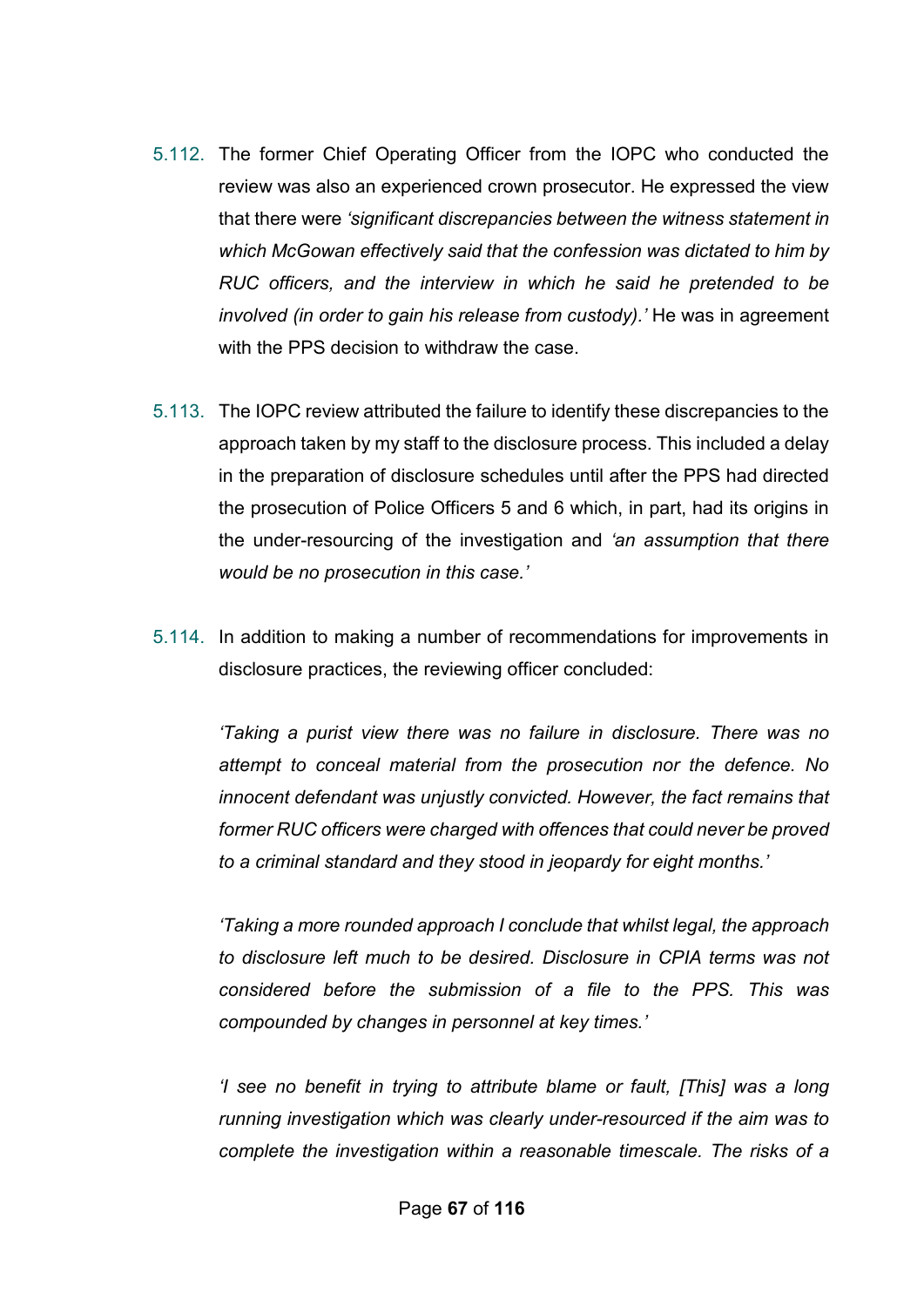*disclosure failure increase almost exponentially as cases grow stale. Looking at allegations from 1979 when starting in 2004 is a significant challenge – allowing the investigation to take 8 years makes that task significantly harder as the results in this case show.'*

5.115. Following the identification of inconsistencies by the PPS between the tape recorded account provided by Mr McGowan to my investigators in 2005 and the statement subsequently made from that recording, Dr Maguire referred this matter to PSNI. Following a police investigation the PPS directed 'No Prosecution' of any member of Police Ombudsman staff.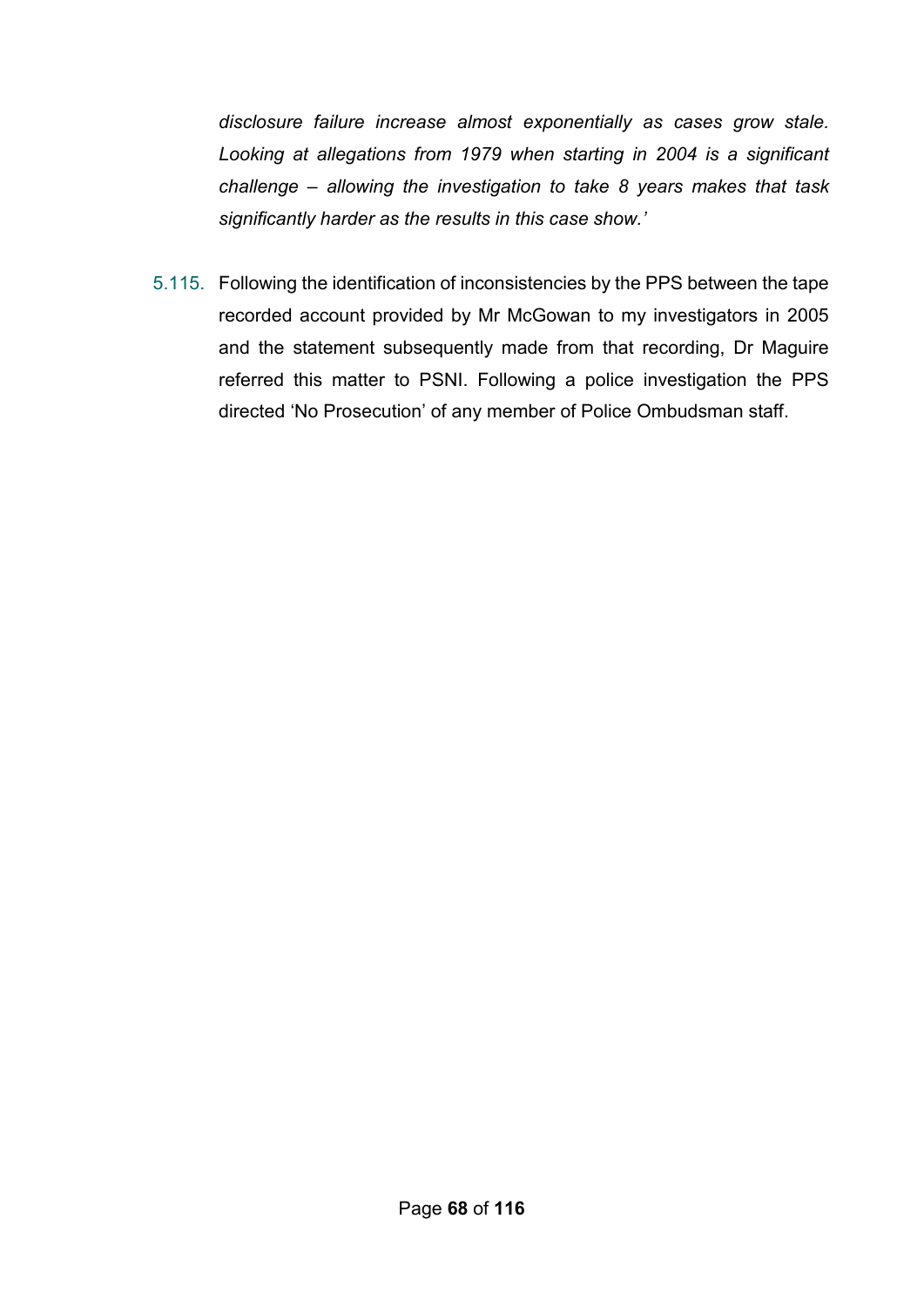# **The Complaints of Messrs Toner, Crumlish, McGowan, and Kelly**

6.1. Messrs Toner, Crumlish, McGowan, and Kelly made statements of complaint to my Office that police officers were guilty of Perversion of the Course of Public Justice. They also made a number of specific allegations regarding their arrests and detentions by police. These can be categorised as follows:

### **That their arrests and detentions were unlawful**

- 6.2. Messrs Toner, Crumlish, McGowan, and Kelly alleged that their arrests and subsequent detentions were unlawful. As outlined by the Court of Appeal in *Re Hawthorne and White* the role of the Police Ombudsman is investigatory and not adjudicatory. Therefore I am unable to adjudicate on the lawfulness of an arrest or detention, as this is a matter which can only be determined by a Court.
- 6.3. This investigation has established that Michael Toner and Stephen Crumlish were arrested under section 11 of the 1978 Act<sup>45</sup>. These arrests occurred after police received an anonymous telephone call naming the young men as having been involved in a punishment

<span id="page-69-0"></span><sup>&</sup>lt;u>.</u> <sup>45</sup> Under section 11 (1) of the 1978 Act, a police officer could *'arrest without warrant any person whom he suspects of being a terrorist.'* The 1978 Act would define a *'terrorist'* as someone *'who is or has been concerned in the commission or attempted commission of any act of terrorism or in directing, organising or training persons for the purpose of terrorism.*' At that time, the term *'terrorism'* was defined as *'the use of violence for political ends and includes any use of violence for the purpose of putting the public or any section of the public in fear.'*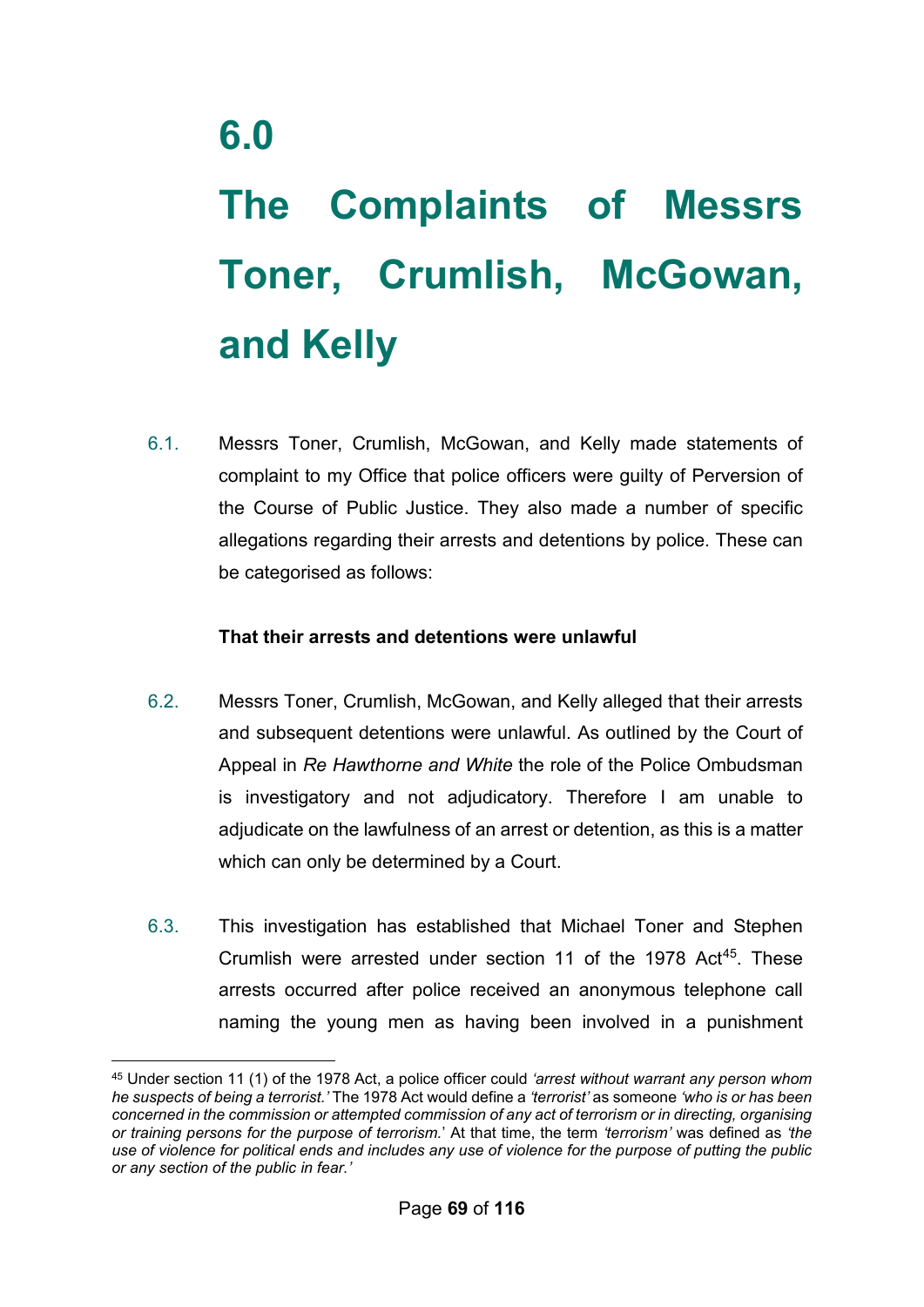shooting on 18 February 1979. During their police interviews, they both made *'confessional'* statements, implicating Gerald McGowan and Gerard Kelly in a number of the attacks. This led to Messrs McGowan and Kelly being arrested on 28 February 1979, again under section 11 of the 1978 Act.

- 6.4. Following his arrest, Michael Toner was detained for a period of 74 hours and 45 minutes but was charged after 61 hours and 56 minutes in detention. Stephen Crumlish was detained for a period of 74 hours and 40 minutes but was charged after 61 hours and 35 minutes in detention. Gerald McGowan and Gerard Kelly were both detained for a period of 53 hours and 5 minutes but were charged after 36 hours and 35 minutes in detention. Under section 11 (3) of the 1978 Act, an arrested person cannot be detained, without charge, for a period of more than 72 hours after their arrest.
- 6.5. I am mindful of the low threshold for an arrest under terrorism legislation in 1979 and am unable to comment on the legality of the arrests. Although I am unable to adjudicate on the lawfulness of the detentions which are the subject of these complaints, I am critical of the timing, scheduling, and duration of the detentions. I detail my concerns in Chapter 8 of this public statement.

# **That they were subjected to ill-treatment, including physical and mental abuse, during their time in police custody**

6.6. Michael Toner provided a statement of complaint on 13 February 2006, alleging that he was physically and mentally abused during his time in police custody. He stated that during police interviews he was slapped on the face and pulled by the hair. He was punched in the stomach and dragged off his chair onto the ground, prior to being kicked. He named five police officers as being involved. Police Officer 3, in particular, *'put*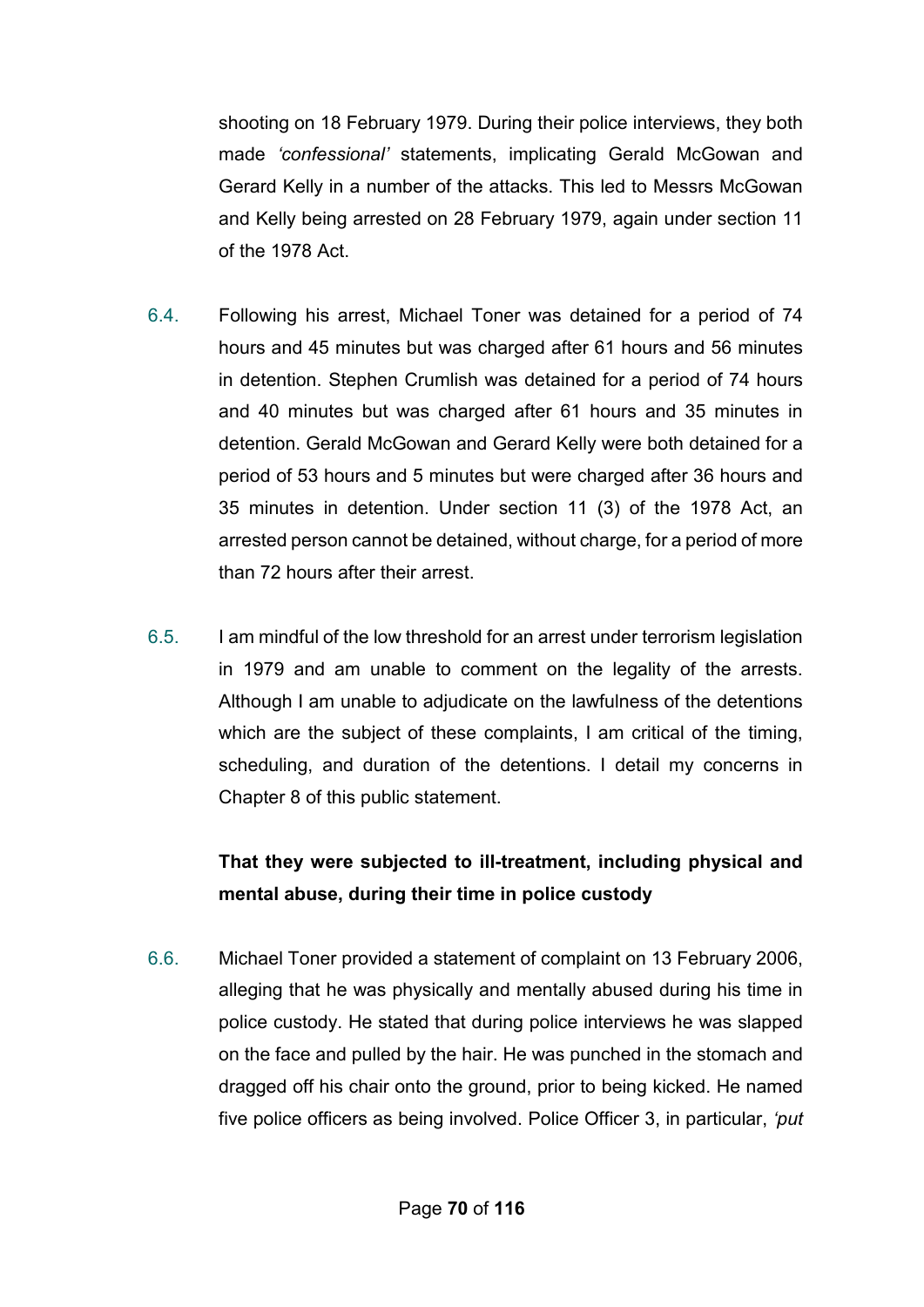*the fear of God'* into him. He stated that he was placed under *'relentless pressure'* and that *'the fear factor was just unbelievable.'*

- 6.7. Stephen Crumlish provided a statement of complaint on 28 September 2005. He stated that during his first day of detention he was not subject to physical ill-treatment/assault. However, when he continued to deny being involved in the attacks he was slapped across the face on more than one occasion and patted on the back of the head. He was also pulled off a chair before being thrown back onto it.
- 6.8. He stated that police told him what to say regarding the punishment shooting. He stated that he was verbally abused and struck on the head. He stated that he had to be constantly corrected as Michael Toner and him were contradicting each other in their accounts and *'getting things wrong.'* He stated that Police Officer 3 grabbed him by the neck and pushed him up against a wall. At one point, he stated that there were nine police officers in the interview room with him.
- 6.9. Gerald McGowan provided a statement of complaint on 28 September 2005. He stated that Police Officer 5 pulled his hair and forced his head back during an interview, while Police Officer 3 kicked him in the genital area. Police Officer 3 would then twist his arm behind his back, while Police Officer 5 kicked him in the stomach. He stated that police said they could knock him around the room and not leave any physical marks.
- 6.10. Gerard Kelly provided a statement of complaint on 14 February 2006. He stated that Police Officer 3 spread-eagled him against a wall and said he would have to stand there all night until he confessed. He stated that Police Officer 5 began *'laying into the back of my* knee' when Mr Kelly told him that he was recovering from a knee operation. He was repeatedly punched and prodded in the knee, causing *'unbearable pain.'*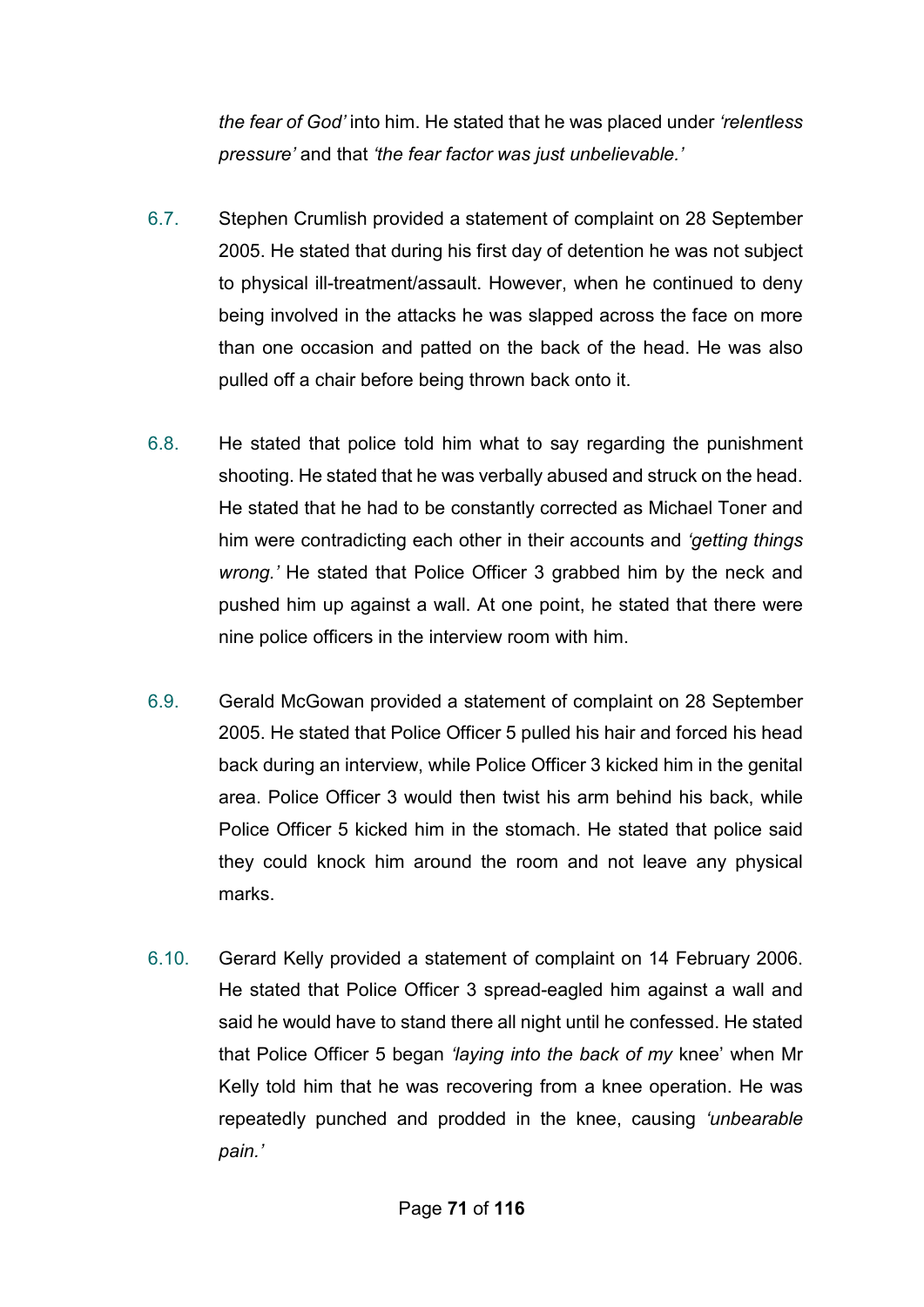- 6.11. He stated that Police Officer 3 stood behind and punched him in the back, while shouting obscenities at him. Every so often his head was pulled back by the hair. He described Police Officers 3, 5, and 13 as exceptionally vicious. Police Officer 4 did not touch him but was present during a number of the instances of physical ill-treatment/assault. It was Gerard Kelly's view that Police Officer 4 was in charge.
- 6.12. The 2001 Regulations state that complaints received under section 52 of the 1998 Act can only be considered if *'the complaint has not otherwise been investigated by the police.'* My Office cannot, therefore, investigate the physical ill-treatment/assault allegations made by Messrs Toner, Crumlish, McGowan, and Kelly as they were investigated by RUC Complaints and Discipline Branch in 1979.

# **That they were threatened and told that members of their family would come to harm if they did not make statements admitting their guilt**

- 6.13. Michael Toner stated that his parents, brothers, and girlfriend were threatened and he was told that he and his parents would be *"executed"* by the Ulster Volunteer Force (UVF) if he did not admit to a punishment shooting.
- 6.14. Stephen Crumlish stated that he was asked how would he like his mother to come and identify his body. He stated that police officers interviewing him made inappropriate sexual comments about his parents.
- 6.15. Gerald McGowan stated that Police Officer 3 told him he would make sure he would be put away for life. The same police officer stated that, if did not make a statement, the judge would regard him as a *'ringleader.'* Police Officer 3 stated that he would arrange for him to be shot and would rape his teenage sister.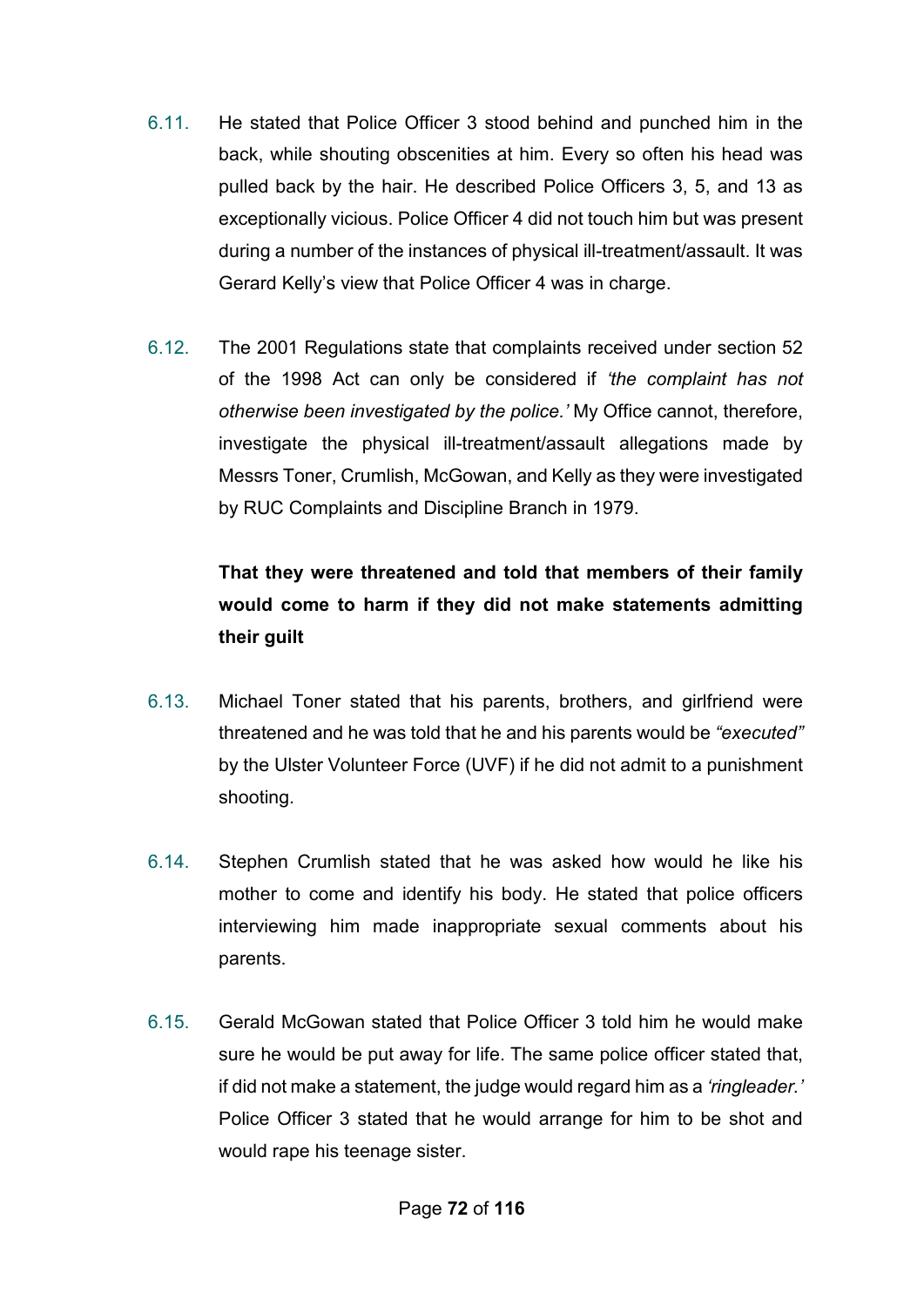- 6.16. Gerard Kelly stated that Police Officers 6 and 7 ripped up his first statement, calling him a *'murdering bastard.'* Police Officer 8 threatened to arrest his brothers and tell PIRA that a family member worked at a local naval base. Police threatened to have him or his family shot.
- 6.17. My investigators interviewed ten police officers, who were involved in the interviewing of the four complainants. These interviews were conducted under criminal caution. All of the officers denied the allegations put to them. This investigation has been unable to conclude whether there were CCTV cameras in Strand Road RUC Station at this time. There is no third party witness evidence to support or refute the allegations of Messrs Toner, Crumlish, McGowan, and Kelly. Custody staff interviewed by my investigators stated that they did not witness suspects being mistreated or threatened.

### **That they were not allowed access to a solicitor or family member**

- 6.18. Michael Toner stated that he was allowed access to a solicitor only after he was charged. He was allowed a brief visit from his father after he had signed *'confessional'* statements. Stephen Crumlish also stated that he was denied the right to legal representation and advice, but was permitted to see his parents. Gerald McGowan stated that he asked to see a solicitor but police would not allow this until he signed a statement. Gerard Kelly stated that he was never informed of his rights of access to a solicitor.
- 6.19. My investigators reviewed all the available custody documentation. This confirmed that none of the four suspects received a visit from a solicitor until after they had been charged with the murder of Lieutenant Kirby and the punishment shootings.
- 6.20. In 1979, RUC actions were subject of Home Office guidance which included the 1964 *'Judges' Rules and Administrative Directions to the*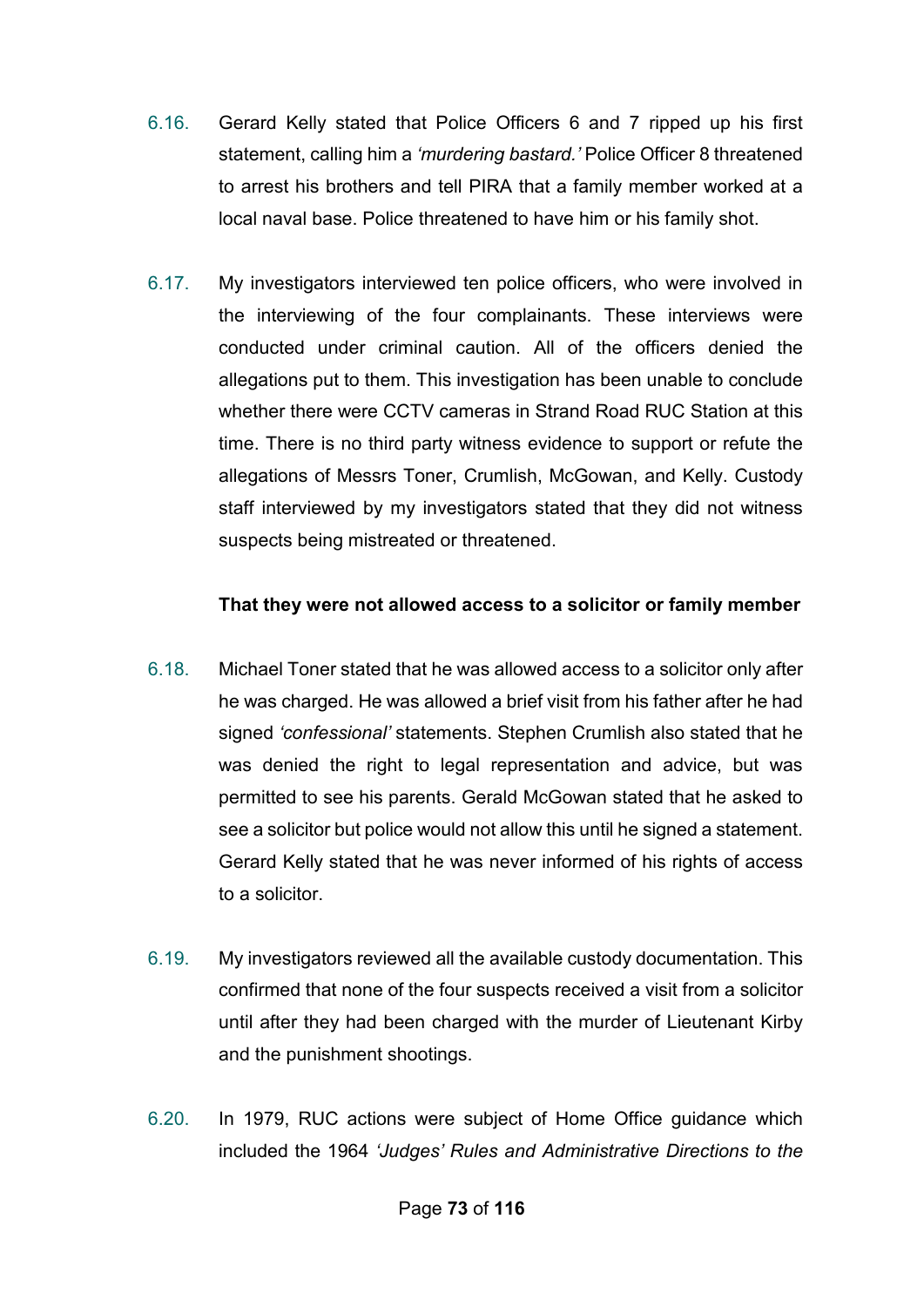*Police'* which were introduced in Northern Ireland in 1976. One of the five core principles contained within the Rules was *'That every person at any stage of an investigation should be able to communicate and to consult privately with a solicitor. This is so, even if he is in custody provided that in such a case no unreasonable delay or hindrance is caused to the processes of investigation or the administration of justice by him doing so.'*

- 6.21. '*The Administrative Directions on Interrogations and Taking Statements'*, which were introduced in Northern Ireland in Home Office guidance alongside the Judges' Rules in 1976, provided that *'A person in custody should be allowed to speak on the telephone to his solicitor or to his friends provided that no hindrance is reasonably likely to be caused to the processes of investigation, or the administration of justice.'*
- 6.22. The Administrative Directions also directed that those in custody should be informed of their right to speak with a solicitor, and that notices highlighting such rights '*should be displayed at convenient and conspicuous places at police stations and the attention of persons in custody should be drawn to these notices*.'
- 6.23. I have found no contemporaneous evidence that Messrs Toner, Crumlish, McGowan, and Kelly had access to a solicitor before they were charged.

## **That their statements were fabricated and obtained by oppressive and coercive means**

**That the only evidence against them was fabricated statements**

**That they only agreed to make statements as they were frightened and wanted to be released from custody**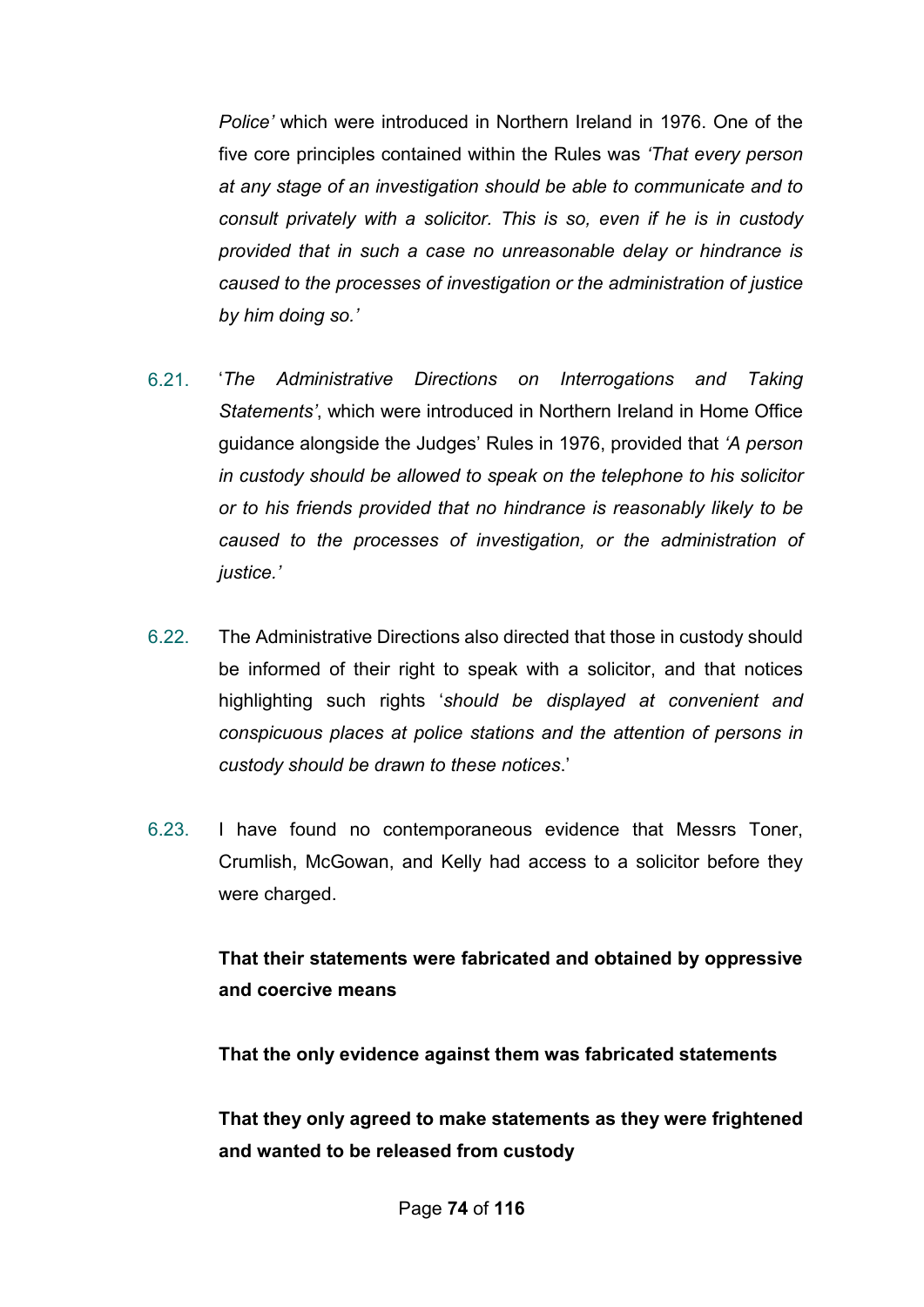- 6.24. Michael Toner stated that, at times, there were four or five police officers in the interview room with him. He was placed under relentless pressure and would have done anything to get out of the police station. He stated that, on 27 February 1979, police provided him with the details of the punishment shootings and, as he was so afraid, he signed the relevant *'confessional'* statements.
- 6.25. Mr Toner stated that, the following day, police provided him with information regarding the murder of Lieutenant Kirby. He stated that he signed the statements to stop the physical and mental abuse. He recalled, at one point, being placed in a cell with Stephen Crumlish and Gerard Kelly to *'get facts right.'*
- 6.26. Stephen Crumlish stated that, despite the physical and mental abuse, he initially denied being involved in any of the attacks. He asked to speak to Michael Toner who told him that he had implicated him in one of the attacks. Stephen Crumlish stated that, upon hearing this, he felt *'hopeless.'* He decided to tell police what they wanted to hear so that they would leave him alone and it would all be over.
- 6.27. Mr Crumlish stated that police placed red and green cards in front of him, so that he could read them and *'get my story right.'* Police became annoyed when the accounts did not match, and repeatedly corrected his statements. He was subjected to constant physical and mental abuse during this process. At one point, police told Gerald McGowan that Mr Crumlish had implicated him in at least one of the attacks.
- 6.28. He stated that he was allowed to see his parents, which caused him to break down. After this, he confessed to being involved in the murder as he was at his lowest point. He stated that he was tired and wanted to go home. He asked police to write out his statements as his spelling was poor.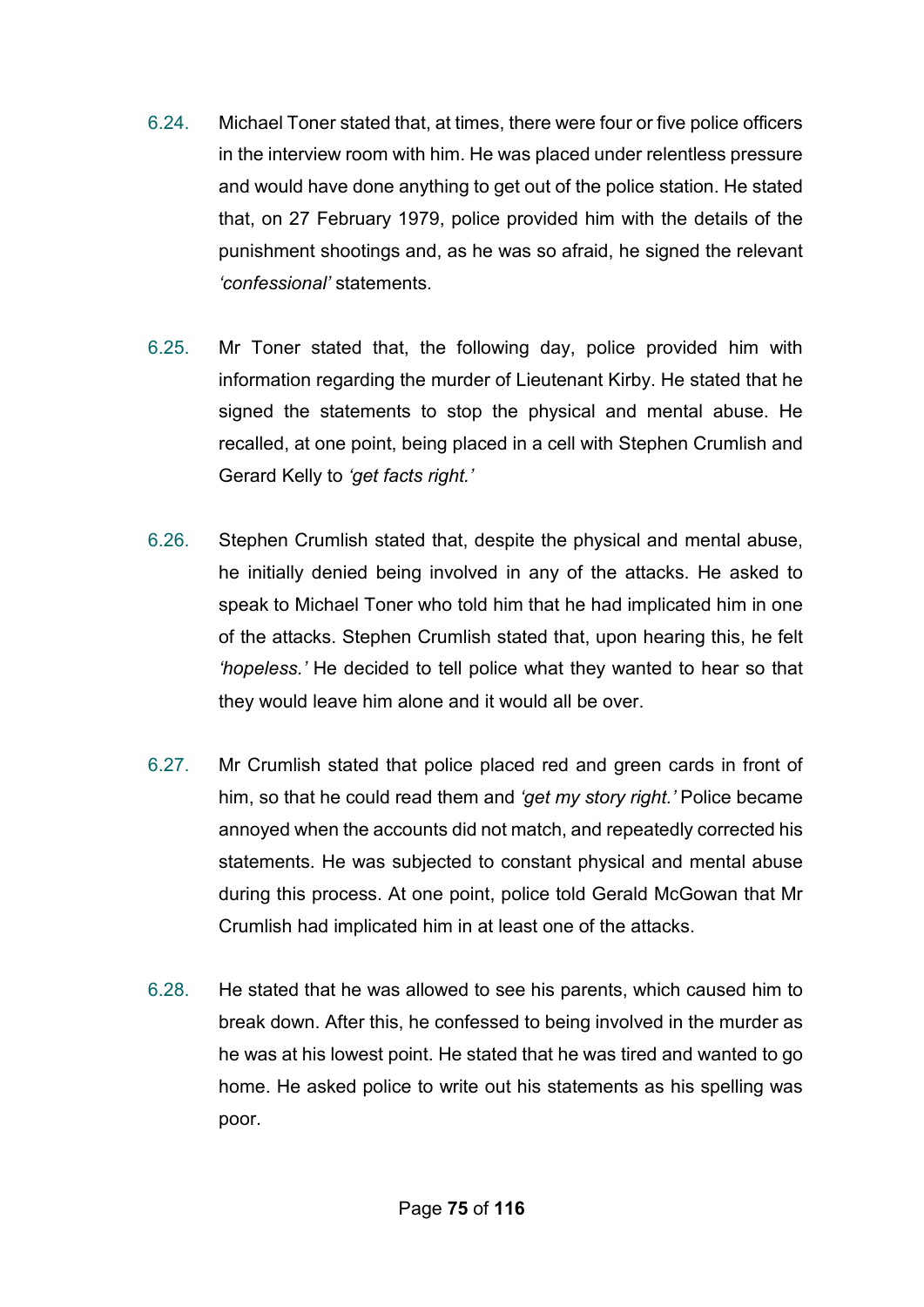- 6.29. Gerald McGowan stated that police told him that Stephen Crumlish and Gerard Kelly had made statements implicating him in the attacks. They stated that he would be taken to Castlereagh RUC Holding Centre and not allowed to see a solicitor until he signed a statement.
- 6.30. Mr McGowan stated that he was *'green',* naïve, and very frightened. Police told him that Messrs Toner, Crumlish, and Kelly had all made statements and that, if he did not, the judge would view him as the *'ringleader'* and sentence him to life imprisonment. He was tired, frightened, and prepared to sign anything if police would leave him alone. He stated that police told him what to put in the statements and he wrote them. He concluded that there was not *'a shred of truth'* in them.
- 6.31. Gerard Kelly stated that he was *'petrified'* and would have signed anything to end the *'torture and suffering I was going through.'* Mr Kelly only signed the statements as he could no longer take the abuse. They were *'a tissue of lies from beginning to end.'* He stated that police told him what to put in the statements and altered and amended them as required.
- 6.32. All four complainants provided my Office with consistent accounts, stating that they were physically and mentally abused for a sustained period of time at Strand Road RUC Station. They stated that this treatment resulted in them agreeing to sign *'confessional'* statements, implicating them in the murder of Lieutenant Kirby and a number of punishment shootings. They alleged that the statements were all fabricated and obtained under duress.
- 6.33. My investigators interviewed ten former police officers, under criminal caution, in relation to the complainants' claims that those officers had perverted the course of justice. The former police officers who were interviewed all denied the allegations. Police Officers 2 and 3 were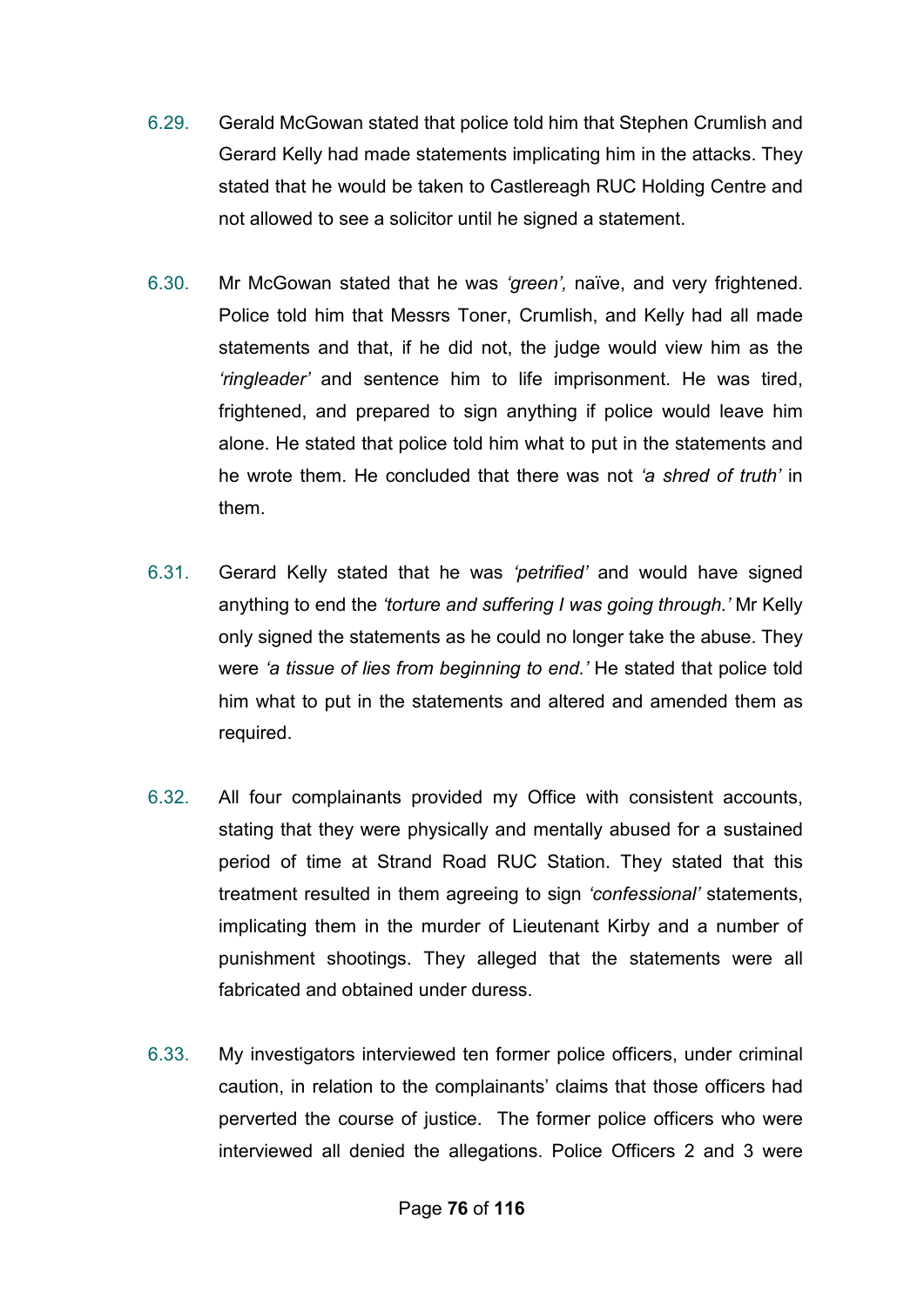deceased at that time and self-evidently the complainants' allegations could not be put to them. There were no CCTV cameras or witness evidence to support the allegations. The RUC Complaints and Discipline investigation into the assault allegations did not uphold their complaints.

6.34. ESDA testing of the available statements and police interview notes identified no irregularities. However, Experts 1 and 2 identified issues with four *'confessional'* statements made by Gerald McGowan (Statements B and D) and Gerard Kelly (Statements A and C). Both experts concluded that they could not have made their statements independently of one another. Based on this evidence, the PPS directed that Police Officers 5 and 6 be prosecuted for the offence of Perverting the Court of Public Justice. These charges were later withdrawn for reasons detailed at Chapter 5 in this public statement.

## **That the actions of police forced them to flee Northern Ireland, depriving them of a family life**

- 6.35. Messrs Toner, Crumlish, McGowan, and Kelly all absconded to the Republic of Ireland during their criminal trial in October 1980. They resided there until the DPP withdrew the charges against them in December 1998. All four complainants alleged that they had no choice but to do so, the actions of police having deprived them of the opportunity to have a fair trial, under Article 6 of the ECHR.<sup>46</sup> They added that the actions of police also deprived them of the right to a family life, under Article 8<sup>[47](#page-77-1)</sup> of the ECHR.
- 6.36. Michael Toner stated that he was unable to attend the funerals of his father, sister, and brother, and he asserted that he was unable to grieve

<span id="page-77-0"></span><sup>&</sup>lt;u>.</u> <sup>46</sup> Article 6 (ECHR) – *'…everyone is entitled to a fair and public hearing within a reasonable time by an independent and impartial tribunal established by law.'*

<span id="page-77-1"></span><sup>47</sup> Article 8 (ECHR) – *'Everyone has the right to respect for his private and family life, his home and his correspondence.'*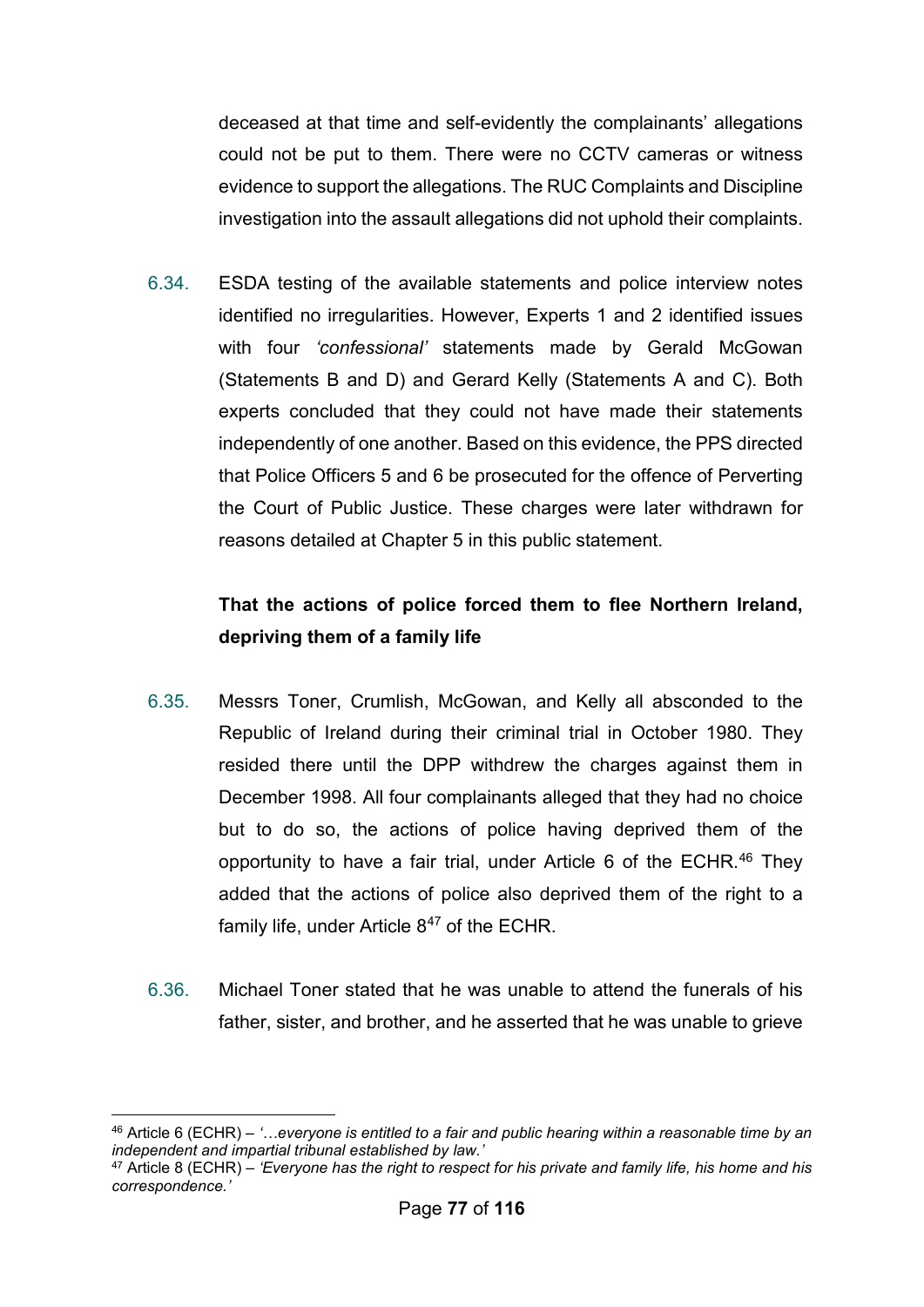for them properly. He stated that the actions of police destroyed him as a human being, removing all of his Human Rights in the process.

- 6.37. Stephen Crumlish stated that he returned to live in Northern Ireland a year before his acquittal. His sister died during his time in the Republic of Ireland. He stated that he was forced to live in exile which prevented him from attending family baptisms, weddings, and funerals. He was forced to live under *'a cloud of suspicion, rumour, and innuendo.'*
- 6.38. Gerald McGowan stated that his life was changed forever because of the actions of the RUC. He stated that he now suffers from Post-Traumatic Stress Disorder, has panic attacks, and has been left emotionally scarred and fragile. He contended that he had been denied access to his home, his family, and a possible career as a professional footballer.
- 6.39. Gerard Kelly stated that his basic Human Rights had been fundamentally violated. He asserted that the actions of RUC officers had a *'devastating'* effect on his physical and mental health. His knee remains painful and tender and he suffers from Post-Traumatic Stress Disorder. He stated that he was forced to live in exile and was unable to attend his father's funeral.

## **That there were also concerns about how police dealt with alibi witnesses**

- 6.40. Michael Toner and Gerald McGowan raised concerns with my Office regarding the manner in which police dealt with alibi witnesses provided by them. They alleged that police intimidated witnesses by accusing them of lying and threatened to prosecute them for perjury.
- 6.41. My investigators identified eight alibi witnesses who provided statements to police. Seven of these assisted my investigation. Five of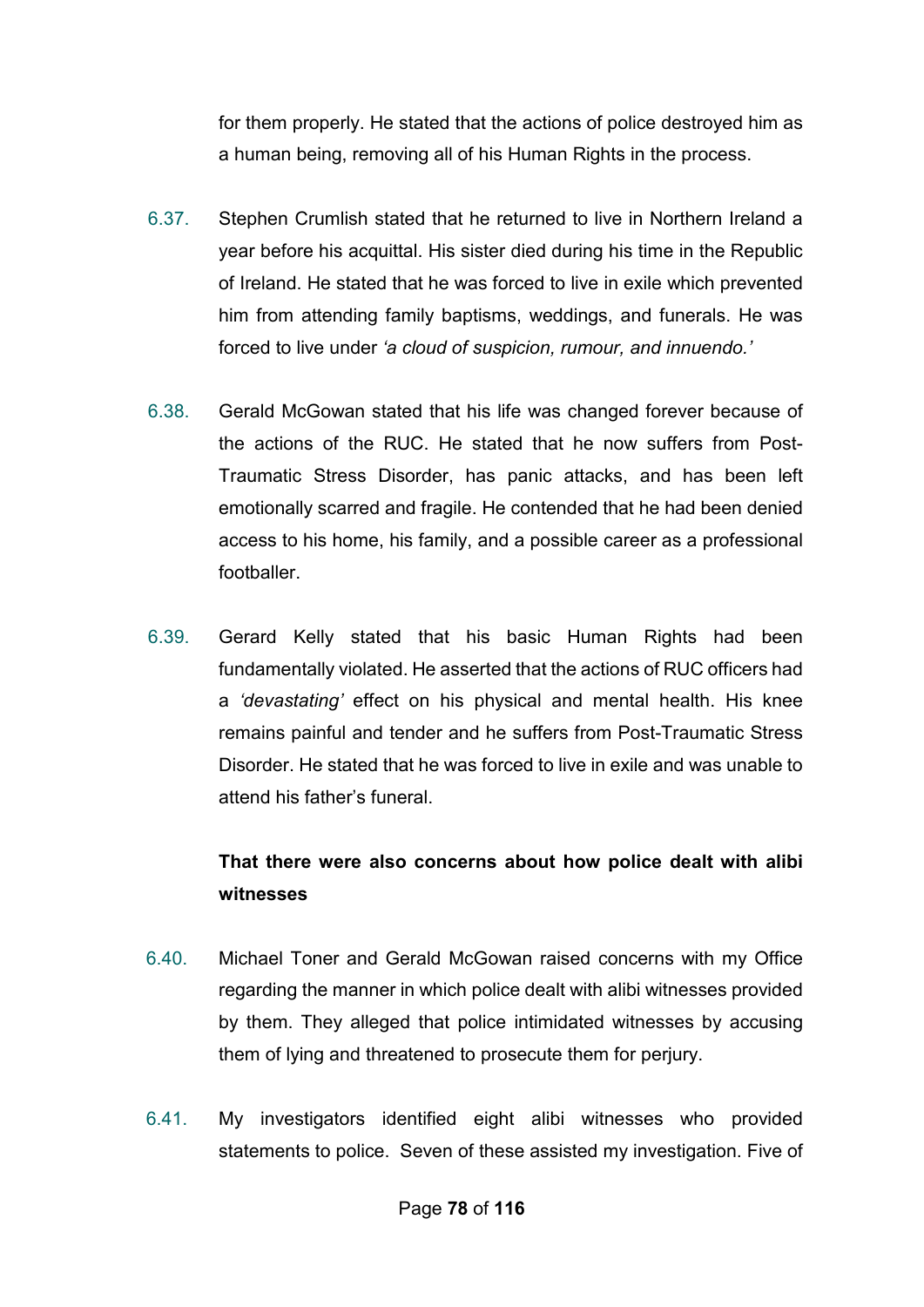them provided accounts which did not support the complaints and concerns raised by Michael Toner and Gerald McGowan.

- 6.42. Michael Toner stated that an alibi witness provided by him, Person A, was threatened by Police Officer 4. He allegedly threatened to *'send Michael Toner away for 30 years,'* as well as Person A for *'telling lies.'*  Person A informed my investigators that Police Officer 4 was hostile towards him but did not recall being threatened with perjury.
- 6.43. A second alibi witness, Person B, informed my investigators that Police Officer 4 was *'aggressive and domineering',* ripping up three versions of her witness statement. She made no complaint at the time, but stated it was a traumatic experience that had *'instilled fear'* in her.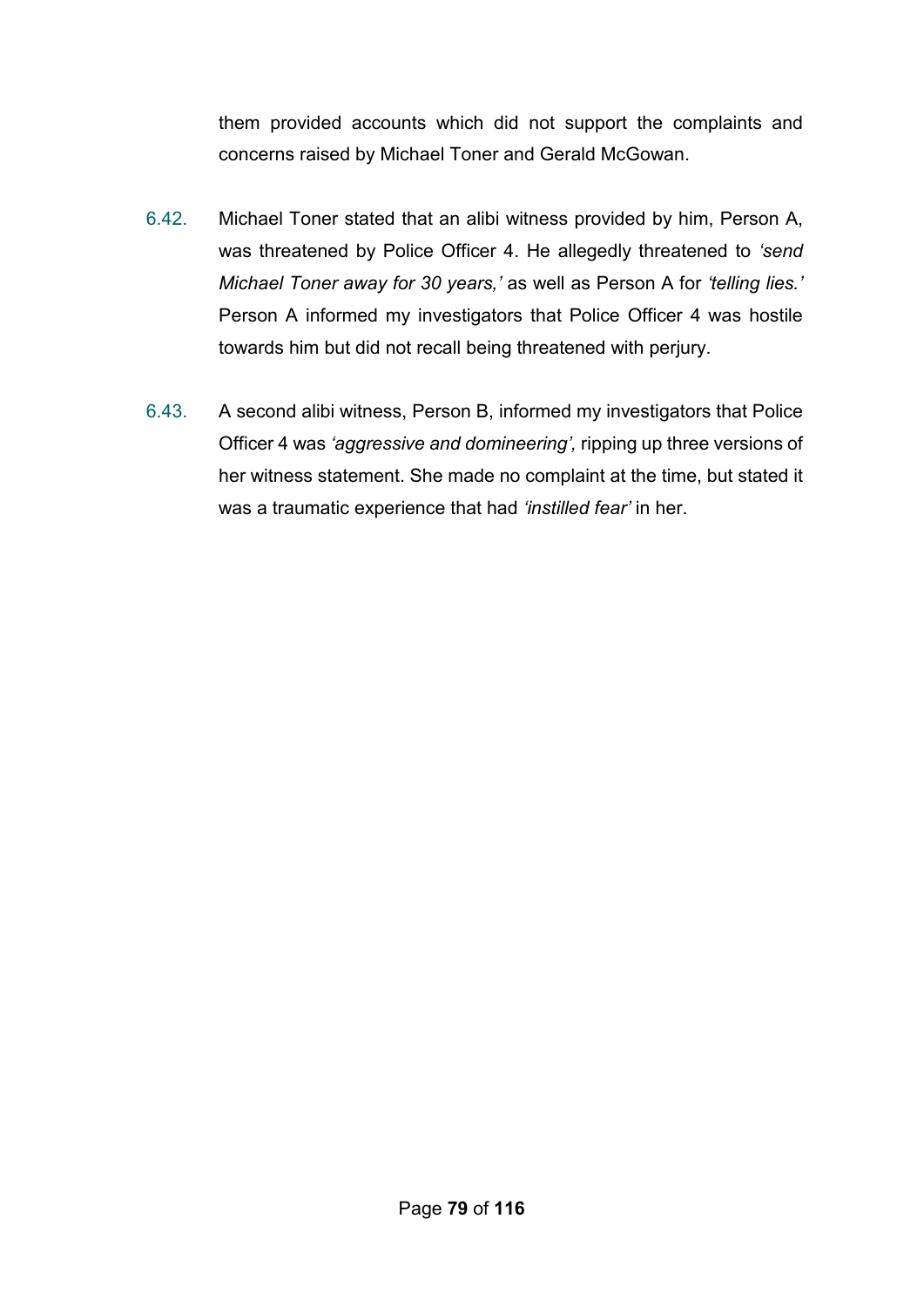# **7.0 Procedural Fairness**

#### **Introduction**

In concluding this public statement, I am mindful of the need to ensure procedural fairness to those who may be affected by its content. Mr Justice McCloskey (as then) in the High Court in *Re Hawthorne & White* provided guidance to this Office as to what was generally required. In particular, I have considered relevant passages from that judgment which I outline here for ease of reference, highlighting the requirements of procedural fairness in this context: 7.1.

> *'[113] In my judgment, it matters not that the police officers thus condemned are not identified. There is no suggestion that they would be incapable of being identified. Further, and in any event, as a matter of law it suffices that the officers condemned by the Police Ombudsman have identified themselves as the subjects of the various condemnations. Procedural fairness, in this kind of context, cannot in my view depend upon, or vary according to, the size of the readership audience. If there is any defect in this analysis it is of no consequence given that the overarching purpose of the conjoined challenge of the second Applicant, Mr White, belongs to the broader panorama of establishing that reports of the Police Ombudsman couched in the terms considered exhaustively in this judgment are unlawful as they lie outwith the Ombudsman's statutory powers.*

> *[114] The somewhat different challenge brought by Mr White, imbued by corporate and broader ingredients, gives rise to the following conclusion, declaratory in nature. Where the Police Ombudsman, acting within the confines of his statutory powers, proposes to promulgate a "public statement" which is critical of or otherwise adverse to certain persons our fundamental requirements, rooted in common law fairness, must be*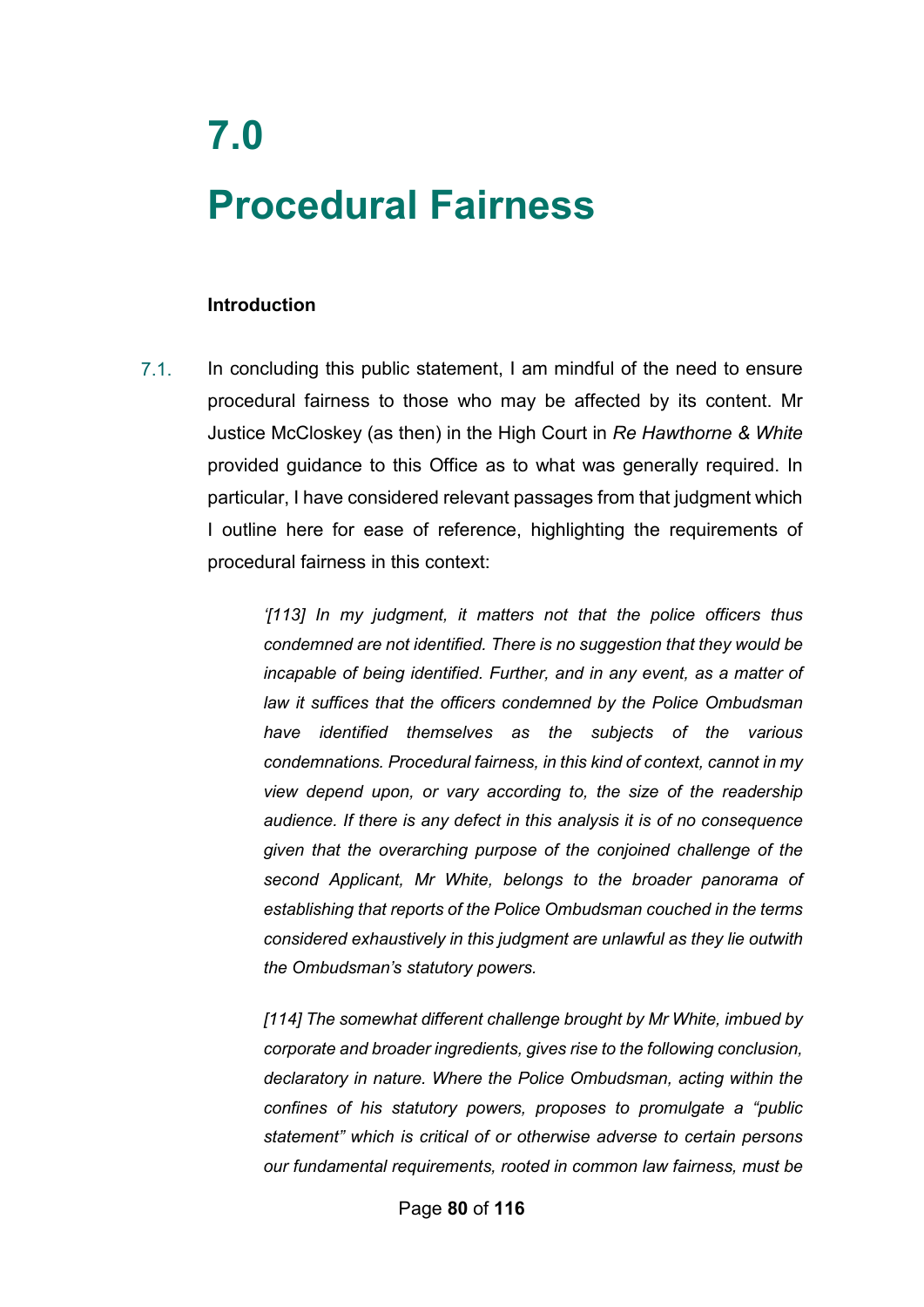*observed. First, all passages of the draft report impinging directly or indirectly on the affected individuals must be disclosed to them, accompanied by an invitation to make representations. Second, a reasonable period for making such representations must be permitted. Third, any representations received must be the product of conscientious consideration on the part of the Police Ombudsman, entailing an open mind and a genuine willingness to alter and/or augment the draft report. Finally, the response of the individual concerned must be fairly and accurately portrayed in the report which enters the public domain.'*

- 7.2. This process, sometimes called *'Maxwellisation'*, involves four fundamental requirements as outlined by Mr Justice McCloskey:
	- I. That all passages of the draft public statement impinging directly or indirectly on the affected individuals must be disclosed to them, accompanied by an invitation to make representations;
	- II. A reasonable period for making such representations must be permitted;
	- III. Any representations received must be conscientiously considered, entailing an open mind and a genuine willingness to alter and/or augment the draft report; and
	- IV. The response of the individual concerned must be fairly and accurately portrayed in the statement that is published.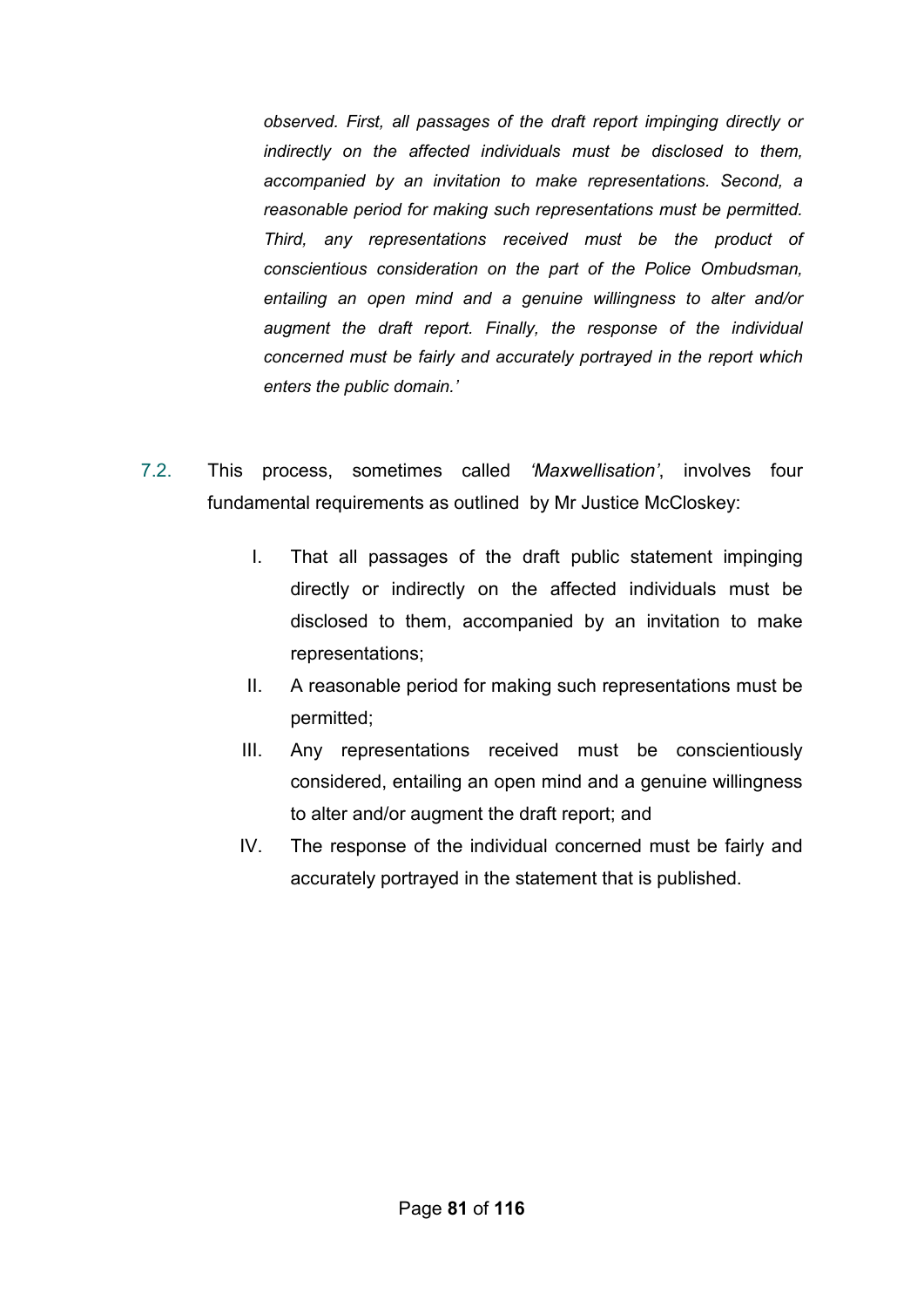#### **The 'Maxwellisation' Process**

- 7.3. In order to give the officers concerned a fair opportunity to respond to any proposed criticisms in this public statement, correspondence was forwarded on 11 October 2021 from this Office to Police Officers 1, 4, 5, 6, 7, 8, 9, and 12 along with extracts from the draft public statement that impinged directly or indirectly on them, seeking their comments. A period of 30 days, from receipt of that correspondence, was provided in order for the individuals to respond.
- 7.4. Police Officers 1, 4, 5, and 6 forwarded written responses to my Office, raising a number of issues and concerns. The contents of their correspondence was the subject of careful and conscientious consideration by me. Following their responses, my Office responded in writing to their issues and concerns. No responses were received from the other former police officers referred to in this public statement.

### **Police Officer 1**

- 7.5. Police Officer 1 stated that Mr Toner was neither physically nor mentally abused by him or any of his colleagues during his period of detention at Strand Road RUC Station. He stated that he did not take advantage of Mr Toner's age or vulnerability. Police Officer 1 stated that the statements made by Mr Toner were not fabricated and were not obtained by oppressive or coercive means.
- 7.6. Police Officer 1 stated that Mr Toner did not ask for a solicitor and explained the process if Mr Toner had requested one. This would have involved Police Officer 1 recording the request in writing and notifying the Custody Sergeant who, in turn, would have informed the Duty Superintendent. After consulting with the SIO leading the investigation, the Duty Superintendent would then have decided whether or not the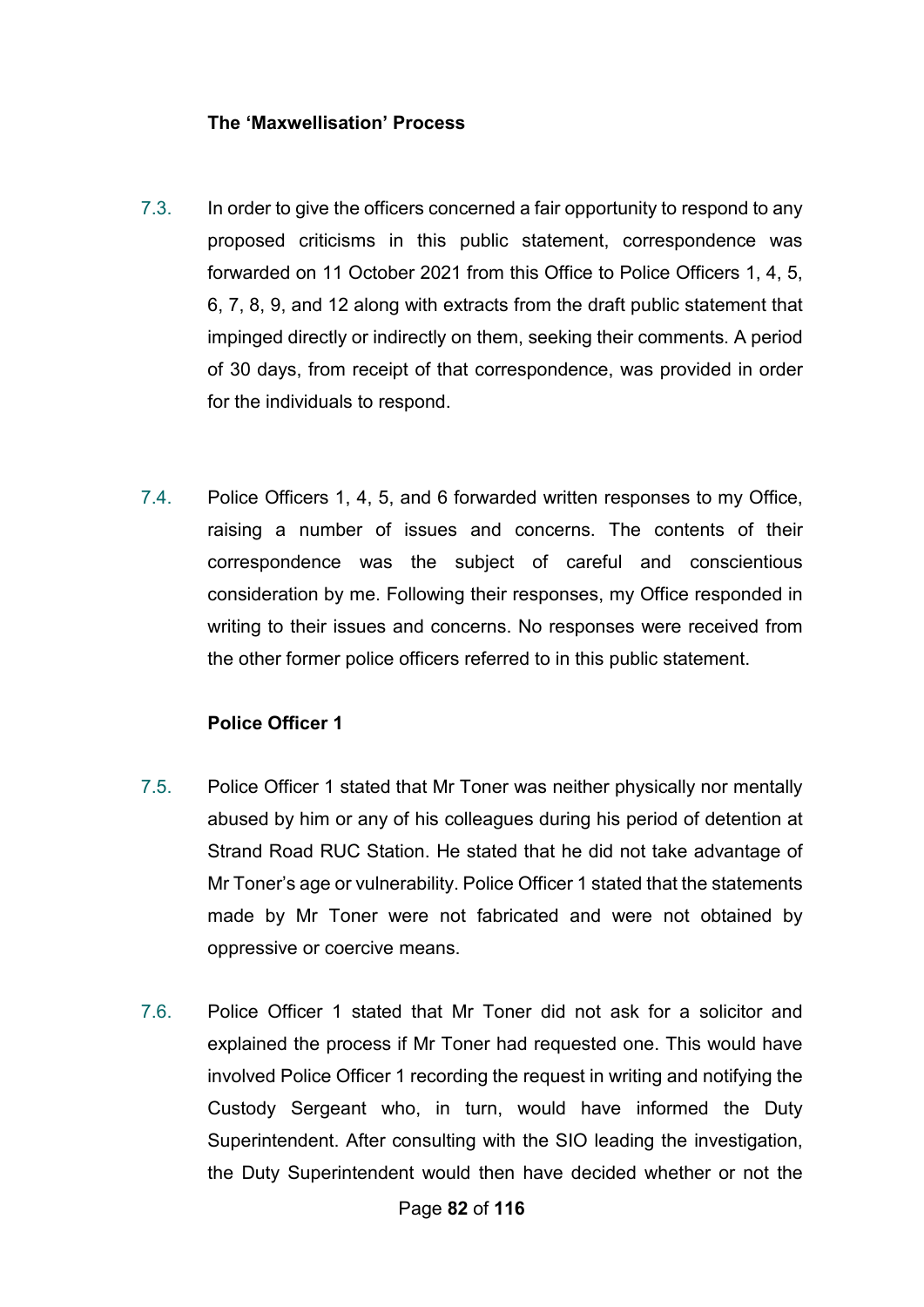detained person was allowed legal representation. Police Officer 1 stated that he would have played no role in this decision-making process.

- 7.7. Police Officer 1 believed that allowing Mr Toner legal representation, had he requested it, would have impeded or unreasonably delayed the RUC investigation and the administration of justice. Police were still seeking to arrest other individuals involved in the murder and to recover the weapon used in the attack.
- 7.8. Police Officer 1 stated that he was not involved in the arrest of Mr Toner and the detention process was not his responsibility. He added that Home Office guidelines and Judges' Rules were adhered to at all times. He stated that the allegations against him and his colleagues had been *'made up.'* He contended that the views and criticisms contained within the draft public statement were mistaken, inaccurate, and unjust.

### **Police Officer 4**

- 7.9. Police Officer 4 stated that the Police Ombudsman was not entitled to make *'evaluative judgments'* concerning his conduct. The Police Ombudsman's authority was limited to evaluating the evidence which her investigation had uncovered. This allowed her to arrive at a decision as to whether or not to recommend criminal proceedings to the PPS or, in the case of a serving police officer, to recommend disciplinary proceedings to the Chief Constable. The views of the Police Ombudsman had no legal status outside of her Office.
- 7.10. He stated that my Office intended to publish defamatory material concerning him, adding that he had been provided with insufficient evidence/material to allow him to respond to criticism. He stated that the information supplied to him by my Office was partial, lacked context, and contained no evidence/material of his alleged involvement in the matters subject to this public statement. He stated that the public statement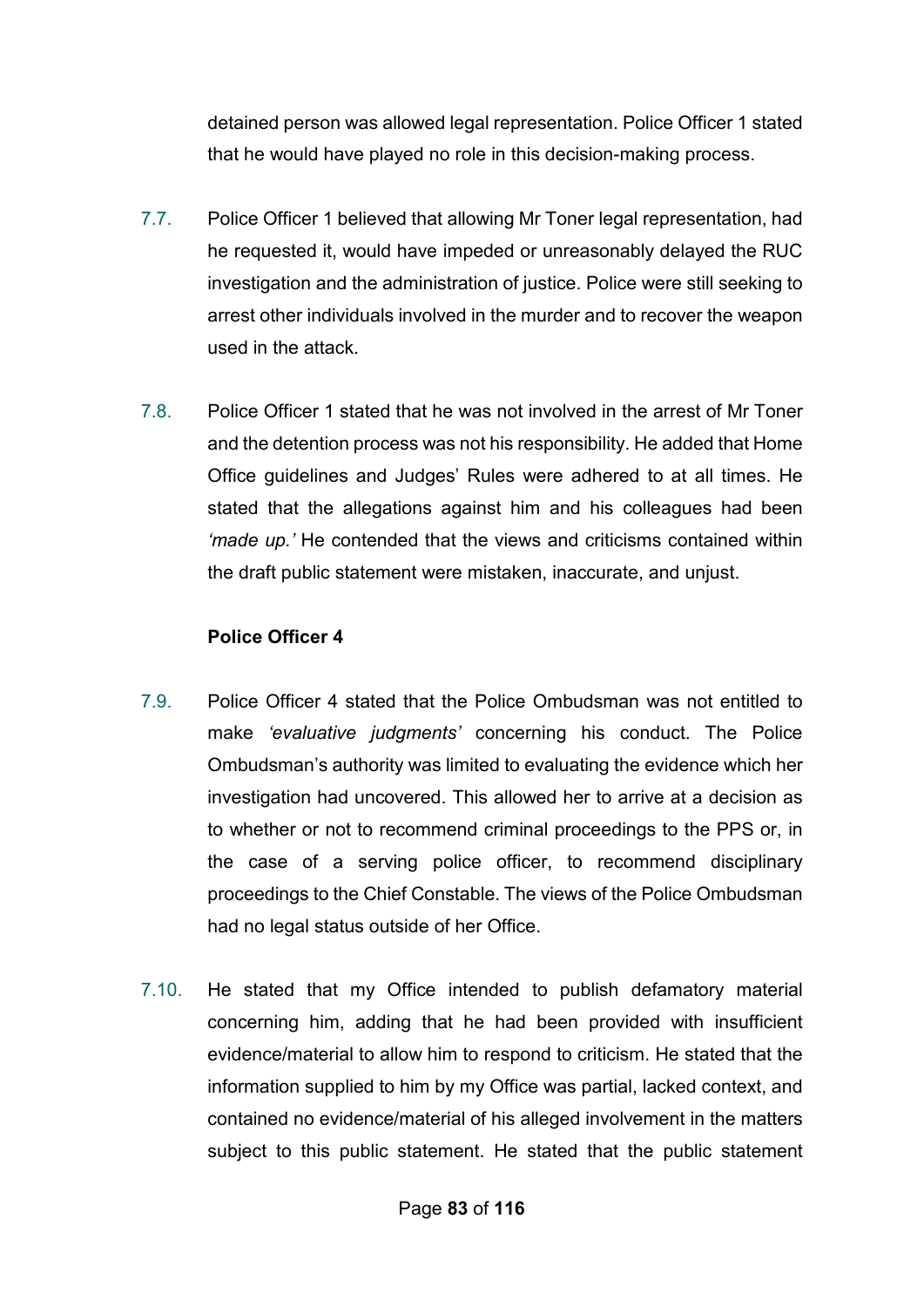appeared unbalanced, unjust, and *'ultra vires.'* The *'evaluative judgments'* levelled against him by the Police Ombudsman were vexatious, disproportionate, and hurtful.

- 7.11. Police Officer 4 stated that my Office had presented him with extracts from a draft public statement relating to serious matters that took place 42 years ago, yet expected him to commit his reputation to a response within 30 days without having viewed the evidence. This conduct represented an extraordinary and unacceptable breach of his rights under Articles 6 (Right to a Fair Trial) and 8 (Right to Privacy) of the ECHR.
- 7.12. Police Officer 4 stated that he was not present during the interviews of Messrs Crumlish, Toner, McGowan, and Kelly. He stated that it was *'physically impossible'* for him to have supervised the interview process as he had been attending a trial in Belfast on the dates in question. At its conclusion, he returned to Strand Road RUC Station where he received a telephone call from Father Denis Faul, asking him to speak to relatives of the four detained individuals. He agreed to meet with these relatives.
- 7.13. Police Officer 4 stated that he became involved in the investigation only after Messrs Crumlish, Toner, McGowan, and Kelly had already been charged and remanded in custody. He stated that he supervised the interviews of alibi witnesses, and recorded many of their statements himself. He denied threatening or being hostile to any of these witnesses, adding that he always acted with integrity and in a professional manner. He stated that it would have been *'bizarre'* for a senior police officer involved in the interviews of suspects to have then supervised the recording of alibi witness statements.
- 7.14. Police Officer 4 stated that the public statement implied that he oversaw a course of conduct designed to produce charges and convictions by improper means, which cannot be interpreted as anything other than attempting to pervert the course of justice. He challenged my Office to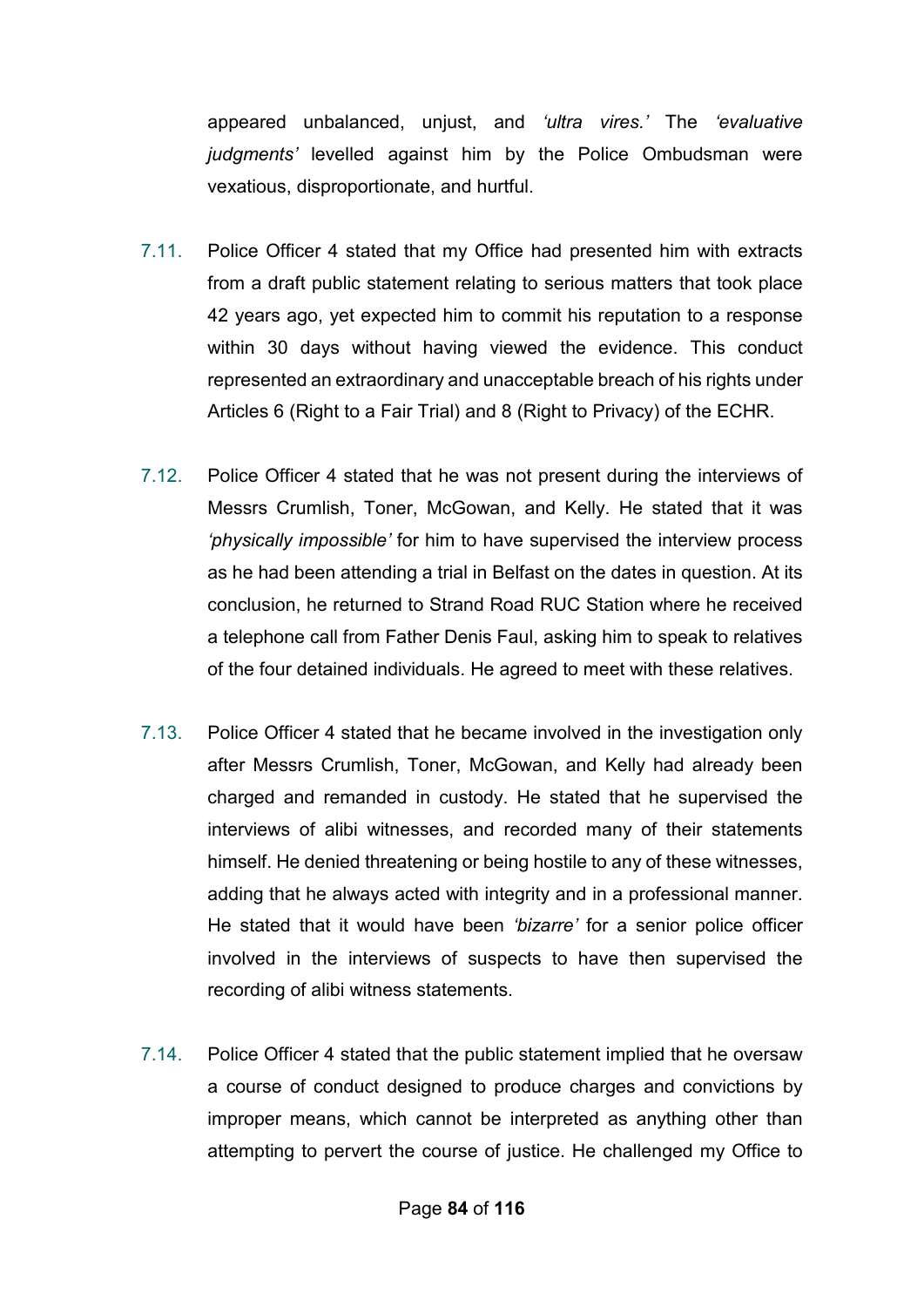produce any evidence of such conduct on his part and forward it to the PPS. Any other course of conduct on the part of the Police Ombudsman would be, in his opinion, *'ultra vires.'*

- 7.15. Police Officer 4 concluded that the allegation that he had supervised the interview process left him bewildered, anxious, and experiencing disturbed sleep patterns. He valued his *'good character'* and felt hurt that a public body, *'without a shred of evidence,'* would suggest otherwise.
- 7.16. Mr Kelly alleged that Police Officer 4 was present during the interview process at Strand Road RUC Station. He stated that Police Officer 4 was not directly involved in the physical and mental abuse but *'knew what was going on.'* My investigators have reviewed the available police documentation, including Custody Records and statements of other police officers involved in the interview process. My investigators also reviewed the relevant RUC Complaints and Discipline file of evidence. None of the above documentation made any reference to Police Officer 4 having been involved in the interview process.
- 7.17. I have carefully considered the above concerns raised by Police Officer 4 and have responded in writing to these, prior to the release of this public statement. My Senior Director of Investigations also met with Police Officer 4 to discuss the issues he had raised in his correspondence.
- 7.18. My Senior Director of Investigations engaged directly with Police Officer 4 in relation to matters raised by him during the *'Maxwellisation'* process. Specifically, Police Officer 4 explained that during the period of detention and interviews of Messrs Toner, Crumlish, McGowan, and Kelly at Strand Road RUC Station he had been occupied attending court proceedings and was not involved, in any way, in the planning, arrests, detention, or supervision of the complainants.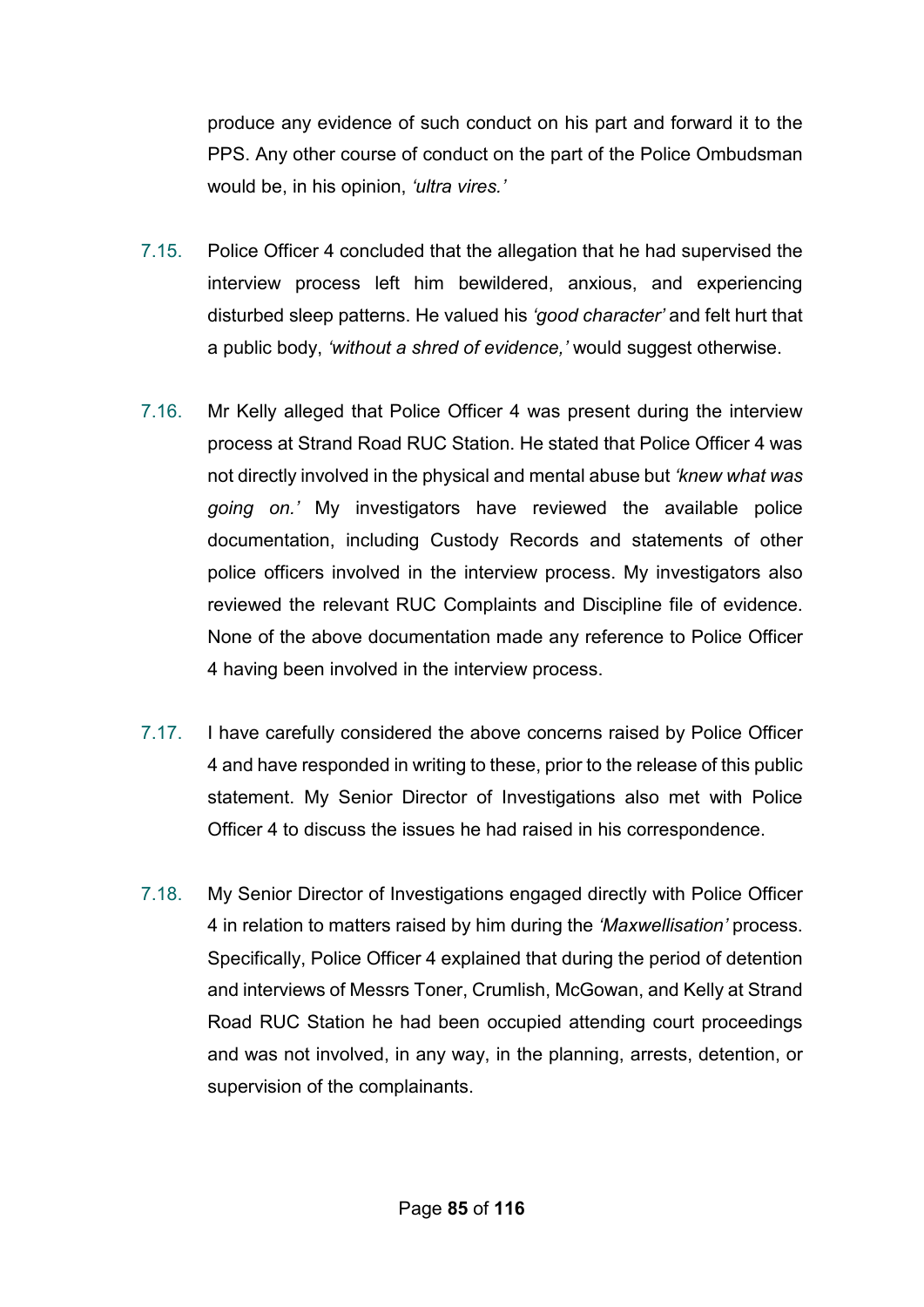- 7.19. Police Officer 4 stated that he attended a Preliminary Enquiry at Londonderry Magistrates Court on 26 February 1979 and Belfast City Commission in relation to the trial of six men charged with terrorism offences between 27 February and 1 March 1979.
- 7.20. In researching the criminal proceedings signposted by Police Officer 4, my investigators engaged with the PPS, PRONI, and NICTS. They viewed archived records which supported Police Officer 4's recollection of attending the relevant court proceedings. Therefore, I am of the view that Police Officer 4 was occupied at Londonderry Magistrates Court on 26 February 1979 and Belfast City Commission between 27 February and 1 March 1979.
- 7.21. I am of the view, given the available evidence, that Police Officer 4 was not involved in the RUC investigation prior to the charging and remand of Messrs Toner, Crumlish, McGowan, and Kelly. As such, any references to him having been involved in this initial stage of the investigation, with the exception of the allegation of Mr Kelly, have been removed from this public statement. Allegations relating to Police Officer 4 made by the complainants and other witnesses have been retained, in order to ensure that the complaints made to my Office are fully reflected in this public statement.

### **Police Officer 5**

- 7.22. Police Officer 5 stated that my Office had no power to issue a public statement in relation to conduct which had already been the subject of criminal and/or disciplinary proceedings, referring to Regulation 6(5) of the RUC (Complaints etc.) Regulations 2001.
- 7.23. Police Officer 5 stated that it was not the role of the Police Ombudsman at any point, but particularly after criminal proceedings had concluded, to make broad findings that *'confessional'* statements had been obtained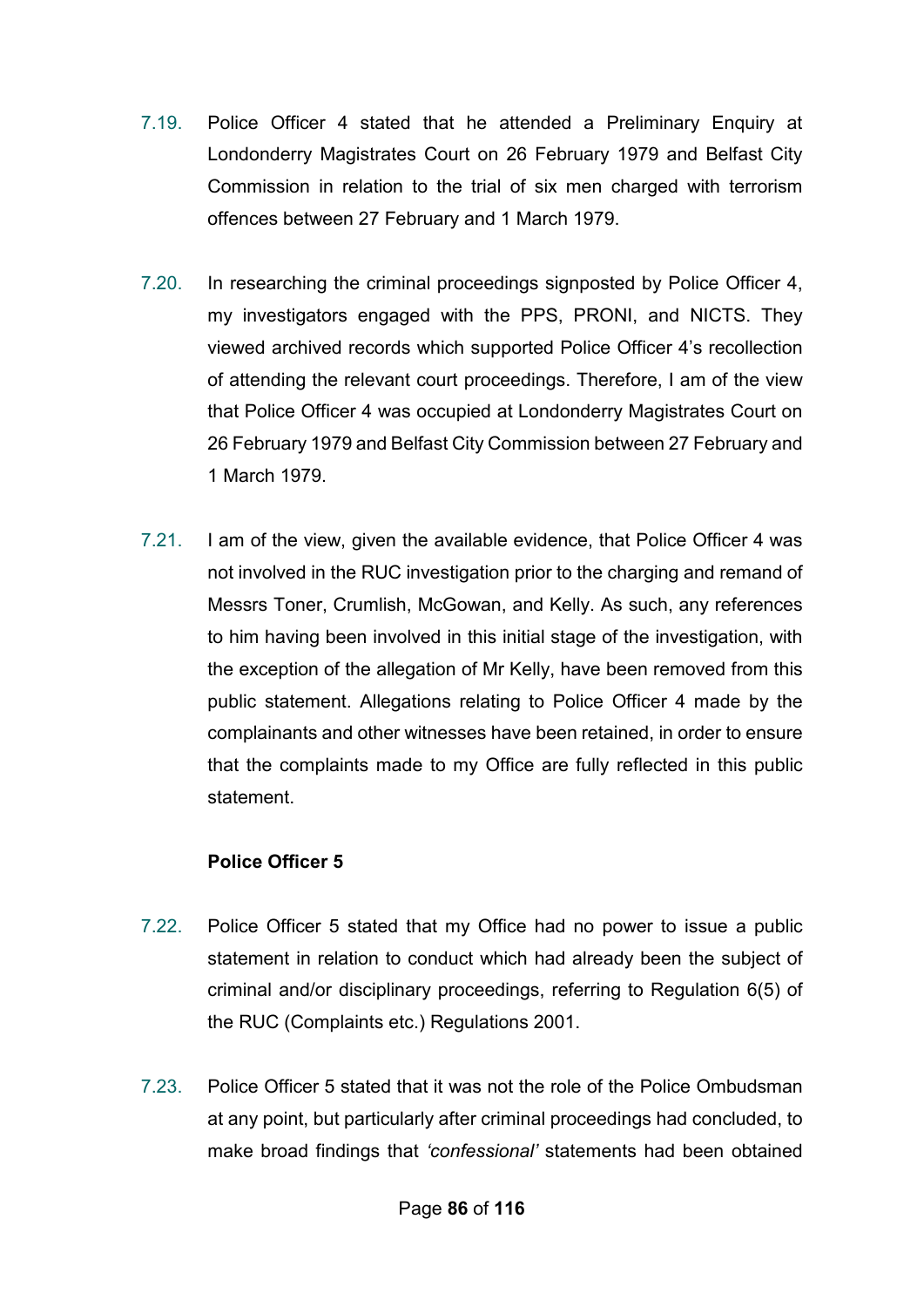involuntarily and within a *'coercive atmosphere.'* He stated that this constituted a finding of criminal or disciplinary wrongdoing which was *'ultra vires.'*

- 7.24. Police Officer 5 stated that there was no requirement, under the Judges' Rules, for the complainants to have been accompanied by a solicitor during their time in police custody. He stated that none of the complainants ever asked him could they speak to a solicitor. Police Officer 5 stated that the four complainants were not entitled to special measures under the Judges' Rules as they were all aged over 17 years of age.
- 7.25. Police Officer 5 stated that the complainants were medically examined on a number of occasions, but no physical injuries were identified. Police Officer 5 asserted that the complainants made no allegations of illtreatment during their detention periods. Police Officer 5 referred to a medical examination of Mr Toner on 1 March 1979, during which Mr Toner informed a police doctor that he was being treated well. Subsequent allegations made by the four complainants had been subject to an extensive RUC Complaints and Discipline investigation.
- 7.26. Police Officer 5 stated that Linguistics Experts 1 and 2 only made adverse findings in relation to four of the 21 *'confessional'* statements. Police Officer 5 stated that Expert 1 prefixed his concluding comments as *'suggestions'* as opposed to findings. He stated that Expert 1 had concluded that there was no evidence to support claims that Statements A and C were not authentic records. He stated that ESDA testing had confirmed that the statements were written in the correct time sequence.
- 7.27. Police Officer 5 stated that linguistics evidence, which suggested statements were not produced independently of one another, did not indicate that they had not been obtained voluntarily or that they were not true accounts.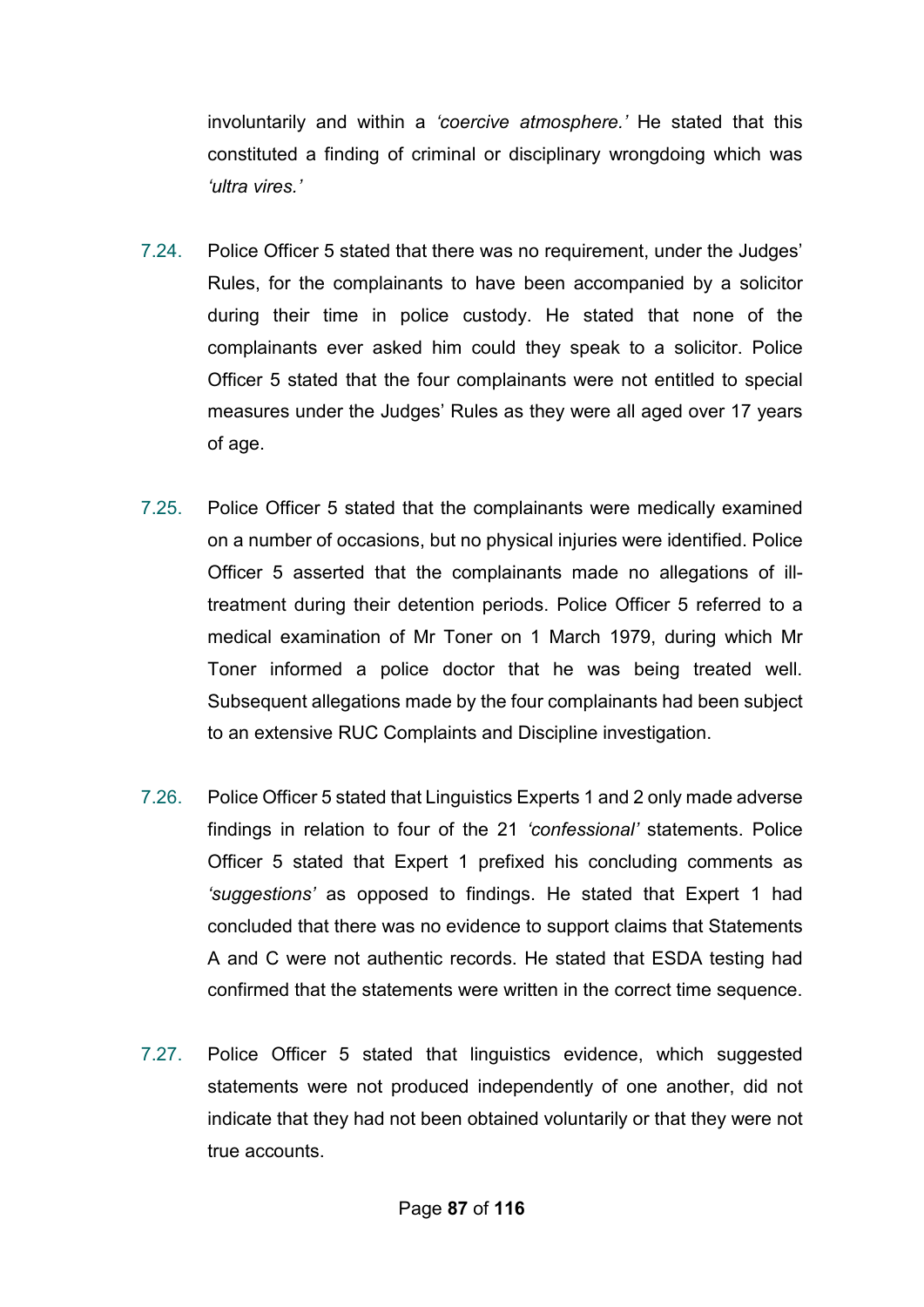- 7.28. He stated that he was interviewed by my investigators 33 years after the interviews of Messrs Toner, Crumlish, McGowan, and Kelly. He stated that my investigators could not locate all the relevant RUC interview records. He denied that police officers told Messrs McGowan and Kelly what to put in their statements, adding that they were written in their own hand. He referred to his interview with my investigators where he stated *that 'it has to be their words but at the same time you do confer.'* He stated that Interviewing Officers would have sought clarification from the individual writing the statement.
- 7.29. Police Officer 5 stated that RUC records evidenced that Mr McGowan asked to speak to Mr Kelly and also read his relevant statement regarding a punishment shooting. He stated that it would not have been a breach of the Judges' Rules for statements of co-accused to have been shown, or put to each other, or for them to speak to each other. Expert 1 had stated that this could explain the similarities in the two statements.
- 7.30. Police Officer 5 stated that concerns regarding the recording of three statements from Mr Kelly during an interview on 1 March 1979 were not put to him, when he was interviewed by my investigators. Police Officer 5 stated that my Office should have in its possession a statement from him referring to the recording of these statements from Mr Kelly during the relevant interview. He stated that any conclusions reached by Experts 1 and 2, that did not relate specifically to linguistics, were *'opinion'* and not evidence.
- 7.31. Police Officer 5 stated that Expert 2, in his relevant report, raised concerns about the language used in Statement B. Expert 2 stated that it was written in the third-person narrative, as opposed to first-person. Expert 2 stated that this indicated *'clear evidence of intervention in the statement by the interviewing officer.'*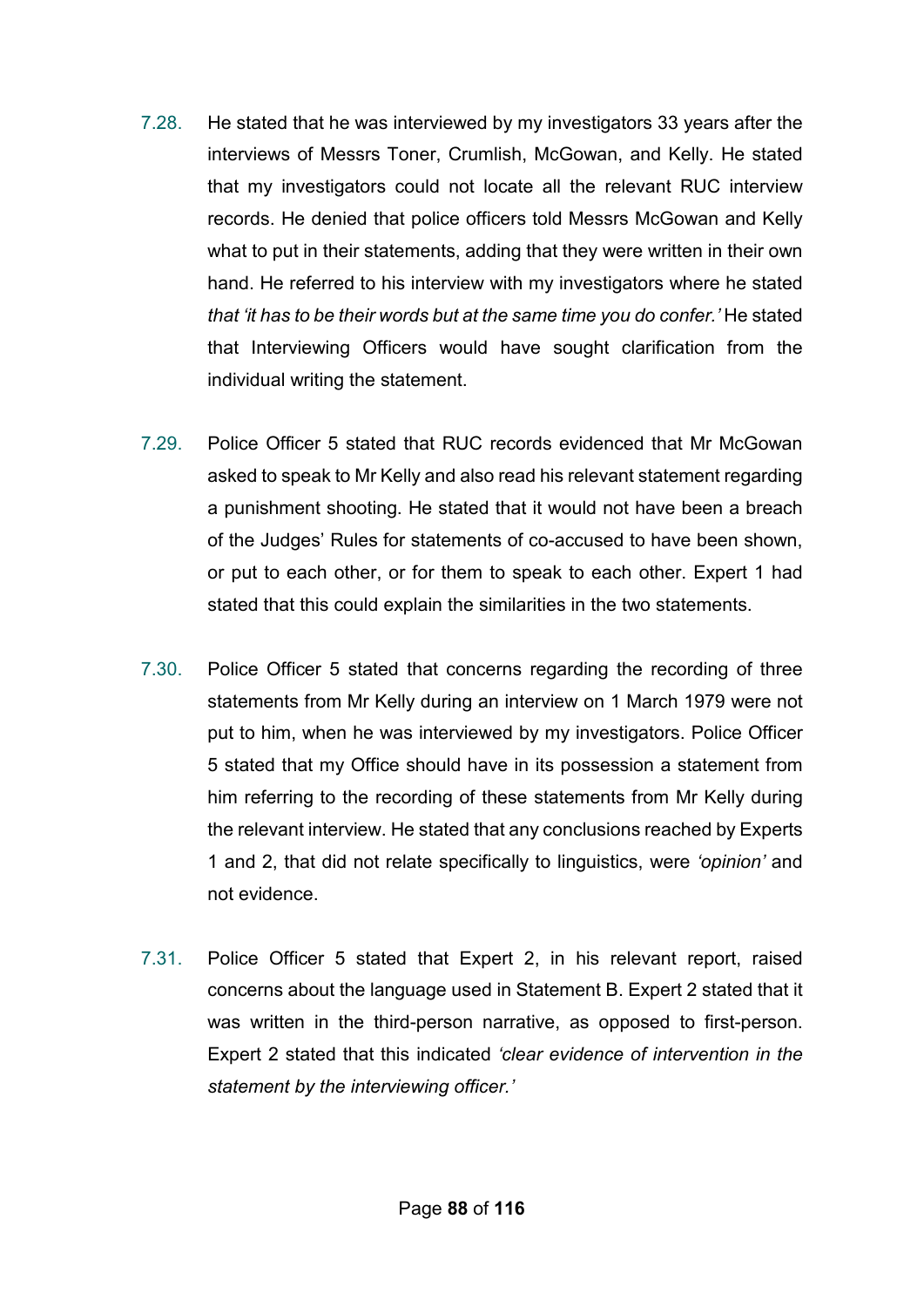- 7.32. Police Officer 5 stated that this was a *'major factual error'* by Expert 2. He stated that Statement B contained no third-person narrative, but was written in the first-person. He stated that Expert 2 appeared to have been erroneously referring to Police Officer 5's statement, as opposed to the statement of Mr McGowan. He stated that this finding of Expert 2 was mistaken and could not be included in the public statement. Police Officer 5 added that observations made by Expert 2 in his report regarding the *'unlikely formality'* of the language in this statement were suppositions, incomplete, and beyond what had been asked of him.
- 7.33. Police Officer 5 stated that he could be identified from one section of the public statement through a process of *'jigsaw identification.'* Police Officer 5 stated that the recommendations made in the file of evidence submitted by my Office to the PPS should be included in the public statement. He asked why the PPS prosecution did not proceed and whether it was correct that Mr McGowan was recorded as saying that the alleged abuse had not been physical. I have carefully considered the representations made by Police Officer 5 through his solicitor and have responded in detail in respect of the issues of vires and alleged reputational damage. Where appropriate, I have addressed his comments on evidential issues in the relevant chapters of the public statement. I can confirm that my Office recommended to the PPS that no police officer be prosecuted in respect of the allegations made by Messrs Toner, Crumlish, McGowan, and Kelly.

### **Police Officer 6**

 7.34. Police Officer 6 stated that the extracts of the public statement forwarded for his consideration were *'full of innuendo and totally void of any evidence.'* He stated that none of the complainants asked to speak to a solicitor and, if they had, this request would have been facilitated.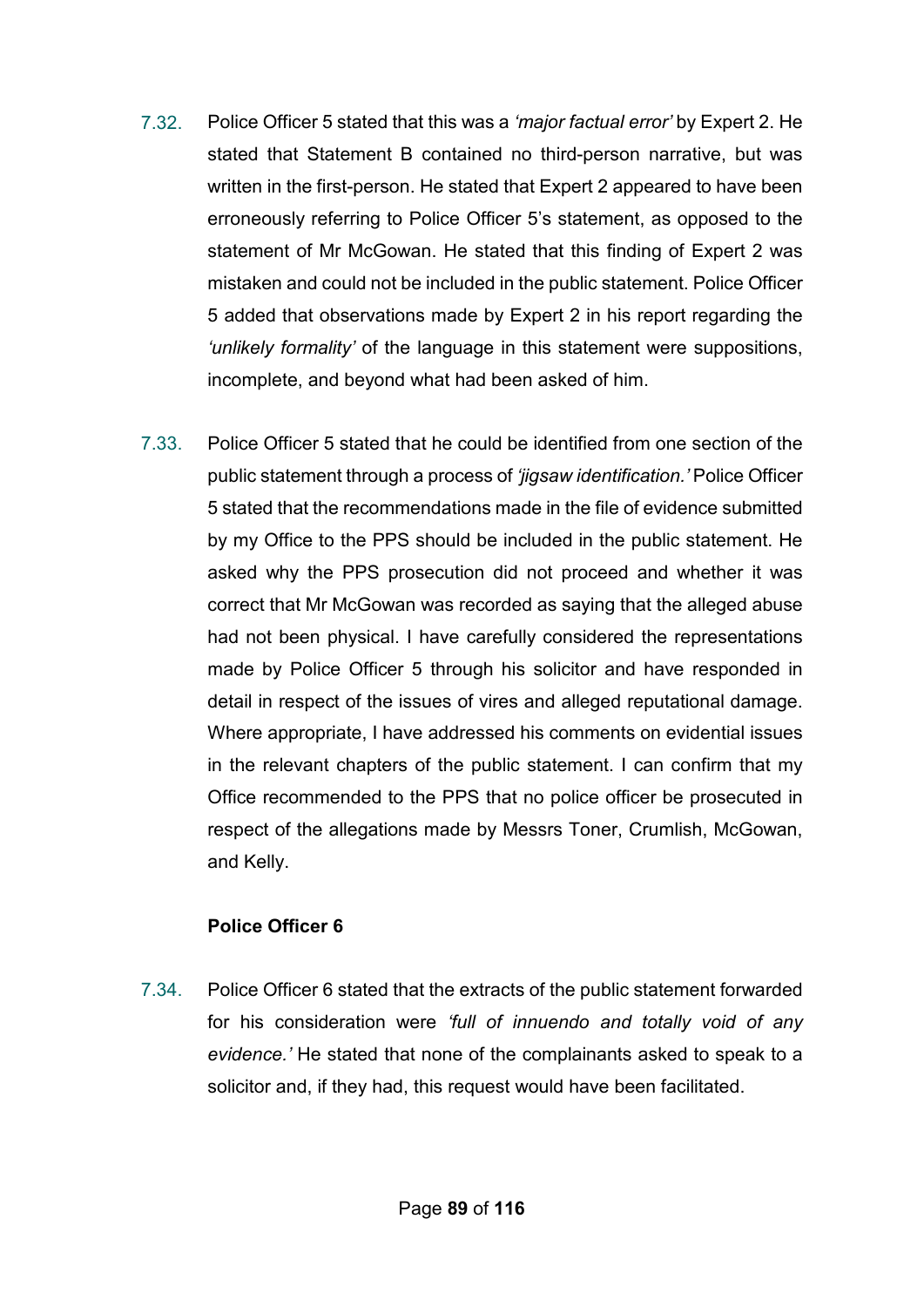- 7.35. He stated that the *'opinion'* of the linguistics experts was not evidence. Police Officer 6 contended that the experts' reports had not been challenged in a court and should, therefore, not have been accepted by my Office. Police Officer 6 stated that the public statement suggested that he and his colleagues were guilty of criminal offences. He asserted that the complainants only made allegations in 1979 after they had spoken to their solicitors, and he believed that there was no evidence to support their allegations of ill-treatment.
- 7.36. Police Officer 6 stated that Mr McGowan had allegedly informed a member of the PPS that he was not physically harmed during his relevant RUC interviews, but was subjected to mental abuse. Police Officer 6 asked how Mr McGowan could be believed, in light of previous allegations of physical ill-treatment/assault he had made.

### **Summary**

- 7.37. I have carefully considered the issues and concerns of Police Officers 1, 4, 5, and 6 and responded to them in writing. I have incorporated them, where I believe it appropriate, within the body of this public statement as procedural justice requires. I believe that the contents of this public statement accurately reflect the Police Ombudsman investigation of the complaints of Messrs Toner, Crumlish, McGowan, and Kelly. The views I have expressed in relation to the conduct of police officers within this public statement are based on evidence and other information, gathered during the course of this investigation. I am satisfied that I have the power to publish this statement on the investigation into these complaints pursuant to section 62 of the 1998 Act.
- 7.38. In broad terms, my responses to Police Officers 1, 4, 5, and 6 addressed the issues of whether or not the Police Ombudsman's process had been conducted in accordance with the 1998 Act, the ECHR, and the *Hawthorne and White* Court of Appeal judgment. I do not concede that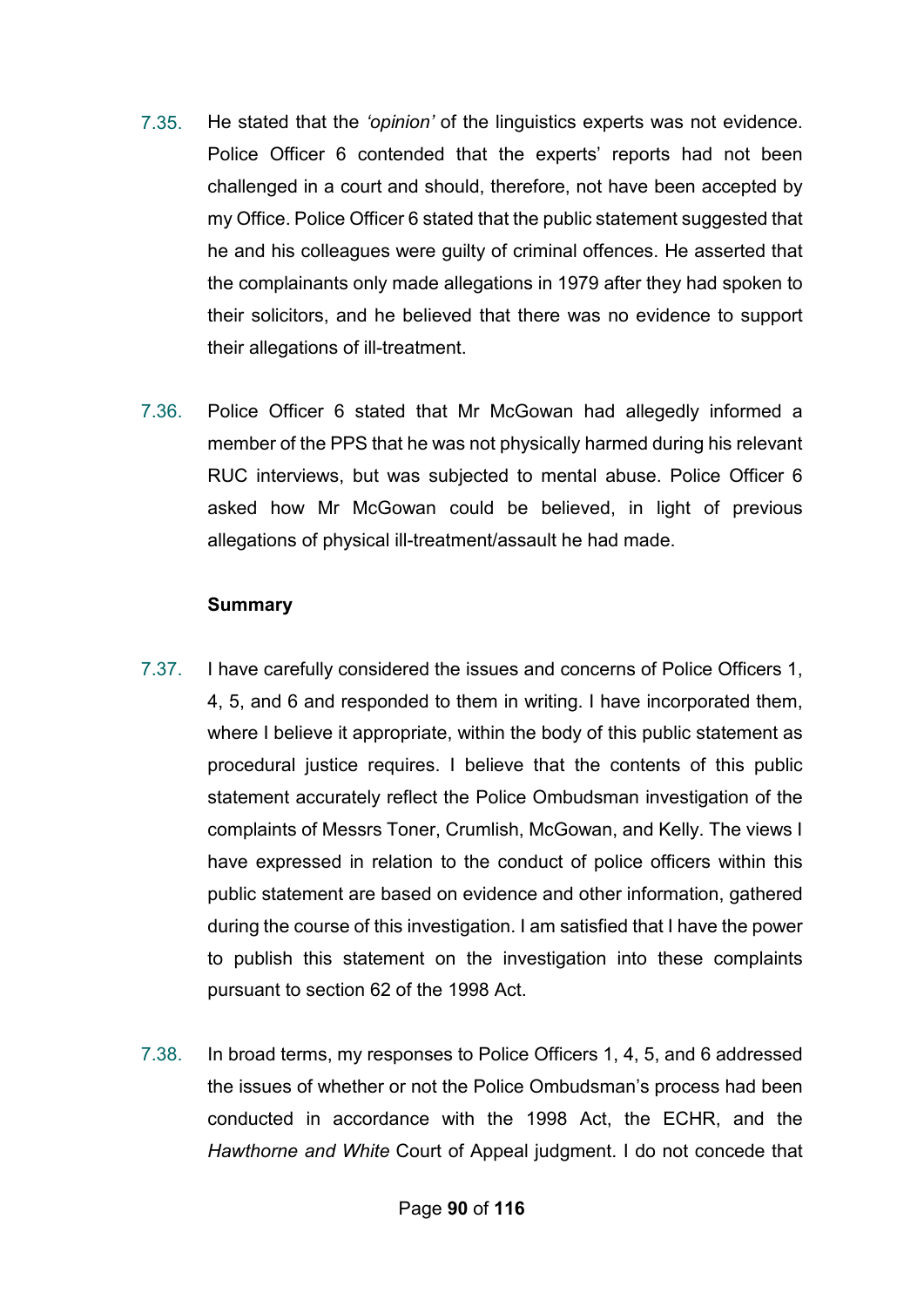by publishing this statement I am acting beyond my legal authority. Neither do I concede any procedural unfairness, given the steps taken to provide both PSNI and the relevant retired police officers with an opportunity to comment on my draft public statement.

 7.39. I would like to thank Police Officers 1, 4, 5, and 6 for bringing these matters to my attention. At every stage my investigators have sought to engage with former police officers in order to understand the environment within which they investigated serious crime. I accept that former RUC officers faced significant challenges and pressures. I have also sought to obtain and review the relevant legislation, standards, and guidance that existed in order to understand policing procedures and policies at the time. I believe that this has resulted in a fair and impartial investigation, underpinned by evidence-based conclusions.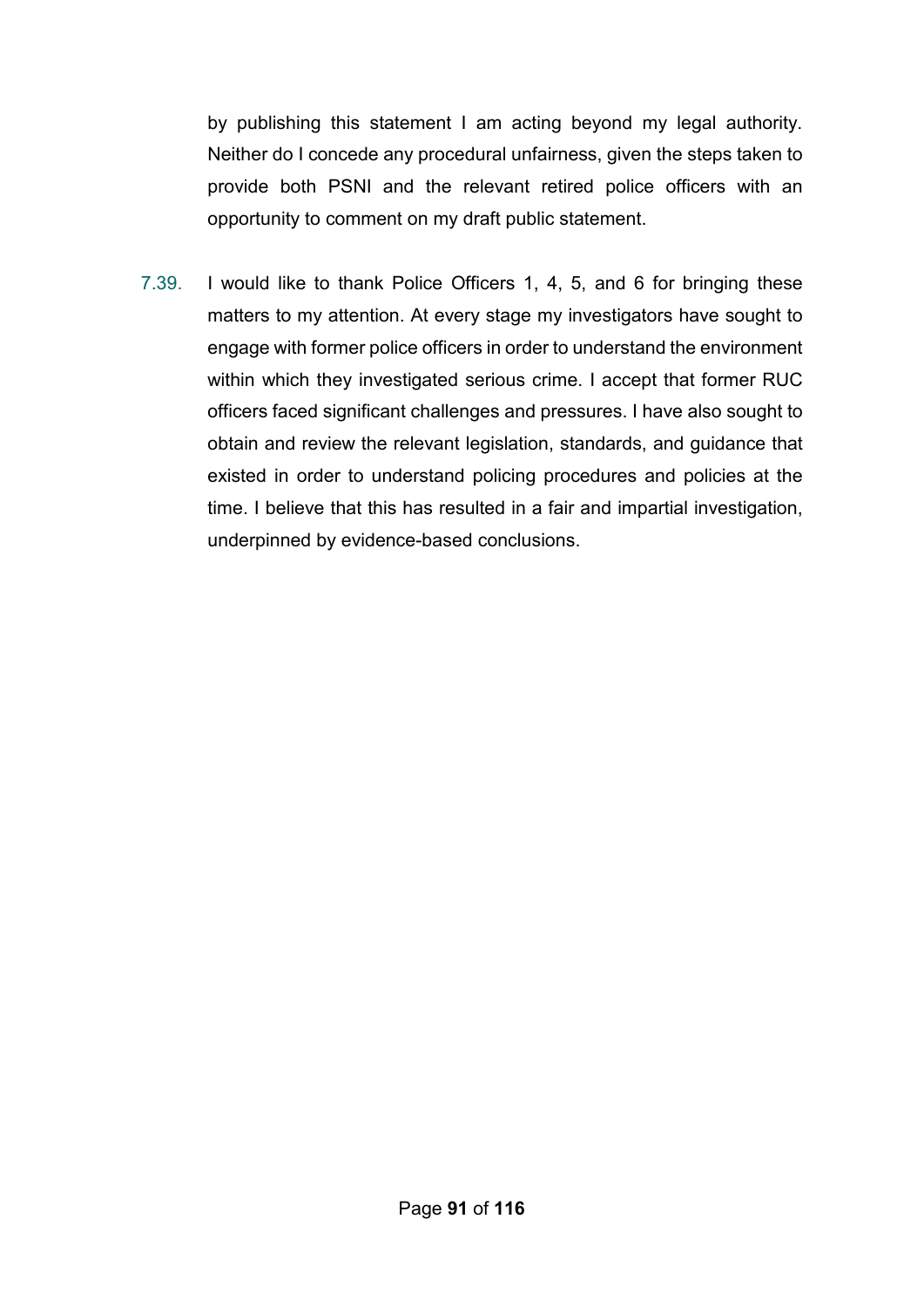# **8.0 Conclusions**

- 8.1. My role as Police Ombudsman is set out clearly in Part VII of the 1998 Act. In the Court of Appeal judgment in *Re Hawthorne and White's application*[48](#page-92-0) the Court ruled that the Police Ombudsman has no role in adjudicating on a complaint of criminality or misconduct of a police officer. The Court held that the decisions and determinations of these issues are a matter for the PPS and criminal courts in relation to allegations of criminality.
- 8.2. In this instance my predecessor, Dr Maguire, forwarded a file of evidence to the PPS. This related to ten former police officers identified as having been involved in the interviews of Messrs Toner, Crumlish, McGowan, and Kelly at Strand Road RUC Station between 26 February 1979 and 1 March 1979. The PPS, having considered the evidence contained within the file, directed that Police Officers 5 and 6 be prosecuted for the offence of Perverting the Course of Public Justice. These charges were later withdrawn for reasons outlined in Chapter 5 of this public statement. The main purpose of this public statement, therefore, is to address those complaints made by Messrs Toner, Crumlish, McGowan, and Kelly which I am permitted to investigate under the 1998 Act and related regulations.
- 8.3. In accordance with my statutory functions under the 1998 Act, I am also obliged to consider the question of disciplinary proceedings. However, due to relevant police officers being retired, a misconduct investigation is not possible. This would normally include a misconduct interview where the relevant police officers would be asked to account for their decisions

<span id="page-92-0"></span><sup>&</sup>lt;u>.</u> <sup>48</sup> *Re Hawthorne and White's Application for Judicial Review. NICA [2020] 33.*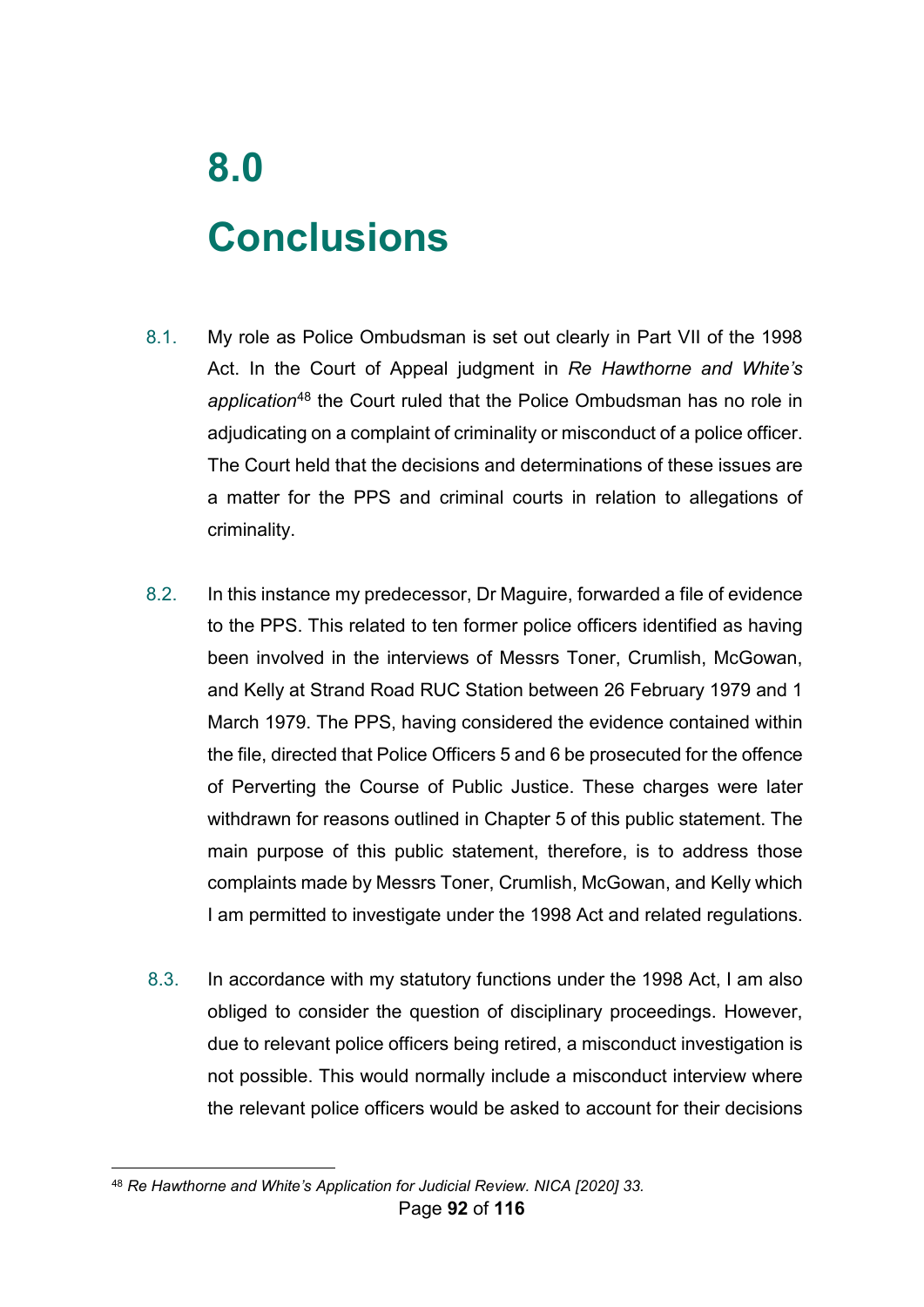and actions after a misconduct caution. As stated by the Court of Appeal, it is not my role to determine whether or not police officers are guilty of misconduct. That is a matter for PSNI's Professional Standards Department (PSD) and the relevant police disciplinary panel in respect of serving police officers.

- 8.4. The investigation of complaints about historical matters is challenging due to the passage of time and unavailability of relevant witnesses and documentation. However, in this investigation, considerable evidence was gathered. This included original police documentation, witness statements, and other material within the public domain. Independent expert evidence was also obtained. I am unable to compel former police officers to assist investigations in a witness capacity. However, a number of former police officers co-operated with my investigation. I am grateful for their assistance.
- 8.5. I am mindful of the context within which the original investigation was conducted and the law and standards that existed in 1979, particularly relating to the arrest, detention, and interviewing of suspects. These differed greatly from what is in place today. The Home Office Guidance, Judges' Rules, and Administrative Directions were superseded in 1989 by the introduction of the Police and Criminal Evidence (Northern Ireland) Order 1989 (PACE) and related Codes of Practice. These set out clearly the current rights of detained individuals and the standards expected of police officers involved in the detention and interviewing process.
- 8.6. Messrs Toner, Crumlish, McGowan, and Kelly complained that police officers who interviewed them were guilty of Perversion of the Course of Public Justice. They each made a number of specific allegations relating to their arrests and detentions at Strand Road RUC Station between 26 February and 1 March 1979. These can be summarised as follows: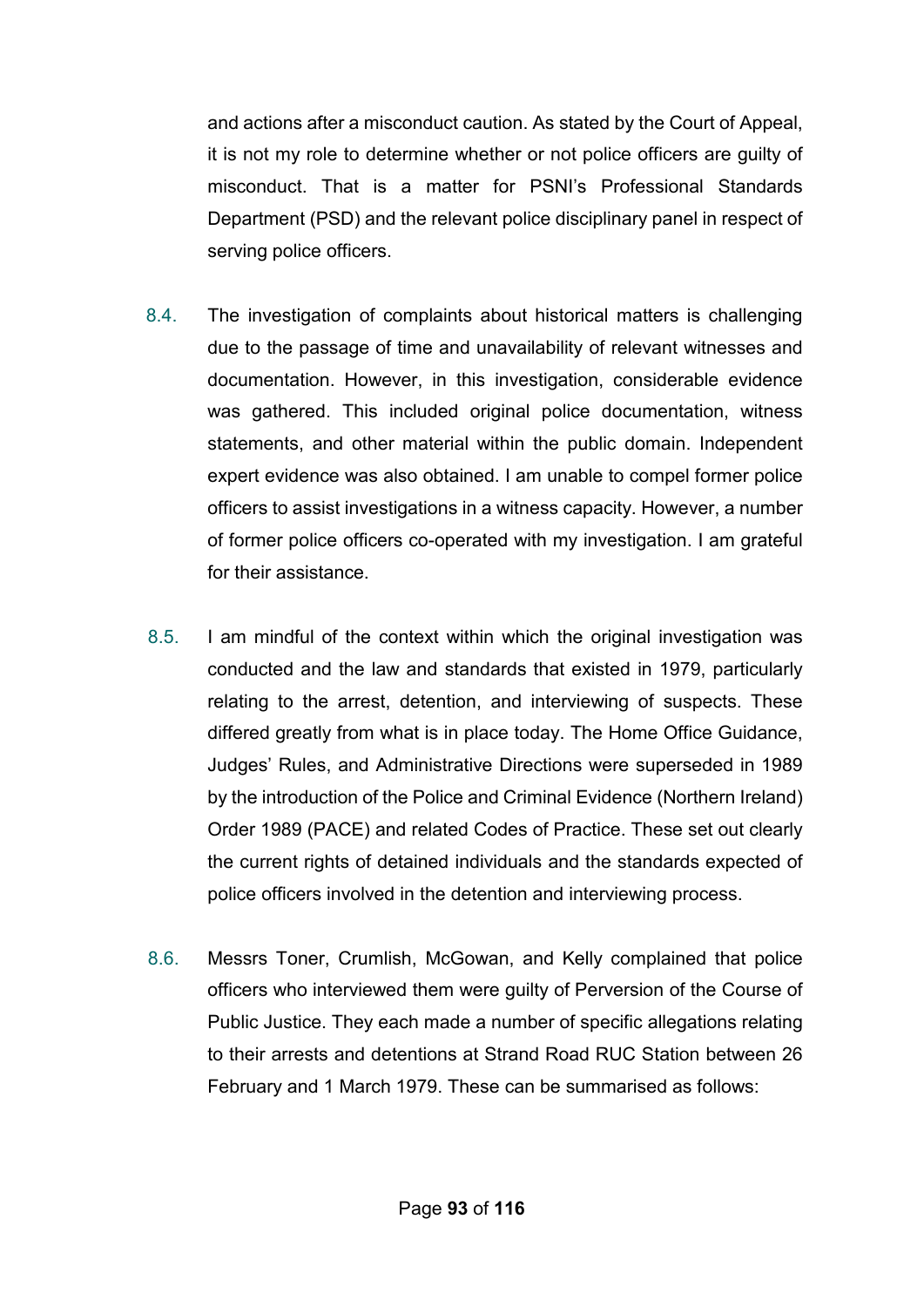- I. That they were subjected to ill-treatment, including physical and mental abuse, during their time in police custody;
- II. That they were threatened and told that members of their family would come to harm if they did not make statements admitting their guilt;
- III. That they were not allowed access to a solicitor or family member;
- IV. That their statements were fabricated and obtained by oppressive and coercive means;
- V. That the only evidence against them were the fabricated statements;
- VI. That they only agreed to make statements as they were frightened and wanted to be released from custody;
- VII. That their arrests and detentions were unlawful;
- VIII. That the actions of police forced them to flee Northern Ireland and deprived them of a family life; and
	- IX. That there were also concerns about how police treated alibi witnesses.

## **That they were subjected to ill-treatment, including physical and mental abuse, during their time in police custody**

8.7. All four complaints were accepted for investigation under section 52 of the 1998 Act. The RUC (Complaints etc) Regulations 2001 (the 2001 Regulations) permit the Police Ombudsman to investigate public complaints which are outside the 12 month time limit after the alleged conduct, if they *'should be investigated because of the gravity of the matter or the exceptional circumstances.'* The former Police Ombudsman, Nuala O'Loan, determined that the complaints made by Messrs Toner, Crumlish, McGowan, and Kelly met this *'grave or exceptional'* definition, given the serious nature of the allegations being made.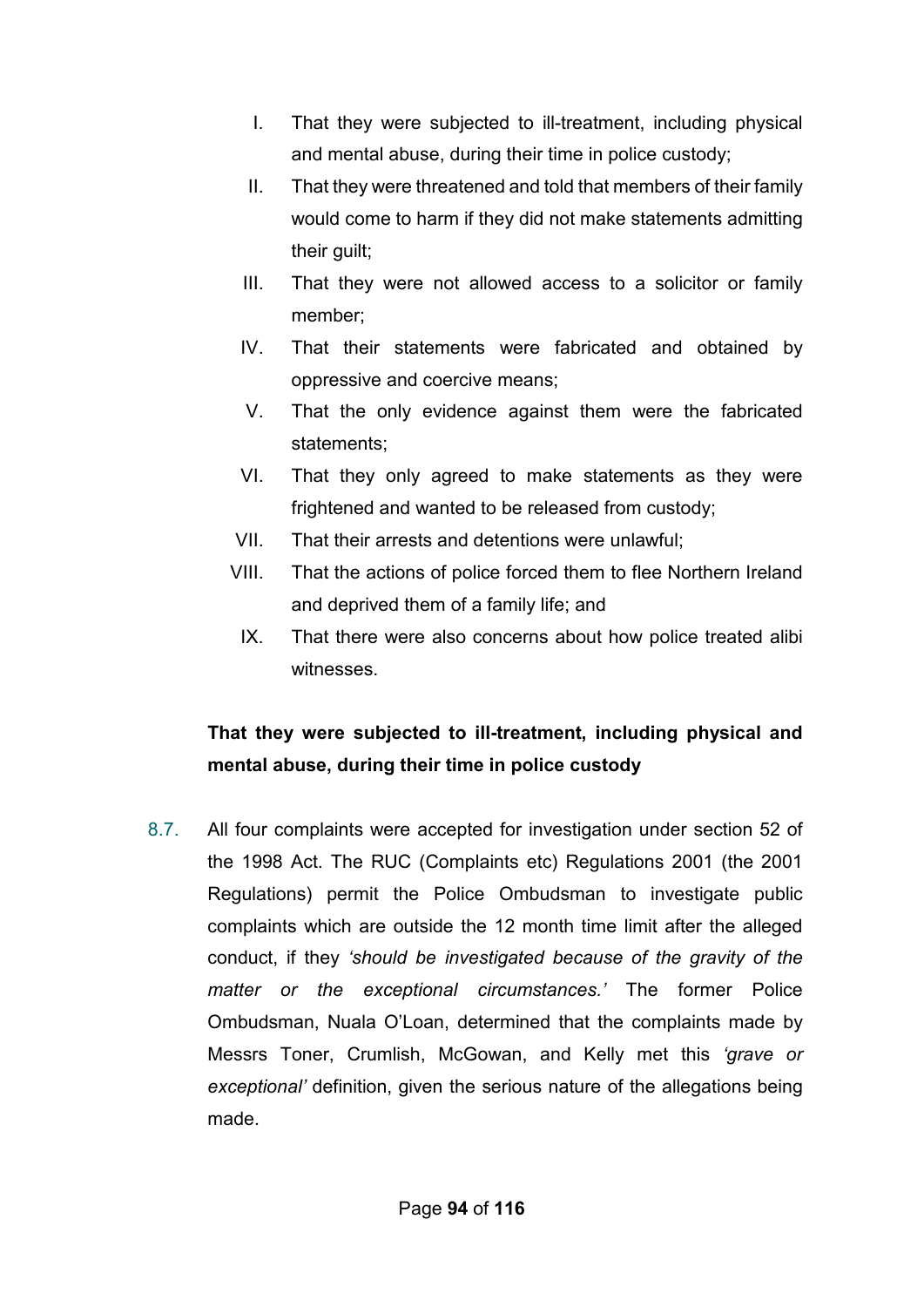- 8.8. Regulation 6 of the 2001 Regulations also provides that complaints received under section 52 of the 1998 Act can only be considered if *'the complaint has not otherwise been investigated by the police.'* This Office cannot, therefore, investigate the physical ill-treatment/assault allegations made by Messrs Toner, Crumlish, McGowan, and Kelly in March 1979 as they were investigated at that time by the RUC's Complaints and Discipline Branch. A file of evidence was forwarded to the then DPP who directed 'No Prosecution' against any police officer subject to investigation. No disciplinary action was taken against any police officer subject to investigation.
- 8.9. Gerard Kelly alleged that Police Officer 4 was present in an interview room when some of the ill-treatment/assaults were taking place, although he was not personally involved. Mr Kelly stated that Police Officer 4 appeared to be in charge.
- 8.10 During the course of this investigation, my investigators engaged with Police Officer 4. He denied being involved in the interview process and stated that he only became involved in the RUC investigation after the four complainants had been charged and remanded in Crumlin Road Gaol.
- 8.11. My investigators reviewed the available police documentation and could find no reference to Police Officer 4 having been involved in the relevant interview process at Strand Road RUC Station. Further, there was no record of him having been subject to the RUC Complaints and Discipline investigation into allegations of physical ill-treatment/assault.
- 8.12. In response to the 'Maxwellisation' process, Police Officer 4 robustly denied any involvement in the relevant interviews and offered evidence to support his assertion that he was not present during them.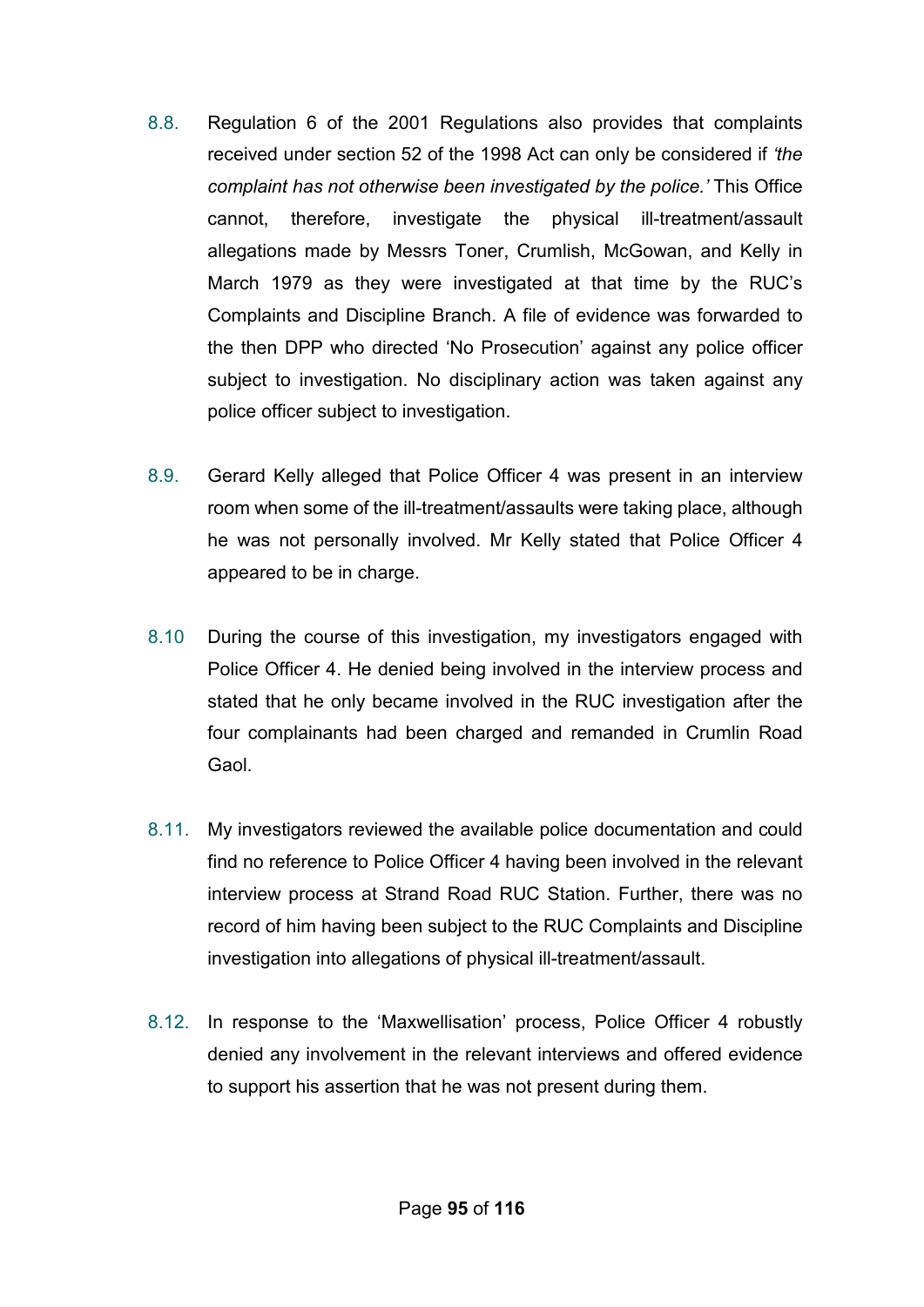- 8.13. My Senior Director of Investigations engaged directly with Police Officer 4 in relation to matters raised by him during the *'Maxwellisation'* process. Specifically, Police Officer 4 explained that during the period of detention and interviews of Messrs Toner, Crumlish, McGowan, and Kelly at Strand Road RUC Station he had been occupied attending court proceedings and was not involved, in any way, in the planning, arrests, detention, or supervision of the complainants.
- 8.14. Police Officer 4 stated that he attended a Preliminary Enquiry at Londonderry Magistrates Court on 26 February 1979. He then attended Belfast City Commission in relation to the trial of six men charged with terrorism offences between 27 February and 1 March 1979.
- 8.15. In researching the criminal proceedings highlighted by Police Officer 4, my investigators engaged with the PPS, PRONI, and NICTS. They viewed archived records which supported Police Officer 4's recollection of attending the relevant court proceedings. Therefore, I am of the view that Police Officer 4 was occupied at Londonderry Magistrates Court on 26 February 1979 and Belfast City Commission between 27 February and 1 March 1979.
- 8.16. I am of the view, given the available evidence, that Police Officer 4 was not involved in the RUC investigation prior to the charging and remand of Messrs Toner, Crumlish, McGowan, and Kelly.

# **That they were threatened and told that members of their family would come to harm if they did not make statements admitting their guilt**

8.17. My investigators interviewed ten police officers under criminal caution, who all denied these allegations. There were no CCTV cameras or witness evidence to support or refute the allegations of Messrs Toner, Crumlish, McGowan, and Kelly. This investigation established that,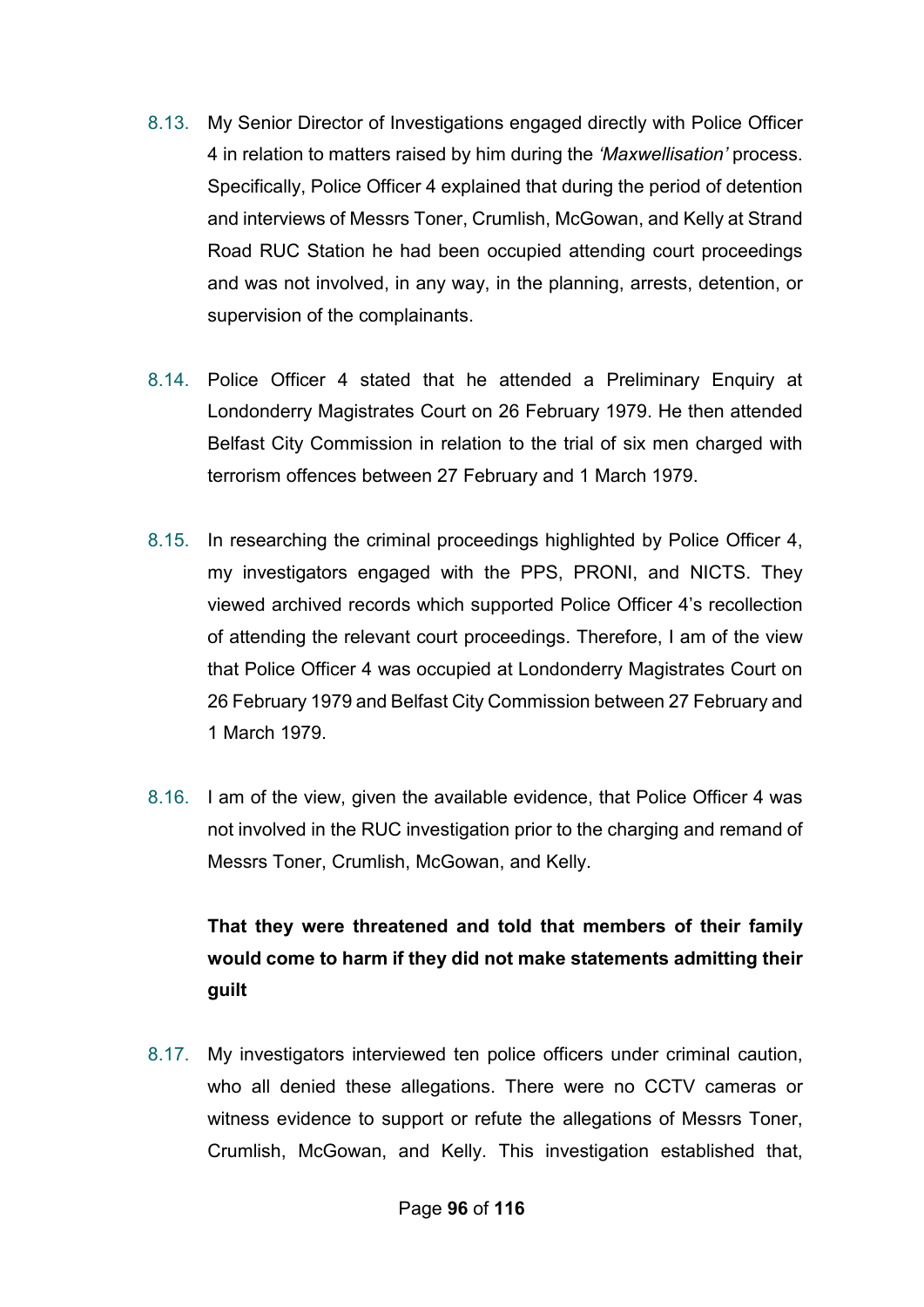although cameras had been introduced in some custody suites in Northern Ireland by then, they were for monitoring purposes only and did not record footage. My investigators were unable to establish if there were CCTV cameras in interview rooms at Strand Road RUC Station in 1979. Custody staff interviewed by my investigators stated that they did not witness the complainants being mistreated. Given the conflicting evidence, I am unable to conclude on these specific allegations.

### **That they were not allowed access to a solicitor or family member**

- 8.18. Michael Toner stated that he was permitted access to a solicitor only after he was charged. He was allowed a brief visit from his father after he had signed *'confessional'* statements. Stephen Crumlish also stated that he was denied the right to legal representation and advice, but was permitted to see his parents. Gerald McGowan stated that he asked to see a solicitor but was told this would not be allowed until he signed a statement. In fact, he was not permitted access to a solicitor until after he was charged. Gerard Kelly stated that he was not informed of his rights or told that he could see a solicitor.
- 8.19. My investigators reviewed all the available custody documentation. This indicated that none of the four complainants received a visit from a solicitor until after they had been charged with the murder of Lieutenant Kirby and the punishment shootings.
- 8.20. In 1979, the conduct of RUC officers was guided by the 1964 *'Judges' Rules and Administrative Directions to the Police'* contained in Home Office Guidance introduced in Northern Ireland in October 1976. One of the five core principles contained within the Rules was *'That every person at any stage of an investigation should be able to communicate and to consult privately with a solicitor. This is so, even if he is in custody provided that in such a case no unreasonable delay or hindrance is*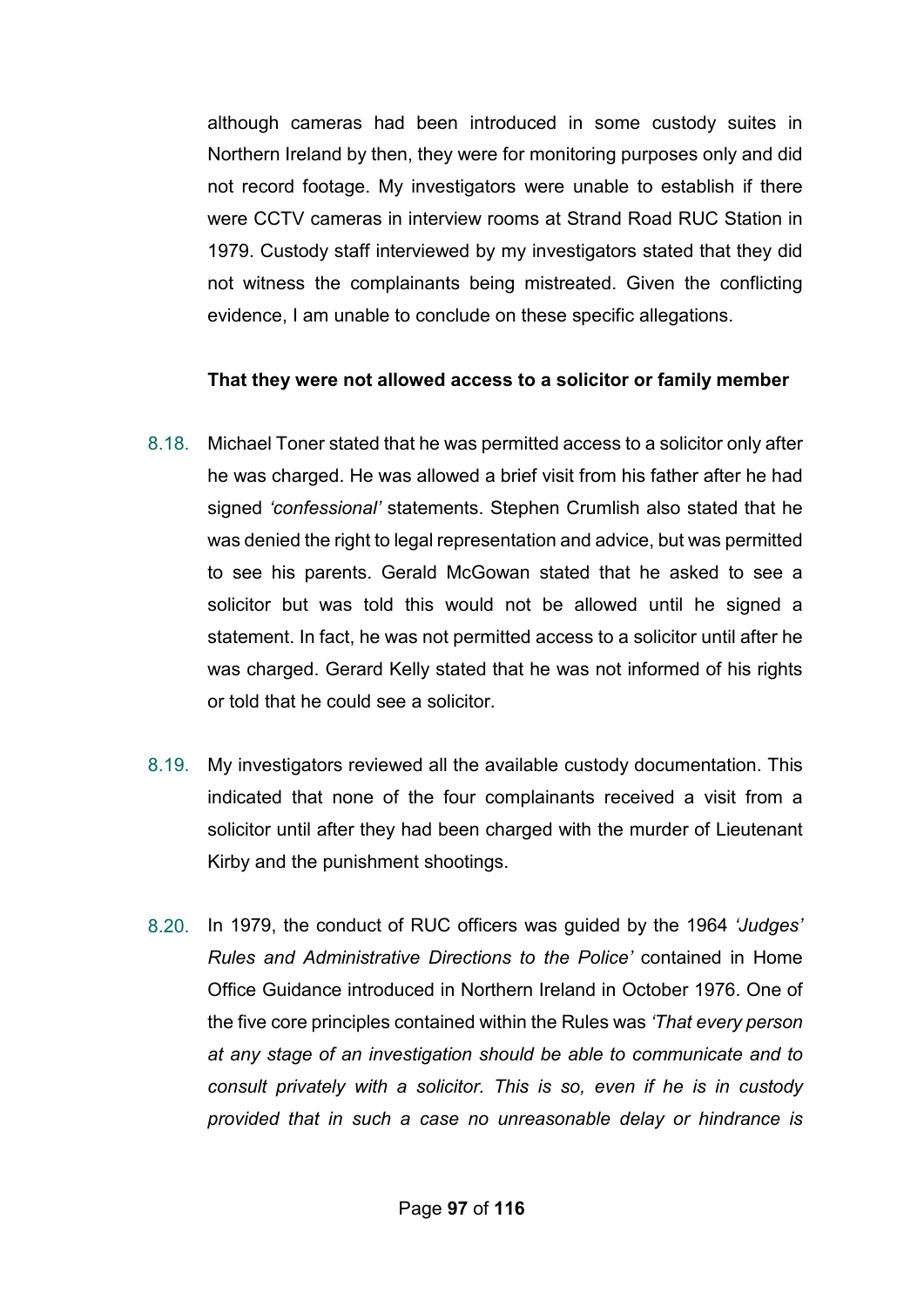*caused to the processes of investigation or the administration of justice by him doing so.'*

- 8.21. Appendix B of the Rules, titled *'Administrative Directions on Interrogation and the Taking of Statements*' continued that *'A person in custody should be allowed to speak on the telephone to his solicitor or to his friends provided that no hindrance is reasonably likely to be caused to the processes of investigation, or the administration of justice.'* The Administrative Directions also directed that those in custody should be informed of their right to speak with a solicitor, and that notices highlighting such rights '*should be displayed at convenient and conspicuous places at police stations and the attention of persons in custody should be drawn to these notices*.'
- 8.22. My investigators reviewed the available police documentation regarding this matter and there was no recorded rationale for Messrs Toner, Crumlish, McGowan, and Kelly being denied access to legal advice. In particular, there was no record of any consideration given to whether access to a solicitor would have delayed or hindered the police investigation. The Judges' Rules and Administrative Directions were part of Home Office guidance. There was no legal obligation imposed on police to allow arrested persons legal representation. However, I am of the view that police failed to comply with Home Office guidance in this respect, in that legal representation to protect the interests of Messrs Toner, Crumlish, McGowan, and Kelly was not offered to them during their lengthy periods of detention. There is no evidence of any consideration by police that allowing access to legal representation would have delayed or hindered the police investigation. Therefore, is my view that the failure to provide the four young men with legal representation was in breach of Home Office guidance.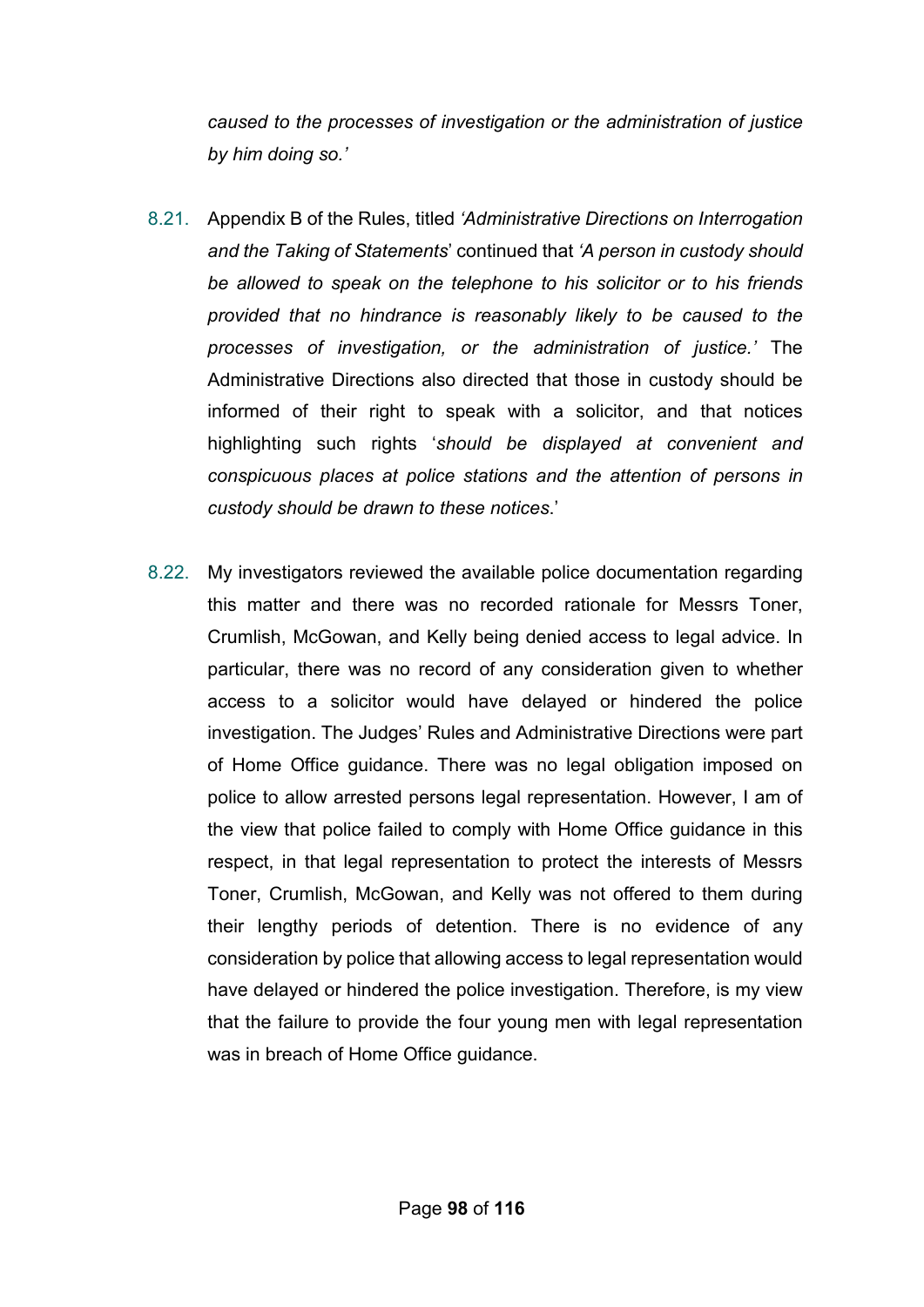**That their statements were fabricated and obtained by oppressive and coercive means**

## **That the only evidence against them was fabricated statements**

## **That they only agreed to make statements as they were frightened and wanted to be released from custody**

- 8.23. My investigators interviewed ten former police officers under criminal caution who all denied that they were involved in fabricating *'confessional'*  statements from Messrs Toner, Crumlish, McGowan, and Kelly. ESDA testing of relevant police documentation found nothing to suggest irregularities regarding the manner in which the statements were obtained.
- 8.24. However two linguistics experts, Experts 1 and 2, identified issues with four *'confessional'* statements made by Gerald McGowan (Statements B and D) and Gerard Kelly (Statements A and C). They concluded that Messrs McGowan and Kelly could not have made their statements independently of one another. Based on this evidence, the PPS directed that Police Officers 5 and 6 be prosecuted for the offence of Perverting the Course of Public Justice. These charges were later withdrawn for reasons detailed in Chapter 5 of this public statement.
- 8.25. It is not my role to determine if Messrs Toner, Crumlish, McGowan, and Kelly were involved in the murder of Lieutenant Kirby or the relevant punishment shootings. However, I accept the expert evidence that two statements signed by Mr Kelly and Mr McGowan in respect of the murder of Lieutenant Kirby were too similar to have been produced independently. Also, I accept that the expert evidence supports the allegation of Mr McGowan that police told him what to put in his statement.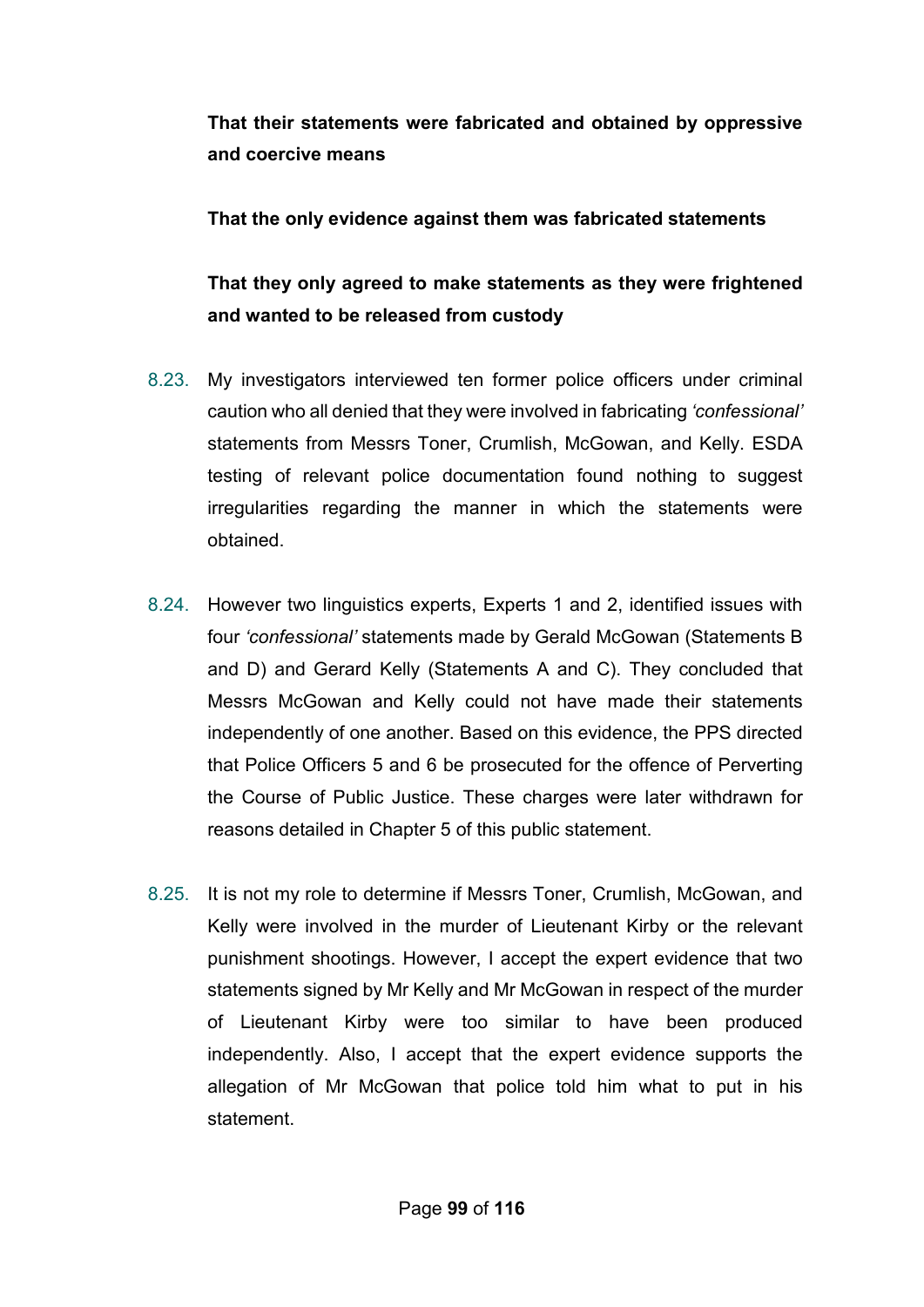- 8.26. Further, I accept the expert evidence that two statements signed by Mr Kelly and Mr McGowan, confessing their role in the punishment shooting on 18 February 1979, were also too similar to have been produced independently. I also accept that the expert evidence supports the allegations of Mr Kelly and Mr McGowan that they were told by police officers what to put in their statements. Expert 2 concluded that there was '*clear evidence of intervention*' which '*cast serious doubt on the independence of the statements and on irregularities in the reporting of them.'*
- 8.27. I have accepted the evidence of Expert 1 and Expert 2 for the following reasons:
	- I. The experts are independent;
	- II. They possess expertise in the relevant area of linguistics;
	- III. Their evidence was to be used by the PPS in the failed criminal proceedings against Police Officers 5 and 6; and
	- IV. The error made by Expert 2 in his report did not undermine the other conclusions he reached.
- 8.28. The forensic linguistic experts did not reach similar conclusions in relation to the other 17 *'confessional statements.'*
- 8.29. It is my view, given the available evidence, that the statements from Messrs Toner, Crumlish, McGowan, and Kelly were obtained unfairly and were not *'voluntary'* in the sense described in the Judges' Rules because of the following:
	- I. The length of time that they were detained;
	- II. The timing of two of the four problematic statements, in that they were recorded in the early hours of the morning after protracted interviews, contrary to standards of the time;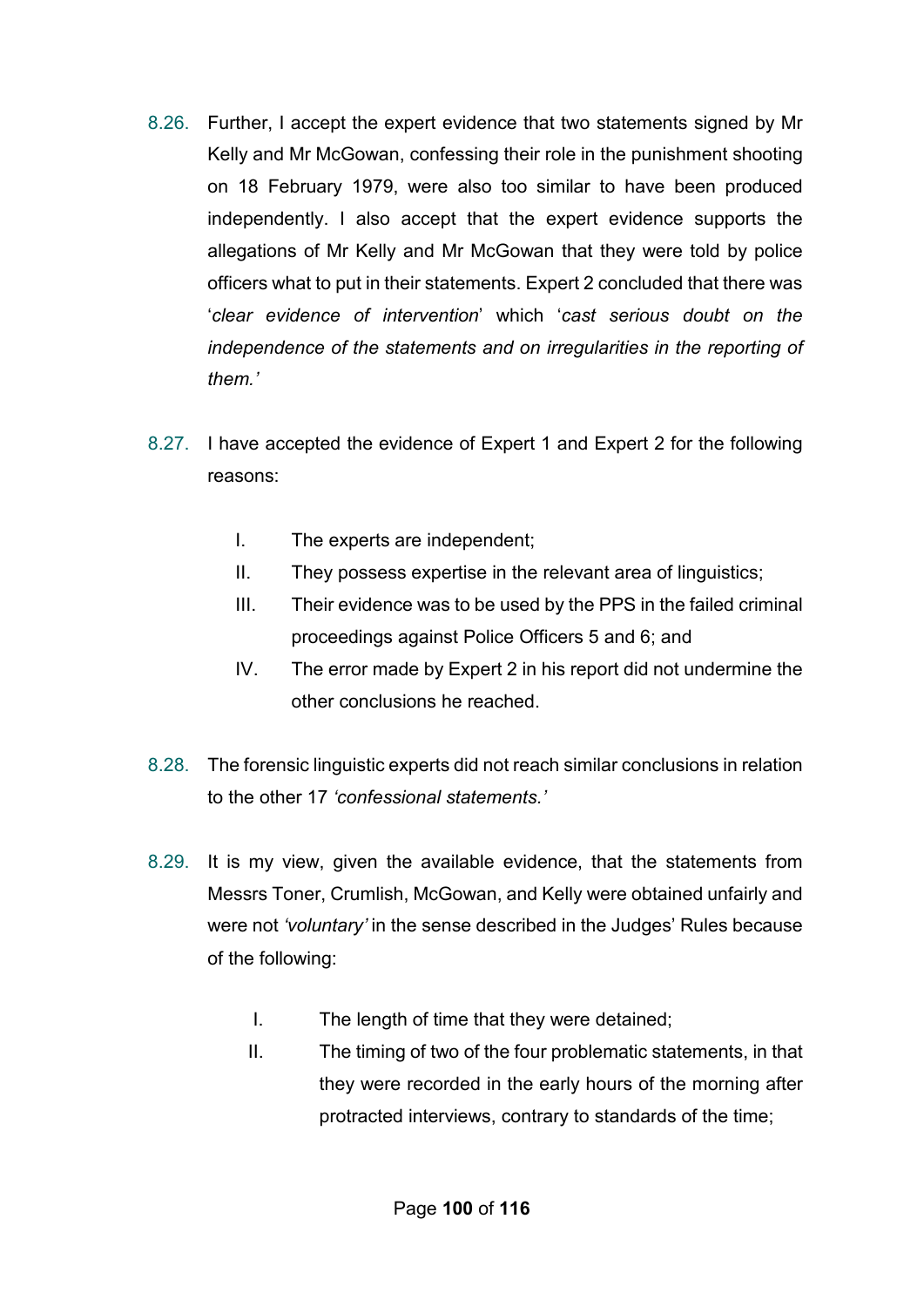- III. During detention, police arranged for Mr McGowan to speak with Mr Kelly. As a consequence of this, Mr Kelly made an admission. This interrogation method is not provided for in the Judges' Rules;
- IV. The *'immature age'* [49](#page-101-0) of the complainants;
- V. The failure to provide support to the complainants by providing access to a solicitor during their detentions; and
- VI. The statements were made by the complainants in order to secure their release from custody.

### **That their arrests and detentions were unlawful**

- 8.30. Messrs Toner, Crumlish, McGowan, and Kelly all alleged that their arrests and subsequent detentions were unlawful. Although I cannot reach a finding on the legality of arrests and detentions that is akin to a criminal adjudication, this investigation has established that Michael Toner and Stephen Crumlish were arrested on the basis of an anonymous telephone call received by police. Both were arrested under section 11 of the 1978 Act. I am unable to determine if these arrests were unlawful as that is a matter for a Court.
- 8.31. The information obtained during the interviews of Mr Toner and Mr Crumlish provided the basis for the suspicion to ground the arrests of Mr Kelly and Mr McGowan under section 11 of the 1978 Act. Again, I am unable to determine if these arrests were unlawful as that is a matter for a Court.
- 8.32. In respect of the detention of the complainants, I am unable to determine whether their initial and continued detentions were lawful as this

<span id="page-101-0"></span><sup>-</sup><sup>49</sup> As previously referred to in this public statement, the Judges' Rules dealt with particular aspects of police conduct which would have the power to render answers and statements inadmissible. In particular these included affording '*special procedures in the case of persons unfamiliar with the English language or of an immature age or feeble understanding*.' Whilst Messrs Toner, Crumlish, McGowan, and Kelly were not 'young people' as defined by the Children and Young Persons (Northern Ireland) Act 1964, they were aged 17 and 18 years old.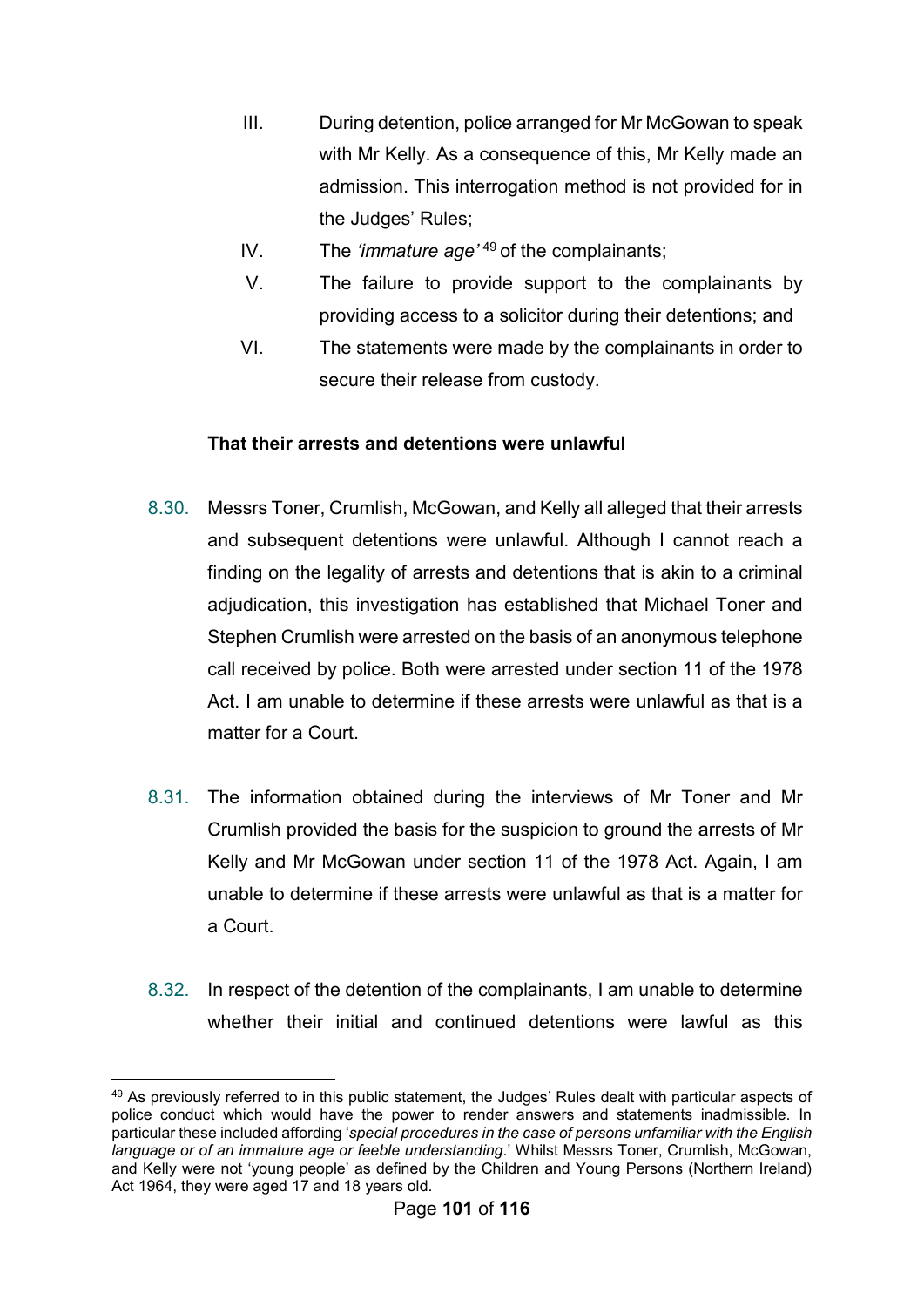ultimately is a matter for a Court. However, I am critical of the scheduling, timing, and duration of the detentions of these individuals given their *'immature age*.' Police also failed to provide them with an opportunity to request a solicitor in order to protect their interests.

## **That the actions of police forced them to flee Northern Ireland, depriving them of a family life**

8.33. Messrs Crumlish, Toner, McGowan, and Kelly stated that they had no option but to abscond to the Republic of Ireland in October 1980. They stated that they could not be guaranteed a fair trial, given police had obtained fabricated *'confessional'* statements from them. The decision to bring a prosecution, based solely on *'confessional'* statements, in circumstances when all four had complained about physical illtreatment/assault at Strand Road RUC Station was not made by police. It was the DPP's decision to proceed with the prosecution of the young men. I acknowledge that the police actions complained of set in train the prosecution process. However, I am unable to comment on the reasons why the DPP decided to prosecute, as this is outwith my statutory remit.

## **That there were also concerns about how police dealt with alibi witnesses**

- 8.34. The extensive nature of the alibi evidence has been referred to earlier in this public statement. Michael Toner and Gerald McGowan raised concerns with my Office regarding the manner in which police dealt with alibi witnesses provided by them. They alleged that police intimidated witnesses by accusing them of lying and threatened to prosecute them for perjury.
- 8.35. Michael Toner stated that an alibi witness provided by him, Person A, was threatened by Police Officer 4. He allegedly threatened to *'send Michael Toner away for 30 years,'* as well as Person A for *'telling lies.'* Person A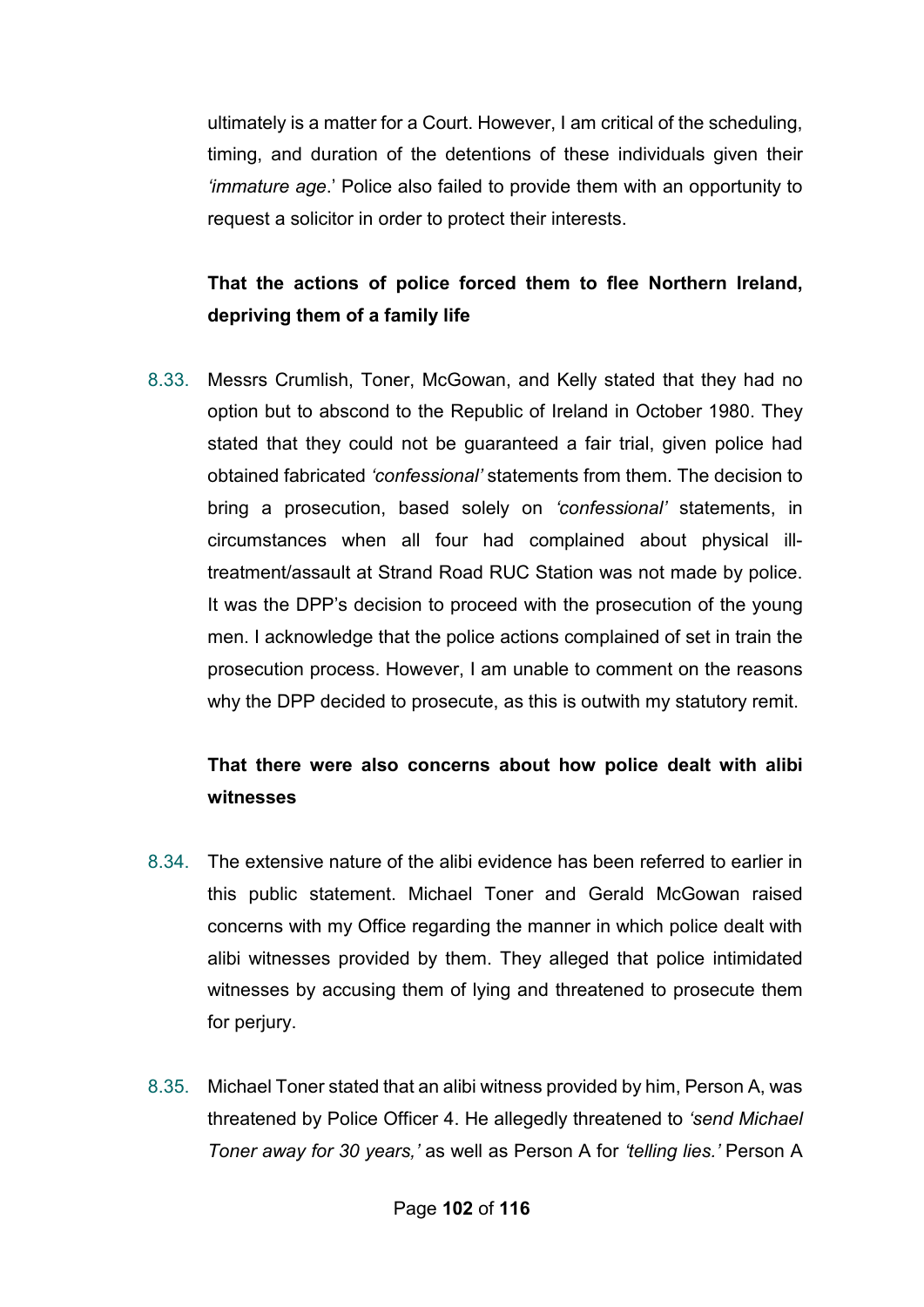informed my investigators that Police Officer 4 was hostile towards him but did not recall being threatened with perjury.

- 8.36. A second alibi witness, Person B, informed my investigators that Police Officer 4 was *'aggressive and domineering',* ripping up three versions of her witness statement. She made no complaint at the time, but stated that it was a traumatic experience that had *'instilled fear'* in her.
- 8.37. My investigators met with Police Officer 4 in a witness capacity and put to him the complainants' allegations relating to the other police officers subject to investigation. He denied the allegations, adding that he was always professional and acted with integrity towards the alibi witnesses that he interviewed. In his response during the *'Maxwellisation'* process, Police Officer 4 stated that the allegations about his treatment of the alibi witnesses were untrue and made up by the complainants. I note that five other alibi witnesses interviewed by my investigators did not support the allegations made by Messrs Toner and McGowan. In light of the conflict between the accounts of alibi witnesses, the concerns of Messrs Toner and McGowan, and Police Officer 4's assertions, I am unable to conclude on this element of the complaints.

### **The Police Ombudsman's Powers**

- 8.38. I must act lawfully and fairly in the exercise of my functions as provided for under Part VII of the 1998 Act. The Court of Appeal in *Re Hawthorne and White* has unanimously ruled on the powers of the Police Ombudsman under that legislation. This includes how the Ombudsman will address complaints generally and, more particularly, in relation to complaints about the actions of RUC officers.
- 8.39. In that context, I have considered the complaints and allegations raised by Messrs Toner, Crumlish, McGowan, and Kelly. I have carefully considered the evidence and information gathered during this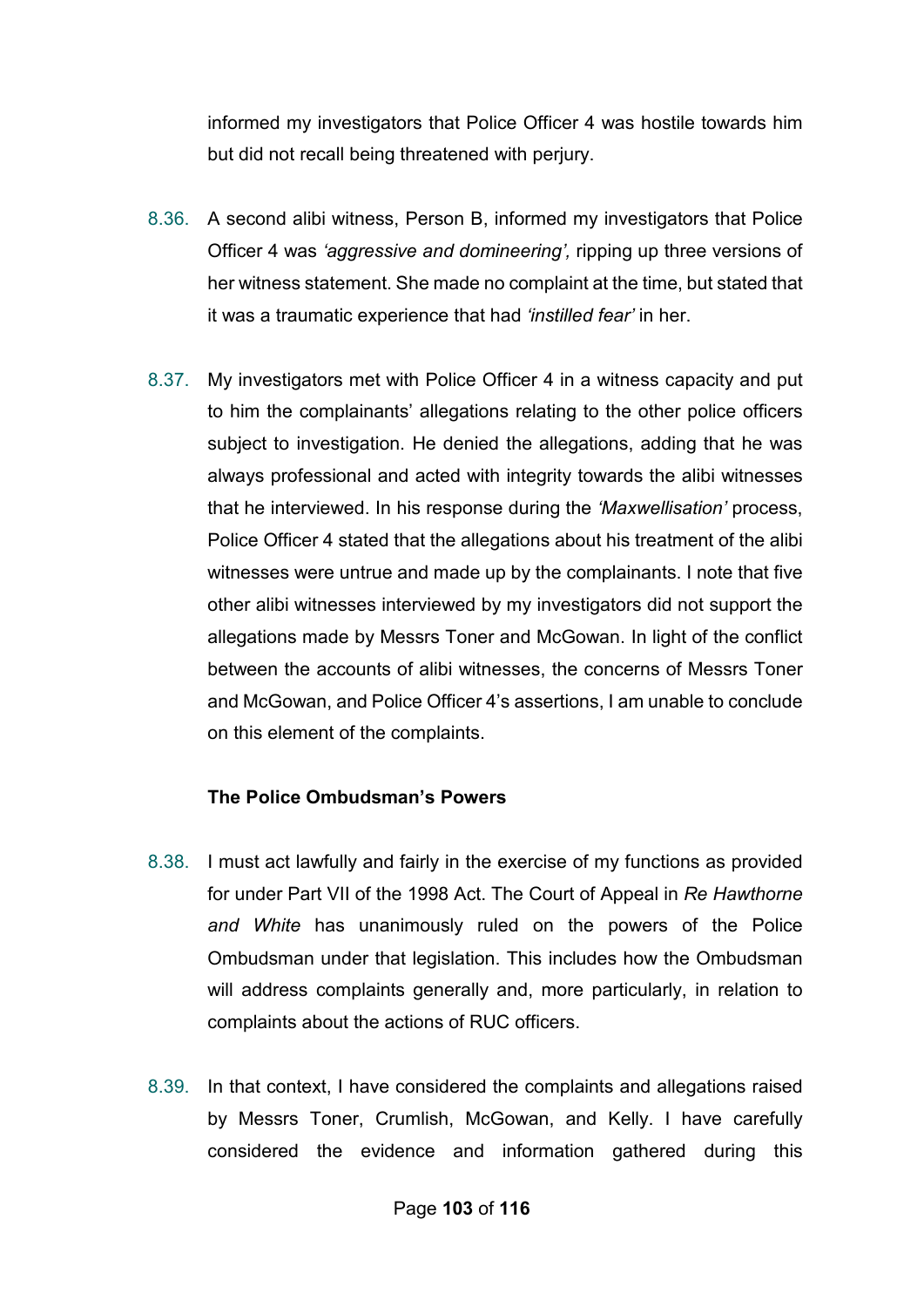investigation. After very careful consideration of the relevant facts, I have concluded that the evidence obtained during this investigation supports their complaints that the '*confessional'* statements were obtained in a '*coercive atmosphere*,' and in circumstances which did not comply with Home Office guidance. This investigation has also established that the statements were obtained unfairly as they had no access to legal representation and were provided in order to secure their release from custody.

- 8.40. There were also a number of other irregularities in respect of the application of the Judges' Rules and Administrative Directions, which lead me to the view that the statements were obtained unfairly and in a coercive atmosphere. The overarching complaint by all four men is that police were guilty of Perversion of the Course of Public Justice. Determination of a criminal offence is clearly outwith the scope of my powers, but I note that a file of evidence was submitted by my Office to the PPS in 2014, which resulted in prosecutions being brought against Police Officers 5 and 6. The detail of the outcome of those proceedings is outlined earlier in this public statement.
- 8.41. The complainants also made a number of specific allegations. My conclusions in respect of these are detailed below.
- 8.42. The solicitor acting for the four complainants wrote to me on 1 June 2022 in relation to the following issues:
	- I. Objection to use of the term *'confessional'* statements in the public statement as *'this could be interpreted as attributing some veracity or credibility to the contents of the statements if not prefixed by the word 'false'*;
	- II. The low threshold for arrests under terrorist legislation in 1979; and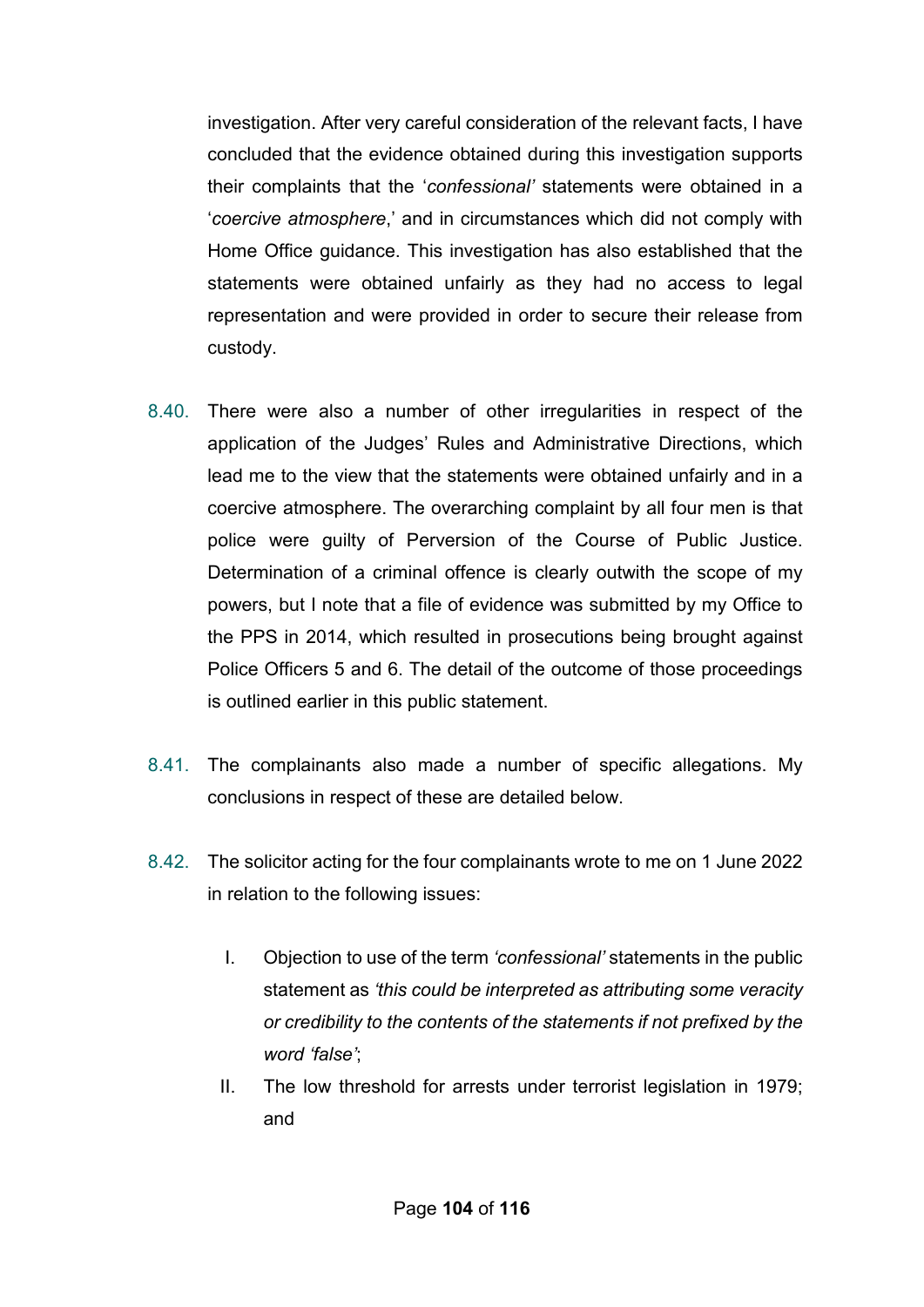III. The Police Ombudsman's conclusions on the question of the complainants' innocence.

The solicitor wrote again on 6 June 2022 providing further details relating to the acquittal of the four complainants. I have carefully considered the matters raised by the complainants' solicitor and responded fully to the issues raised. In particular, I am of the view that the phrase *'confessional'* statements does not connote a lack of veracity or credibility in the content of the relevant statements. I note and acknowledge the low threshold at which arrests could be made under terrorist legislation in 1979. I am unable to make a determination on the legality of the relevant arrests or detentions because my role is investigatory and not adjudicatory. Finally, the guilt or innocence of the complainants in this case is not a matter which falls within the statutory scope of my powers, and so it would be inappropriate for me to comment on such issues, which were matters for the trial judge.

### **Overall Conclusion**

# **That the statements of Persons Messrs Toner, Crumlish, McGowan, and Kelly were fabricated and obtained by oppressive and coercive means**

- 8.43. An anonymous telephone caller stated that Michael Toner and Stephen Crumlish, both 17 years of age, had been involved in a *'kneecapping'* on 18 February 1979. They were both arrested under section 11 of the 1978 Act, at approximately 8:00am on 26 February 1979.
- 8.44. They were taken to Strand Road RUC Station where they were detained for three days. During this time they were interviewed by police officers attached to the RUC's North Region Crime Squad. Having been charged in connection with a number of punishment shootings and the murder of Lieutenant Kirby, Messrs Toner and Crumlish were permitted brief visits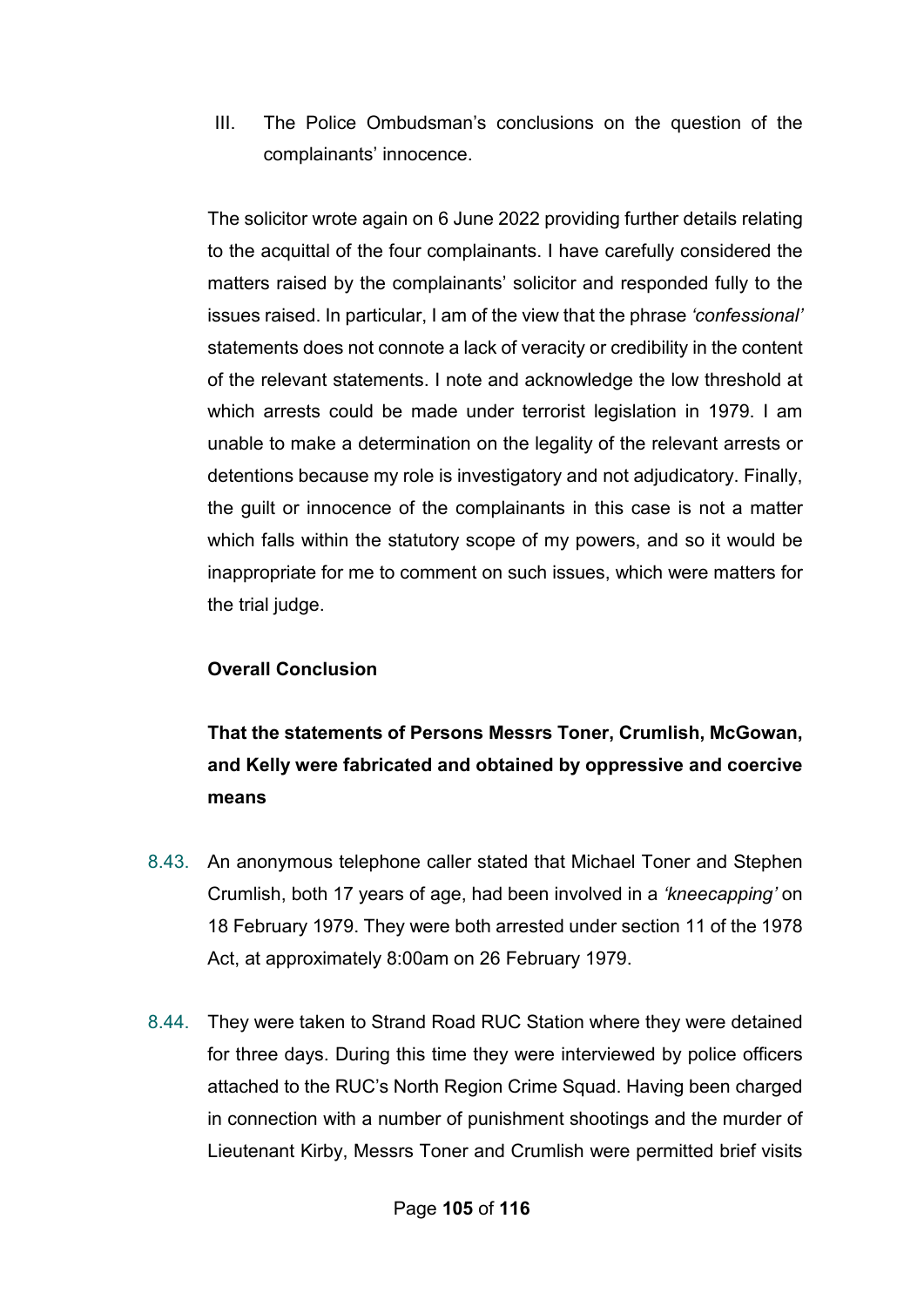by their parents. Although Gerald McGowan asked to speak with a solicitor, he was denied access to legal representation until after he was charged. Gerard Kelly stated that he was not informed of his rights of access to a solicitor. All four young men were then brought before a court and subsequently remanded to Crumlin Road Gaol.

- 8.45. During their detentions, Messrs Toner and Crumlish were interviewed for 16 and over 22 hours respectively. Neither of them had access to a solicitor until they had appeared at Court. However, they were permitted short visits by family members after they had made *'confessional'* statements.
- 8.46. During interviews between 10:30am and 3:25pm on 26 February 1979, Michael Toner made a number of statements admitting that he had participated in the punishment shooting on 18 February 1979 as a *'lookout.'* Police continued to interview him, with breaks, until 10:30pm that night. Stephen Crumlish was interviewed, with breaks, for six hours between 10:35am and 10:35pm and continued to deny having been involved in any attack.
- 8.47. The following morning, Mr Toner made a further statement stating that he had participated in a second punishment shooting. Other than confessing to membership of Fianna na h'Éireann, Mr Crumlish continued to deny having been involved in any of the attacks.
- 8.48. Police records indicate that, shortly before 5:00pm on 27 February 1979, police allowed a brief meeting between Messrs Toner and Crumlish, at the request of Stephen Crumlish.
- 8.49. My investigators were unable to recover statement(s) that may have been made by the police officer(s) who facilitated this meeting. Mr Toner did not recall the meeting. Mr Crumlish informed my investigators that police had told him that Mr Toner had implicated him in a *'kneecapping,'* as a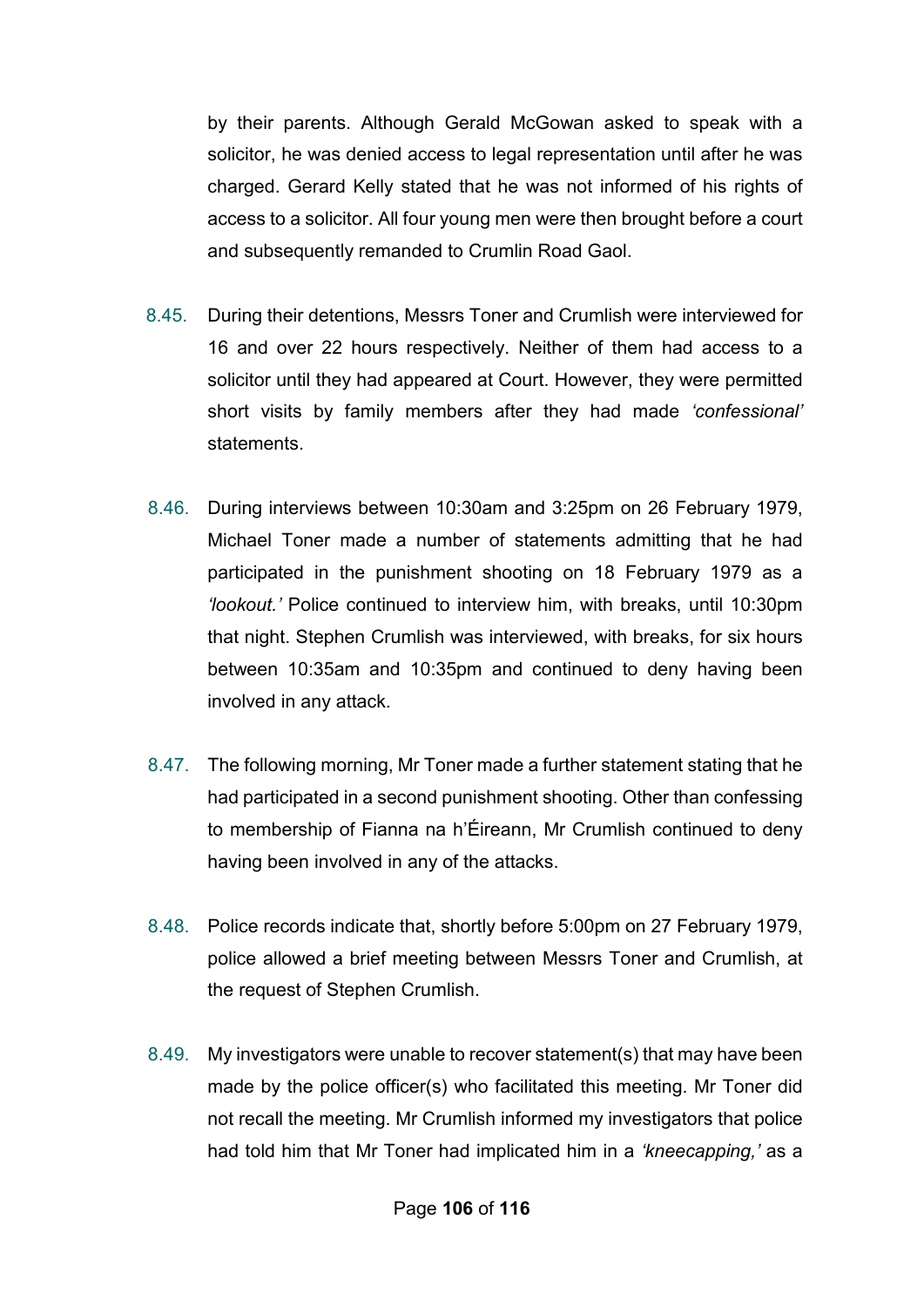result of which Mr Crumlish had asked to meet with Mr Toner. During the confrontation that followed, Mr Crumlish asked Mr Toner if he was involved in the *'kneecapping'* and if so, whether he had also implicated Mr Crumlish. Mr Toner, who was in a distressed state, replied that he had.

- 8.50. Police records indicate that interviews of Mr Crumlish resumed after this meeting. He immediately made a *'confessional'* statement to having been a *'lookout'* during the first punishment shooting. In this statement, he also implicated Michael Toner, Gerard Kelly, and Gerald McGowan in the attack.
- 8.51. Police records indicate that on 27 February 1979 between 8:04pm and 8:55pm, Mr Crumlish made a *'confessional'* statement in which he described being a *'lookout'* in the *'kneecapping'* of a third victim. He stated that Michael Toner and Gerard Kelly entered the victim's house, while Gerald McGowan was the driver. During an interview between 9:55pm and 10:30pm, police obtained a '*confessional*' statement from Michael Toner where he described shooting the victim once, while Stephen Crumlish shot him twice.
- 8.52. Stephen Crumlish made a further '*confessional'* statement between 10:17pm and 11:45pm, where he admitted shooting the third victim while Messrs Toner and Kelly restrained him. He also confessed to the *'kneecapping'* of the second victim, stating that Messrs Toner, Kelly, and McGowan were present. Mr Crumlish further clarified his role in the shooting of the first victim, stating that he and Mr Toner had shot him, while Gerard Kelly held him down. Gerald McGowan again acted as driver.
- 8.53. At approximately 7:00am on 28 February 1979, Gerard Kelly and Gerald McGowan, then 17 and 18 years old, were arrested under section 11 of the 1978 Act. The arrests were on the basis that Messrs Toner and Crumlish had implicated them as having been involved in a number of the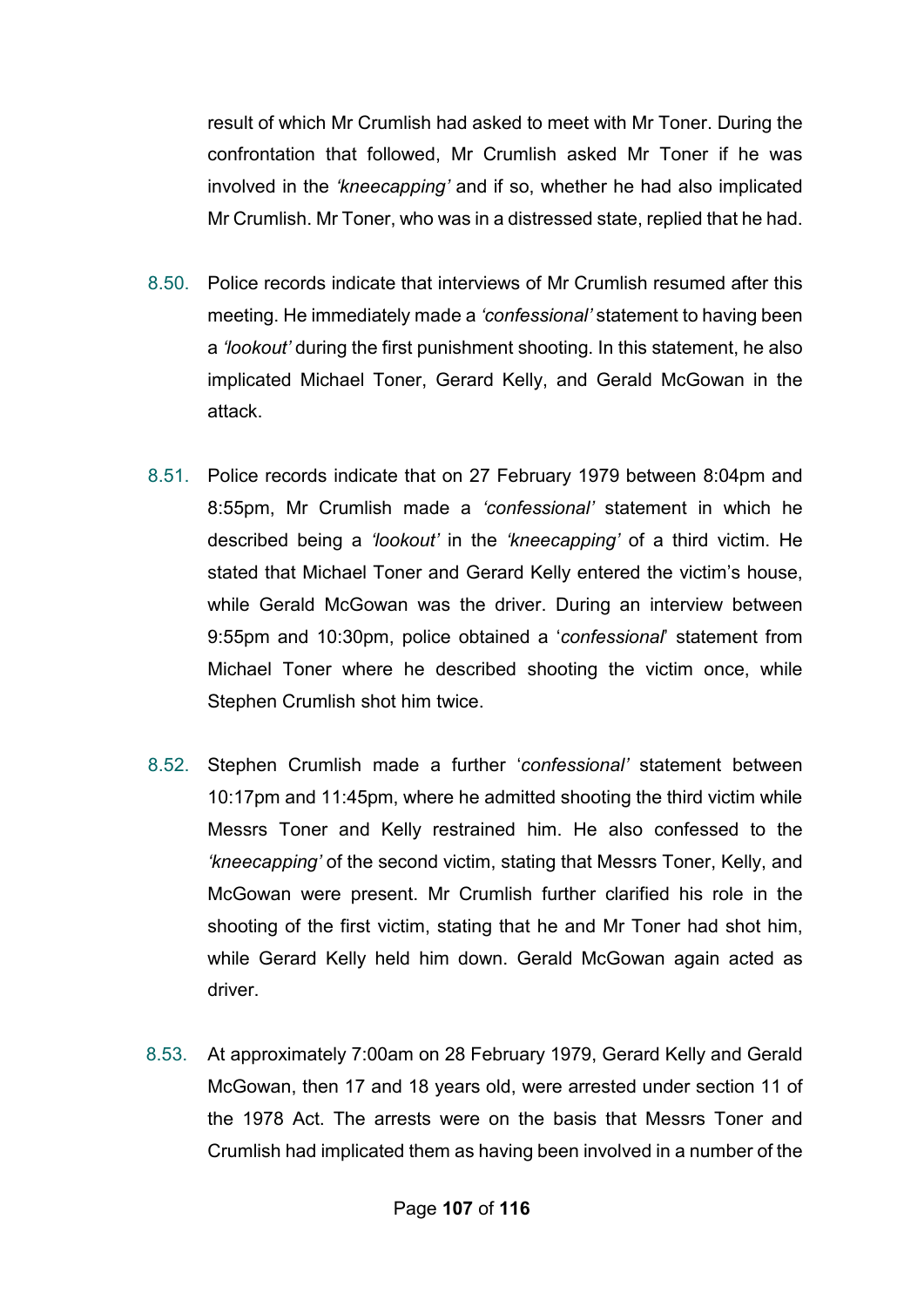punishment shootings. Messrs Kelly and Mr McGowan were detained at Strand Road RUC Station for two days, again without access to a solicitor. Following this they were charged, brought before a special court, and remanded into custody at Crumlin Road Gaol.

- 8.54. On the morning of 28 February 1979, Stephen Crumlish made a statement between 10:57am and 11:41am, where he admitted having been a *'lookout'* during the murder of Lieutenant Kirby. He stated that Messrs Toner, Kelly, and McGowan were also involved. Mr Toner made a similar *'confessional'* statement between 12:10pm and 12:50pm on the same date.
- 8.55. On 28 February 1979, Mr Kelly and Mr McGowan were interviewed for eight hours and made no *'confessional'* statements. During an interview of Gerard Kelly between 00:30am and 2:00am on 1 March 1979, he made a statement confessing to his role as a *'lookout'* during the murder of Lieutenant Kirby. In this statement he named Messrs Toner, Crumlish and McGowan as also having been involved. During an interview between 2:10am and 2:50am on the same morning, Gerald McGowan made a *'confessional'* statement that he had performed a similar role during the murder.
- 8.56. Later that same morning, between 10:42am and 12:11pm, Mr Kelly made a statement where he described restraining the third *'kneecapping'* victim while Messrs Toner and Crumlish shot him. He stated that Mr McGowan was the driver. Between 11:06am and 11:31am he made a further statement, confessing to having shot the first *'kneecapping'* victim, adding that Mr McGowan had restrained the victim. Finally, between 11:53am and 12:11pm, he made a statement where he described restraining the fourth victim while Mr Crumlish shot him, adding that Mr Toner was also involved.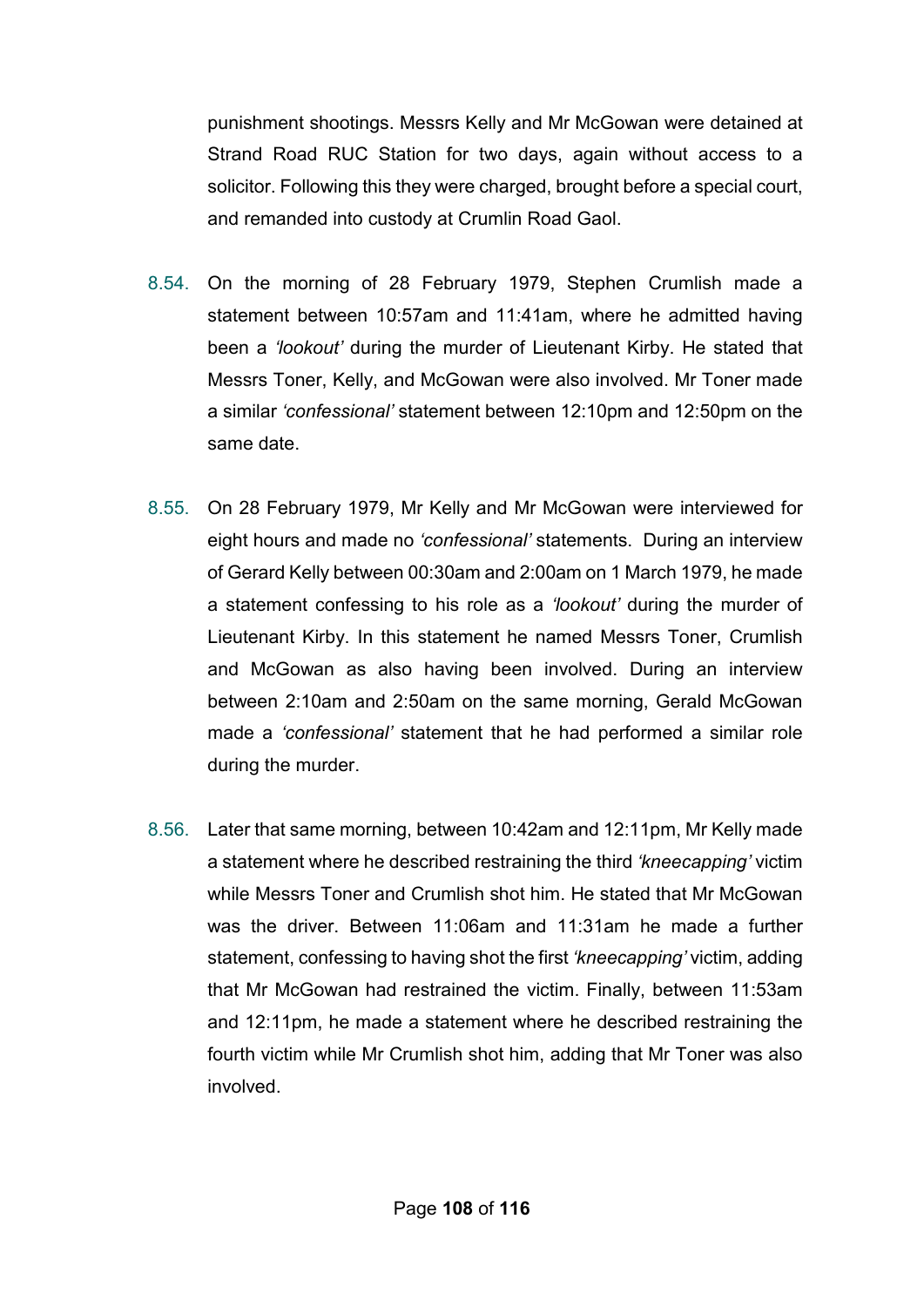- 8.57. Complaints that the four young men had been physically ill-treated while in police custody at Strand Road RUC Station were investigated by RUC Complaints and Discipline Branch. Files of evidence were forwarded to the DPP who subsequently directed no prosecution against any police officer subject to investigation.
- 8.58. As previously discussed in Chapter 4 of this public statement, in 1979 courts retained a residual discretion to exclude *'confessional'* statements from criminal proceedings if they were shown to have been involuntary and/or did not conform to the Judges' Rules. The Rules, and their underlying principles, provided relevant guidance to police officers conducting investigations. The framework required that a statement or answer to question(s) put by police officers, oral or written, from members of the public must be 'voluntary in the sense that it has not been obtained by fear of prejudice or hope of advantage, exercised or held out by a person in authority, or by oppression.' It was for a judge to decide on whether or not to admit such evidence at a subsequent trial. The question as to whether or not the statements of the complainants in this case would have been admissible at trial is not a matter that I can determine, and I do not seek to do so. The question of admissibility is a discretionary judgment which was properly a matter for the trial judge.
- 8.59. Such was their importance when considering the admissibility of statements to criminal proceedings, and consequently the investigative process, that the RUC required compliance with the Judges' Rules, as reflected in its Code of Conduct. Police officers were told that *'in addition to complying with the rules, interrogating officers should always try to be fair to the person who is being questioned and scrupulously avoid any method which could be regarded as in any way unfair or oppressive.'* Flagrant breaches of the Judges' Rules, falling short of criminal conduct, could constitute misconduct.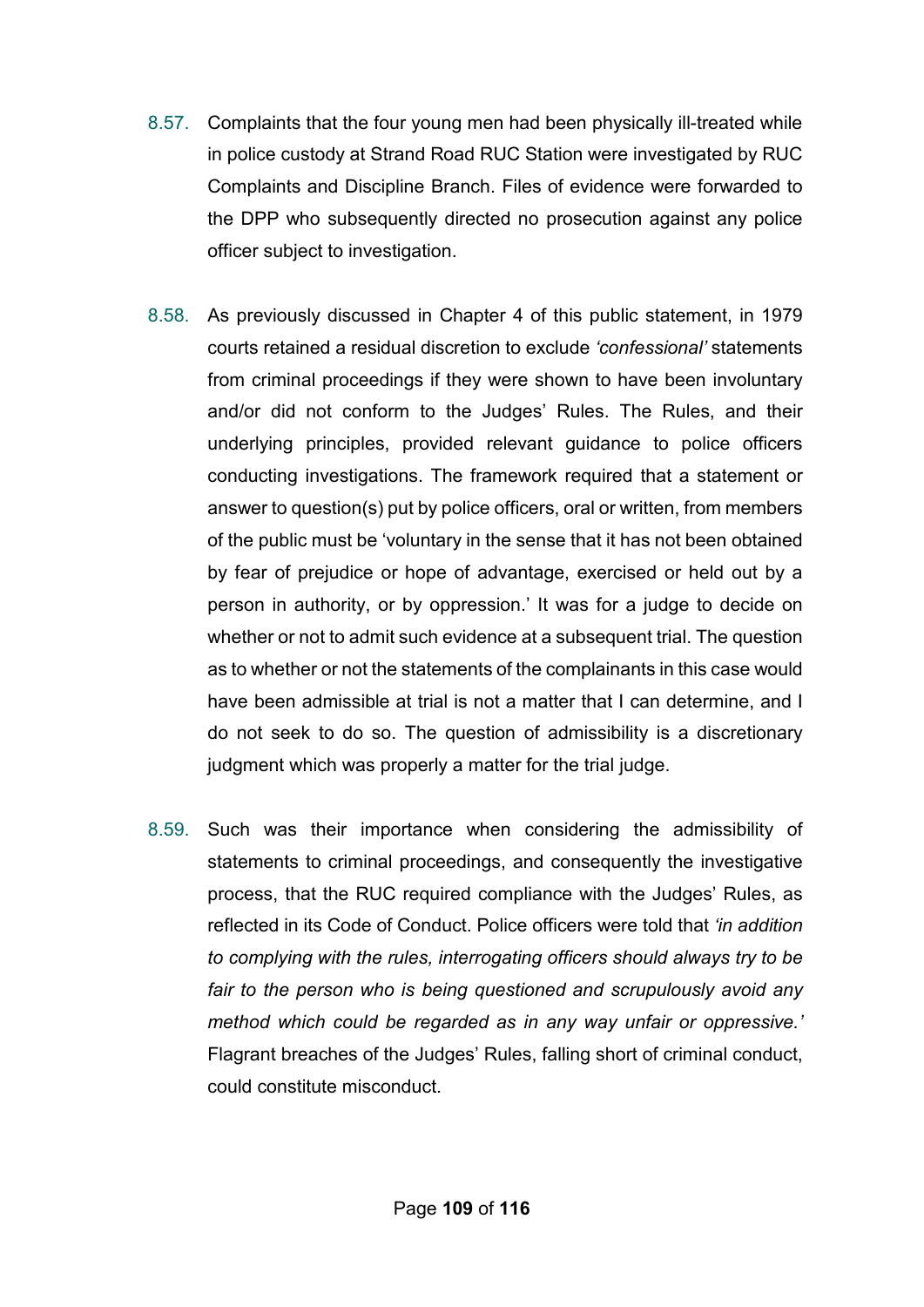- 8.60. A confession is only admissible at common law if it is free and voluntary. This principle is encapsulated in the Judges' Rules. In light of the complainants' belief that by providing the *'confessional'* statements they would be released from custody; I am of the view that the confessions were not 'freely given' because they were obtained in the hope of this advantage. Therefore, I am of the view that the complainants' *'confessional'* statements were not 'voluntary' in the sense described in the Judges' Rules. However, I am unable to conclude on the question of admissibility of *'confessional'* statements in all the circumstances, as that would have been a matter for the trial judge.
- 8.61. The detention periods of Messrs Toner, Crumlish, McGowan, and Kelly were consistent with the prevailing legislation of that time. Similarly, in 1979 there was no statutory requirement to provide suspects in police custody access to legal advice.
- 8.62. However, the Administrative Directions accompanying the Judges' Rules required that *'a person in custody should be allowed to speak on the telephone to his solicitor or to his friends provided that no hindrance is reasonably likely to be caused to the processes of investigation, or the administration of justice by his doing so.'* It was the practice of the RUC to deny such access during interviews relating to the investigation of terrorism offences. During the late 1970s, concerns were being expressed about the duration of suspect interviews and access to legal representation. These were the subject of qualified recommendations in the Bennett Report, published in March 1979:

*'(24) Interviews should not last longer than the interval between normal meal-times, or extend over meal-breaks, or continue after midnight except for urgent operational reasons. Not more than two officers at a time, or six in all, should interview one prisoner (paragraph 181). Officers should identify themselves by name or number (paragraph 182).*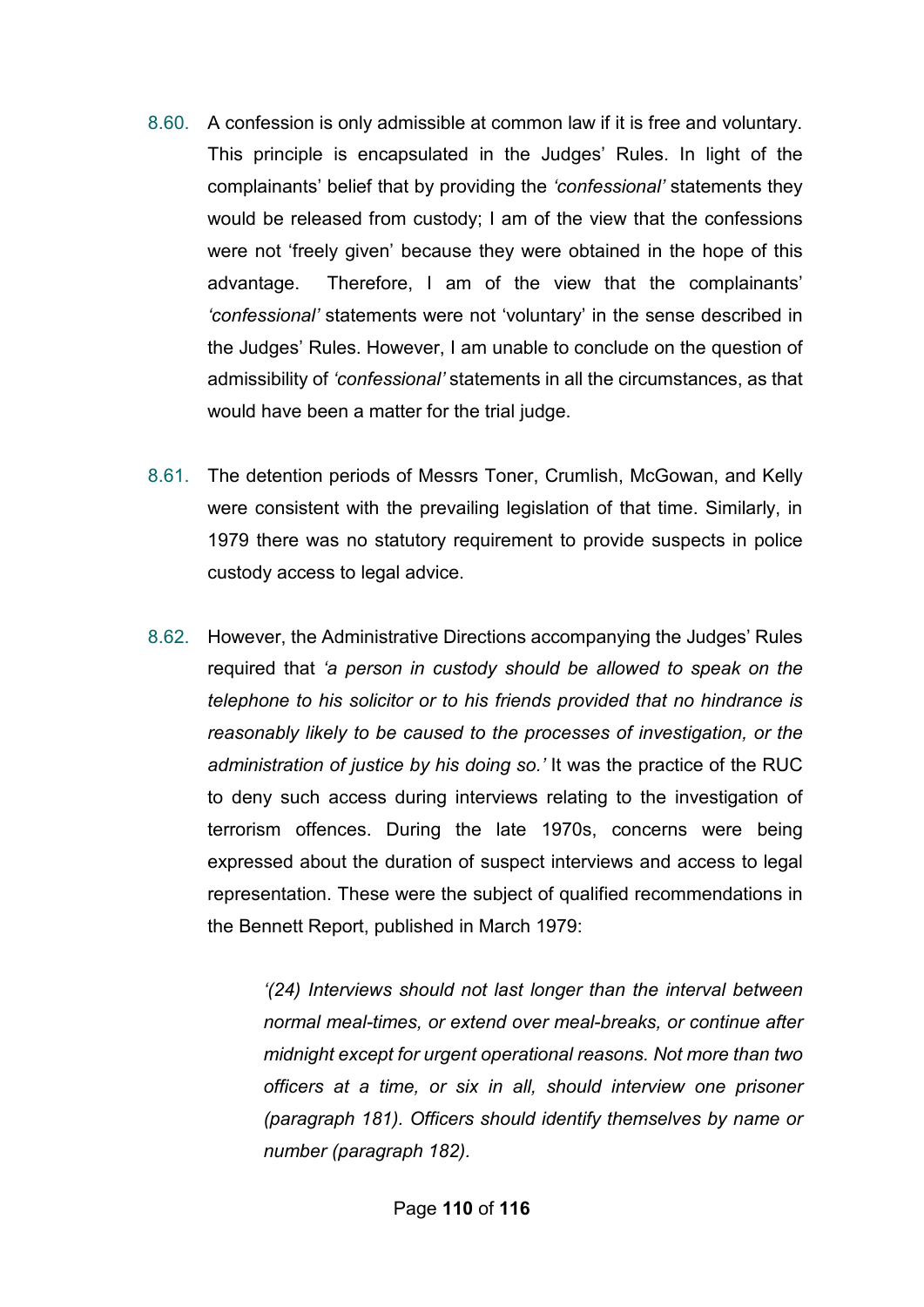*(45) The consistent refusal to allow access to a solicitor throughout the whole period of detention is unjustifiable (paragraph 276). Without prejudice to their existing rights, prisoners in Northern Ireland should be given an unconditional right of access to a solicitor after 48 hours and every 48 hours thereafter (paragraphs 277 and 278). But solicitors should not be permitted to be present at interviews (paragraph 278).'*

- 8.63. Messrs Toner, Crumlish, McGowan, and Kelly complained that they were coerced into making statements which were untrue and contained information about the attacks that had been supplied by police. It is not my role to make a determination as to the guilt or innocence of any individual.
- 8.64. The four young men were subject to repeated interviews, some of which commenced or continued into the early hours of the morning. Analysis of the sequence of the interviews revealed how frequently the complainants made *'confessional'* statements one after the other. This is best illustrated in the sequencing of the *'confessional'* statements made relating to the murder of Lieutenant Kirby. The unexplained loss of most of the contemporaneous police interview records, which was the main factor in the DPP's decision to offer no evidence against the four young men, is a matter of considerable concern. Examination of this material would have assisted my investigators in their assessment of the interview processes, and may also have identified further lines of enquiry.
- 8.65. Of particular significance to me was the meeting between Messrs Toner and Crumlish on 27 February 1979. This was before Mr Crumlish confessed to being having been involved in any of the attacks and before either he or Mr Toner confessed to their role in the murder of Lieutenant Kirby. Such meetings between suspects in custody was common investigative practice at that time. Mr Crumlish informed my investigators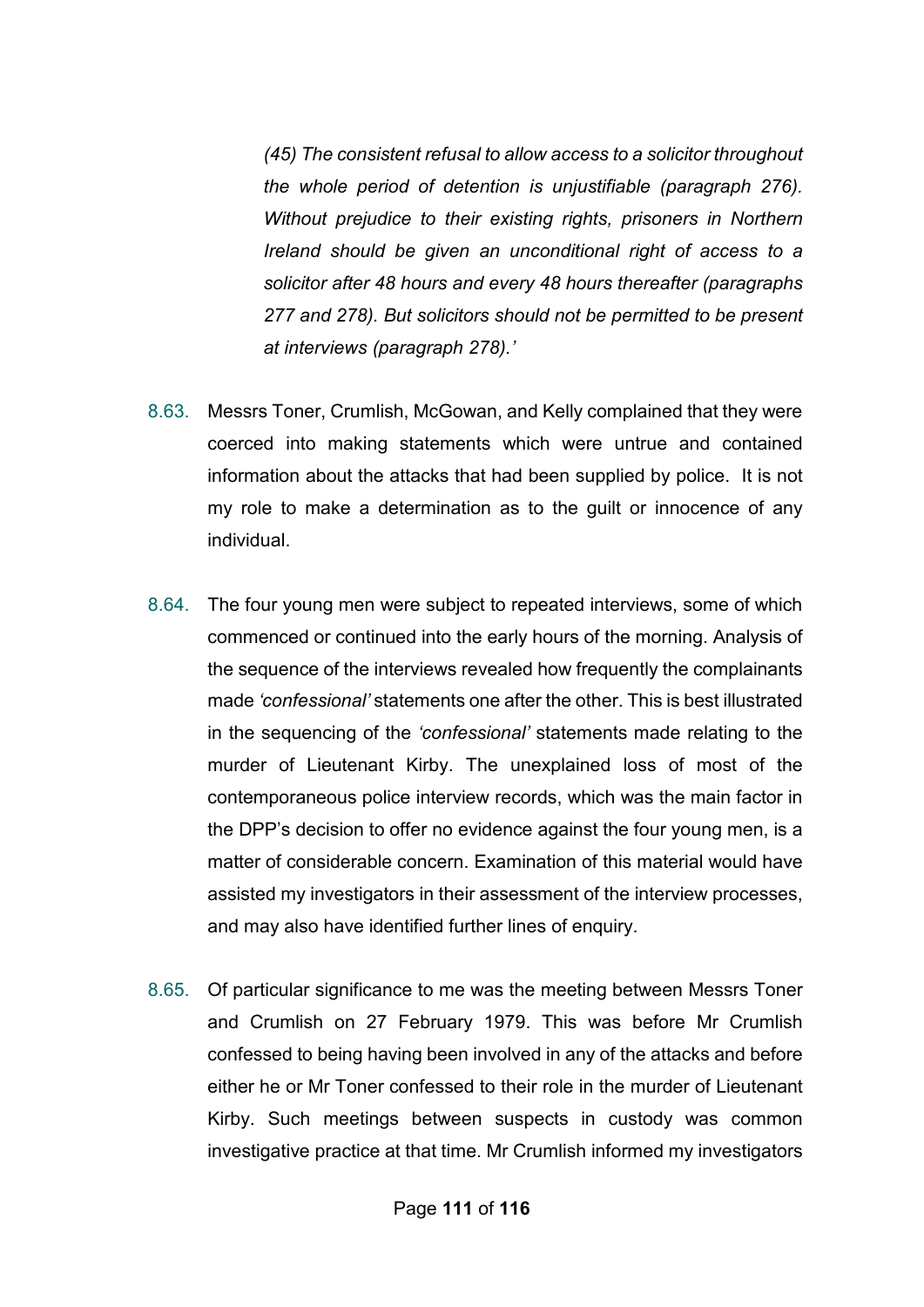that he requested the meeting. This was because he could not understand why Mr Toner had implicated him in criminal activity. Whether by design or not, I am of the view that this meeting, which was supervised by police, had a profound effect on the coercive atmosphere generated during the interviews and the subsequent securing of *'confessional'* statements.

- 8.66. In addition, the prolonged and repeated nature of the interviewing, the immature ages of the four young men, their inexperience with law enforcement, and the absence of access to legal advice or other support made them susceptible to compliance with those in authority. I am of the view that these factors had the cumulative effect of creating an oppressive and fearful environment in which they made *'confessional'* statements. It is my view that the *'confessional'* statements made by Messrs Toner, Crumlish, McGowan, and Kelly were not obtained fairly, but by coercion and/or oppression. I conclude also that the statements were made in order to secure their release from custody and were not made freely and voluntarily in the sense described in the Judges' Rules.
- 8.67. My predecessor, Dr Maguire, forwarded a file of evidence to the PPS regarding the complainants' allegations that their statements had been fabricated. After considering this file of evidence, the PPS directed that Police Officers 5 and 6 be prosecuted for the offence of Misconduct in a Public Office. Both were subsequently acquitted of this offence for reasons set out in Chapter 5 of this public statement.

## **That the arrests and detentions of Messrs Toner, Crumlish, McGowan, and Kelly were unlawful**

8.68. This investigation has established that Michael Toner and Stephen Crumlish were arrested on the basis of an anonymous telephone call received by police. Both were arrested pursuant to section 11 of the 1978 Act.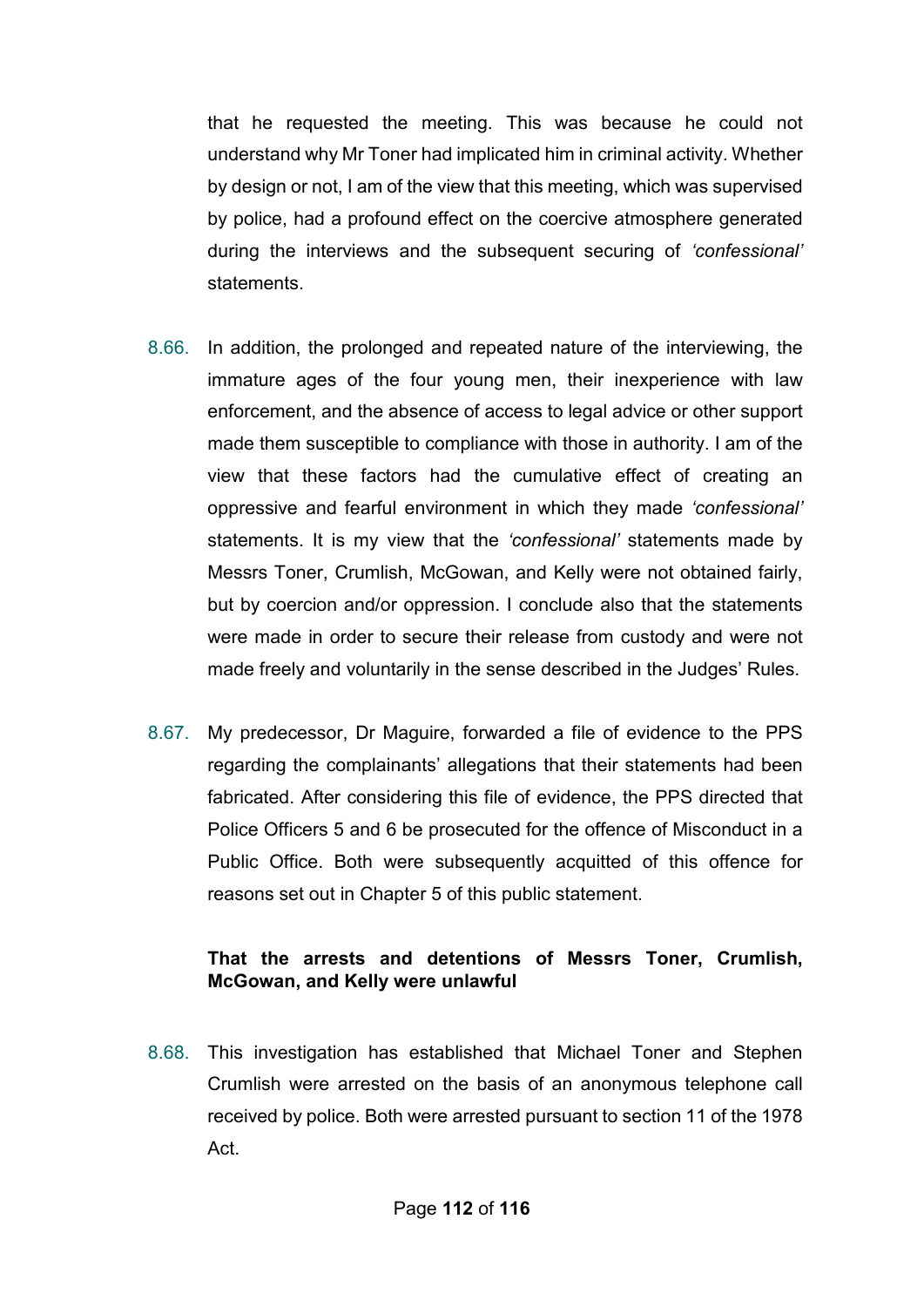8.69. Information obtained during the interviews of Messrs Toner and Crumlish provided the basis for the suspicion to arrest Mr Kelly and Mr McGowan under section 11 of the 1978 Act. There was information to ground these arrests and I have commented on the low threshold for arrest under terrorism legislation at the time.

## **That Messrs Toner, Crumlish, McGowan, and Kelly were not allowed access to a solicitor or family member**

- 8.70. My investigators reviewed all the available custody documentation. This established that none of the four suspects received a visit from a solicitor until after they had been charged with the murder of Lieutenant Kirby and various punishment shootings.
- 8.71. In 1979, there was no relevant legislation governing the detention and questioning of suspects. RUC officers were guided by the 1964 *'Judges' Rules and Administrative Directions to the Police'* which were introduced in Northern Ireland in October 1976. One of the five core principles contained within the Rules was *'That every person at any stage of an investigation should be able to communicate and to consult privately with a solicitor. This is so, even if he is in custody provided that in such a case no unreasonable delay or hindrance is caused to the processes of investigation or the administration of justice by him doing so.'*
- 8.72. Messrs Toner, Crumlish, McGowan, and Kelly had no statutory right to a solicitor during their respective police interviews. However, Paragraph 38 of the RUC Code of Conduct stipulated that all police officers adhere to the Judges' Rules. The accompanying *'Administrative Directions on Interrogation and the Taking of Statements*' continued that *'A person in custody should be allowed to speak on the telephone to his solicitor or to his friends provided that no hindrance is reasonably likely to be caused to the processes of investigation, or the administration of justice.'*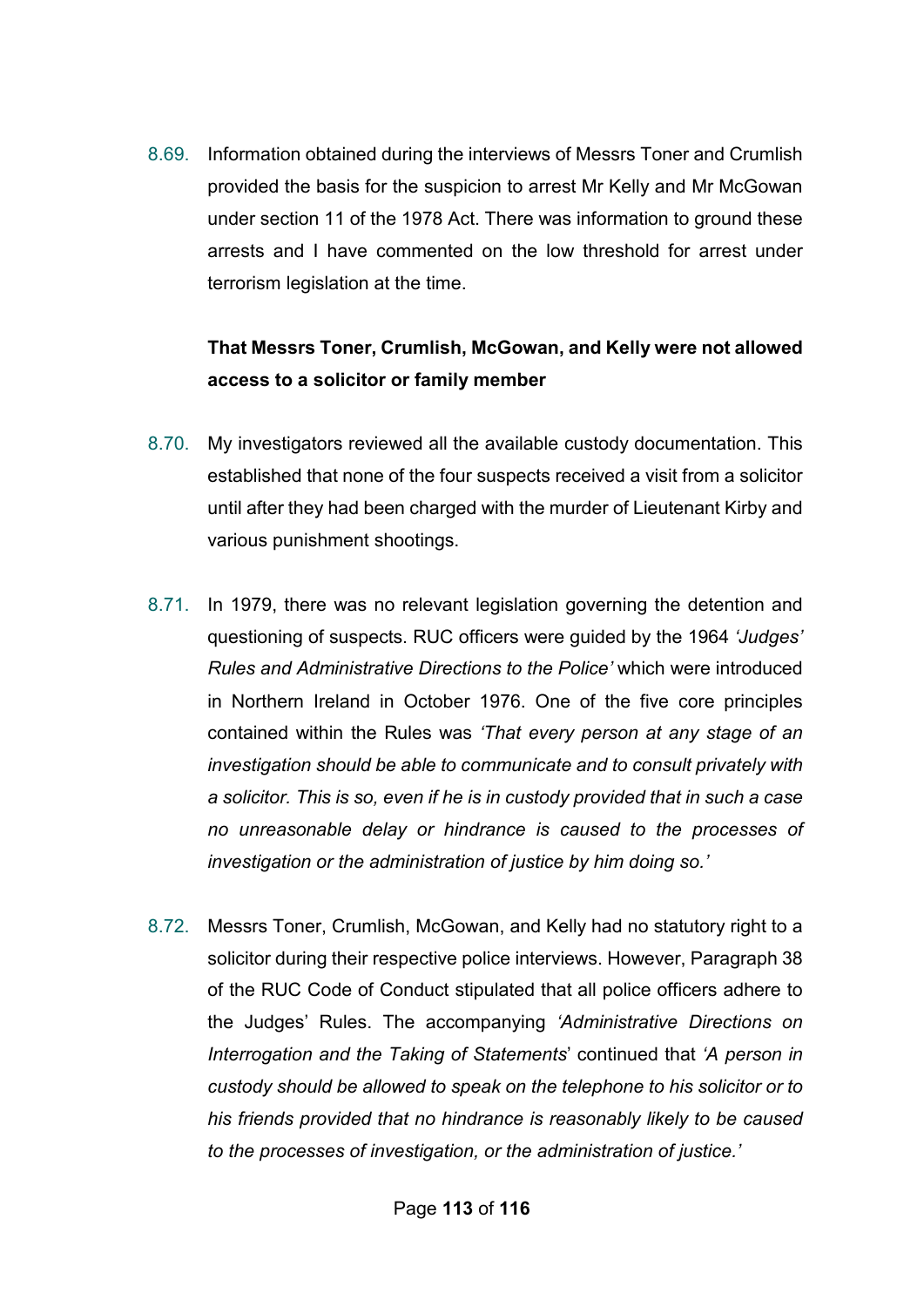- 8.73. My investigators reviewed the available police documentation relating to this matter and have been unable to establish why allowing Messrs Toner, Crumlish, McGowan, and Kelly access to legal advice and/or representation would have delayed or hindered the police investigation. There is no recorded rationale as to why this was not allowed. The 1976 Judges' Rules were intended as guidance. The suspects had no statutory right to a solicitor but the Judges' Rules recommended that '*every person at any stage of an investigation should be able to communicate and to consult privately with a solicitor*.'
- 8.74. I am of the view, given the *'immature age'* and vulnerability of these young men, added to the serious nature of the offences, that an opportunity to access legal advice ought to have been afforded to Messrs Toner, Crumlish, McGowan, and Kelly during their detention at Strand Road RUC Station. I have been unable to establish a rationale as to how this may have delayed or hindered the police investigation.
- 8.75. I have taken into account that the complainants' allegations were denied by all the police officers subject to investigation. There were no CCTV cameras to support or disprove the complaints of ill-treatment/abuse. The physical ill-treatment/assault allegations were investigated by RUC Complaints and Discipline Branch at the time and the DPP directed 'No Prosecution' against all the police officers subject to investigation. I am mindful, however, that these complaints were made in 1979 and then again to my predecessor in 2003. I am also aware that these allegations were the subject of civil claims brought by Messrs Toner, Crumlish, McGowan, and Kelly. These were settled by PSNI for undisclosed sums in 2019. At that time, Assistant Chief Constable (ACC) George Clark stated that there had been *"significant shortcomings"* in the treatment of the four men. He added that: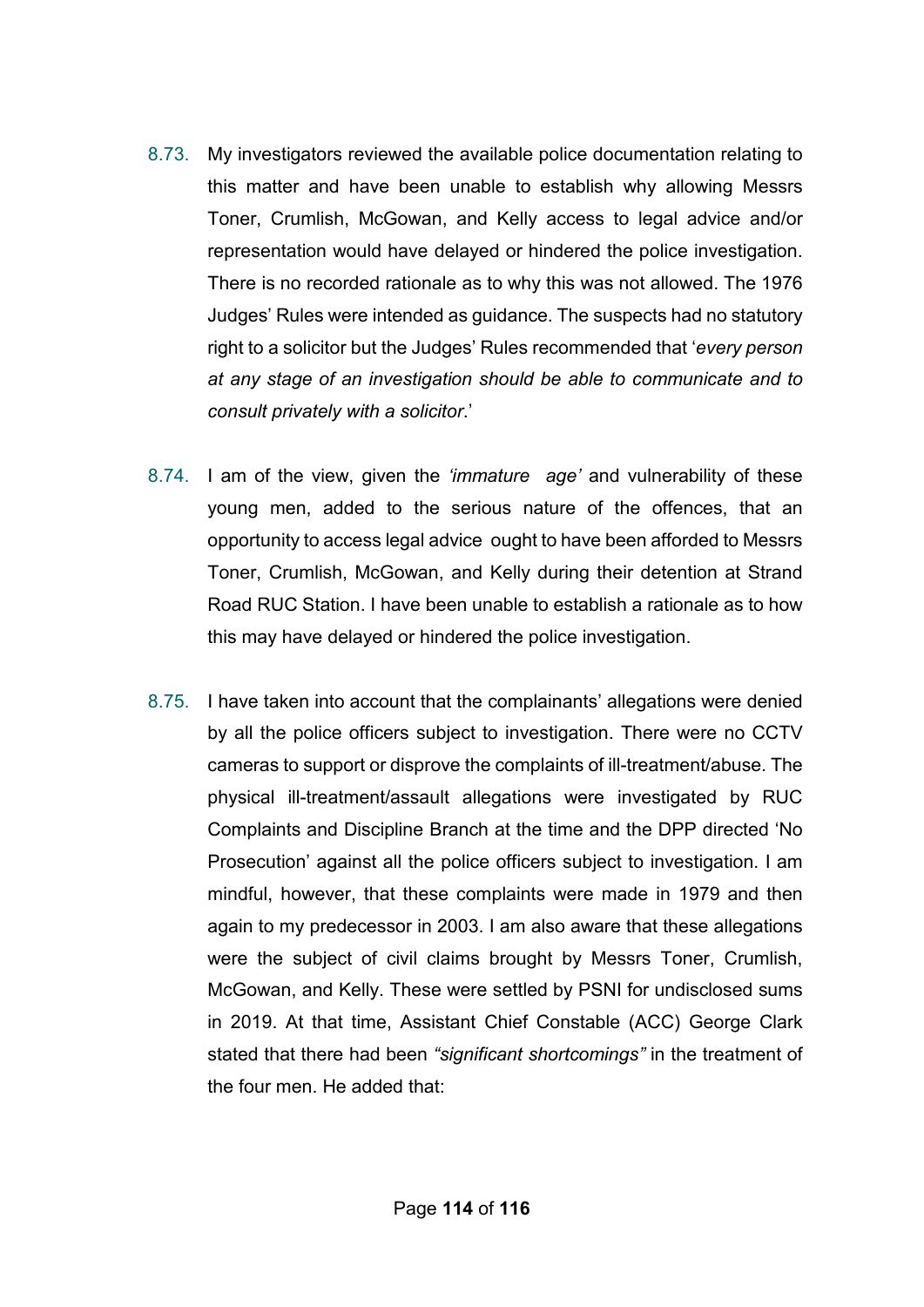*"We recognize the stress that this has caused them. This is reflected in the settlement provisions. Policing has developed greatly since these incidents took place, as have our policies and procedures for dealing with detained persons. Detainees have a range of protections afforded by the Police and Criminal Evidence (N.I.) Order and Human Rights legislation. The PSNI has strict human rights compliant policies and procedures in place to ensure that its custody facilities and investigative processes comply with the highest possible standards."*

- 8.76. In light of the above, I find that that the complaints of Messrs Toner, Crumlish, McGowan, and Kelly are legitimate and justified regarding their mental ill- treatment, detention, and interviewing by police at Strand Road RUC Station. This includes the manner in which *'confessional'* statements were obtained from them by police. This investigation has established that all four complainants ought to have been given an opportunity to access legal representation while detained at Strand Road RUC Station.
- 8.77. I am also mindful of the complainants' vulnerability by virtue of their 'immature age' and the seriousness of the charges. The Judges' Rules required police officers to 'try to be fair.' It is my view, given the young age of the four complainants, their lack of access to legal advice, and the oppressive atmosphere surrounding their detentions that this was indicative of an unfair process. I am of the view that the irregularities and coercive atmosphere in which the *'confessional'* statements were obtained were indicative of the statements having been obtained unfairly, and not freely and voluntarily in the sense described in the Judges' Rules. I am of the view that their complaints in this respect are legitimate and justified.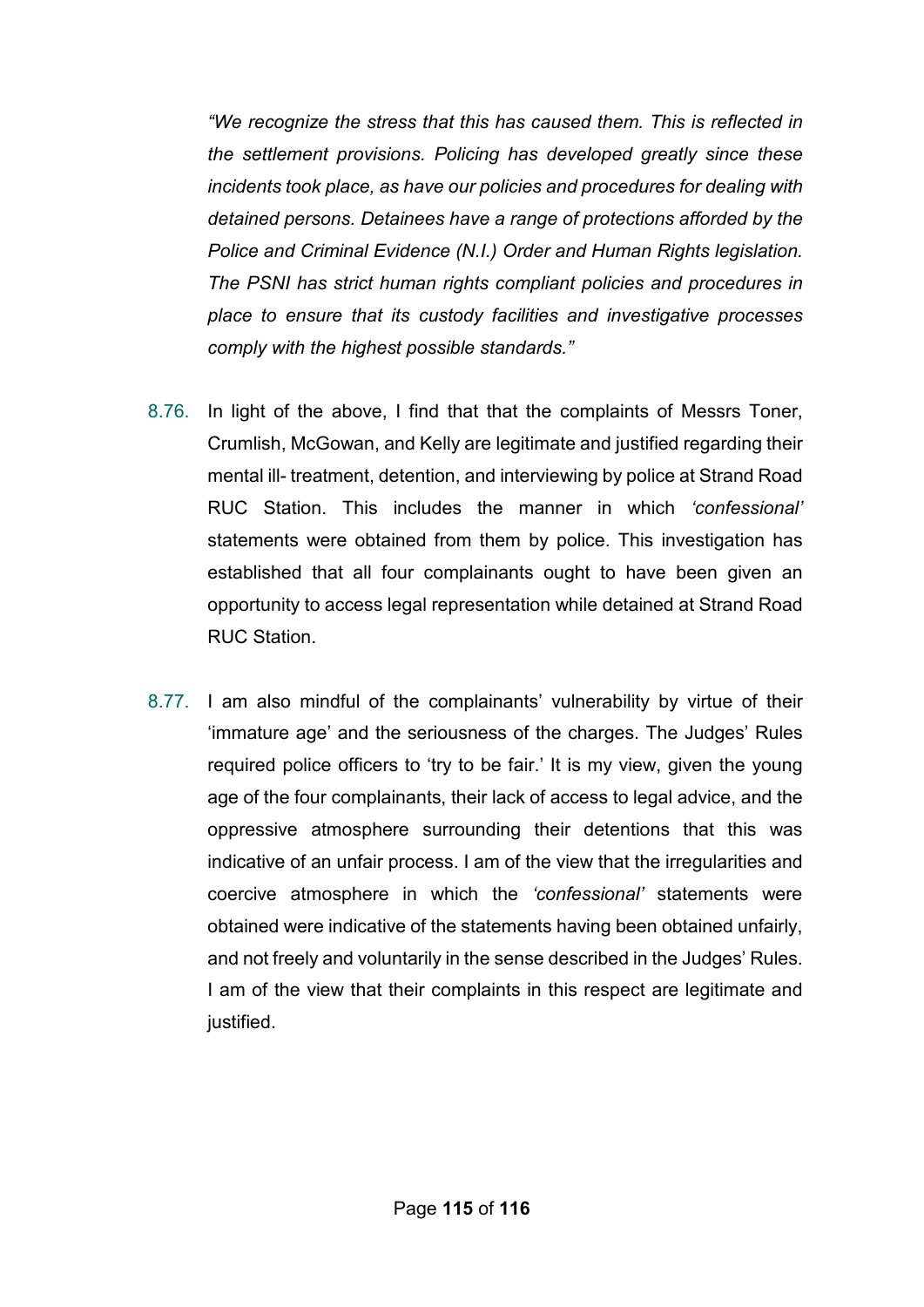8.78. This has been a protracted and complex investigation requiring my consideration of the law and standards that applied to the conduct of police officers in 1979. I thank those who took the time to assist this investigation. Finally, I apologise to Messrs Toner, Crumlish, McGowan, and Kelly for the delay in the publication of this statement.

**Marie Anderson** *POLICE OMBUDSMAN FOR NORTHERN IRELAND* **10 June 2022**